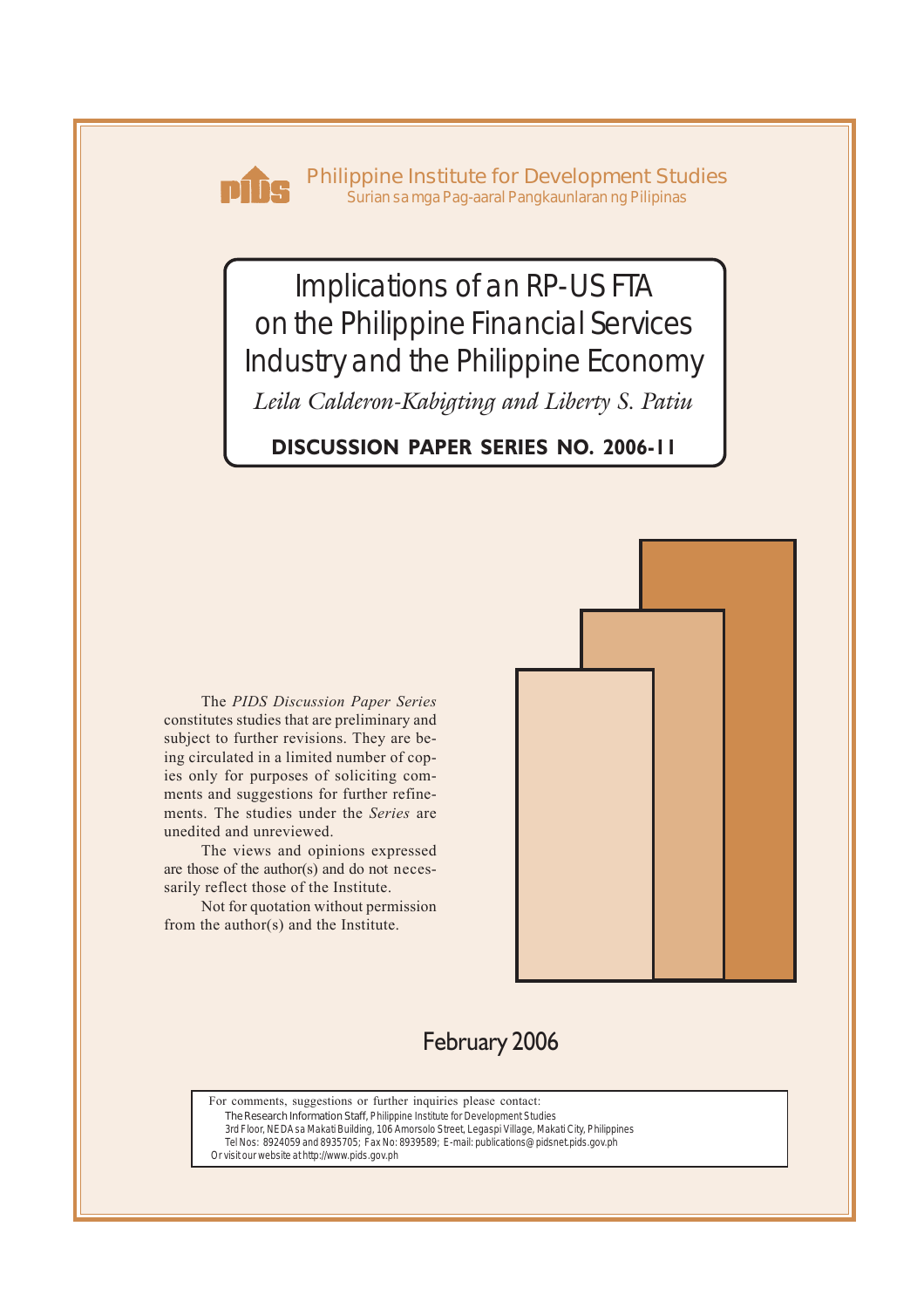# **Implications of an RP-US FTA on the Philippine Financial Services Industry and the Philippine Economy**

# **Dr. Leila Calderon-Kabigting Dr. Liberty S. Patiu**

#### **Abstract**

The paper discusses financial liberalization in the context of a proposed RP-US FTA. It discusses the state of the financial industry, in general, and also reviewed the US-Chile and US-Singapore FTAs to be able to arrive at the proposed provisions for the RP-US FTA. It also tackles the reforms that have to be undertaken in order to make the Philippine Financial Services Industry globally competitive and be more prepared to embrace the opportunities of an FTA with the US.

*Keywords: Financial Liberalization, Financial Services Sector, Market Access, Cross border Transactions, Foreign Ownership Limitations, International Capital Standards, E-commerce, Capital Markets, Harmonization of standards and practices, Corporate Governance*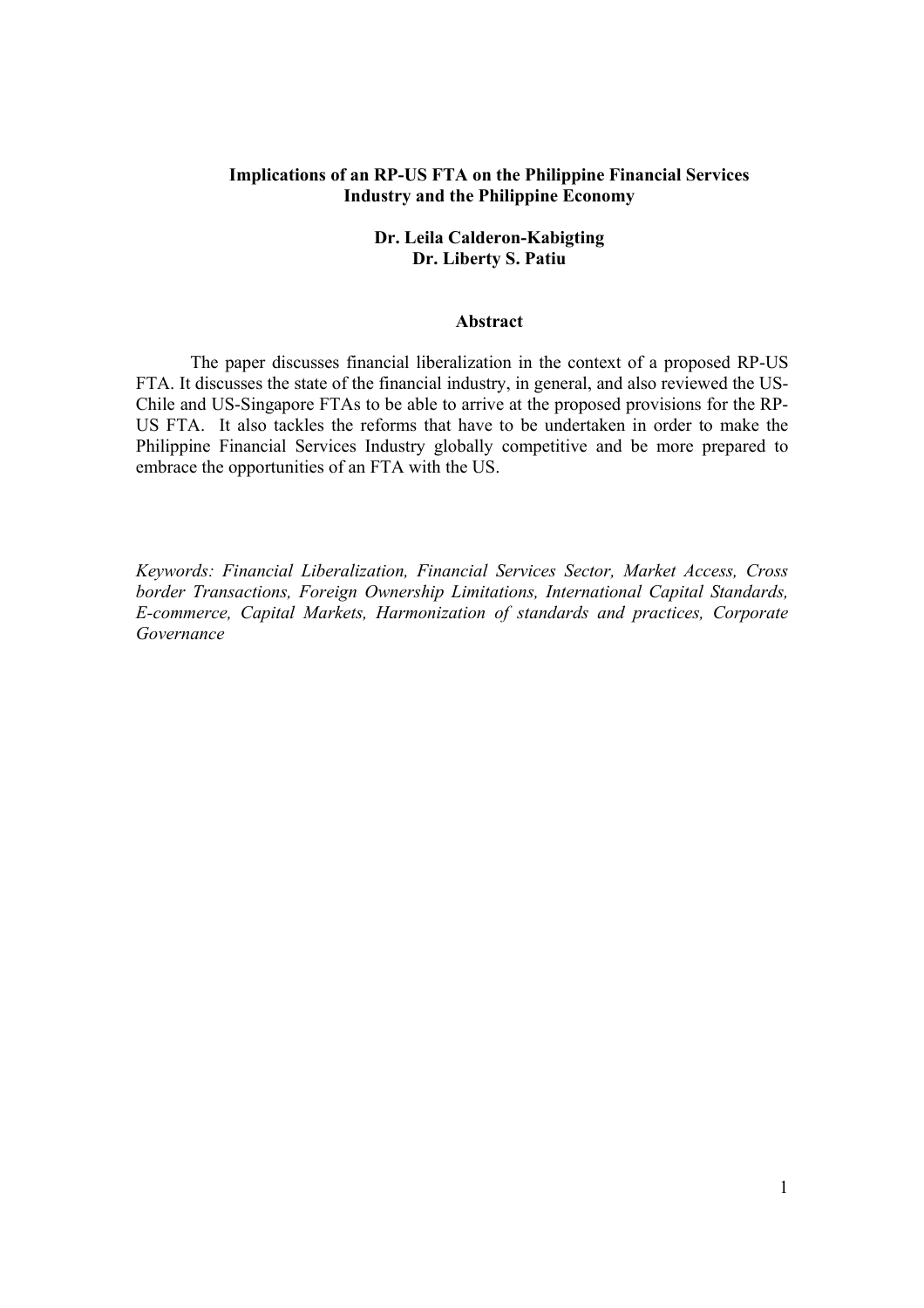#### **Executive Summary**

#### **Financial Liberalization**

 The Philippines to remain competitive in the dynamic finance world has introduced reforms into its financial system. In the 80s and 90s, the Philippine financial system underwent reforms covering the banking industry, financial markets and insurance to promote a liberalized environment.

In the Philippines, government regulators introduced various policy reforms in the 1980s that provided a greater role for market forces, higher bank capitalization and better bank supervision. With the regulatory framework being continuously examined, there was already a relatively high degree of market orientation in the financial system that helped parry the effects of the Asian financial crisis.

In the 90s, we had the liberalization on foreign banks and insurance to further boost the financial services industry performance. Philippines has allowed only 10 foreign banks to join the banking industry .

A foreign insurance or reinsurance company or intermediary was allowed entry under one of the following modes: ownership of the voting stock of an existing domestic insurance or reinsurance incorporated in the Philippines; investment in new insurance or reinsurance company or intermediary incorporated in the Philippines; or establishment for a branch, but not for an intermediary. To qualify for entry, the companies had to belong to the top 200 foreign insurance or reinsurance or intermediaries in the world or among the top 10 in their country of origin, and had been in the business for at least 10 years. The regulatory framework governing the insurance industry was marked by conservatism and risk aversion. Although this resulted in overall financial soundness, it was also seen as overly cautious therefore constrained the growth and development of the sector.

In 2000, both the General Banking Law and Security Regulation Code were passed into law. Recently, the Electronic commerce act was also established. There is an on-going review of the respective charters of the Bangko Sentral ng Pilipinas (BSP) and of the Philippine Deposit Insurance Corporation (PDIC) to push for more reforms to strengthen our bank regulatory powers and improve legal protection of bank supervisors as well as to expedite problem bank resolution.

The BSP and SEC introduced capital market reforms/governance to ensure transparency in the market governing body. Three broad areas for reform: the legal and regulatory framework, market infrastructure and the quality of financial institutions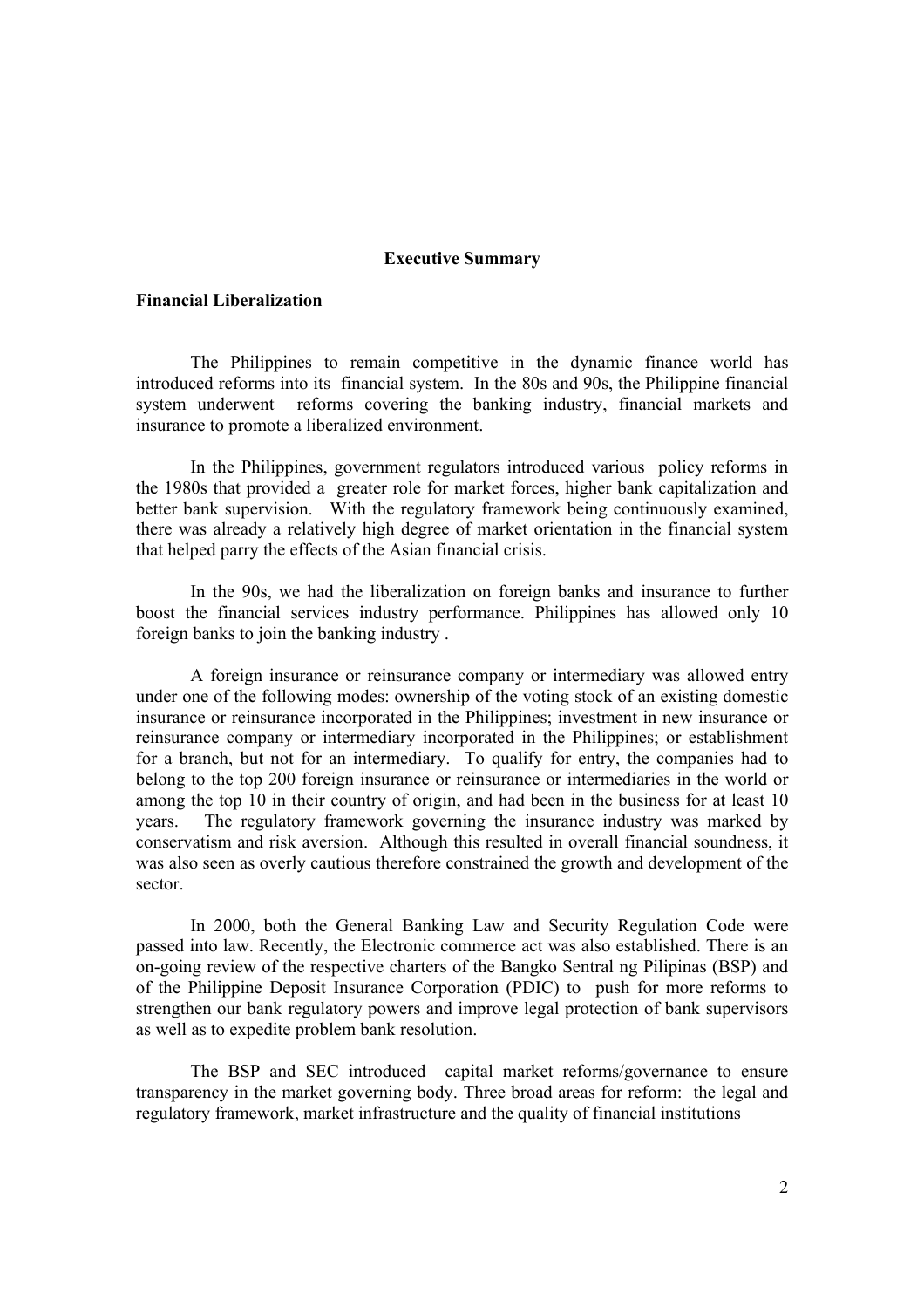# **Implications of an RP- US FTA on Financial Services Industry and the Philippine Economy**

### **Key Informants**

 In pursuing the free trade agreement between the Philippines and the United States, most of our key informants from the BAP, PSE, BSP, DOF, banking, insurance and stock market industry were in agreement that there are positive benefits from the FTA. One benefit is possible job opportunities here and in the US when the financial sector opens up. Another is the upgrading of technology and enhancing the skills of local personnel. However, some key informants oppose the idea of having an FTA since this will place the Philippines at a disadvantage in the negotiations. We are considered a developing economy as compared to the developed economy of the US. Our key informants believe that what the US wants are more advantageous to them than us.

According to the different key informants from the banking, capital markets and insurance, DOF, PSE, BSP, BAP the following are the issues/areas that would have an impact on their industry and need to be addressed when negotiating for a possible RP-US FTA. These areas/ issues include the following: 1) legal and regulatory framework particularly laws on taxation and corporate rehabilitation/recovery; 2) Capital outflows; 3)Outsourcing;4) Consumer/Investor Protection; 5) Applicable law for cross border transactions; 6) Foreign Ownership Limitations; 7) E-Commerce Issues; 8) Deepening of the capital markets

There are six economic benefits expected from the proposed RP-US FTA:

- 1. The relative importance of each country as a trading partner based on current trade patterns
- 2. Both Countries may Benefit from Greater Transparency in the Regulatory System
- 3. Market Access by Binding Liberalization
- 4. Provision for Systematic Process in Negotiating Further Liberalization Within the FTA
- 5. Access to Capital and Market Liquidity
- 6. Participation by financial services sector in asset management in the international arena.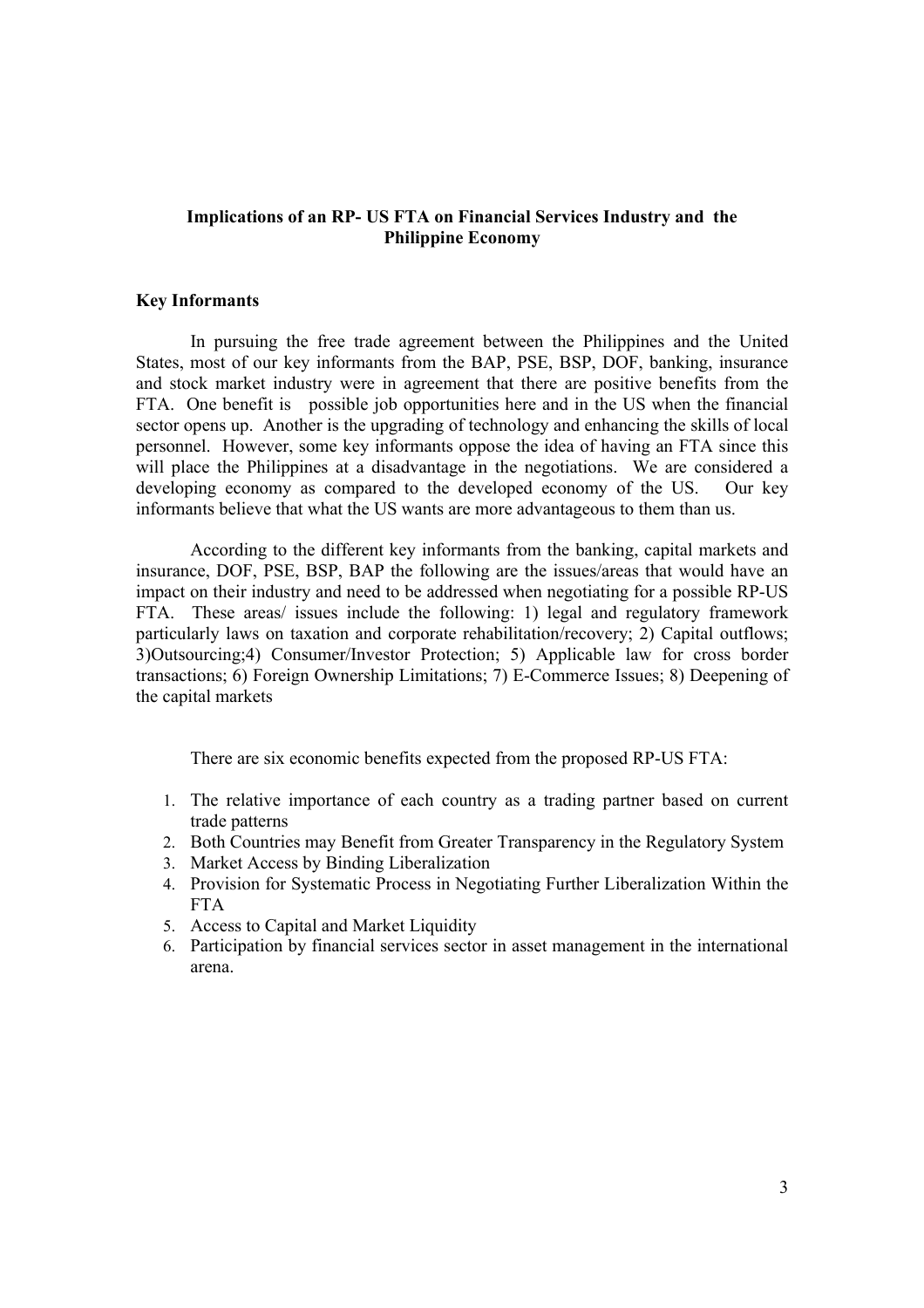# **Summary of Findings and Recommendations**

Based on the interviews conducted, some key informants believe that the RP-US FTA will bring in benefits for the two countries involved. The Free Trade Agreement benefits the countries involved through :

- 1) Updated technologies and robust capitalization would be needed by them to be able to be at par with those services offered by the foreign competitors
- 2) The drive to increase the competitiveness of the products/services offered by the country would increase the skills of our workforce.
- 3) The removal of barriers will make banks more competitive with their US banking counter parties through services that should be able to penetrate markets abroad in a more efficient manner.
- 4) Cross-border transactions can be facilitated and enhanced in the field of investments and provision of other financial and other related services in the host country. This can also provide various access to better business or investment ventures

 However, some informants are skeptic on these benefits because of the following.

- 1) The market share of the domestic players might be eaten up by the foreign investors Domestic players would need to raise more capital to be able to address its soundness as well to provide updated technology and equipment to be competitive with the multinational finance investors.
- 2) We are just not yet ready to enter into a free trade agreement with the U.S. The insurance industry for one still needs to address its own problems

### **Negotiating Points for the RP-US FTA**

In negotiating for the FTA, the Philippines must be globally competitive first. The reforms further needed to make the Philippines globally competitive in the financial services industry include the  $5<sup>th</sup>$  protocol in WTO which have not yet been ratified but we are compliant specially in insurance and banking in terms of ownership. (Go, 2004; DOF interviewee, 2004).

 Second, regulatory agencies must be in proper agencies and be efficient in initiating changes that would try to bring back sectors that are left out (Go, 2004; DOF interviewee, 2004). For the agreement to work effectively, the Bangko Sentral ng Pilipinas (BSP), the country's regulatory and supervising bank must work autonomously from the government. The exercise of its functions and duties of the BSP as well as other government supervising agencies, like Insurance Commission and the Security and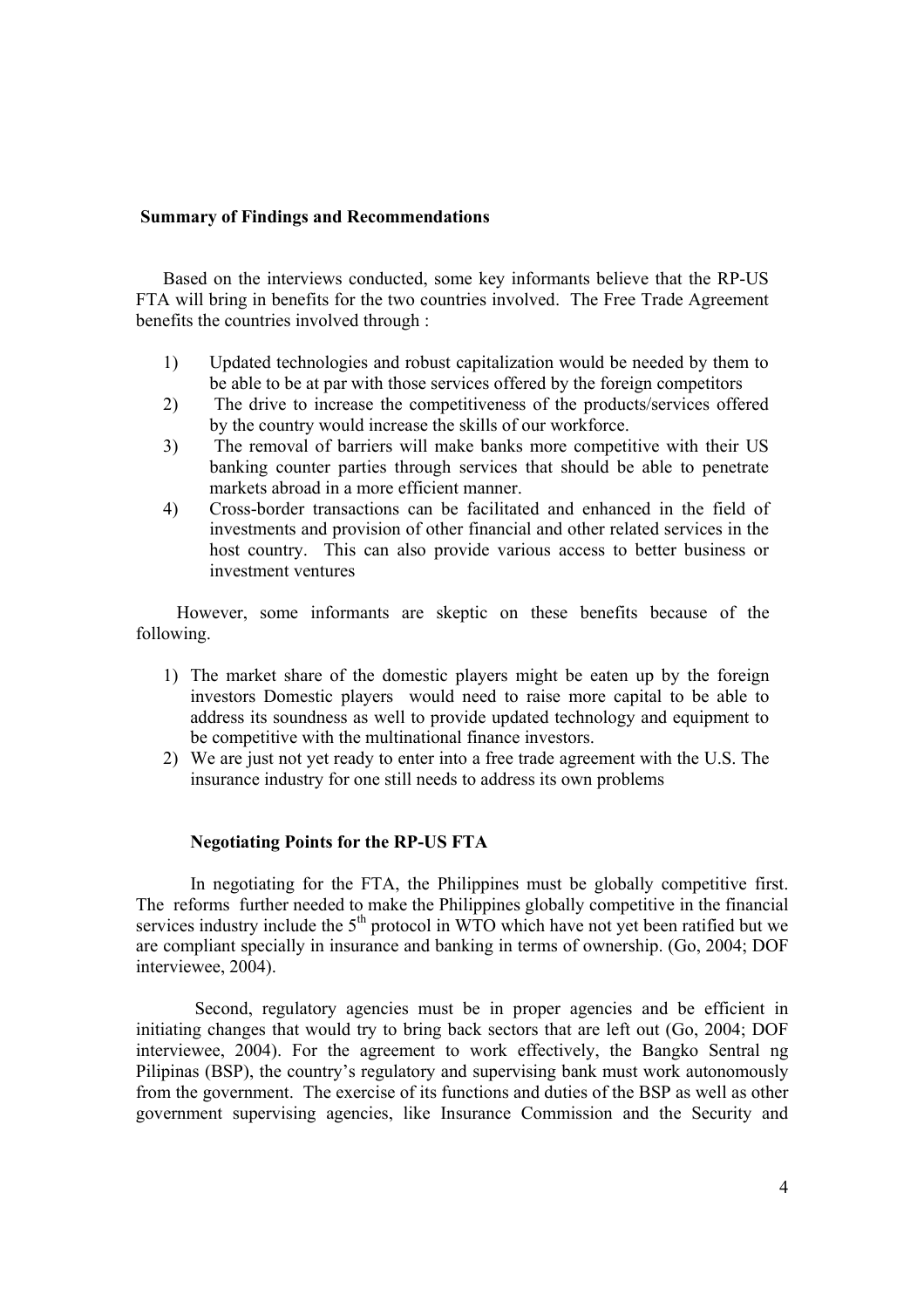Exchange Commission must be free from the influence of politics and must ensure free competition among the players. The government must stick to its laws and business policies and must be free from corruption to assure the foreign investors of a reliable governing body. (Banker interviewee, 2004; Anglo, Rodil, Tungol, Vichuaco, 2004).

Third, we need to strengthen SME's within the ASEAN region because this sector shows potential growth. (Go, 2004; DOF interviewee, 2004).

.

Any FTA negotiation between the two countries should have in mind the enhancement of key services between them, the assurance of fair and non-discriminatory treatment of trade, cost and time savings through streamlined procedures, mutual recognition of each countries' constraints, and to the best extent practicable, the reduction or elimination of tariffs. (Banker interviewee, 2004).

### **POLICY RECOMMENDATIONS IN THE PROPOSED RP-US FTA IN FINANCIAL SERVICES**

Based on the earlier discussions, the RP-US FTA can bring in economic benefits but at the same have negative consequences to the financial services industry. The negotiating panel can adopt the following policy recommendations:

GATS framework for the RP-US FTA. The RP-US panels has to establish specific provisions in the financial services industry under the proposed RP-US FTA. As discussed earlier, it can use the GATS framework in negotiating specific provisions for the financial services industry. In the modes of supply under the GATS, it is expected that the investments of both countries will increase. Although, there should be safety nets provided by the Philippine government when further liberalization is allowed in the Philippine financial services industry.

**Reforms in the Capital Market and Governance**. The BSP and SEC should continue with its capital market reforms/governance to ensure transparency in the market governing body. Our key informant from the DOF said that we can deepen the capital markets by harmonizing accounting, practices and taxes and develop regional bond market with ASEAN. We need to develop bond within the ASEAN first specifically with China, Japan and Korea. Also, we can look at the capital market reforms made by Chile and use this a framework for furthering our capital market reforms. The same issue has been raised in the insurance industry. What the local players in the life insurance industry is suggesting is that for them to have closer relationships with their Asian counterparts to be able to match the capitalization of the bigger American insurance companies.

For financial services sector in particular, the FTA should recognize the need to have clear procedures, transparency, governance and harmonization of standards. The Philippines should be able to provide the groundwork for the introduction of innovative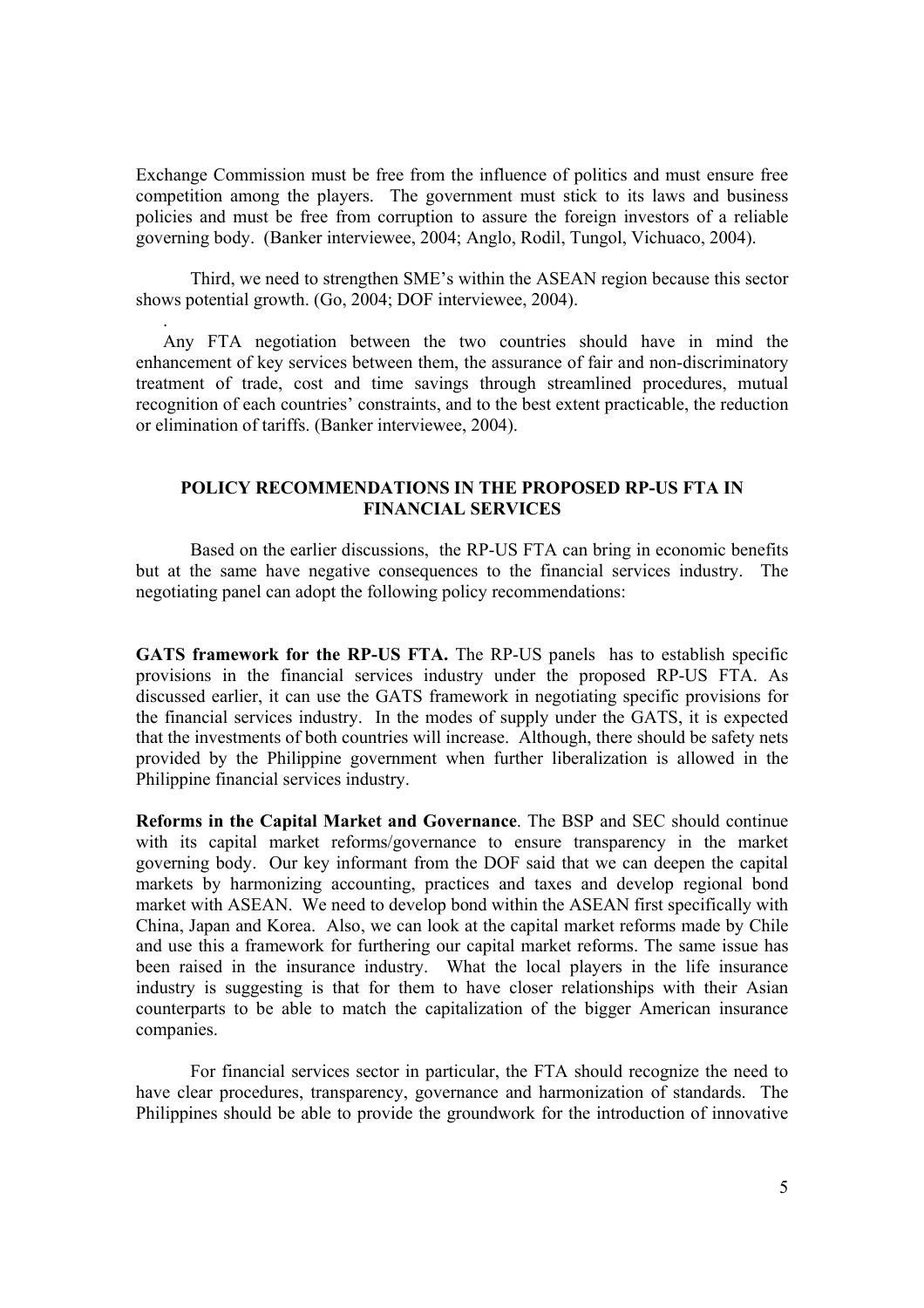products, and allow participation by financial services sector in asset management in the international arena.

**Review of Philippine financial law and the Philippine Constitution**. The regulatory body must reduce the volume and complexity. There is much to be done for the success of the law. Hence, the government must review its laws on financial services which seek to serves as a mechanism to increase access to Philippine markets for the United States by reducing onerous regulations and burdensome government policies. To apply reciprocity and have a bargaining power during the FTA negotiations, the government must review possible opportunities which will open markets for both countries that will provide a long-term benefit in the future. The bilateral arrangement can offer liberalization of trade which will make the financial services sector more efficient in the delivery of service through competition and provision of more and varied financial related services. Increases in trade and investments that flow between the two countries will lead to financial service providers' giving quality services to its existing and prospective clients.

# **Legal and regulatory framework particularly laws on taxation and corporate rehabilitation/recovery**

The negotiating panels can discuss on possible tax treaties. At present, Philippine financial services providers find that they are heavily taxed and the tax rate for them and foreign providers are different. The foreign providers have more tax incentives.

There should be a provision for systematic process in negotiating further liberalization within the FTA. It must be noted that the degree of liberalization in the financial services sector will depend on the nature and the extent of the specific commitments that will be made by the two countries to the FTA. The presence of request-offer negotiations cannot be eliminated which sometimes allows compromise in one area to be negotiated against liberalization in another area in the counterparty's market. In fact, one of the most sensitive aspects in the FTA is the financial services sector as it serves as a catalyst towards development of one country.

**Enhancement of Key services**. Any FTA negotiation between the two countries should have in mind the enhancement of key services between them, the assurance of fair and non-discriminatory treatment of trade, cost and time savings through streamlined procedures, mutual recognition of each countries' constraints, and to the best extent practicable, the reduction or elimination of tariffs. An issue is on what economic benefits will the FTA bring to both RP and US? When Chile and Singapore signed the FTAs with the US respectively, there were contextual issues primarily on projected exports and imports trade to show how each country will benefit.

With a possible FTA with the US, the Philippines can review the FTAs of the US with Chile and Singapore, respectively. These FTAs can be used as the framework for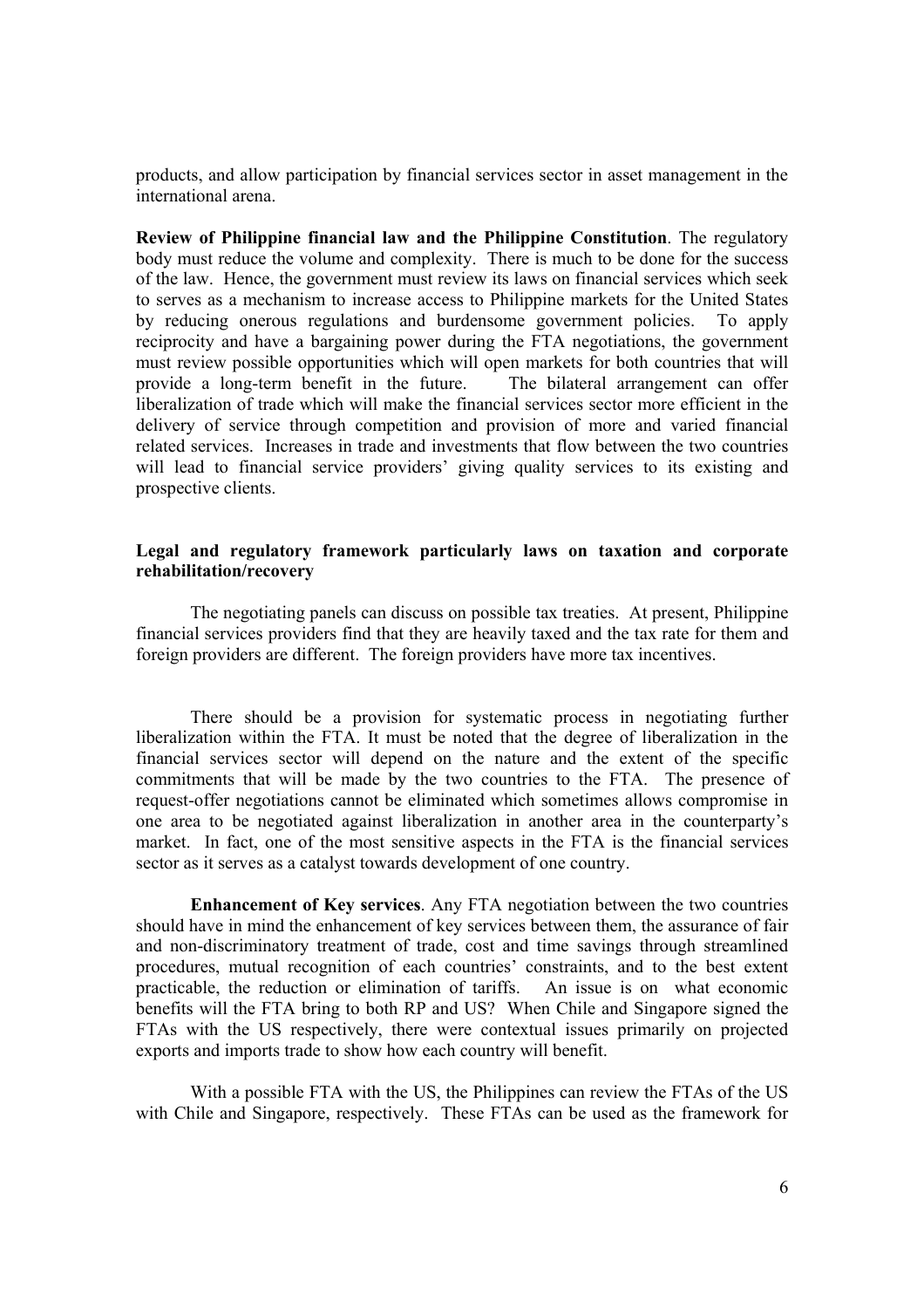our purposes, policies and objectives. In these agreements, the purposes were to (1) open markets by eliminating or reducing barriers to and distortions of trade and creating market opportunities; (2) further strengthening international trading disciplines, (3) foster economic growth in the United States and globally, and (4) promote environmental and worker rights policies in the context of trade. However, a question that is to be raised is the foreign ownership constraint based on the Philippine Constitution. How do we reconcile the specific provisions of the FTA with regards to financial services without violating the Philippine Constitution.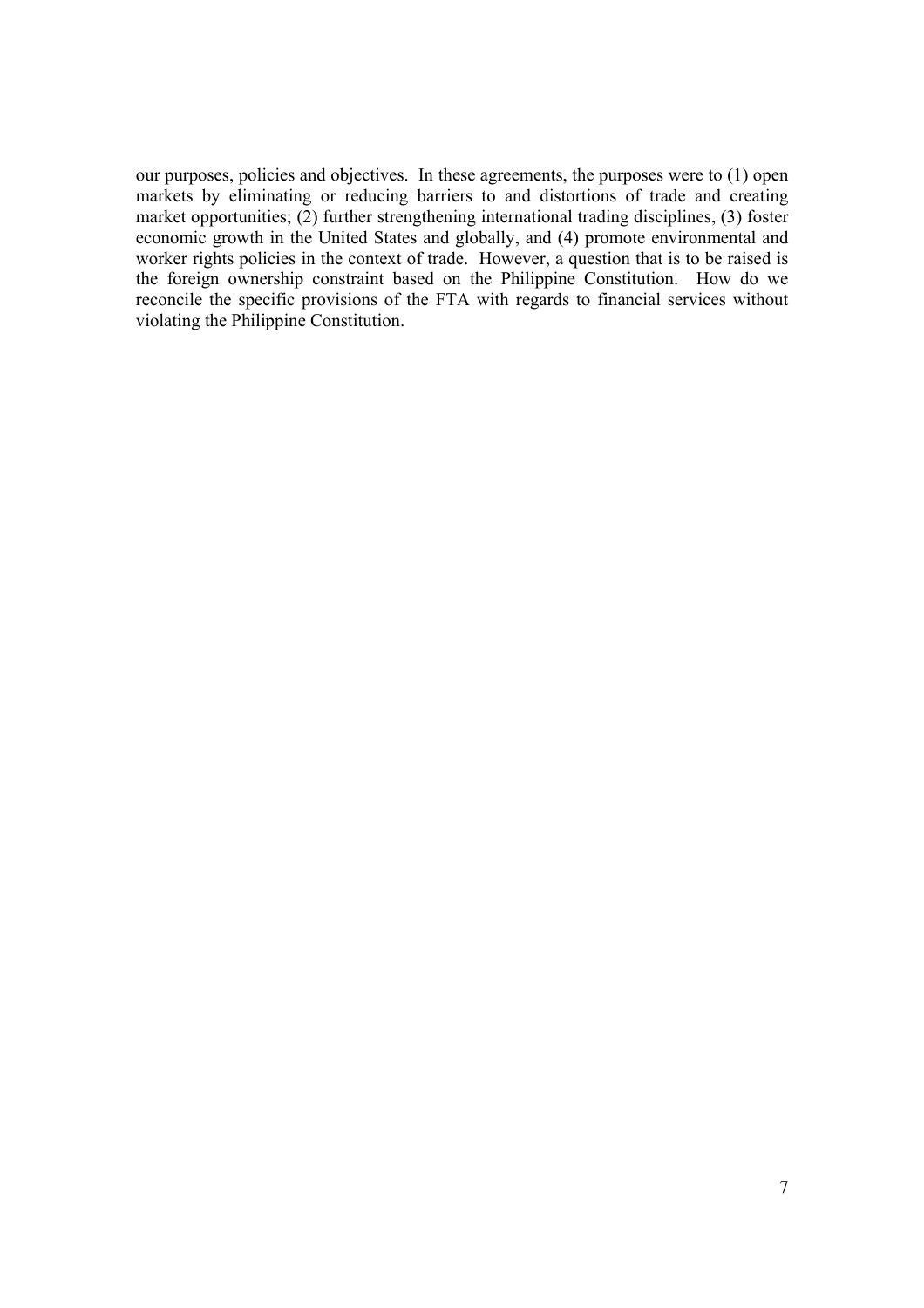# **Implications of an RP-US FTA on the Philippine Financial Services Industry and the Philippine Economy**

Dr. Leila Calderon-Kabigting<sup>1</sup> Dr. Liberty S. Patiu<sup>2</sup>

### **1.1. Introduction**

The United States of America (USA) has signed separate free trade agreements (FTA) with two countries, Singapore and Chile. Both FTAs are expected to bring in bilateral and regional economic benefits to the US and Chile and the US and Singapore. On May 6, 2003, President George W. Bush signed a Free Trade Agreement with Singapore, the first Asian country to do so with the US. This was done under the Enterprise Asean Initiative (EAI) where the US and individual Asean countries can explore the possibilities of launching FTA negotiations. With this framework, this paper seeks to determine the Implications of an RP- US FTA on the Financial Services Industry and the Philippine Economy. The project will present the various policy options for the Philippines to maximize the benefits of an improved economic partnership with the United States. The study will also look at how present laws such as the Anti-Money Laundering Act, General Banking Act, Securities Regulation Code, and Insurance Code of the Philippines meet the framework requirements of the FTA. Also, the study examines at how Basel2 and International Accounting Standards (IAS) will affect the FTA negotiations between the US and the Philippines. The study will also cover market access for financial services in the modes of supply, i.e. cross border trade, consumption abroad, commercial presence and movement of natural person and treatments i.e. national treatment, most favored nation treatment.

The Philippines initiated financial liberalization in the 80s. Within the past decade, foreign banks and foreign insurers were allowed to enter the market but their

<sup>&</sup>lt;sup>1</sup> Dr. Leila Y. Calderon-Kabigting is an Associate Professor of De La Salle University-Manila. She was formerly the Chair of the Financial Management Department.

 $2^{2}$  Dr. Liberty S. Patiu is an Associate Professor of the Financial Management Department of De La Salle University-Manila.

This study was funded by the Philippine APEC Study Center Network. The author would like to acknowledge the research assistance provided by Aileen Go.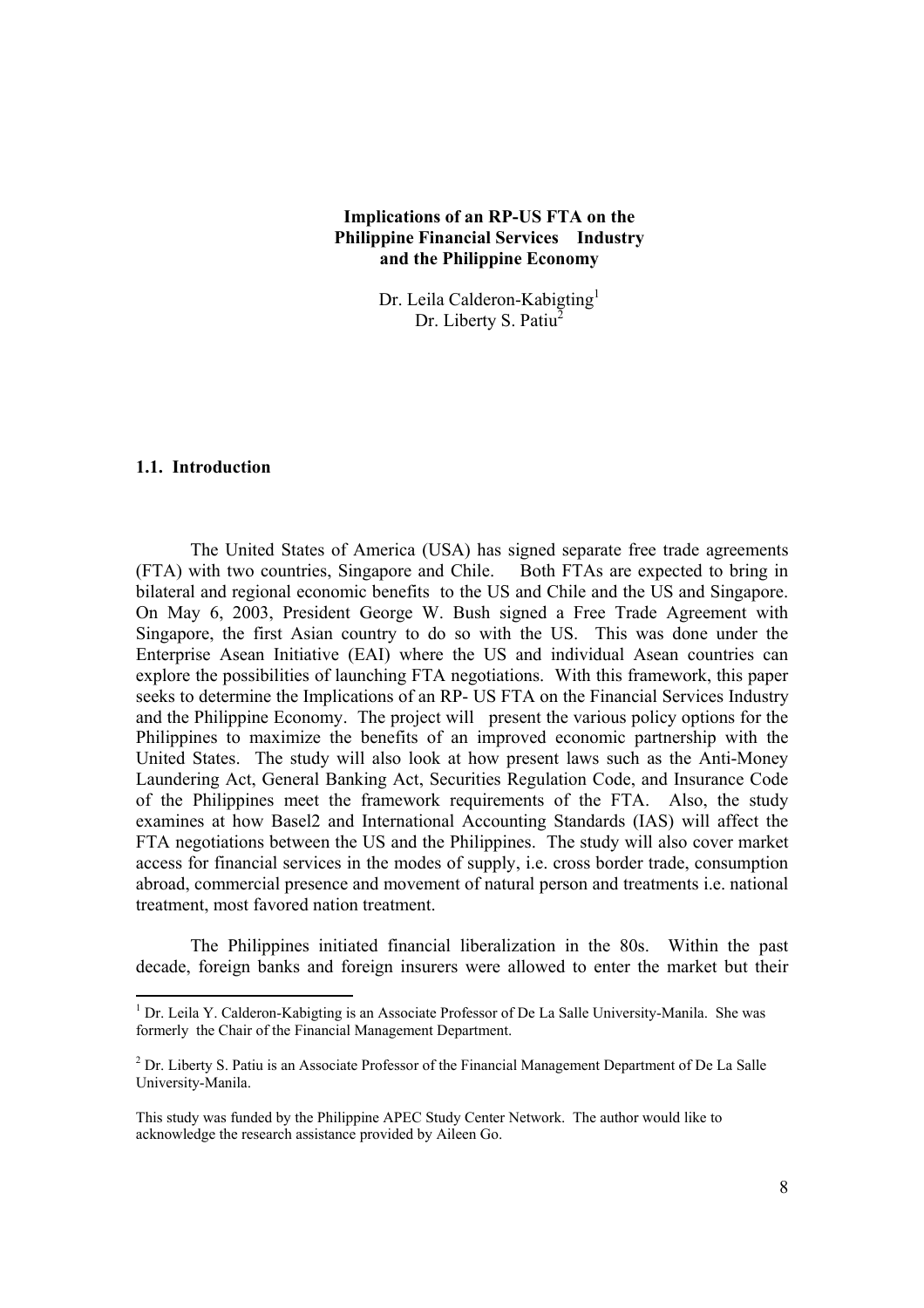number is still limited. Although, liberalization has taken place, the Philippines still has a long way to go in improving its financial services industry compared with its Asean neighbors.

# **1.2. Objectives of the Study**

### **The following are the objectives of the research project:**

- 1. Identify areas/issues, particularly, those impacting on banking, insurance and securities, to be discussed when negotiating for a possible RP-US FTA.
- 2. Discuss the present system of bilateral flows between the Philippines and the United States in terms of the financial service industry.
- 3. Identify the possible modes of supply and access in financial services, which will be included in the FTA to meet the changes of globalization.
- 4. Assess the impact of these flows and modes of supply to the Philippines
- 5. Determine how the Philippines will benefit economically from a financial services FTA with the US
- 6. Propose policy options that the Philippines can explore to maximize the benefits and lessen the negative consequences of these flows and modes.

### **1.3. Background on the Liberalization of Financial Services**

The Philippines instituted reforms liberalizing the financial services industry particularly, banking and insurance over the last ten years. But the question remains is if liberalization has improved the performance of the financial services industry. What has happened to the financial services industry and where is it headed under a liberalized regime?

 Figure 1 presents the Philippine Financial System which is composed of the banking and non-banking financial institutions. The banks include universal banks, commercial banks, thrift banks, rural banks and the non-financial institutions for this study will be limited to insurance and the stock market.

For the financial institutions, reforms were introduced in the 80s, 90s and starting year 2000 (see Figure 1). These reforms focused on interest rate liberalization and reserve requirements. The reforms aimed to improve the performance of the financial institutions, have better bank supervision, and increased transparency. The reforms give an insight of how the Philippine financial system has improved and how it compares with Chile and Singapore to prepare it for a possible free trade agreement with the United States of America.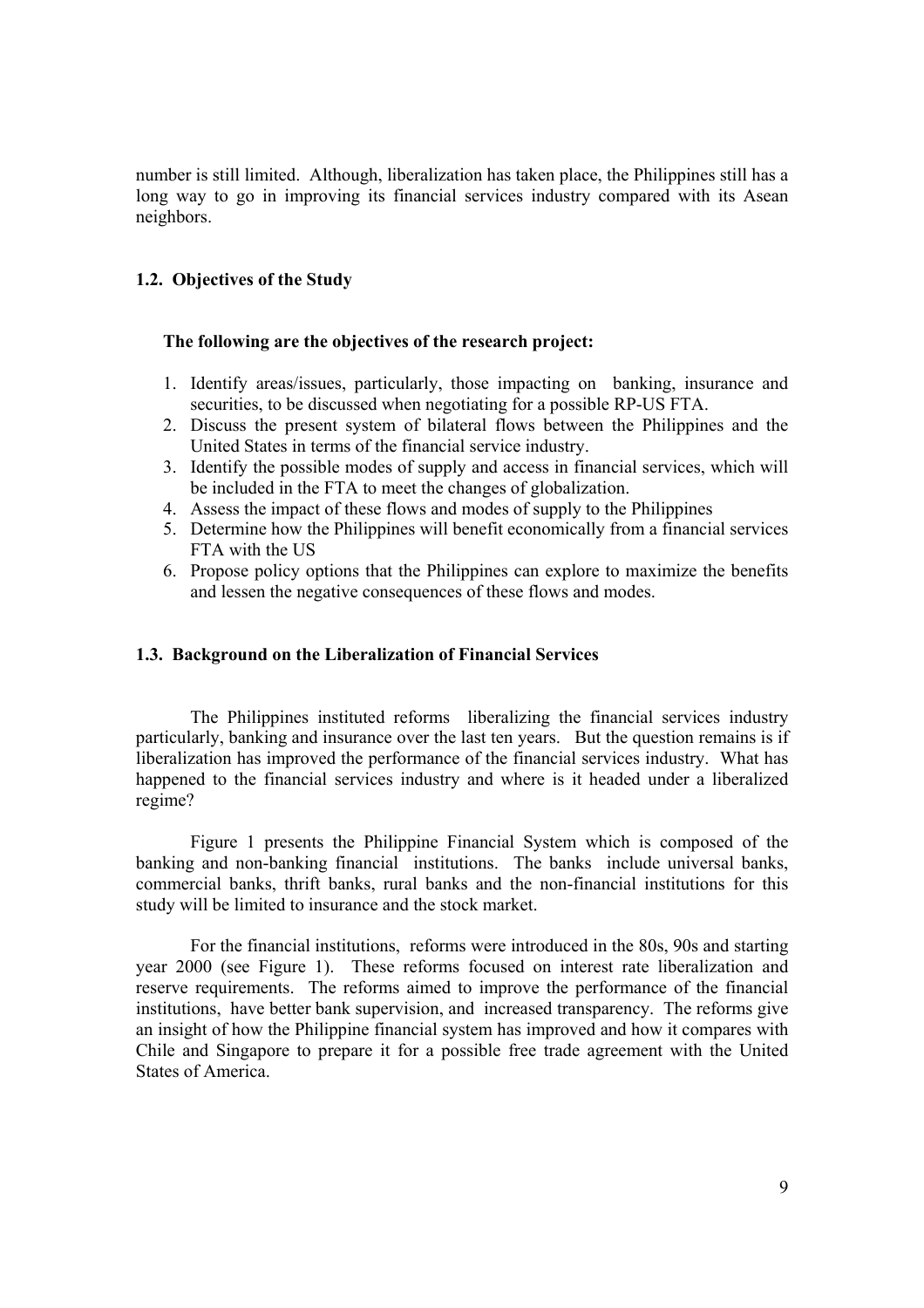

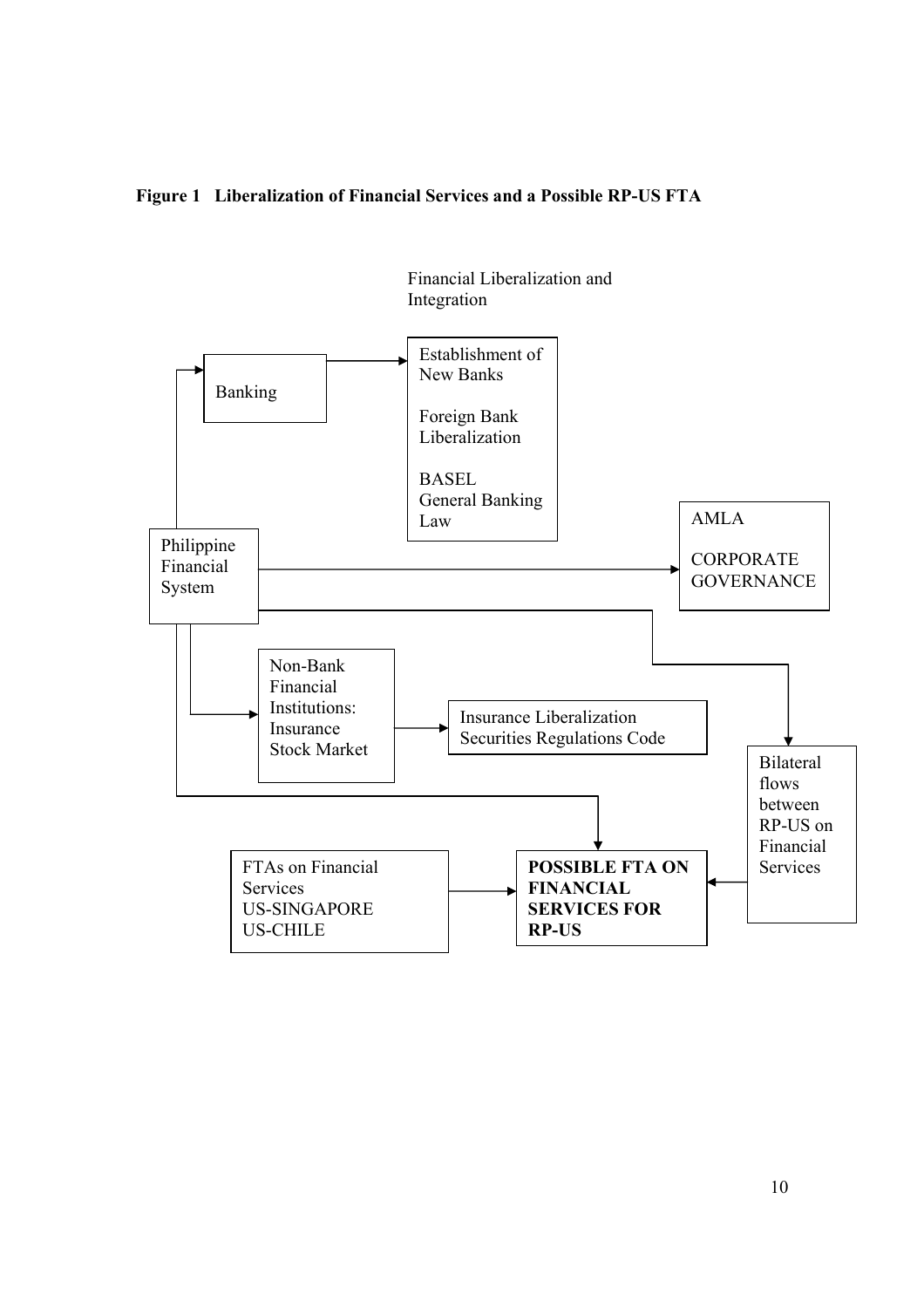Intal (2001) cited Fischer and Riesn, 1993; Claessens and Glaessner, 1997 for the presumed benefits of financial liberalization:

- Reduction in the cost of financial intermediation (increase in operational efficiency of the financial institutions
- Improvement in the range of financial services and products adaptable to the changing tastes and requirements of consumers and industries (dynamic efficiency) and
- \* The increased potential for savings to be allocated to the highest yielding investments for the economy (improvement in allocative efficiency)
- $\triangleleft$  Better access to foreign capital
- $\triangle$  Better domestic financial infrastructures

### **2 Areas/Issues Impacting on Banking, Insurance and Securities**

#### **2.1. Review of the Liberalization of Financial Services in the Philippines**

The country has had several reforms during the liberalization, particularly the banking sector. Intal (2000) considered financial liberalization in two perspectives, namely, the country's openness to international capital movement and the financial sector's openness to foreign equity participation. In his evaluation of the risks and opportunities of financial liberalization and integration in the APEC Region, he mentioned that while various risks are present in a liberalization, economies derive net benefits by stimulating their economic growth.

The expansion of trade in goods and services had facilitated in the search by various countries to enter into bilateral, regional or even multilateral trading arrangements with other countries. The WTO's GATT and GATS are not the end goal of every country to international trade expansion. In fact, it recognizes the members' rights to regulate and/or introduce new ones based on their respective policy objectives, the degree of development of services regulations and the particular need of developing countries to exercise this right. http://www.wto.org/english/docs\_e/legal\_e/articleV

Under the GATS, the financial services, is one of the world's utmost concerns that must be addressed with zealousness. It plays an important role in helping the countries build financial systems that are stable, very competitive and efficient. It can also enhance greater mobility in the financial sector that plays a vital role in the country's development. For the Philippine financial system, it is pivotal to the country's development, as many industries rely on its significant contribution in providing credit and in mobilizing savings.

The issue lies on how the free trade agreement will bring maximum benefits, either strategic or economic, for the two parties involved. Austria (2002) cited that the thrust towards integration or cooperation lies on the intensive trade liberalization and regionalism in various economies. Given the asymmetries existing among countries with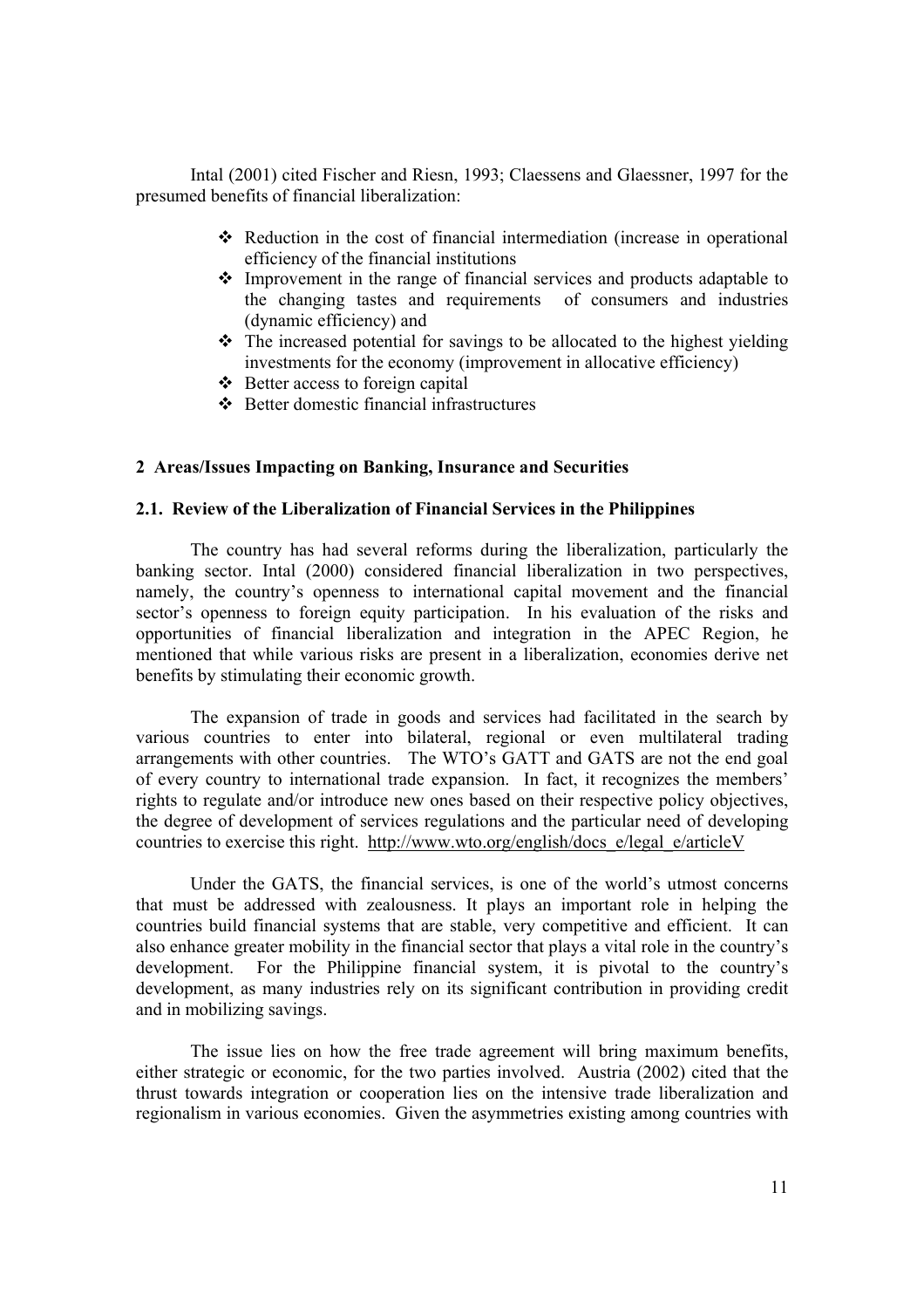respect to their respective developments and the progress of their trade and services regulations, a country's development results to the stagnation of the other.

Of the regional trading arrangements, a free trade area is quite easy to handle compared to multilateral arrangements. This is because negotiations would be easier for two countries compared to many negotiating countries that are subjected to various regulations and requirements for the free trade agreement.

A review of some of the free trade arrangements made by selected countries in the Asian region will attest positive or negative benefits thereto. Two of the countries that protected their positions in the Asian region during the past are China and Japan. However, the same did not last; as many countries were moving toward close economic integration that went beyond the confines of their proximate neighboring countries. Moreover, the successful Doha/Uruguay Rounds paved way to more liberalized system.

These selected FTAs reflect an aggressive stance by the government to keep up with the growing international demands. Like other authors, Avila (2004) mentioned that a free trade agreement would be significant only when it provides greater benefit for both parties not outlined in the WTO agreement, which must be comprehensive in scope and depth of liberalization.

Other conditions inherent in a successful FTA are its consistency with the WTO's principle on national treatment and most-favored nation (MFN) issues, its flexibility and its institutional features must be undertaken considerably.

Austria (2003) lists Bilateral and Regional Trading Arrangements in the East Asia. Of the specific arrangements, only APEC, AFTA and ASEAN were those that were successfully undertaken by the Philippines. On the other hand, the most recent economic cooperation between Japan and Philippines did not spell out any mutual consideration regarding financial services (Pasadilla, 2003).

Its proposed free trade agreement with the United States, which it targeted to be negotiated in 2002, has not yet started. Hopefully, it will be scheduled for more meaningful negotiations in 2005. The strong strategic partnership with the United States of America would signal an excellent growth prospect for the country and complement its existing bilateral agreements and regional cooperation.

To date, Philippines had not actively participated in the negotiation by member countries particularly in implementing progressive liberalization for Trade in Services. Pasadilla (2003) cited that while the country made specific commitments to financial services, it did not sign in the Understanding of Commitments in Financial Services by listing non-conforming measures instead of the restrictive policies/system in the financial services industry. Thus, it becomes obligatory to a country to grant MFN and National treatment to the counterparty. In view of this, it must also be committed to the four modes of supply provided in the GATS Article XVI.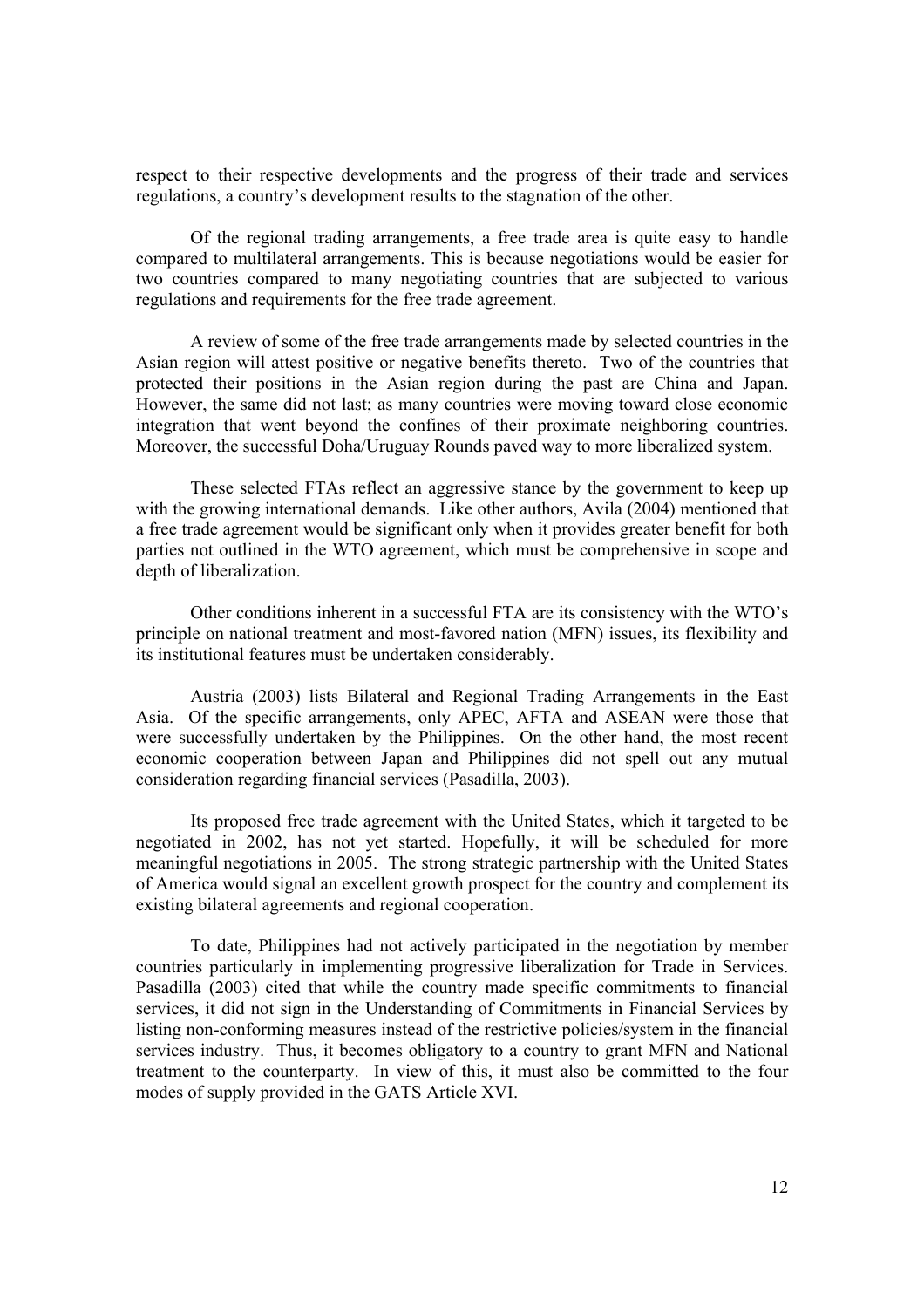In her review of the commitments, she opined that the country must improve its regulatory structure in line with the other trading partners worldwide by providing incentives to foreign financial institutions to operate in the domestic market and allow the regulatory bodies to keep up with the best practices in the various areas of regulation and supervision.

# **2.2 Banking Regulations and Foreign Bank Entry**

#### **2.2.1. Banking Regulations**

In most economies, the regulatory framework is characterized by the operation of several financial regulators, each financial institution is subject to the regulatory requirements of more than one authority. With this, regulation is believed to be wellimplemented and monitored as regulators can focus on the specific needs of the industry.

However, in practice, result of the regulation is not all-inclusive. The issue lies on the overlapping objectives set by each body that may sometimes become in conflict among laws and regulations implemented by another and could pose problems that may sometimes lead to destabilization or backwardness.

Most of the countries in the APEC region have traditional regulatory frameworks that are characterized by various regulatory agencies inside and/or outside the central banks and/or the commerce or finance ministries. Philippines adopt this kind of set-up, with the Bangko Sentral ng Pilipinas being tasked with the responsibility of regulating and supervising the operations of the banks and other financial institutions performing related functions.

 Article XIX on negotiation of specific commitment provides that, "….any negotiation shall be directed to the reduction or elimination of the adverse effects on trade in services of measures as a means of providing effective market access. This process shall take place with a view to promoting the interests of all participants on a mutually advantageous basis and to securing an overall balance of rights and obligations." http://www.wto.org/english/docs\_e/legal\_e/articleV

There is a clear line of distinction in the way each party to an agreement should conduct itself. While the focus of this discussion is financial services, it shows that Philippines has partially committed itself to the WTO round on General Agreement on Trade in Financial Services in 1997. In fact, in its recent Cancun Ministerial meeting, the European Community (EC) submitted a report highlighting its specific requests from the Philippines to accept the Fifth Protocol. Among those that were highlighted involved market access and mode of supply, most-favored nation and national treatment issues: http://www.gatswatch.org/docs/offreq/EUrequests/Philippines.pdf: Retrieved: August 12, 2004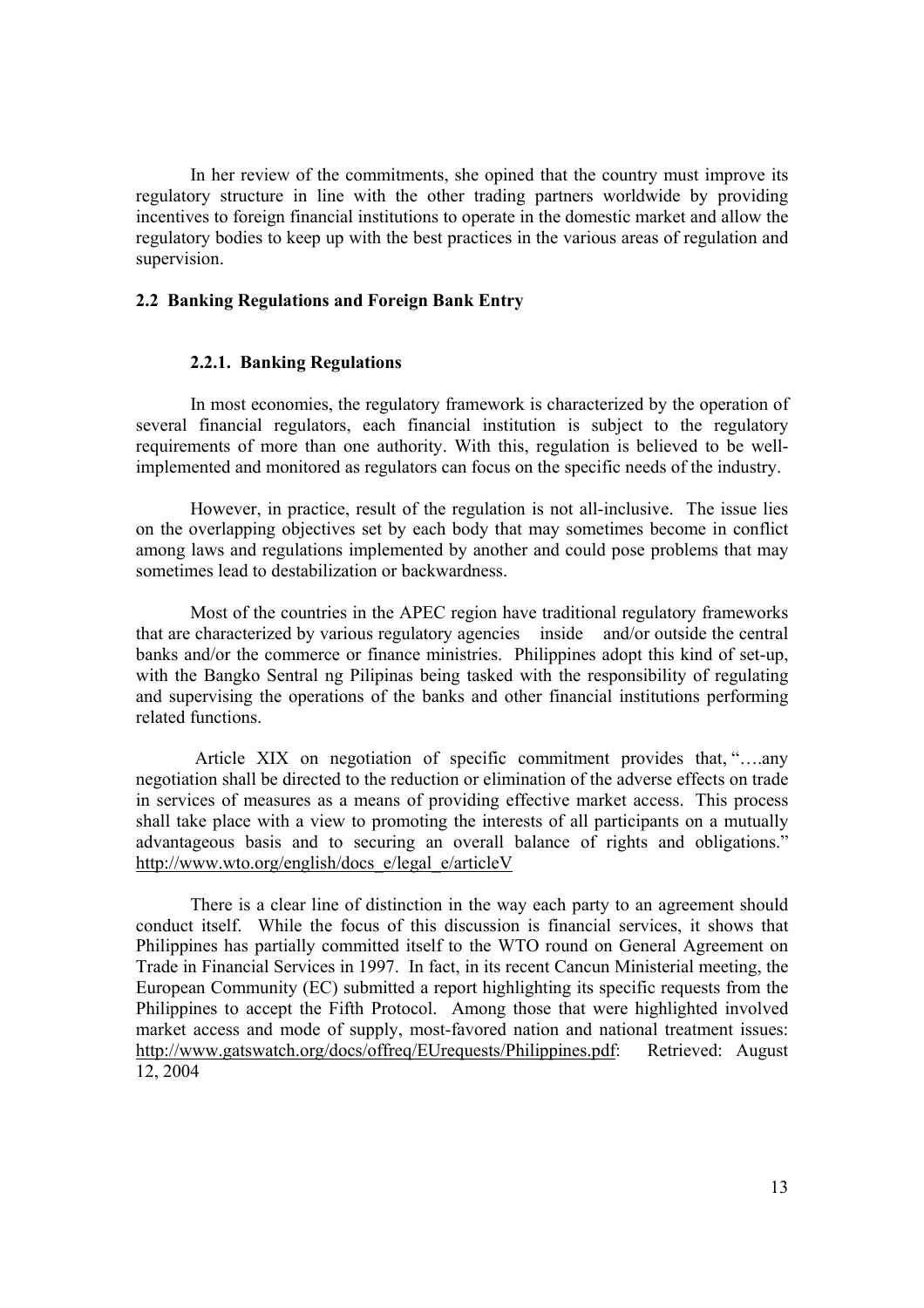- 1. Removal of restrictions on limitation of ownership to 70% of the total assets of the banking system must be owned by the Citizens of the Philippines.
- 2. Suppression of the cap on the restrictions on foreign shareholdings to various sectors.
- 3. Elimination of the limitation on the number of branches that must be held by foreign commercial banks.
- 4. Removal of the restriction imposed on foreign banks for the use of "Net Due to Head Office to Assigned Capital to 4:1.
- 5. Removal of the nationality requirement for members of the Board in various sectors.
- 6. Philippine Banking laws on the specific criteria that must be followed regarding specific requirements for commercial banks and investment houses.
- 7. Application of specific requirements on lending to SMEs and agro-business.
- 8. Access by foreign banks to use parent's capital to meet prudential requirements of BSP regarding capital to risk-weighted assets, even if their home country regulation and supervision has met the Basle or equivalent standards.
- 9. To take into account the guarantee made by the branch's head office or by another foreign bank for lending volume.

These concerns are quite difficult to handle which the European Council finds it very restrictive not only for them but also for the economies that are members to the WTO. An examination of these issues brings us back to the constitutional impediments, which every country has and is unique, compared to their trading partners.

Article I of GATS considered the member countries' individual dispositions in fulfilling specific commitments and obligations under the Agreement. That each Member shall take such reasonable measures as may be available to it to ensure their observance by regional and local governments and authorities and non-governmental bodies within its territory. Moreover, the differences existing with respect to the degree of development of services regulations in different countries and its particular needs to exercise its right must be in line with its national policies and overall trade goals. http://www.wto.org/english/docs\_e/legal\_e/articleV

This involves the Philippines' willingness to make its specific commitments towards the WTO. This necessitates the creation of the economic and institutional prerequisites that enable the country to monitor and gradually comply with economic and political criteria for successful free-trade agreement with the United States. This is a good start for a better assessment of a more competitive financial environment that supports the development of the economy. The issues raised by the European Council of country's commitment for the banking services sector affect the country's future economic and international trading arrangements with other economies. This only reflects how the Philippines binds itself to what had been accepted in the international arena.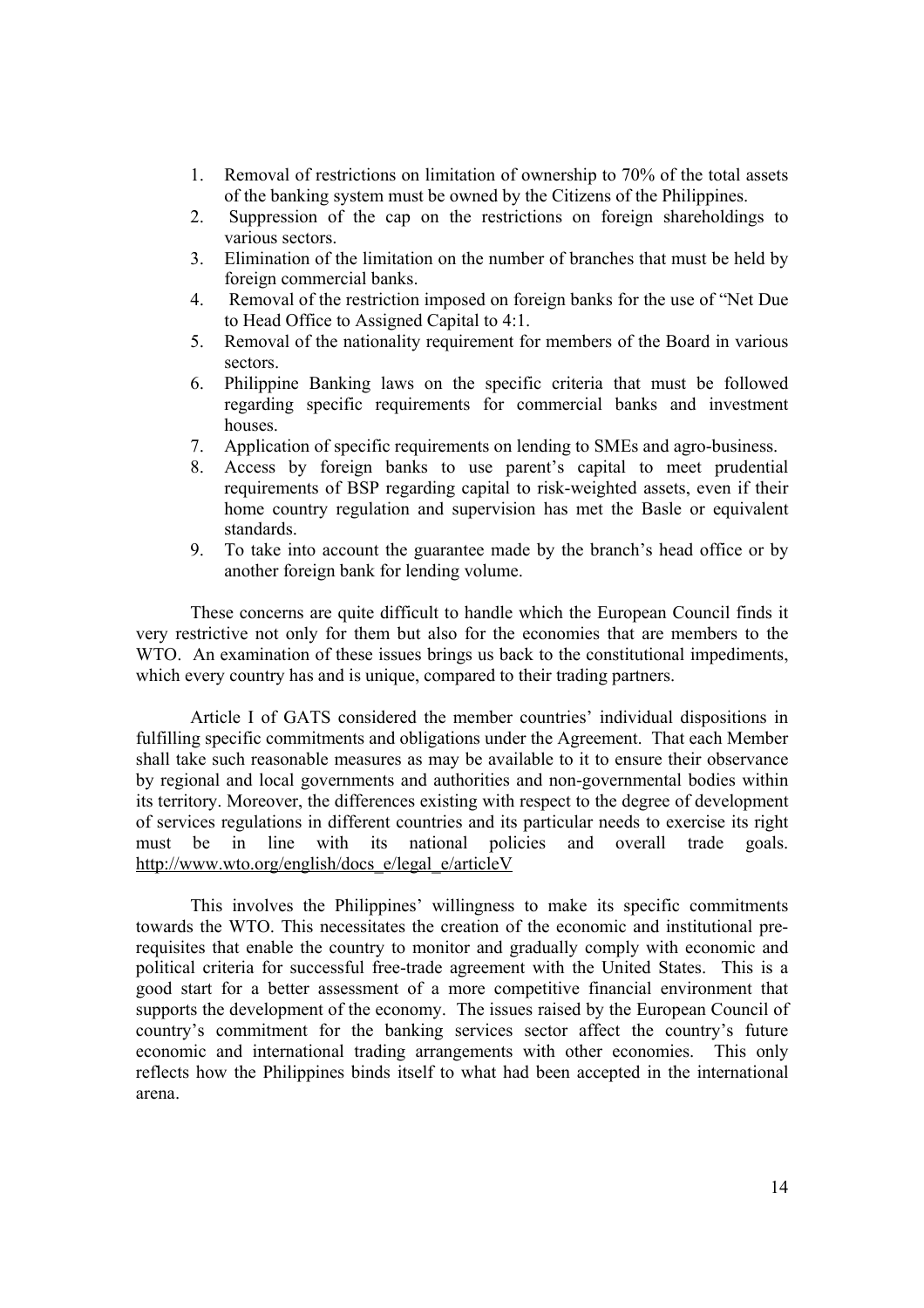The Philippines has undertaken various reforms to improve the financial services industry. The opening up of the financial services industry to foreign markets give local players a chance to see what the foreign players are doing and how they can compete with them. The succeeding discussions will show how foreign banks performed and how they have affected the banking industry. However, this may not level the playing field. Foreign players are obviously more advanced in terms of technology and products being offered and more capitalized against its local counterparts. This may force the local companies to merge to keep up with the foreign competitors. However, local firm can learn or adopt the best practices from their foreign counterparty. There could also be a transfer of skills. But, there is a need for local government to set the groundwork for improved regulation and supervision, transparency through better disclosure rules.

Even if the country liberalized trade and trade in financial services as early as 1980s, it shows that the move towards liberalization were also limited, just like other emerging countries in the Asia Pacific region. This is because the government considered the welfare of the people and the industries that will be significantly affected by the drastic move towards liberalization in line with the requirements of the GATT and GATS.

Hence, the benefits were still modest particularly when one considers the impact of Asian and Russian crises. The banking industry was able to withstand modest financial shocks because of the cautious financial reforms that were implemented by the regulatory body as a result of financial liberalization. Thus, it can be concluded that financial liberalization is not the problem but the political economy of liberalization.

### **2.2.2. Analysis of Foreign Bank Entry on Bank Operations**

Shown in the succeeding pages are financial highlights of foreign bank performance vis-à-vis entire commercial and Philippine banking industry's performance. Studies conducted by Unite (2001), Hapitan (2002), Claasens (2002), Milo (2001), Dages (2000), Sanchez et.al. (2003) reveal that foreign bank entry provide beneficial advantage to the host country's banking system in terms of increased competitiveness and operational efficiency, among others.

Selected financial ratios such as capital adequacy, profitability, and efficiency that were generated revealed that foreign banks showed better financial results compared to the local banks. Commercial banks were not very much affected by the foreign bank entry compared to the thrift banks.

Clark, et. al. (2003) cited that the pattern and timing of entry of foreign banks in a country would depend on the market opportunities, barriers to entry, tax treatment in the host country and potential and/or existing economic integration between two countries. These reasons emerge as a result of financial liberalization and internationalization of financial services.

Table 1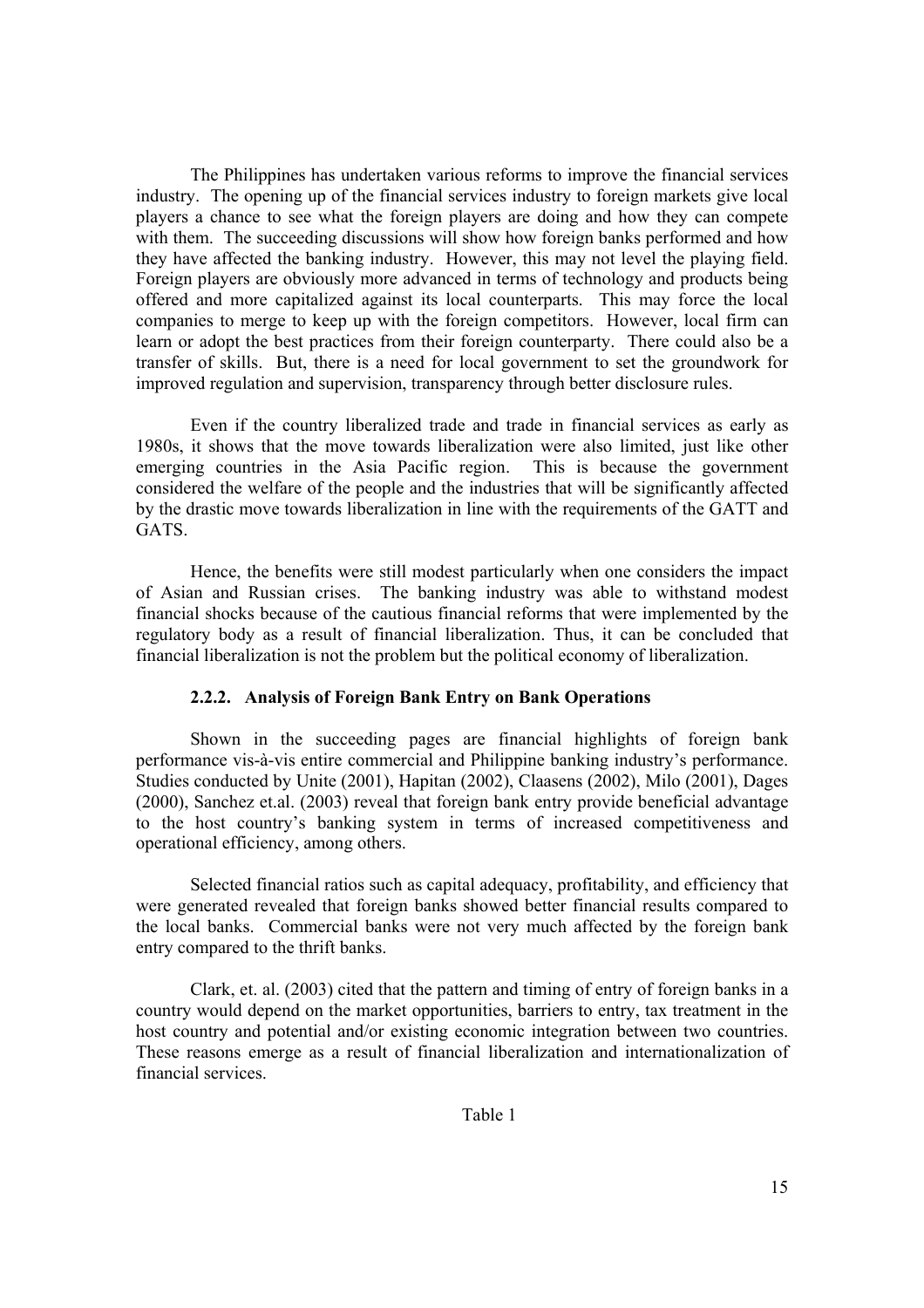| Country              | <b>Share</b> |
|----------------------|--------------|
| Chile                | 32%          |
| Philippines          | 12.8%        |
| Singapore            | 50%          |
| <b>United States</b> |              |

Participation of Foreign Banks in the Banking Industry

 In their compilation of concentration or foreign participation in the total banking industry's assets in a country as of 1998, it shows that the United States of America had the lowest share, with only represent 4.7 per cent compared to its first regional partner in the Southeast Asia. In Singapore, foreign banks' share is approximately 50% of the industry's total assets. According to the authors, the low share of foreign banks in the United States can be attributed to the differing laws on foreign bank entry grouped according to geographical location.

Most studies on foreign bank entry mentioned that the opportunities available to the foreign banks in tapping the market being serviced by the domestic banks drive these banks for cross-border operations. Focarelli and Pozzollo (2000), Bonin and Abel (2000) consider the profit-taking opportunities available to them especially in emerging markets. On the other hand, Claessens, Kunt and Huizinga (1998), Buch (2000) and DeYoung (1996) also consider the economic benefits in the form of taxes, comparative advantages.

Moreover, Crystal, Dages, and Goldberg (2002) opined that the trend towards cross-border operations has increased the ownership share of the foreign banks in the emerging markets. Like other authors, they claimed that ownership of banks in the emerging markets by the foreign counterparts improves overall bank soundness, especially when the foreign parent banks belong to well-regulated financial systems and are themselves healthy.

Shown in the succeeding page is the time-series data on the total assets held by foreign banks in the banking industry. Since the liberalization of foreign bank entry in 1994, total assets held by these banks gradually increased over time.

The comparative results for the commercial banking industry and the Philippine banking industry reveal that most of the foreign banks ventured into commercial banking compared to thrift and rural banking to maximize their operations. This was confirmed in the study conducted by Hapitan (2000) where competition was seen in the field of wholesale banking.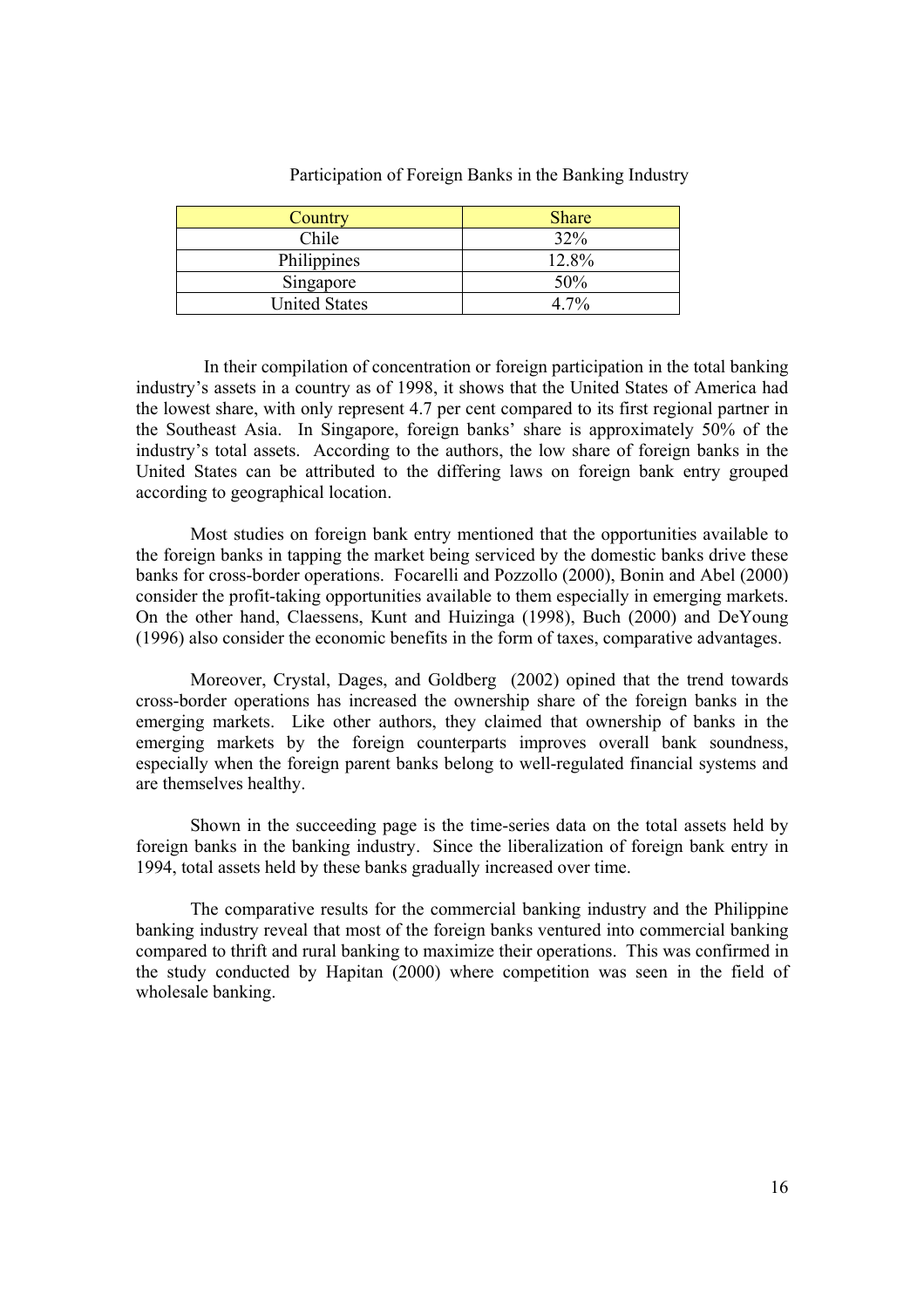# Table 2

| 10-year Share of Foreign Banks on the     |
|-------------------------------------------|
| Total Assets Held in the Banking Industry |
| $(1995 - 2004)$                           |

|             | <b>WITH COMMERCIAL</b>  | <b>WITH PHILIPPINES</b> |
|-------------|-------------------------|-------------------------|
| <b>YEAR</b> | <b>BANKING INDUSTRY</b> | <b>BANKING INDUSTRY</b> |
| 1995        | $6.84\%$                | $6.09\%$                |
| 1996        | 10.80%                  | $9.62\%$                |
| 1997        | 12.52%                  | 11.34%                  |
| 1998        | 14.76%                  | 13.33%                  |
| 1999        | 14.10%                  | 12.79%                  |
| 2000        | 15.65%                  | 14.21%                  |
| 2001        | 16.53%                  | 14.90%                  |
| 2002        | 15.40%                  | 13.88%                  |
| 2003        | 15.14%                  | 13.67%                  |
| 2004        | 15.00%                  | 13.51%                  |

Compiled by the researcher from the PDIC website http://www.pdic.gov.ph/bpmc//timeseries/june2004/

As can be recalled, additional 10 foreign bank licenses were provided by the country aside from the four (4) pioneer foreign banks in the Philippine banking history. After the Asian Financial Crisis in 1997, foreign banks' share in the total assets increased, particularly in 2001 where it registered a 16.53 per cent share to the entire commercial banking industry. Hence, the results are still very satisfactory as far as the Philippine government is concerned in protecting the Philippine banking business. This was also outlined in Section 73 of the General Banking Act of 2000:

In the exercise of this authority, the Monetary Board shall adopt measures as may be necessary to ensure that at all times the control of seventy percent (70%) of the resources or assets of the entire banking system is held by banks which are at least majority-owned by Filipinos.

Moreover, as can be gleaned in the succeeding table, it shows that the number of foreign banks increased from thirteen (13) in 1995 to eighteen (18) in 2004. The statistics of foreign banks from 1998 to 2004 can be attributed to the merger or sale of banks in the industry where some of them were acquired by local banks and converted into a thrift bank.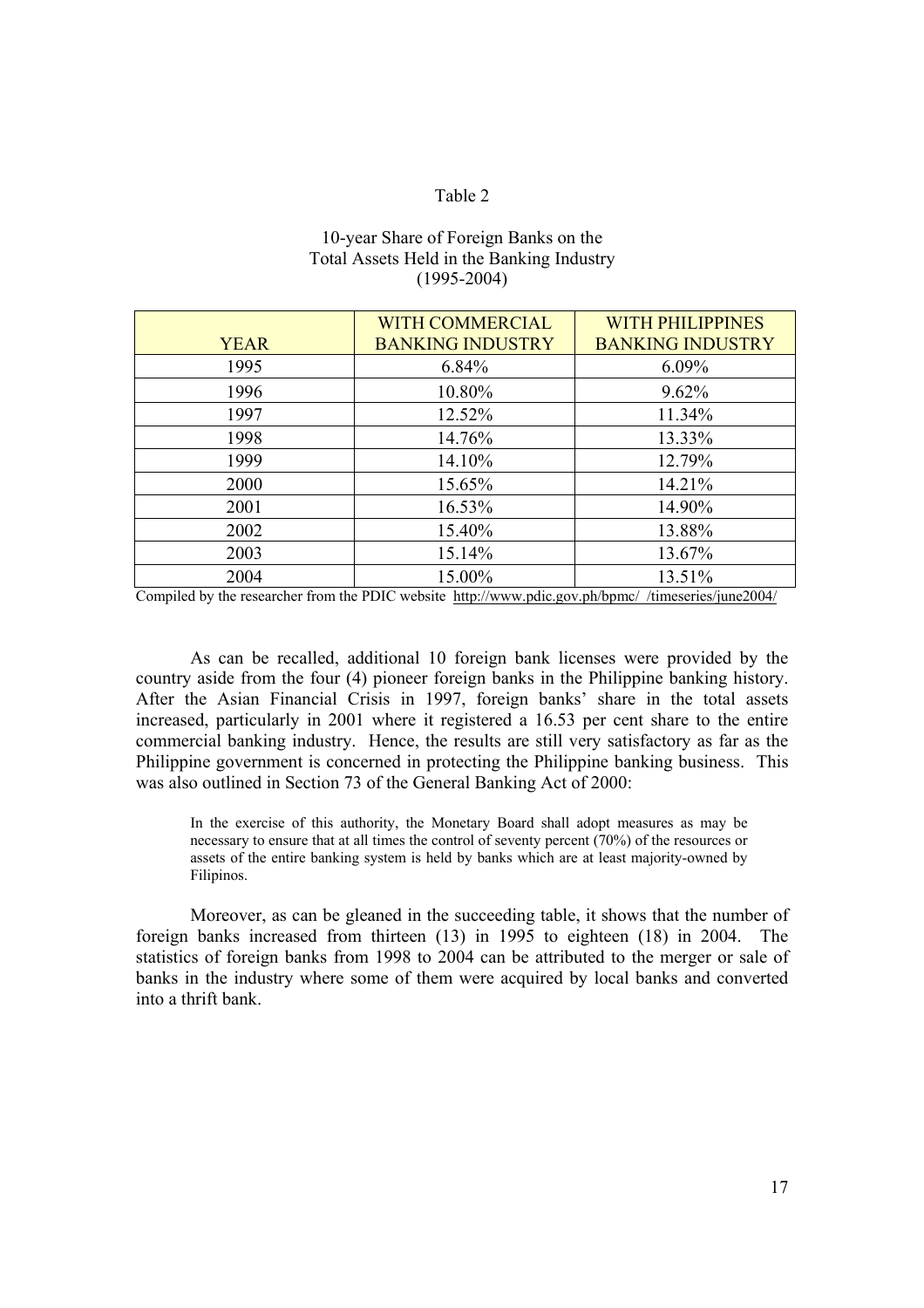# Table 3

|      | Foreign      | Expanded/<br>Universal | Regular   | Special<br>Government | Commercial<br><b>Banking</b> |
|------|--------------|------------------------|-----------|-----------------------|------------------------------|
| Year | <b>Banks</b> | <b>Banks</b>           | <b>KB</b> | <b>Banks</b>          | Industry                     |
| 1995 | 13           | 17                     | 14        | 3                     | 47                           |
| 1996 | 17           | 18                     | 11        | 3                     | 49                           |
| 1997 | 17           | 18                     | 16        | 3                     | 54                           |
| 1998 | 18           | 18                     | 14        | 3                     | 53                           |
| 1999 | 19           | 16                     | 14        | 3                     | 52                           |
| 2000 | 19           | 12                     | 11        | 3                     | 45                           |
| 2001 | 18           | 12                     | 12        | 3                     | 45                           |
| 2002 | 19           | 12                     | 8         | 3                     | 42                           |
| 2003 | 19           | 12                     | 8         | 3                     | 42                           |
| 2004 | 18           | 12                     | 9         | 3                     | 42                           |

# Number of Commercial Banks by Operating in the Philippines Grouped by Bank Classification for the Period 1995-2004

Compiled by the researcher from the PDIC website http://www.pdic.gov.ph/bpmc/\_/timeseries/june2004/

 Table 3 reveals that compared to the expanded and regular commercial banks operating in the country, foreign banks' share a bigger portion of the total commercial banking industry, with the biggest share that was originally shared by expanded commercial banks. With the advent of the mergers and consolidation, in line with BSP's capital build up program from 1998-2000, this fostered to the reduction of banks. This only proves that the Philippines is moving towards providing a more liberalized banking system.

As can be recalled in the study conducted by Clark, et. al. (2000), foreign banks' participation represent 12.8 per cent. This may be due to the limitation in the number of branches that can be established by foreign banks. This was also exemplified in the studies conducted by Milo (2001) where she cited that the Philippine banking industry is characterized by many small weak banks and few big banks that control the banking business.

Selected financial ratios that were generated revealed that foreign banks showed better financial results compared to the local banks. Commercial banks were not very much affected compared to thrift banks and rural banks like the thrift banks.

# Table 4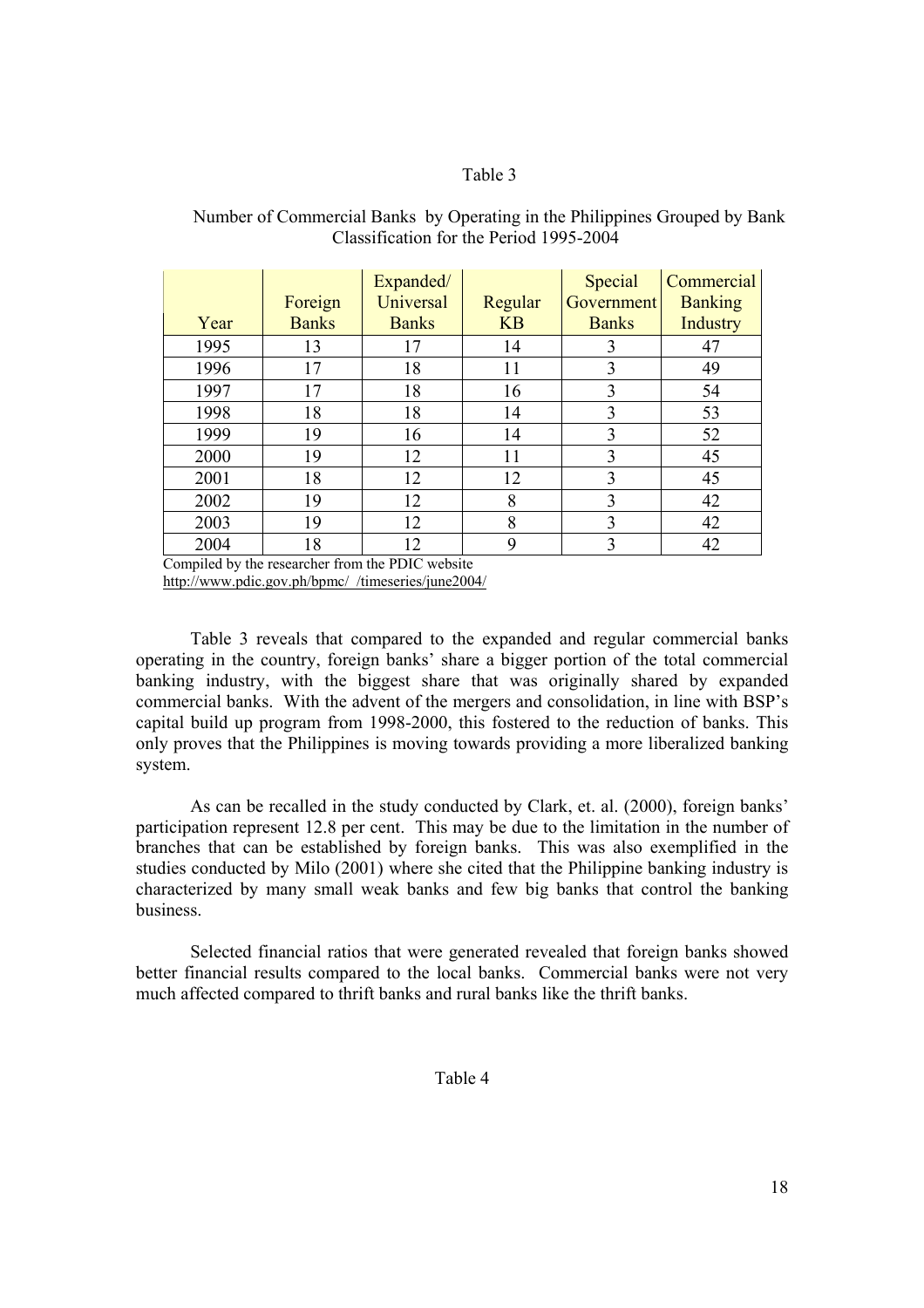# Share of Foreign Banks on the Gross Loans Vis-à-vis Commercial Banking Industry and Philippine Banking Industry and the Yield on Loans Ratios for the Period 1995-2004

|      |                    | <b>Percentage Share</b>      | Yield on Loans*      |                              |                              |
|------|--------------------|------------------------------|----------------------|------------------------------|------------------------------|
|      |                    |                              |                      |                              |                              |
|      | Share ags.         | Share ags.<br><b>Banking</b> |                      | Commercial<br><b>Banking</b> | Philippine<br><b>Banking</b> |
| Year | <b>KB</b> Industry | <b>Industry</b>              | <b>Foreign Banks</b> | Industry                     | Industry                     |
| 1995 | 7.71%              | 6.81%                        | 10.02%               | 12.03%                       | 12.67%                       |
| 1996 | 10.69%             | 9.47%                        | 10.06%               | 11.05%                       | 12.57%                       |
| 1997 | 12.40%             | 11.13%                       | 10.88%               | 14.98%                       | 13.98%                       |
| 1998 | 12.08%             | 10.86%                       | 12.49%               | 13.43%                       | 14.61%                       |
| 1999 | 14.17%             | 12.81%                       | 10.27%               | 11.62%                       | 11.58%                       |
| 2000 | 16.50%             | 14.89%                       | 9.71%                | 13.67%                       | 11.20%                       |
| 2001 | 17.67%             | 15.84%                       | 9.17%                | 12.95%                       | 11.33%                       |
| 2002 | 17.24%             | 15.36%                       | 7.25%                | 8.82%                        | 8.55%                        |
| 2003 | 16.63%             | 14.82%                       | 7.08%                | 7.73%                        | 8.33%                        |
| 2004 | 16.74%             | 14.91%                       | 7.92%                | 11.09%                       | 8.72%                        |

Compiled and computed by the researcher from PDIC website

\* Interest Income on Current Loans/Ave. Current Loans

# Table 5

# Gross Loans/Total Assets Ratios of Foreign banks, Commercial Banking Industry and Philippine Banking Industry for the Period 1995-2004

|      | Foreign      | Commercial              | Philippine              |
|------|--------------|-------------------------|-------------------------|
| Year | <b>Banks</b> | <b>Banking Industry</b> | <b>Banking Industry</b> |
| 1995 | 67.51%       | 59.80%                  | 60.19%                  |
| 1996 | 63.60%       | 64.04%                  | 64.27%                  |
| 1997 | 61.07%       | 61.73%                  | 62.29%                  |
| 1998 | 49.12%       | 59.92%                  | 60.15%                  |
| 1999 | 57.78%       | 57.09%                  | 57.29%                  |
| 2000 | 56.69%       | 53.38%                  | 53.71%                  |
| 2001 | 56.68%       | 52.34%                  | 52.78%                  |
| 2002 | 57.27%       | 50.25%                  | 51.01%                  |
| 2003 | 55.06%       | 51.20%                  | 51.81%                  |
| 2004 | 57.45%       | 51.03%                  | 51.64%                  |

Compiled and computed by the researcher from the PDIC website (Statement of Condition and Statement of Income and Expenses http://www.pdic.gov.ph/bpmc/\_/timeseries/june2004/

Over the ten-year period, foreign banks have been aggressive in their lending portfolios, particularly after during the  $21<sup>st</sup>$  century. Foreign banks exhibited higher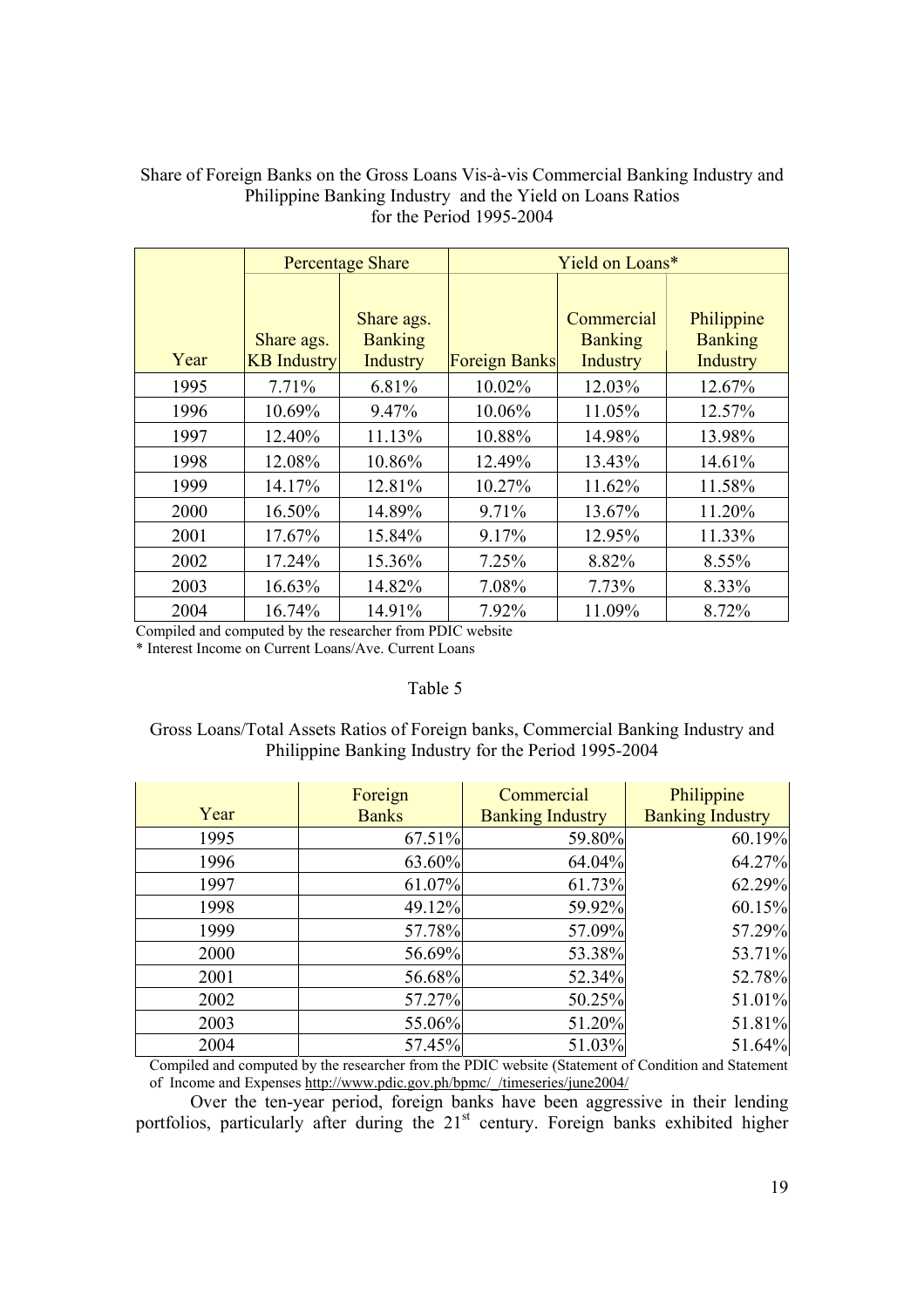average loan growth over the years as most banks deliberately reduced their portfolios to minimize credit and financial risks.

Since most of the commercial banks are involved in wholesale banking compared to private or retail banking, their lending activities were not much affected as they are more likely to get good accounts, particularly from MNCs operating in the country or residents of their home country that have foreign direct investments in the Philippines.

Compared to the local counterparts, foreign banks are able to generate low yields on their credit transactions as that they have limited loan transactions and they are less likely to charge higher interest rates compared to the local banks. As mentioned by Claessens, Kunt and Huizinga (1998), other economic benefits in the form of taxes, comparative advantages and gain in the financial market are considered.

#### Table 6

# Non-Performing Loans/Gross Loans and Non-Performing Loans/Total Assets Ratios for Foreign Banks, Commercial Banking Industry and Philippine Banking Industry for the Period 1995-2004

|             |                |               |               | <b>COMMERCIAL</b> |               |               |
|-------------|----------------|---------------|---------------|-------------------|---------------|---------------|
|             | <b>FOREIGN</b> |               |               | <b>BANKING</b>    |               | PHIL. BANKING |
|             | <b>BANKS</b>   |               |               | <b>INDUSTRY</b>   |               | IND.          |
|             |                |               |               |                   |               |               |
| <b>YEAR</b> | <b>NPL\GL</b>  | <b>NPL\TA</b> | <b>NPL\GL</b> | <b>NPL\TA</b>     | <b>NPL\GL</b> | <b>NPL\TA</b> |
| 1995        | 2.47%          | 2.59%         | 6.34%         | 5.78%             | 3.99%         | 3.30%         |
| 1996        | 1.77%          | 2.44%         | 4.06%         | 4.04%             | 3.52%         | 3.05%         |
| 1997        | 2.42%          | 4.28%         | 7.53%         | 6.42%             | 5.42%         | 4.36%         |
| 1998        | 3.93%          | 10.56%        | 13.77%        | 12.37%            | 11.06%        | 8.89%         |
| 1999        | 3.61%          | 13.25%        | 16.30%        | 13.75%            | 12.76%        | 11.32%        |
| 2000        | 4.29%          | 15.79%        | 17.20%        | 15.28%            | 14.32%        | 12.39%        |
| 2001        | 4.58%          | 18.07%        | 24.09%        | 19.60%            | 16.39%        | 14.26%        |
| 2002        | 3.68%          | 18.02%        | 16.93%        | 17.60%            | 15.49%        | 13.88%        |
| 2003        | 3.76%          | 18.42%        | 18.64%        | 17.95%            | 15.80%        | 14.12%        |
| 2004        | 3.05%          | 16.73%        | 16.61%        | 14.89%            | 14.24%        | 13.02%        |

Compiled and computed by the researcher from the PDIC website (Statement of Condition and Statement of Income and Expenses) http://www.pdic.gov.ph/bpmc/\_/timeseries/june2004/

For the three sectors being compared, namely foreign banks, commercial banking industry and Philippine banking industry, it shows that after 1998, yield on loans declined gradually. Many banks became cautious in their lending operations and limited the same to a greater extent. Moreover, the higher ratios in 1998 did not really reveal an increase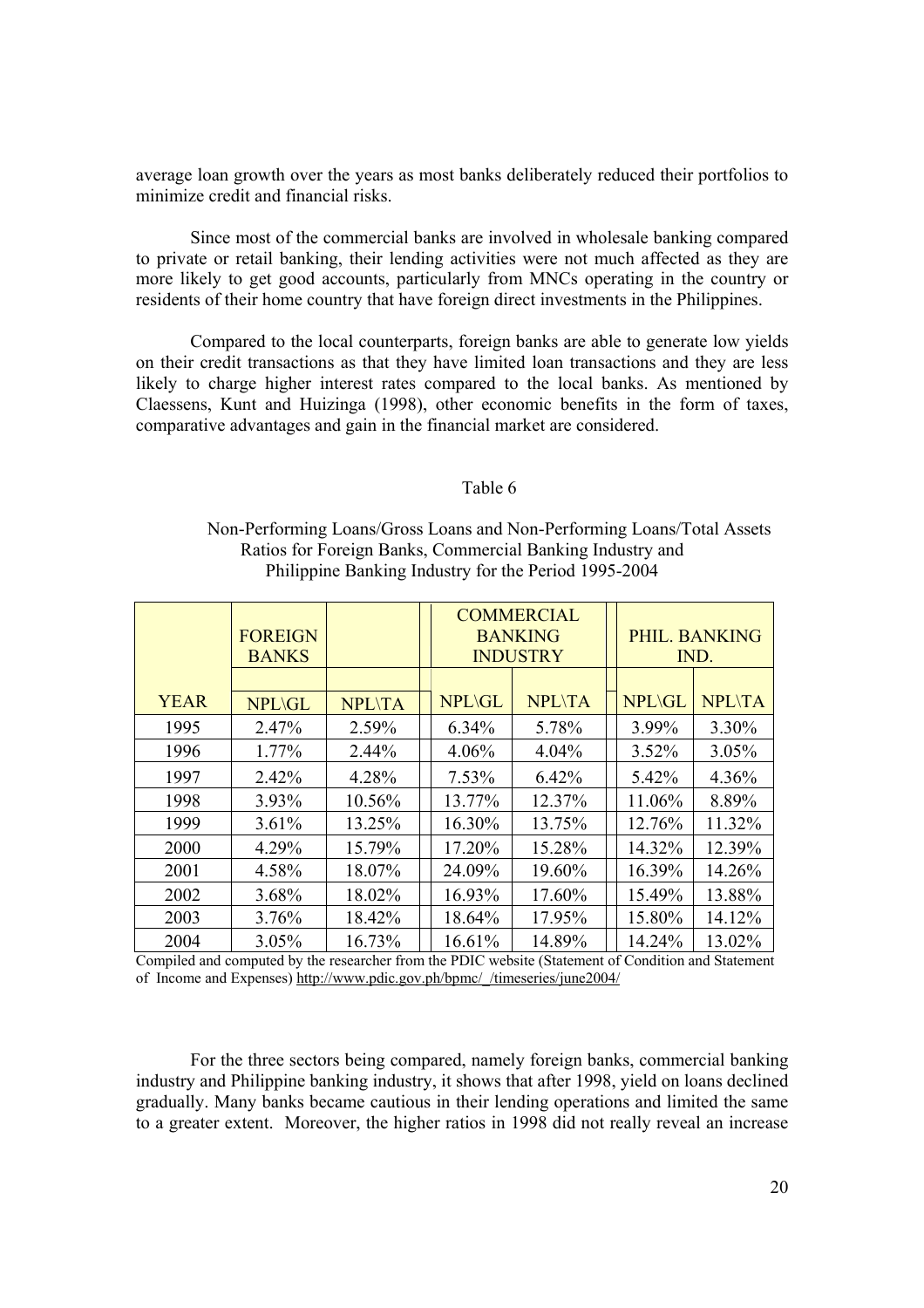or improvement in the credit performance but were attributed to the high interest rates after the crisis from a low of 18.1 per cent to a high of 21.5% (http://www.bsp.gov.ph/statistics/spei/tab19.htm)

Immediately after the Asian Financial Crisis, banks were exposed to large credit risks that increased the non-performing loan ratios. For the ten-year period, foreign banks have low non-performing loans to gross loan ratios ranging from a low of 1.77 in 1996 to a high of 4.58% in 2001. This is very minimal compared to the commercial banking industry's exposure where it showed the lowest and highest exposures for both years (1996 and 2001).

The commercial bank's high non-performing loans to gross loan ratios can be attributed to regular domestic bank's exposure. As can be recalled, at the height of financial boom in the Asia Pacific Region, many banks, particularly commercial banks were involved in financing real estate activities in their respective economies. The ultimate result of which was a pronounced deterioration of asset quality and greater lossabsorption capacity for domestic banks. Thus, it only reveals that the foreign banks were able to provide benefits for the banking industry and are more efficient in the providing credit compared to their domestic counterparts.

On the other hand, the results for the entire banking industry's ratios were low compared to the commercial banking industry as rural banks and thrift banks were not heavily dependent of wholesale loan transactions and their loan exposures are not that large. Foreign banks' high NPL/Total Assets ratios can be attributed to the limitation in the number of branches that can be established in the country. Moreover, this only proves that most foreign banks' assets are loan transactions. Unlike their domestic counterparts, particularly commercial banks, they can establish many branches as long as the regulatory body permits any expansion or branching activity in a financial key area.

With regard the foreign banks' access to funding sources, it shows that they heavily relied from low costs funds in the form of deposits compared to deposit substitutes (total borrowings), as can be gleaned in Table 7. Hence, when compared to the domestic counterparts, results shown above are very meager as expanded commercial banks have greater access to low costs funds. (please see PDIC's time series data for Statement of Conditions: http://www.pdic.gov.ph/bpmc//timeseries/june2004).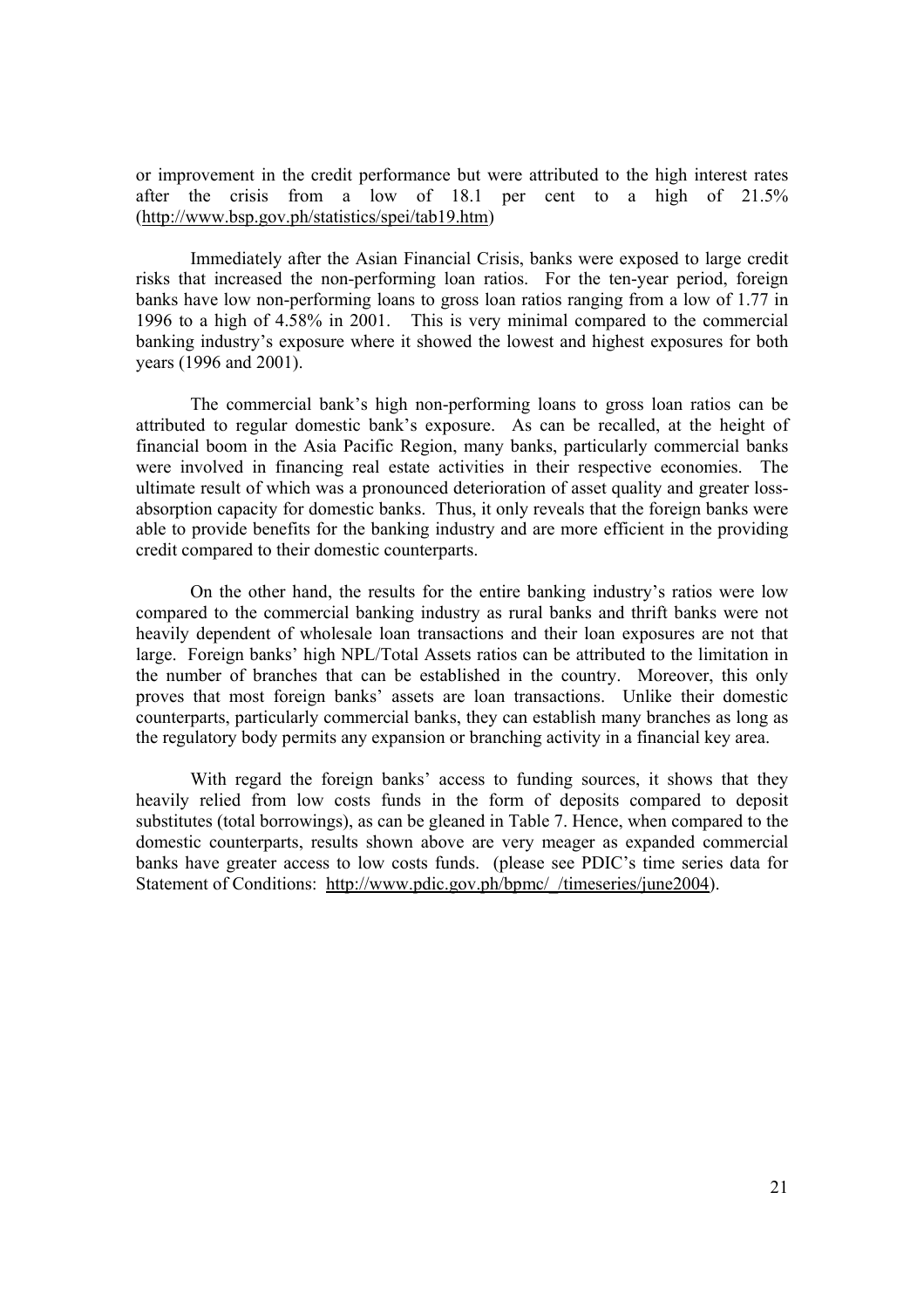# Table 7

# Share of Foreign Banks on the Access to Funds Sources (Total Deposits and Total Borrowings) Vis-à-vis Commercial Banking Industry and Philippine Banking Industry and the Yield on Loans Ratios for the Period 1995-2004

|      |                                            | <b>Total Deposits</b>                    |                                     | <b>Total Borrowings</b>                         |                         | Cost of Funds                      |                                                 |
|------|--------------------------------------------|------------------------------------------|-------------------------------------|-------------------------------------------------|-------------------------|------------------------------------|-------------------------------------------------|
| Year | Share ags.<br><b>KB</b><br><b>Industry</b> | Share ags.<br><b>Banking</b><br>Industry | Share ags.<br><b>KB</b><br>Industry | Share ags.<br><b>Banking</b><br><b>Industry</b> | Foreign<br><b>Banks</b> | Commerci<br>al Banking<br>Industry | <b>Philippine</b><br><b>Banking</b><br>Industry |
| 1995 | 4.65%                                      | 4.12%                                    | 3.76%                               | 3.40%                                           | 8.69%                   | 6.21%                              | 6.64%                                           |
| 1996 | 5.13%                                      | 4.52%                                    | 3.94%                               | 3.60%                                           | 10.49%                  | 5.88%                              | 6.99%                                           |
| 1997 | 7.80%                                      | 7.00%                                    | 4.73%                               | 4.41%                                           | 13.25%                  | 9.04%                              | 7.98%                                           |
| 1998 | 9.61%                                      | 8.69%                                    | 4.41%                               | 3.93%                                           | 13.73%                  | 7.98%                              | 8.43%                                           |
| 1999 | 12.44%                                     | 11.35%                                   | 4.74%                               | 4.30%                                           | 9.15%                   | 6.20%                              | 6.34%                                           |
| 2000 | 15.05%                                     | 13.74%                                   | 6.47%                               | 5.86%                                           | 8.67%                   | 7.58%                              | 6.08%                                           |
| 2001 | 15.08%                                     | 13.65%                                   | 9.15%                               | 8.29%                                           | 8.03%                   | 6.64%                              | 6.21%                                           |
| 2002 | 13.95%                                     | 12.60%                                   | 8.65%                               | 7.90%                                           | 4.87%                   | 3.46%                              | 3.86%                                           |
| 2003 | 13.24%                                     | 11.85%                                   | 10.19%                              | 9.37%                                           | 4.62%                   | 2.84%                              | $3.57\%$                                        |
| 2004 | 13.41%                                     | 11.98%                                   | 10.12%                              | 9.37%                                           | 3.54%                   | 4.42%                              | 3.66%                                           |

Compiled and computed by the researcher from the PDIC website (Statement of Condition and Statement of Income and Expenses http://www.pdic.gov.ph/bpmc//timeseries/june2004/

 Foreign banks have the ability to attract good deposits or funds due to their sophisticated financial architecture and high interest rates.

The same findings were applicable for loan transactions and other deposit substitutes of the expanded commercial banks. This supports the findings of Crystal, Dages, and Goldberg (2002) and Dages, Goldberg and Kinney (2000) on funding sources. Less reliance on traditional funds, particularly those solicited from local sources are acceptable realities on the operations of foreign banks, particularly those coming from foreign parent banks belong to well-regulated financial systems and are in themselves healthy.

The domestic expanded commercial banks are able to maximize their efficiency as far as volume is concerned. As far as other borrowing transactions are concerned, big foreign banks easily get access to foreign funding provided by their correspondent banks and International Financial Institutions at lower costs.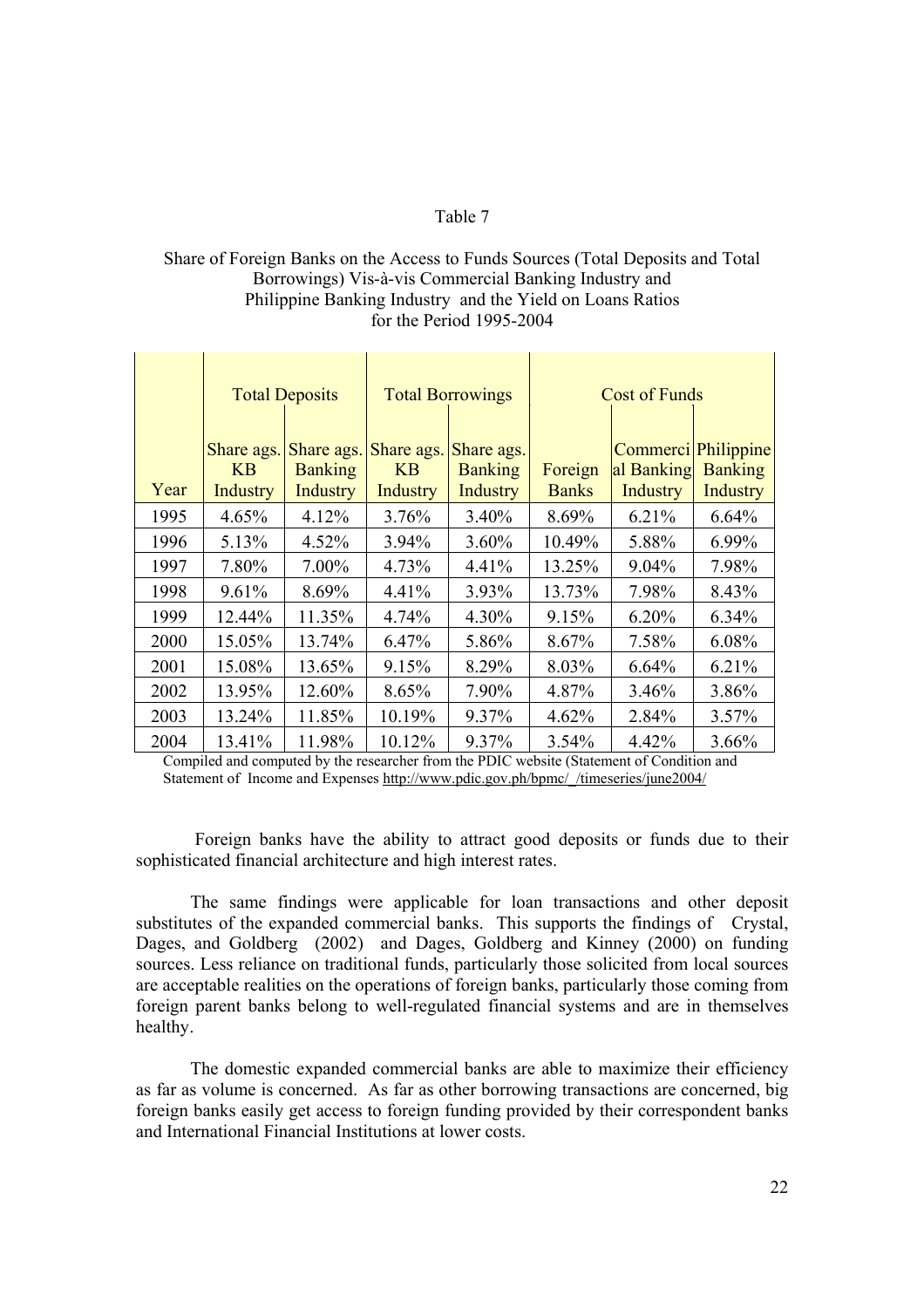The time series results for the cost of funds incurred by banks revealed that average costs of funds significantly declined over the years. While foreign banks are less efficient in reducing their costs of funds (both low and high sources), the decreasing ratios over time can be attributed to the deliberate effort on the part of the Philippines to liberalized the financial system in its commitments to the WTO-GATS and other regional trading arrangements entered into with neighboring economies like APEC, AFTA and other RTAs. Hence, the strength of foreign banks' loan growth with low non-performing loan ratios may also be attributed to their access to a broader and more diverse funding base.

#### Table 8

| Year | <b>Foreign Banks</b> | Commercial Banking<br>Industry | Philippine<br><b>Banking Industry</b> |
|------|----------------------|--------------------------------|---------------------------------------|
|      |                      |                                |                                       |
| 1995 | 2.56%                | 2.12%                          | 2.13%                                 |
| 1996 | 1.83%                | 2.18%                          | 2.17%                                 |
| 1997 | 1.30%                | 1.76%                          | 1.72%                                 |
| 1998 | 0.71%                | 0.85%                          | 0.79%                                 |
| 1999 | $-0.06%$             | 0.40%                          | 0.41%                                 |
| 2000 | 0.85%                | 0.42%                          | 0.38%                                 |
| 2001 | 1.31%                | 0.43%                          | 0.42%                                 |
| 2002 | 1.32%                | 0.81%                          | 0.78%                                 |
| 2003 | 1.09%                | $0.90\%$                       | 0.85%                                 |
| 2004 | 1.57%                | 1.16%                          | 1.09%                                 |

# Return on Assets Ratios of Foreign Banks, Commercial Banking Industry and Philippine Banking Industry for the Period 1995- 2004

To measure whether foreign banks benefited from their intermediation activities or foreign operations in the Philippines, return on assets ratios were generated for foreign banks, commercial banking industry and Philippine Banking industry. While profitability were declining for the banking industry over the ten-year period, foreign banks revealed slightly positive results. It can be seen that after Year 2000, foreign banks' profitability ratio improved at increasing pace. Hence, for the commercial and Philippine banking industry, they showed declining and erratic ratios, especially after the Asian Financial crisis.

This can be attributed to the limited operational activities of the foreign banks compared to domestic counterparts that are heavily involved in branching activities.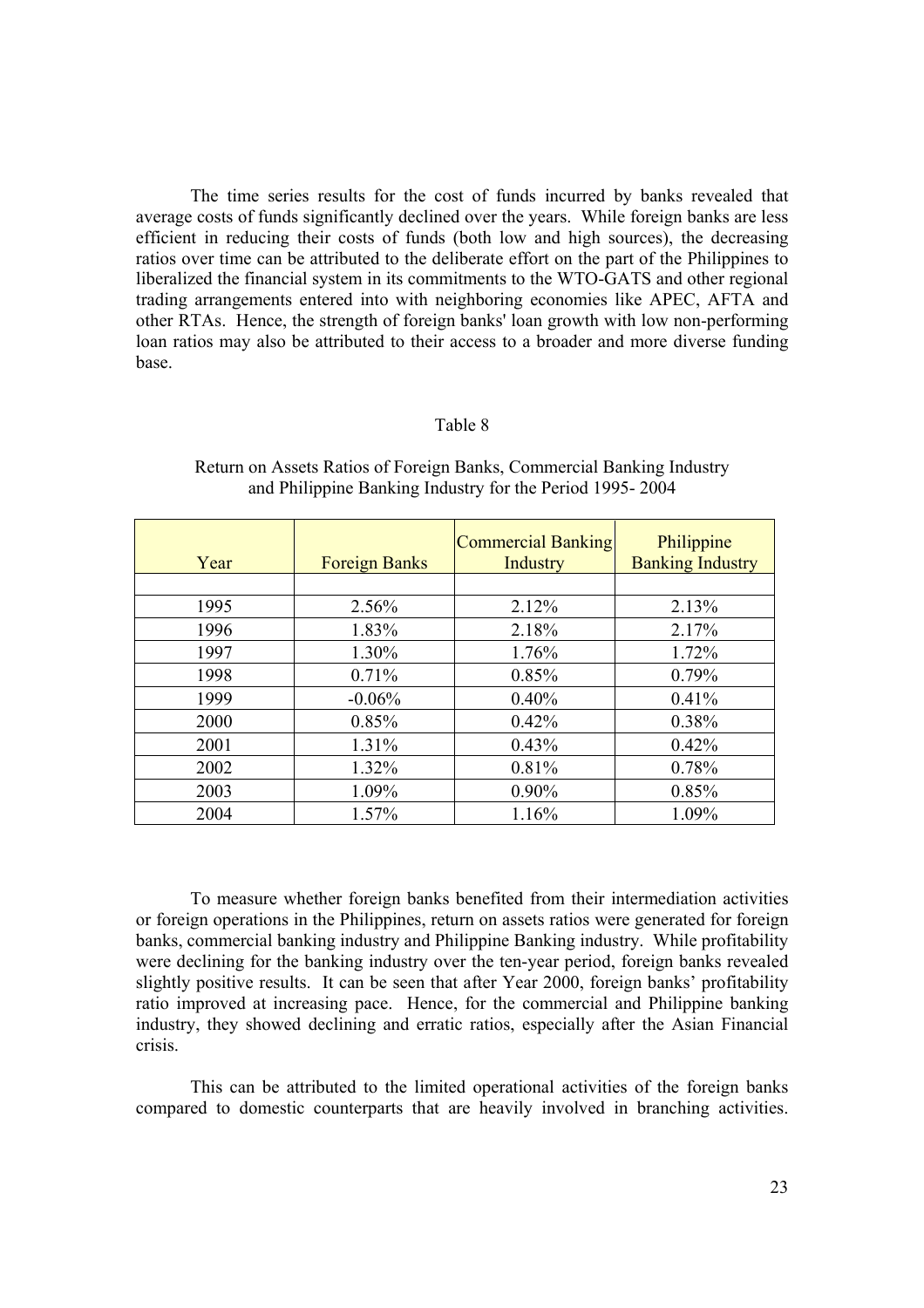Thus, the absorbed losses or lower income generated from retail or private banking activities were included in the measure of financial results for these banks.

It can be deduced that foreign banks' presence does not necessarily increase the performance of these banks. Hence, efficiency in the financial system can be felt as it boosts competition, particularly for domestic banks, in providing sophisticated financial architecture for the banking public.

### **2.3. The Stock Market and Securities Regulation**

#### **2.3.1. Securities Regulations Code**

RA 8799, the Securities Regulation Code, effective August 2000 provided a more transparent securities market through full disclosure of material information about listed companies to investors, increased penalties for insider trading and other securities fraud, imposed higher standards for market participants consistent with international best practices; codified the role of stock exchanges and other self-regulatory organizations in enforcing the securities laws and their rules against members and participants and strengthened the Securities and Exchange Commission in overseeing the stock market. (Tullao, Calderon, Villanueva, 2001). Its Implementing Rules and Regulations have been amended to better promote efficiency and transparency in securities transactions. (BSP interviewee, 2004).

The country's equity market currently has 317 issues traded, only about 70 issues are trade on daily basis. (Santos, 2004). Table \_\_\_ shows that the Philippine Stock Exchange managed to post one of the biggest improvements last year among its closest Asian neighbors, outperforming even the exchanges of Singapore and Hong Kong. The composite index jumped by 26.4% last year to 1,822.83 index points from 1,442.37 points a year ago. (Business World, January 26, 2005).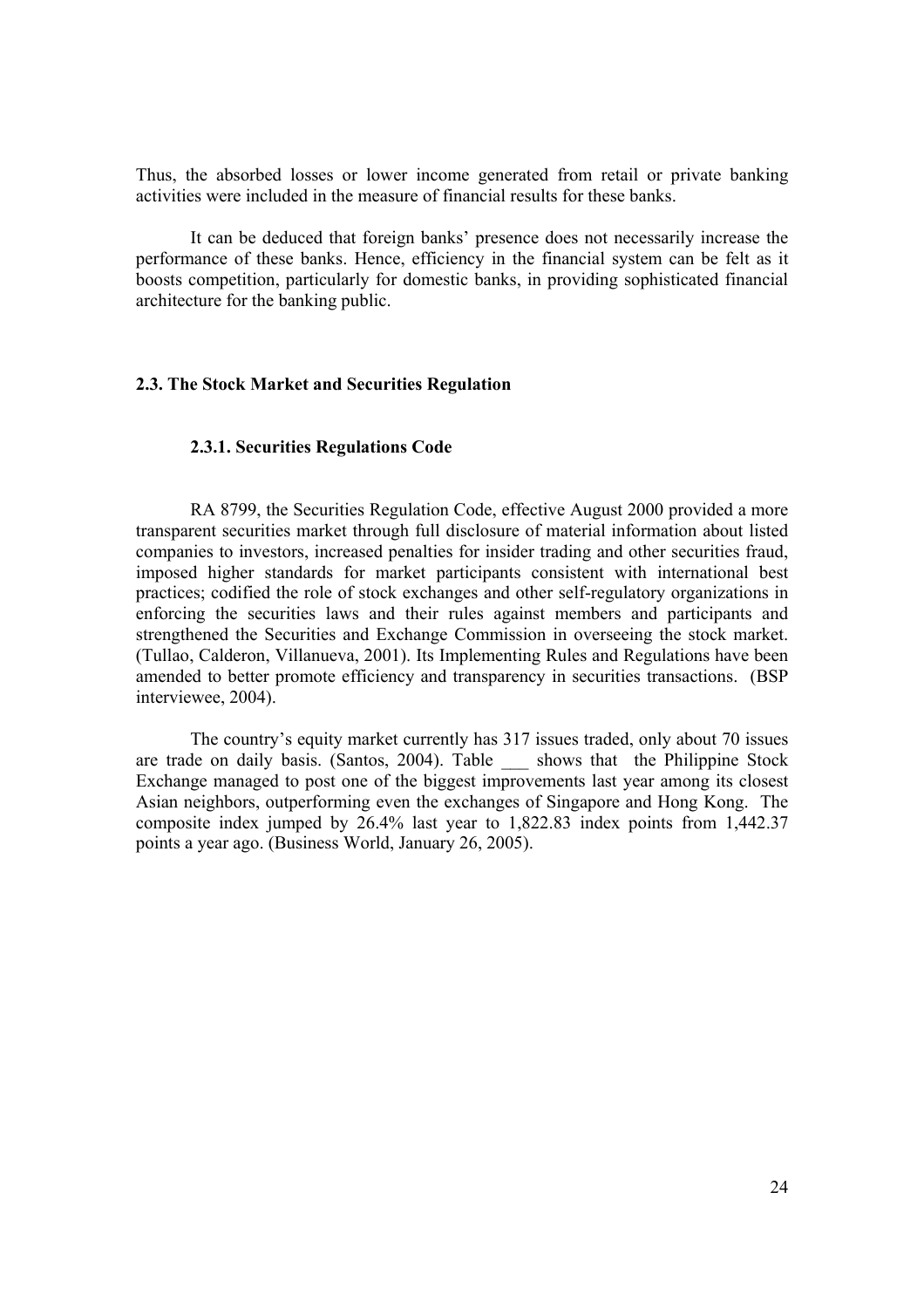#### **2.3.2. Stock Market**

#### Table 9

| Country    | Market<br>Capitalization | $%$ Change<br>from 2003 | Composite<br>Index | $%$ Change<br>from 2003 |
|------------|--------------------------|-------------------------|--------------------|-------------------------|
| Hong Kong  | 43,007.66                | Up 8.39%                | 14,230.10          | Up 13.15                |
| Singapore  | 15,412.78                | $Up$ 23.14%             | 2,066.14           | Up 17.09%               |
| Malaysia   | 9,995.61                 | No data                 | 907.43             | Up 14.29                |
| Thailand   | 6,601.61                 | Down 1.78%              | 668.93             | Down 13.48%             |
| Philippine | 4,783.91                 | Up 60.87%               | 1,822.83           | Up 26.38%               |

### **Asian Equities Market**

Source: Business World, January 26, 2005, p.25.

The same table shows that in terms of market capitalization, the PSE also registered the fastest increment at 60.87% among bourses in the Southeast Asian region. However, the local bourse market capitalization remains small compared to the other Asian equities market of Hong Kong and Singapore. (Business World, January 26, 2005).

There is a need to introduce reforms to modernize the domestic capital market. Bangko Sentral ng Pilipinas Governor Rafael B. Buenaventura, at the Asian Capital Markets Forum of The Asset Magazine, said "the country continues to make progress in its efforts to develop the capital market but urged for an accelerated implementation of financial sector reforms to achieve faster economic growth. The reforms towards the development of the Philippine capital market : 1) Legal and Tax Reforms; 2) the need for a modern financial infrastructure that will facilitate the trading, efficient settlement and proper disposition and accounting of securities in the secondary market. 3) Strengthening Banking Institutions. Further would reforms include provision of efficient and sustainable forum for domestic companies to raise long-term capital at a reasonable and competitive cost, via public offerings of equity and debt instrument; availability of different investment products; strengthening of the disclosure based regulation regime. (Business World, January 26, 2005

Also, there is a need to stimulate the economic growth of the companies listed but not actively traded. Recently, there was renewed interest in the mining sector since the Supreme Court has decided that foreign investors can invest in the mining sector.

The structure of the Philippine Stock Exchange adheres to the Foreign Investment policy. The Philippine policy on foreign investments is contained in Republic Act (RA) No. 7042, as amended , otherwise known as the Foreign Investment Act of 1991 (FIA).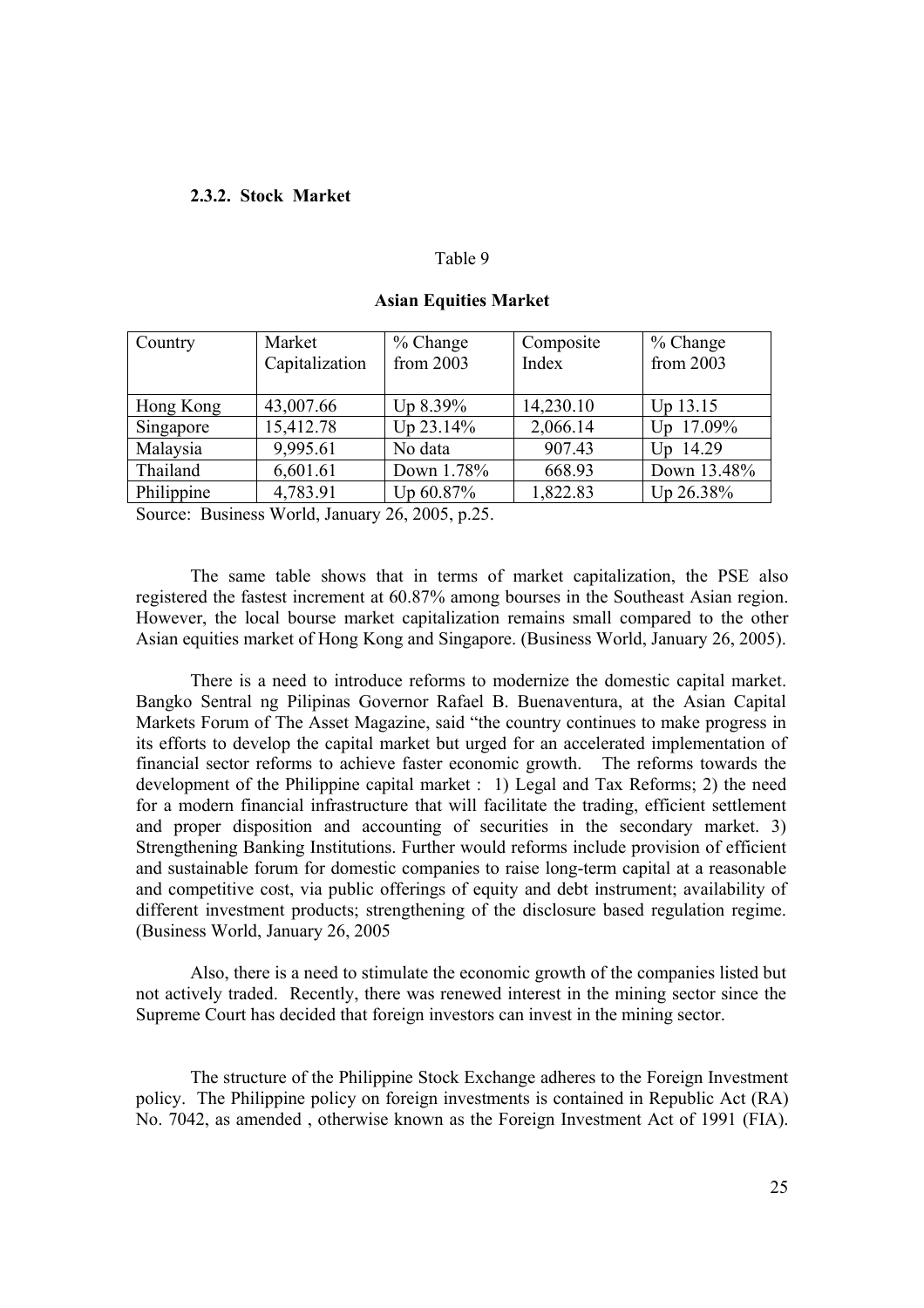In section 2 of the FIA, it is expressly states that there shall be no restrictions on foreign ownership and that foreigners can invest up to a hundred percent (100%) equity in Philippine businesses, except in areas included in the Regular Foreign Investment Negative List (RFINL). (PSE Fact Book 2003).

 The listing requirements of the Philippine Stock Exchange (PSE) are cumbersome, and local companies sometimes prefer to list abroad. For example, the PSE requires a minimum capitalization of P100 million. The PSE also requires a return on equity of 15% for each of the three years preceding a listing; the Singapore Exchange, by contrast, requires only a three-year operating record. Private placements with both foreign and domestic institutional investors remain popular, because they allow companies to avoid listing requirements and fees. http://eb.eiu.com/index.asp?layout=oneclick&country\_id=1610000161#16

There is a need towards a unified financial regulator (Aquino, 2004). However, there are two developments that impinge on the regulation of financial markets:

- 1. globalization of banking and financial markets which led to the enactment of Basle Capital Accord (Braithwaited and Drahos, 2000
- 2. blurring boundaries between basic areas of finance such as banking and insurance

The unified financial sector regulation refers to the establishment of a single supervisor for the entire financial sector, or by centralizing in one agency the powers to supervise at least two of the main financial intermediaries such as banking with insurance, banking with securities, or securities with insurance (Bautista, 2004, Aquino, 2004)

### **2.4. Philippine Insurance Industry**

#### **2.4.1. Liberalization of insurance markets**

The insurance industry was liberalized in October 24, 1994 under Department Order No. 100-94. The order contained the guidelines on entry of foreign insurance or reinsurance companies or intermediaries in the Philippines. The guidelines include the mode of entry, basis of selection and capital requirements depending on the equity percentage of foreign investments including qualification of applicant firms. (Manila Bulletin, April 2000; Department Order No. 100-94).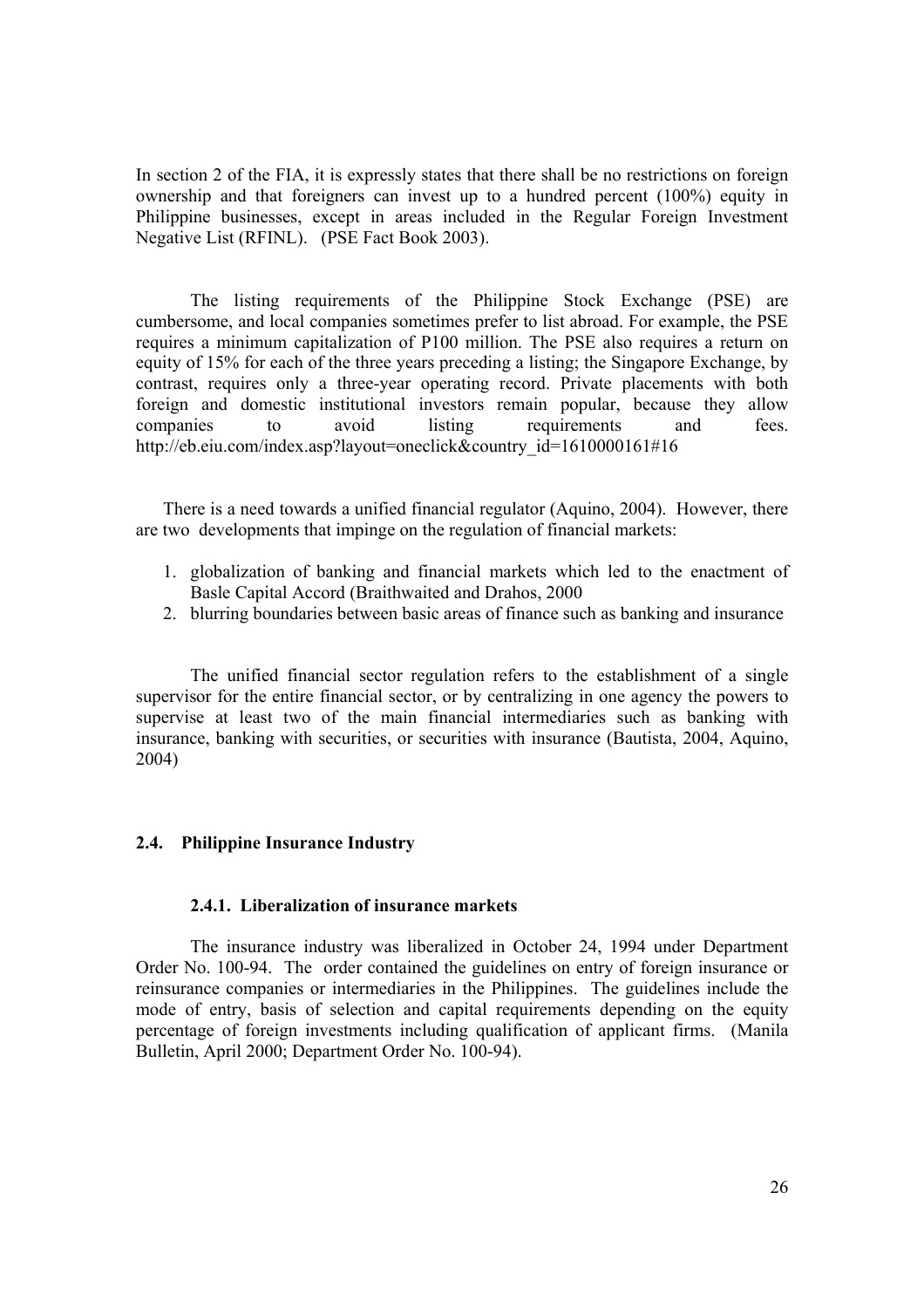There are two types of insurance companies in the Philippines: life insurers and general, or non-life, insurers. Life insurance companies are major investors in equity shares, government securities, bonds and real estate.

Most of the foreign-owned life insurers gained permission to operate in the Philippines after the 1994 liberalization of the insurance industry. The latest foreign entrant, a US company, New York Life Insurance, established a wholly owned Philippine subsidiary in August 2001. The sole foreign life insurer with a composite licenses (composite insurers handle both general property/casualty business and life/annuity business) is Philam. Mapfre Asian Insurance Corporation, the local subsidiary of a Spanish firm, Mapfre, had a composite licence, but in January 2003 the company sold its life insurance portfolio to New York Life Insurance. http://eb.eiu.com/index.asp Retrieved Date: February 7, 2005.

In October 2003 there were 31 life insurance firms licensed to operate in the Philippines: 22 domestic and nine foreign-owned but domestically incorporated, and three domestic and one foreign-owned composite insurers involved in both life and nonlife business. The Philippines is the least capitalized insurance market in South-east Asia because of reluctance on the part of mostly family-controlled firms to take in new partners who would infuse additional capital.

The Philippines liberated its insurance industry but there was a restriction on the opening of new domestic and foreign insurance companies had been in place since 1996.(Abraham,S., Babanto,J., Jao,D., Kuon,M., Pabayos,G. 2004). However in the case of Philam, Sun Life and Manulife (along with CMG Life of Australia, which Manulife acquired in October 2002) were established in the Philippines several decades before limits on foreign ownership were imposed in the 1960s. (http://eb.eiu.com/index.asp?layout=oneclick&country\_id=1610000161#16).

However, the condition given by the government then was to attract only the top 5 companies in their country of origin. Based on actual figures, those who established their presence here: Metropolitan Life or Metlife (decided to withdraw and sold its business to Manulife), New York Life, Prudential Life incorporated locally as Prumerica, Aetna (later absorbed by ING Life then was sold to Prulife of UK, Berkley Life (started as life insurance then decided to concentrate on pre-need products like Pension and Education plans), John Hancock (business absorbed by Manulife only this year), to name a few. As one can see, more than five came in but later folded up because of stiff competition. The capital required then was about 250M pesos of about 5M US dollar. (Insurance interviewee, 2004).

 The latest foreign entrant, a US company, New York Life Insurance, established a wholly owned Philippine subsidiary in August 2001. The sole foreign life insurer with a composite licences (composite insurers handle both general property/casualty business and life/annuity business) is Philam. Mapfre Asian Insurance Corporation, the local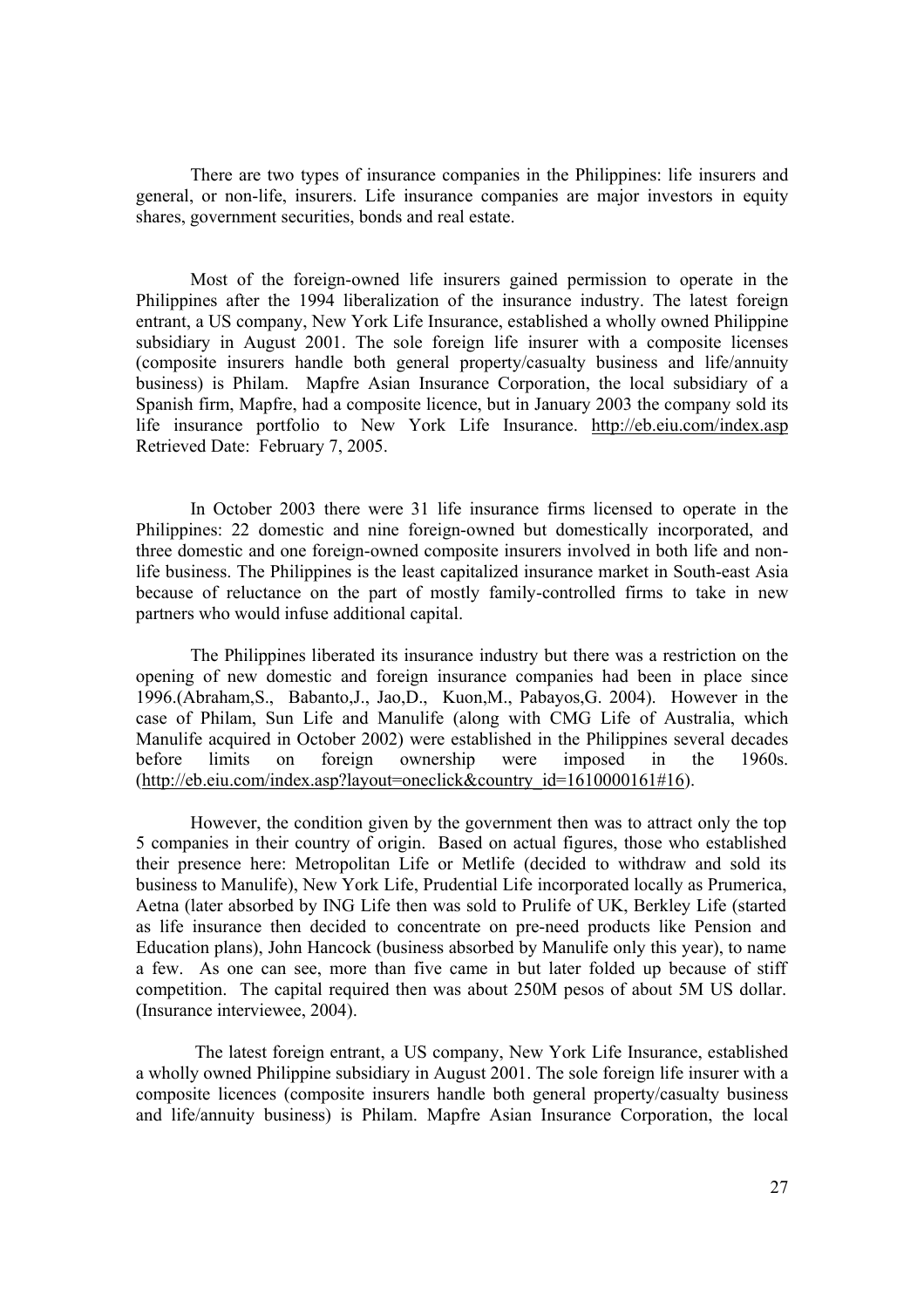subsidiary of a Spanish firm, Mapfre, had a composite licence, but in January 2003 the company sold its life insurance portfolio to New York Life Insurance. (http://eb.eiu.com/index.asp?layout=oneclick&country\_id=1610000161#16).

Foreign firms are now allowed to own equity stakes of up to 100% in insurers and may enter either by setting up local subsidiaries or branches or by entering into joint ventures with local partners. .(Abraham,S., Babanto,J., Jao,D., Kuon,M., Pabayos,G. 2004).

The entry of more players into the insurance field has increased competition. The biggest companies are the ones that have been in the Philippines the longest, and they have benefited because size seems to be a critical factor in navigating the local market. Tough operating conditions have forced several foreign players to retreat from the market since 2001. Industry analysts predict that more foreign insurers will exit the market in the next few years to focus on more lucrative prospects in China and India.

|      | Insurance |
|------|-----------|
| Year | companies |
| 1995 | 129       |
| 1996 | 134       |
| 1997 | 145       |
| 1998 | 148       |
| 1999 | 153       |
| 2000 | 155       |
| 2001 | 150       |
| 2002 | 149       |
| 2003 | 140       |
| 2004 | 188       |

| Table 10                      |
|-------------------------------|
| Number of Insurance companies |

Source: (www.ic.gov.ph; Retrieved date: December 10, 2004; Abraham, Babanto, Jao, Kuon, Pabayos, 2004; Santos, 2004).

According to the Insurance Commission, there is an average of 150 insurance companies functioning within the country every year from 1995 to 2004.

Earlier there were American insurance companies doing business in the Philippines. However, because of the economic difficulties here, some of them folded up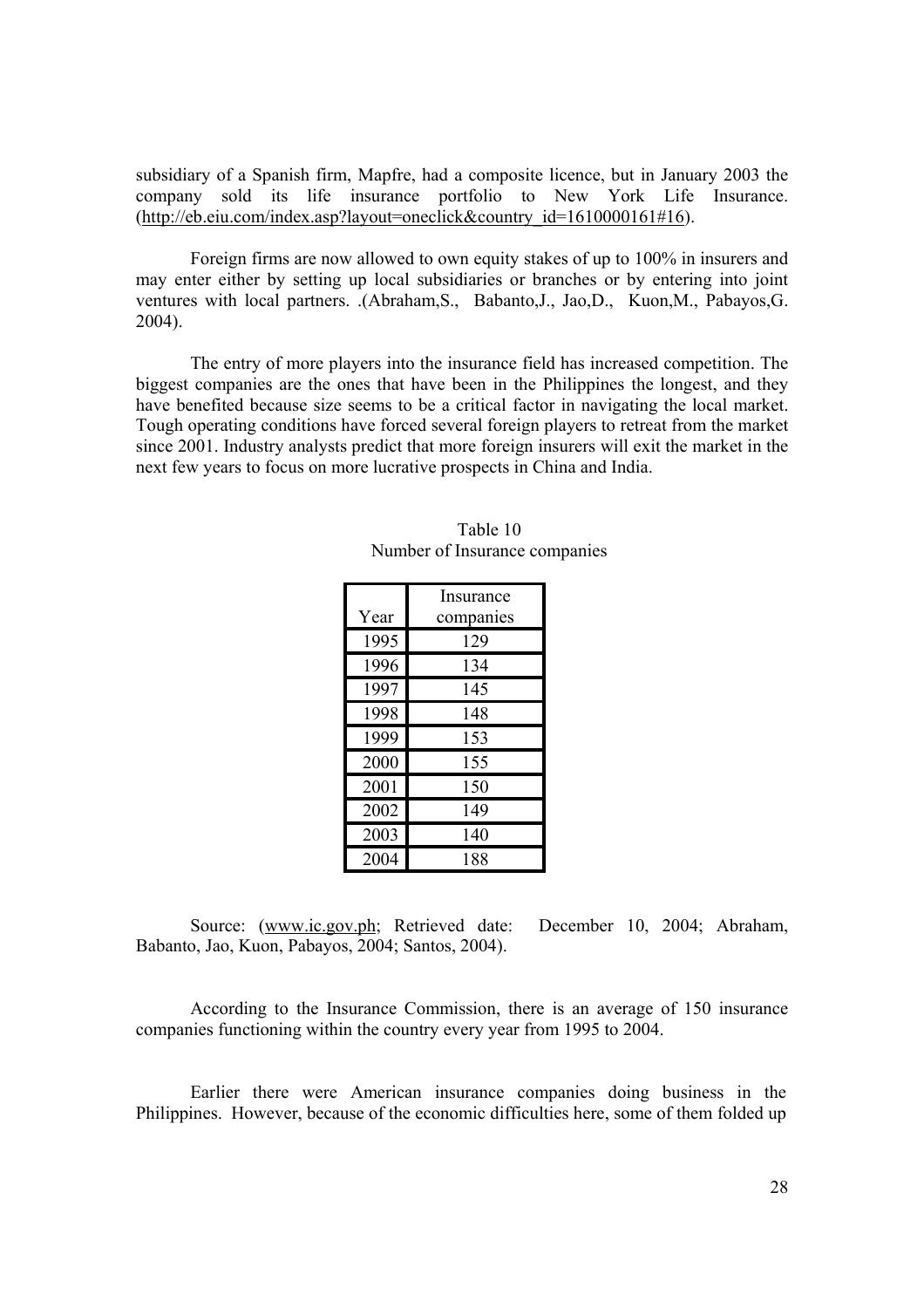or merged with other insurance companies as discussed earlier. Also, the effect of the 9/11 event is that the cost of reinsurance is higher. There would be more difficulty for small capitalized local players to compete with the largely capitalized foreign players. What the local players are doing now is to do business among its Asian counterparts since it is easier and more profitable. (Insurance interviewee, 2004).

Milo (2003) presented a preliminary review of the state of competition in the insurance industry of selected ASEAN5 economies, Indonesia, Malaysia, Philippines, Singapore and Thailand. The study surveyed how competition has been affected by the market structure and the regulatory regime in the insurance industries of the ASEAN5 economies. The paper's Policy Notes concluded that the industry is still relatively underdeveloped and untapped in fostering the development of regional capital markets. The paper also discussed the role of government regulations in engendering its growth and development.

For the non-life insurance companies, Table presents its market structure. This is predominantly domestic companies.

Both the life and non life insurance industry has seen the entry of new players and has tightened competition. Firm size of the company has contributed to their continued existence in the local market. Tough operating conditions have forced several foreign players to retreat from the market since 2001. Industry analysts predict that more foreign insurers will exit the market in the next few years to focus on more lucrative prospects in China and India. (http://eb.eiu.com/index.asp?layout=oneclick&country\_id=1610000161#16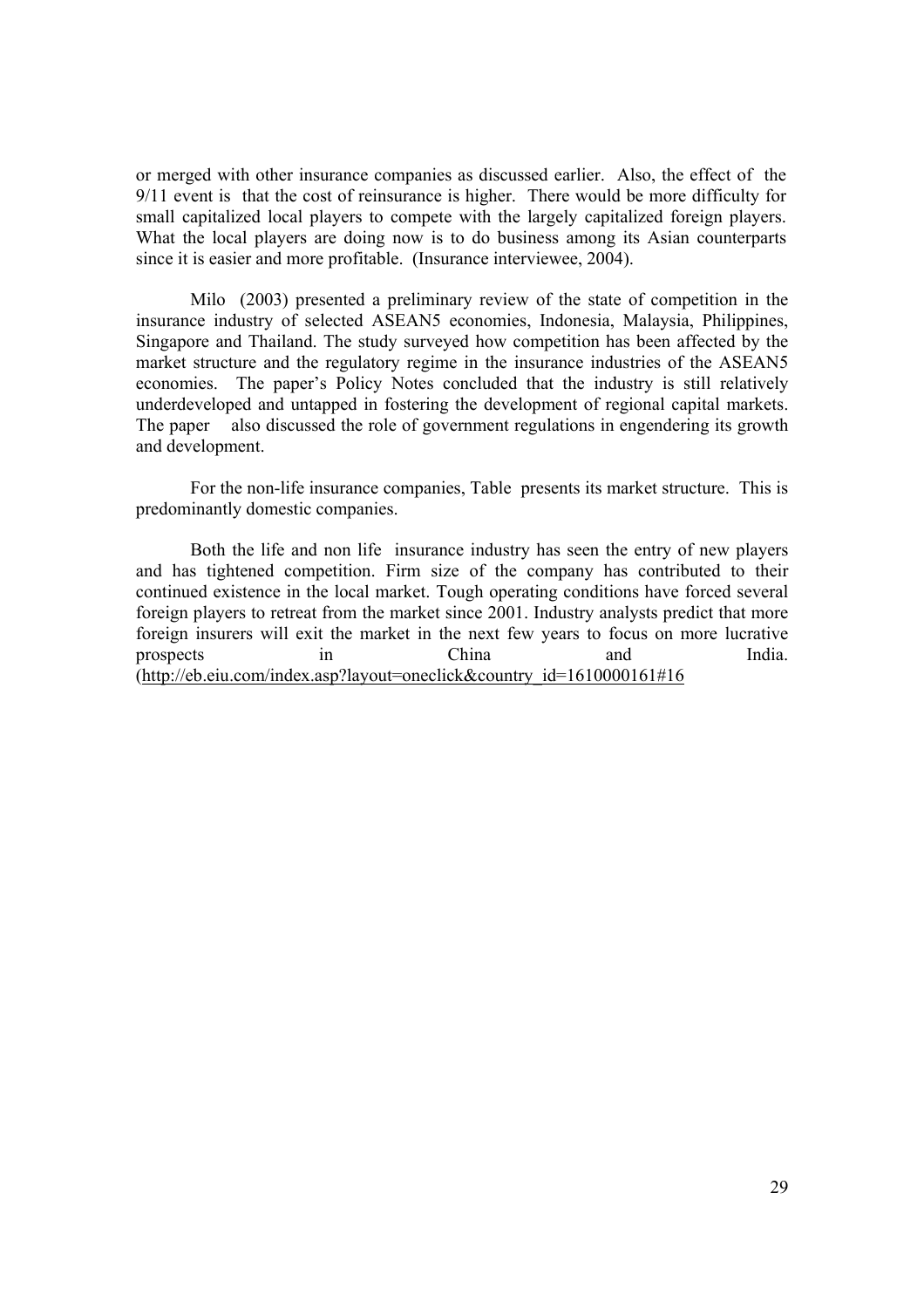# Table 11

# Market Structure

| PRIVATE NON-LIFE INSURANCE COMPANIES WITH CERTIFICATE OF |      |      |      |      |  |  |  |
|----------------------------------------------------------|------|------|------|------|--|--|--|
| <b>AUTHORITY</b>                                         |      |      |      |      |  |  |  |
|                                                          | 2000 | 2001 | 2002 | 2003 |  |  |  |
| Domestic                                                 | 99   | 96   | 89   |      |  |  |  |
| Foreign (a)                                              |      |      | 10   |      |  |  |  |
| Composite (b)                                            |      |      |      |      |  |  |  |
| Professional Reinsurer (c)                               |      |      |      |      |  |  |  |
| Total                                                    | 116  | 113  | 105  | 105  |  |  |  |

(a) Four (4) are domestically incorporated and five (5) are Branches.

(b) One (1) is a domestically incorporated Foreign company.

(c) All are Domestic companies

To date all the companies that are given license have complied with the paid up capital requirement of at least P50 million under Department of Finance Order No. 31-01.

Adding the Government Service Insurance System (GSIS) and the Philippine Crop Insurance Corporation (PCIC) which by their charters were established to transact nonlife insurance, todate there are 107 companies transacting non-life insurance in the Philippines

The Philippine insurance industry is hampered by some internal problems. These are: the relatively small retention capacity due to the low capital paid up which makes the industry highly dependent on international reinsurance support; the industry is influenced by the reinsurance market situation; the industry is dependent on the level of economic activity so that when there is a slow down in business and construction, the demand for insurance is stunted; the perennial problem of being over-taxed the disadvantage when competing with insurers operating in other countries due to the high taxes imposed; need to police their ranks.

 Although there is already liberalization in insurance, the industry still can still further developed as evidenced by Milo (2003) study. The FTA can look at other terms such as "assurance" or maybe "risk management" (although risk management is a broad term which can include management of financial risks (derivatives included) and credit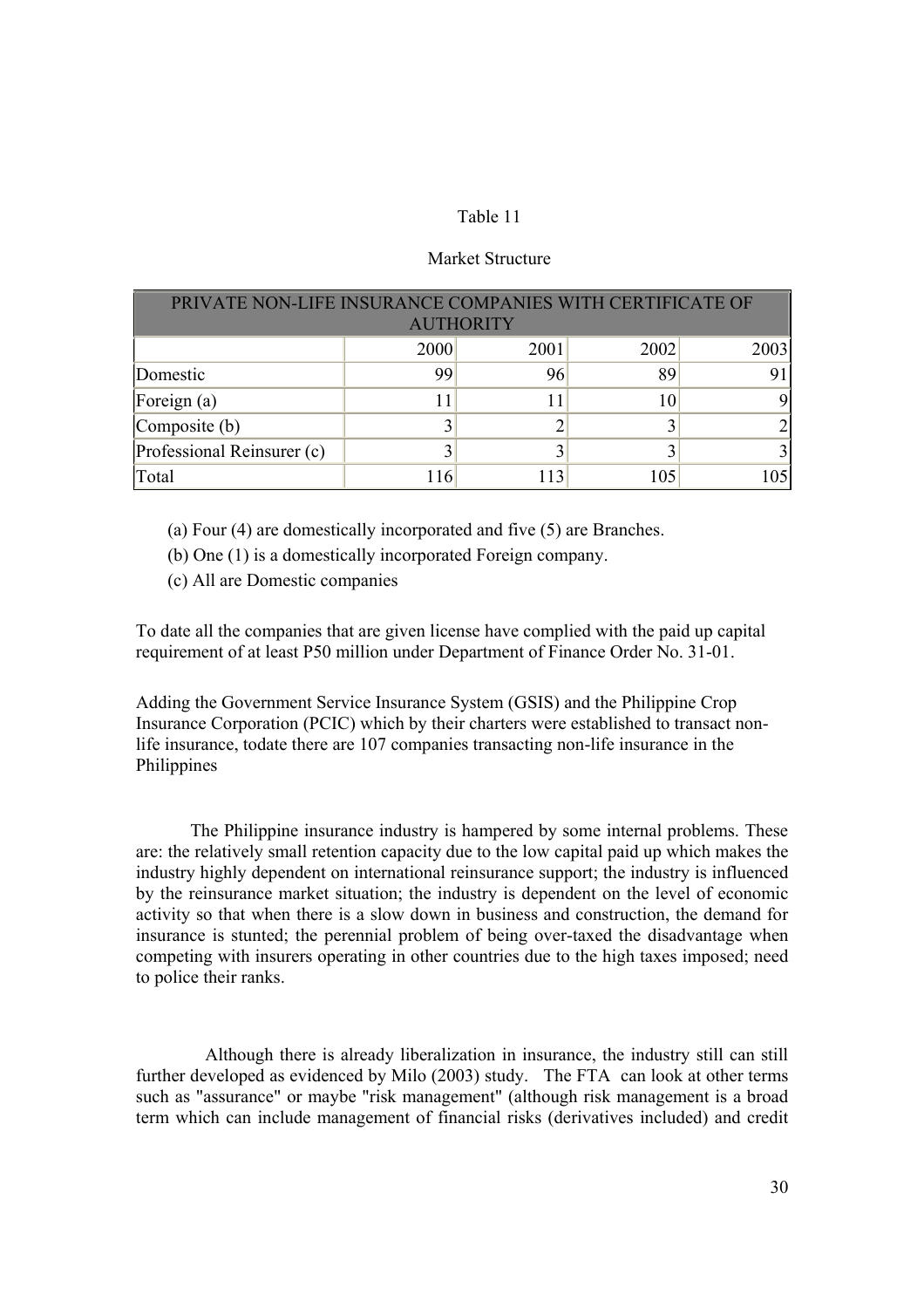risks such as those faced by banks. Most insurance brokers now name their companies as "risk management services" companies.

 Also, bancassurance is a relatively new field in Asia. Bancassurance involves the distribution of insurance products/ services via banks and other financial institutions and vice versa (e.g. banking products distributed or sold as an adjunct product of insurance/ insurance companies). Bancassurance in its simplest form is the distribution of insurance products through a bank's distribution channels. In concrete terms bancassurance, which is also known as Allfinanz - describes a package of financial services that can fulfill both banking and insurance needs at the same time. (http://www.einsuranceprofessional.com/index.htm).. For banks it is a means of product diversification and a source of additional fee income. Insurance companies see bancassurance as a tool for increasing their market penetration and premium turnover. The customer sees bancassurance as a bonanza in terms of reduced price, high quality product and delivery at doorsteps. (http://www.einsuranceprofessional.com/index.htm.)

 In the Philippines, all the top ten banks, are involved in bancassurance. Bancassurance requires a different discipline and line of study as against a purely banking field or purely insurance field. This clearly shows how financial products are evolving to meet the requirements of the client. Most noteworthy are the following tie-ups, Philam and Equitable Bank forming Philam Equitable, Philam and Security Bank (Philam Security), and New York Life and Allied Bank. BPI has Ayala Life as partner, PNB has Beneficial Life, Banco de Oro has Generali Pilipinas, Metrobank has Axa Life, UCPB has Cocolife, among others. (Insurance practitioner interviewee, September 2004). Among the conditions is for the bank to gain at least 10% of the common/preferred stock of the insurer (insurance company) which is being questioned by an insurer which has a capital twice or more than the commercial/universal bank." (Insurance practitioner interviewee, September 2004).

Bancassurance is likewise in its infancy. The Bangko Sentral ng Pilipinas (Central Bank) have just released the guidelines that will govern banks in the sale of insurance products of their insurance company subsidiaries/affiliates

 Table 11 shows that among the most active funds in terms of volume, are the funds managed by the insurance companies, indicating that public acceptance of these foreign currency denominated funds, is high. This should provide a good indicator to GSIS and SSS of investor preference. Even banks are wary of the competition provided by these funds to the banks' own unit funds or common trust funds. (Banker interviewee, 2004).

The SSS and GSIS can invest in foreign mutual funds, foreign deposits per RA 8282 and RA 8291. GSIS can offer US dollar insurance policy but not SSS. The US dollar insurance business is now a multi-million-peso business. Axa life, Sunlife, Insular life, Pru life have raked in millions of their single pay 10-year endowment insurance plan. However, there is slowing down of sales, because yields on USD ROP bonds have fallen causing insurance premiums to go up. The higher the yields on bonds, the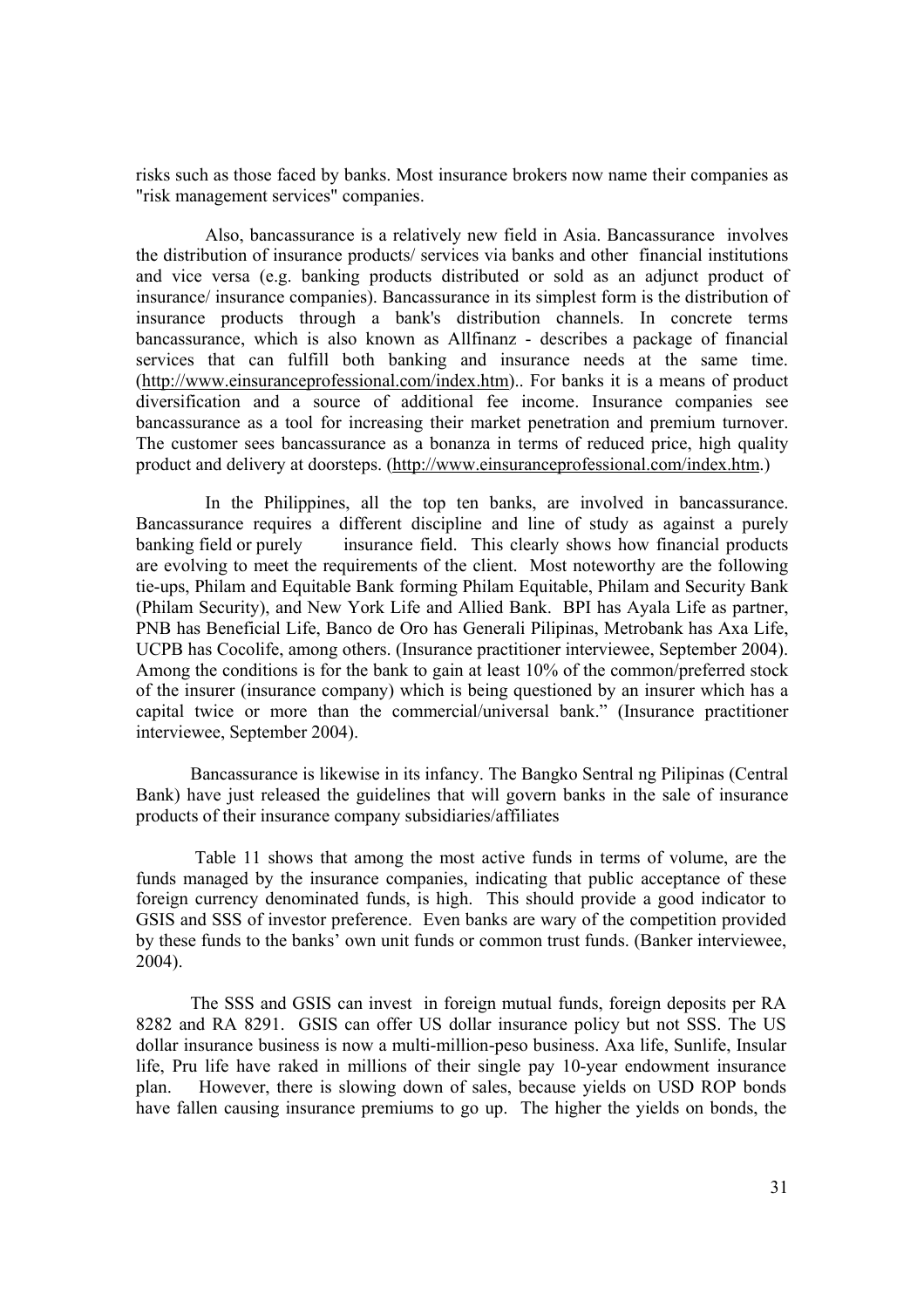cheaper the cost of insurance. All private companies have to register their plans with the Insurance Commission. (Insurance practitioner, 2004).

# **3 Bilateral Flows between the United States of America and Philippines**

# **3.1. On Trade Transactions**

In any bilateral arrangement, both countries become significant investor in the other that highlights set of economic commitments to the agreement. Among those that are of utmost interest to each party is their commitment to foreign investment that allow openness to trade in services, thereby providing a strong potential investment for its constituents. In fact, the country must exercise this in the light of national treatment, most-favored nation, market access, mode of supply clauses and etc.

Article XIX on negotiation of specific commitment provides that, "….any negotiation shall be directed to the reduction or elimination of the adverse effects on trade in services of measures as a means of providing effective market access. This process shall take place with a view of promoting the interests of all participants on a mutually advantageous basis and to securing an overall balance of rights and obligations." http://www.wto.org/english/docs\_e/legal\_e/articleV

To date, the country had achieved considerable progress in various areas and continued with further harmonization measures. With regards to administrative capacity, it is continuing its stance with the upgrading of the existing financial infrastructure, particularly the many laws implemented on the bank operations. Over the past years, there has been progress in adopting legislation in key areas of foreign exchange, capital adequacy, corporate governance and general banking operations. Although new legislations have been adopted, further efforts are still needed, particularly, in the field of capital adequacy, operational transparency, market discipline and in enhancing administrative capacity, that of the regulator's perspective.

Philippines and U.S. are trading partners to each other, The latter is the biggest recipient of the Philippine exports. Shown below is an 11-year U.S. trade balances with the three countries, namely, Philippines, Chile and Singapore. This is hope that it will shed light in considering any trading arrangement with the United States of America; be it beneficial or not for the Philippines and the United States to enter into a bilateral agreement.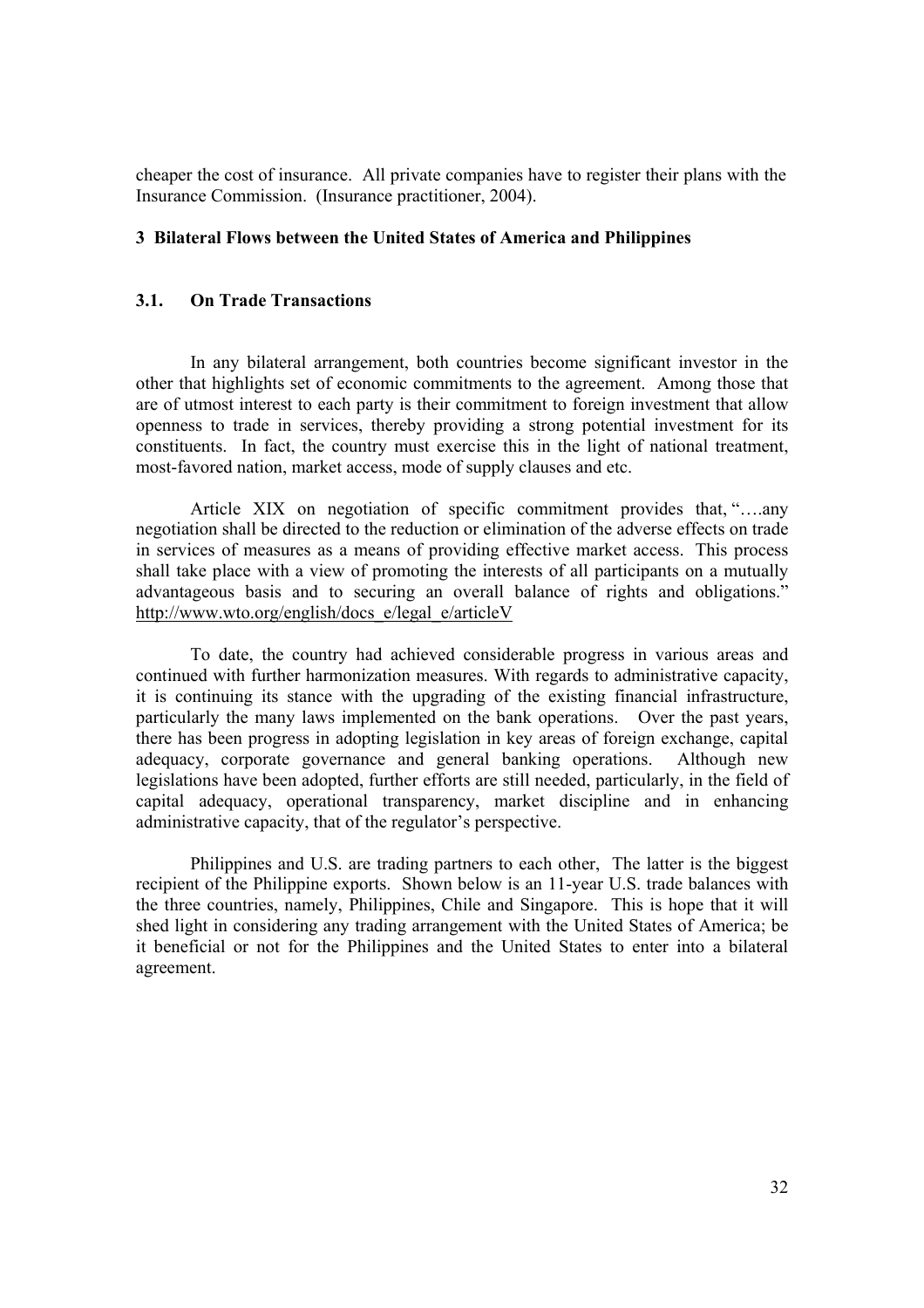# Table 12

|      | <b>PHILIPPINES</b> |                | <b>CHILE</b>   |                | <b>SINGAPORE</b> |                |                |           |                |
|------|--------------------|----------------|----------------|----------------|------------------|----------------|----------------|-----------|----------------|
| Year | <b>Exports</b>     | <b>Imports</b> | <b>Balance</b> | <b>Exports</b> | <b>Imports</b>   | <b>Balance</b> | <b>Exports</b> | Imports   | <b>Balance</b> |
| 2004 | 6,628.90           | 8,444.40       | $-1,815.50$    | 3,261.60       | 4,164.60         | $-902.9$       | 18,183.90      | 14,128.20 | 4,055.70       |
| 2003 | 7,987.30           | 10,059.00      | $-2,071.70$    | 2,715.00       | 3,705.40         | $-990.4$       | 16,560.20      | 15,137.70 | 1,422.40       |
| 2002 | 7,276.10           | 10,979.80      | $-3,703.70$    | 2,608.80       | 3,784.50         | $-1,175.70$    | 16,217.80      | 14,802.30 | 1,415.50       |
| 2001 | 7,660.00           | 11,325.50      | $-3,665.50$    | 3,118.30       | 3,495.20         | $-376.9$       | 17,651.80      | 15,000.00 | 2,651.80       |
| 2000 | 8,799.10           | 13,934.60      | $-5,135.50$    | 3,460.50       | 3,269.00         | 191.5          | 17,806.30      | 19,178.30 | $-1,372.00$    |
| 1999 | 7,222.20           | 12,352.90      | $-5,130.70$    | 3,078.30       | 2,953.30         | 125            | 16,247.30      | 18,191.30 | $-1,944.00$    |
| 1998 | 6,736.50           | 11,947.30      | $-5,210.80$    | 3,979.40       | 2,452.50         | 1,526.90       | 15,693.70      | 18,355.80 | $-2,662.10$    |
| 1997 | 7,417.40           | 10,444.90      | $-3,027.50$    | 4,368.50       | 2,293.30         | 2,075.20       | 17,696.20      | 20,074.60 | $-2,378.40$    |
| 1996 | 6,142.40           | 8,161.40       | $-2,019.00$    | 4,139.50       | 2,262.20         | 1,877.30       | 16,720.00      | 20,343.10 | $-3,623.10$    |
| 1995 | 5,294.80           | 7,006.50       | $-1,711.70$    | 3,614.70       | 1,930.80         | 1,683.90       | 15,333.00      | 18,560.40 | $-3,227,40$    |
| 1994 | 3,886.10           | 5,719.00       | $-1,832.90$    | 2,773.80       | 1,820.40         | 953.4          | 13,019.90      | 15,357.70 | $-2,337.80$    |

# U.S. Trade Balances with Philippines, Chile and Singapore for the Period 1994-2004 (in million USD)

http://www.census.gov/foreign-trade/PressRelease/current\_press\_release/press.html. Retrieved Date: January 27, 2005

As depicted in Table 12, Singapore exhibits the highest trade balance among the three countries listed above. Its exports and imports trade data are improving over the years that can probably be attributed to the benefits derived from the bipartisan trade agreement. While U.S. entered into an FTA with Chile, it reflected a trade deficit, particularly in 2002, when the FTA was established.

To date, Singapore is considered as the  $12<sup>th</sup>$  largest trading partner of the United States while Chile only ranks  $36<sup>th</sup>$ . It was believed that FTA would further enhance the already strong and thriving commercial relationship for both countries. While it was reported that the United States incurred significant loses from its trade since 1998-2003 (prior to the free trade agreement), the government believes that an FTA with Chile will provide various economic benefits such as market access, treatment, prices and protection. http://www.scoop.co.nz/mason/stories/WO0306/S00265.htm Retrieved Date: January 27, 2005.

Compared to Chile, Philippines is competitive as far as trade transactions are concerned. It has more imports and export trade transactions for the 11-year period (1994-2004). The United States has more imports transactions in the Philippines than what it can export. This is a positive signal on the part of the latter as there is a greater need for a free-trade agreement. Although, the benefits that could be derived from the liberalization of foreign bank entry cannot be reflected in this data. However, the analysis of financial data on the entry of foreign bank reveals that there is room for the Philippines to enter into a free-trade agreement on financial services with the United States of America.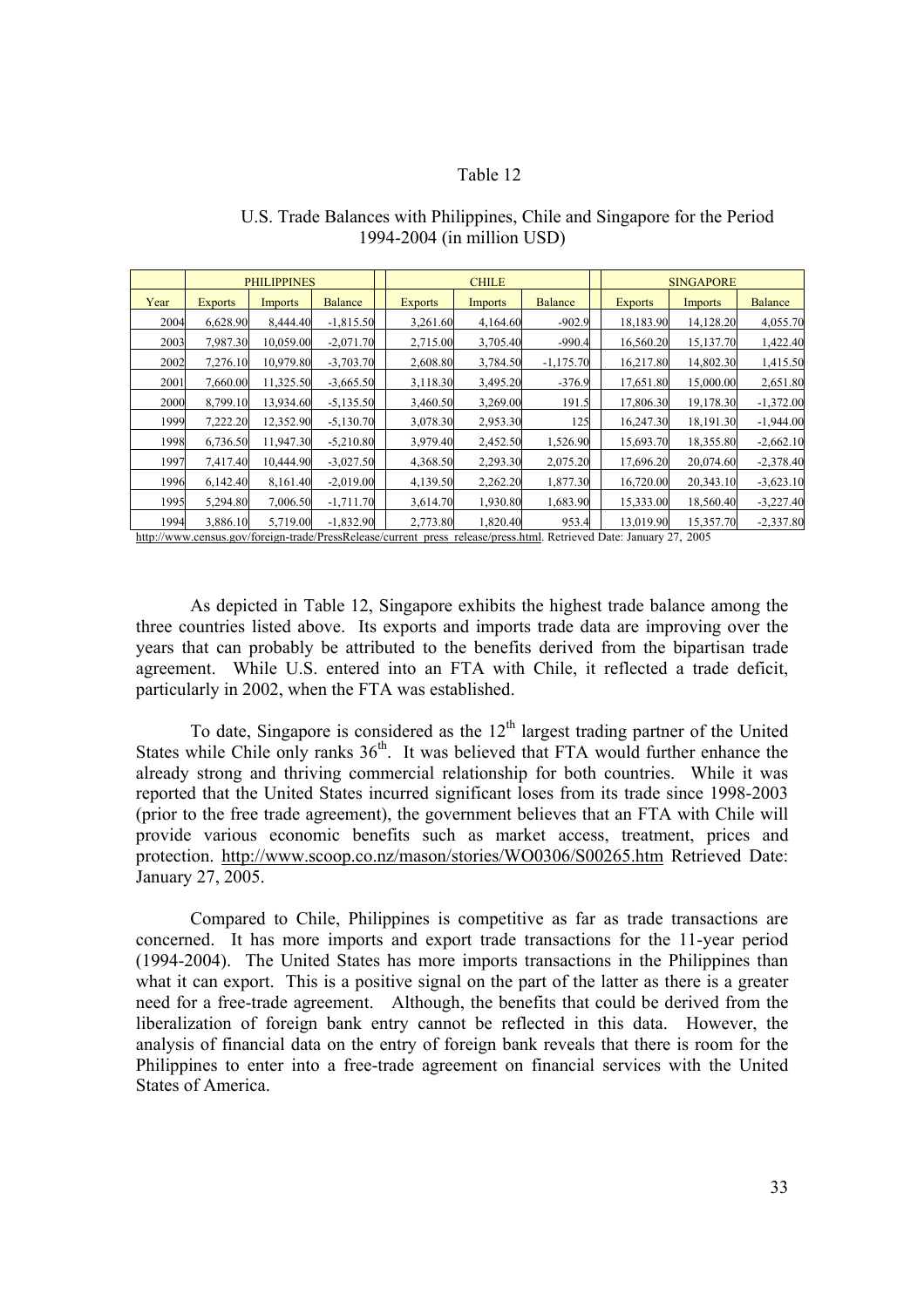For the two separately concluded free trade agreements by the United States of America with Singapore and Chile, the financial services chapter is applied to measures adopted or maintained by the two countries. So far, there is an incentive for both countries, namely, US-Singapore and US-Chile to enter into an agreement. The liberalization in the banking sector and the benefits provided by Singapore and Chile either to the financial institutions, investors and other U.S. service providers far outweighed the benefits that the latter can provide. Full liberalization of the banking business and the provision for cross-border trade were eminent in the agreement entered into by these countries. They can be considered as less restrictive unlike the other regional trading arrangements entered into by countries, particularly with regard to the commercial presence.

More specifically, what are the implications of a possible US-RP Free Trade Agreement on the financial services? What value can be added to the existing regional trading arrangements and existing bilateral agreements with other countries? Will Philippines commit itself to a more liberal arrangement than the existing ones?

### **3.2. Flows of Financial Services in the Banking Industry**

 The World Trade Organization (WTO) provides three pillars of liberalization, namely, national treatment and market access, removal of non-discriminatory structural barriers, and freedom of capital movements. http://www.wto.org/english/docs\_e/legal\_e/26-gats\_01\_e.htm#articleV\_Retrieval\_Date: December 14, 2004.

 With regard to the liberalization of financial services, it mainly dealt with Pillar 1 where most economies to an RTA sometimes find it restrictive. If there is liberalization that one can speak of, it involves certain limitations that only send a signal of protectionism due to national interests. For Pillar 2, it is still undergoing several improvements and will hopefully be addressed more significantly. With regards to capital movement, which serves as the third Pillar of liberalization, the IMF strictly monitors the same as far as international capital transactions are concerned.

WTO (1997) initiated a study among member countries before the final Doha Agreement was concluded in 1997, where most governments made commitments to financial services compared to other service commitments included in the GATS, except tourism. Among the limitations that were highlighted in the study dealt with market access and national treatment issues. From the sectoral study that was undertaken, it showed that governments preferred commercial presence than cross-border supply. Hence, its study exhibited varying responses among member countries.

This goes back to the initial comments made in the preceding sections where the financial services sector is a critical component of a nation's economy. Any wrong decision that will be made by any government that will undermine the industry will have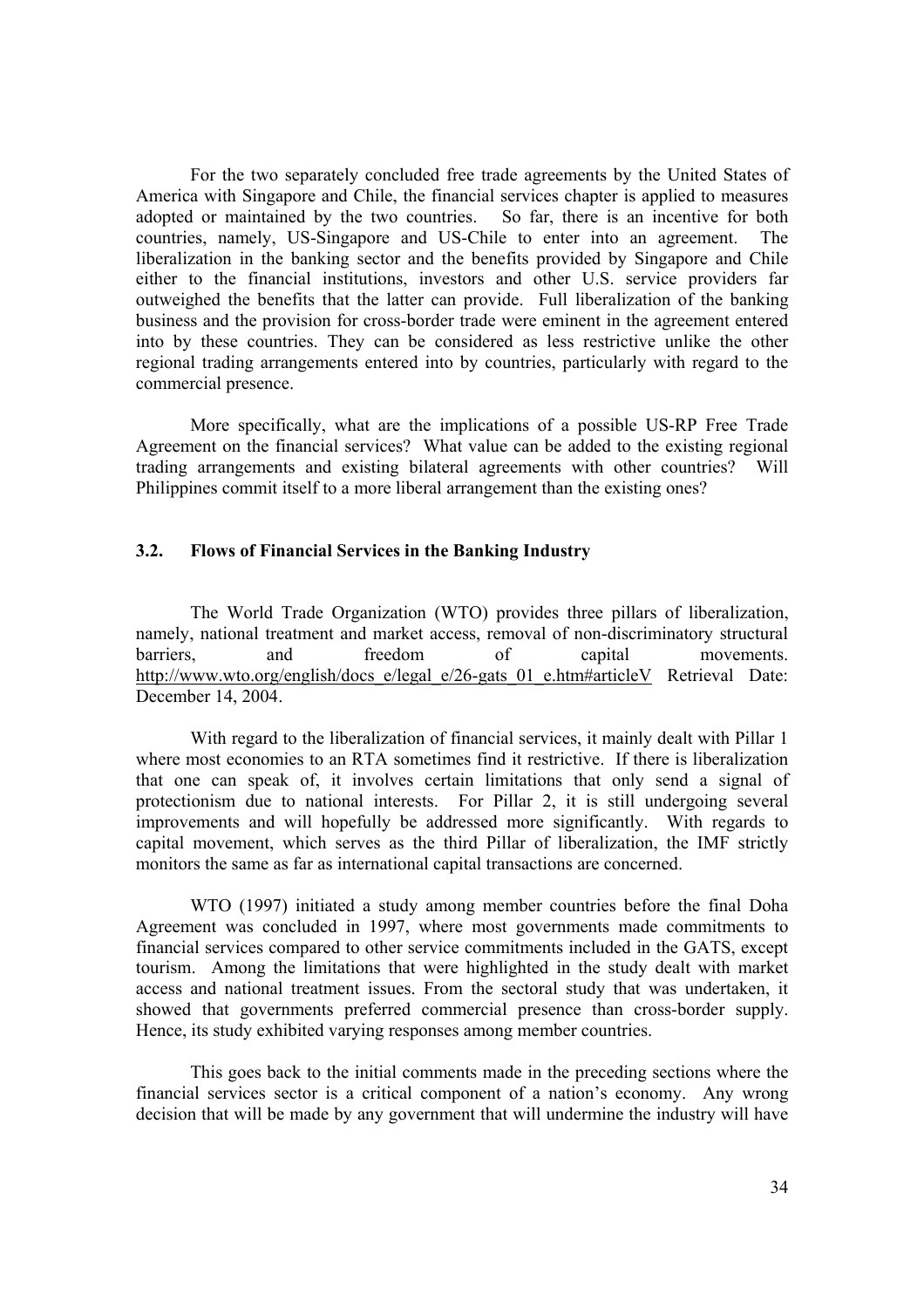a domino effect on the other industries or companies, as it provides a crucial infrastructure for other service-dependent industries of a country. Distortion within the system is a very risky undertaking.

Shown in the succeeding pages are the flows of financial services between the United States of America and the Philippines on banking services.

### Table 13

Distribution of Foreign Banks Allowed by the Philippine Government to Operate in the Philippine Banking Industry by Type of License and Geographical Area

|                      | <b>Foreign Bank</b><br><b>Branches</b> | <b>Foreign Bank</b><br><b>Subsidiaries</b> | <b>Offshore</b><br><b>Banking Units</b> | <b>Total</b> |
|----------------------|----------------------------------------|--------------------------------------------|-----------------------------------------|--------------|
| <b>United States</b> |                                        |                                            |                                         |              |
| Asia Pacific         |                                        |                                            |                                         | 14           |
| Europe               |                                        |                                            |                                         |              |
| Canada               |                                        |                                            |                                         |              |
| Total                |                                        |                                            |                                         |              |

Source: BSP Factbook

Table 13 lists the number foreign banks that were allowed by the Philippine government to operate in the Philippines. Of the 14 banks that were allowed to operate in the country to set-up foreign bank branches, three (3) banks were granted full banking licenses to operate as a commercial bank, namely, Citibank, NA, Bank of America and JP Morgan Chase Bank. An analysis of these banks reveals that except for JP Morgan Chase Bank, the two (2) banks had been operating as a foreign bank branch in the Philippines before 1948.

On the other hand, out of the 18 foreign banks branches and subsidiaries allowed by the Philippines to operate in the country, eight (8) and four (4) are from Asia, respectively. Aside from these, there are a total of 11 banks that were allowed to operate as Offshore Banking Units. Of these totals, three (3) are from USA while no US bank operated as foreign bank subsidiaries from the current 5 institutions that are allowed under the Foreign Bank Liberalization Act.

A question remains unresolved if these foreign banks have contributed to the improvement of the local banking system. Is there a need to increase their presence or expand the services allowed for these foreign banks to be directly competitive with the local banks? As cited in the preceding discussions on foreign bank entry, both foreign banks and local banks benefited from the foreign bank deregulation; however, the former reaped more of the advantages compared to the local commercial banks. Hence, the small gap in the ratios that were generated from the operating results of the banks can be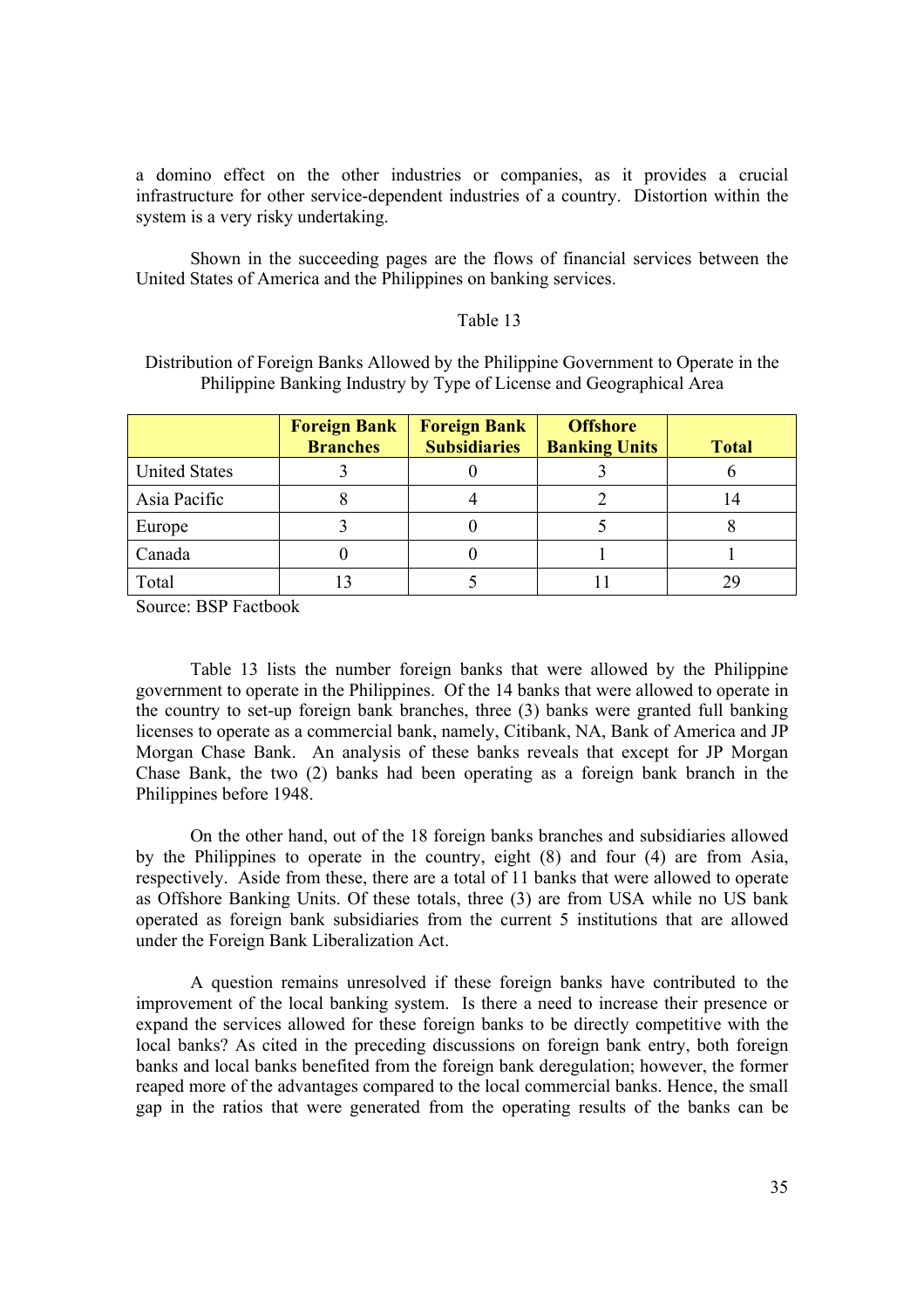attributed to domestic commercial banks that performed slightly lower compared to domestic banks with expanded commercial bank licenses.

#### Table 14

BSP-Registered Foreign Portfolio Investments in the Financial Services Sector For the Period 1996-2003

| Year | <b>Banks</b> | <b>Others</b> | <b>Total</b> |
|------|--------------|---------------|--------------|
| 1996 | 1.641.86     | 1.945.83      | 3,587.69     |
| 1997 | 1741.48      | 1.326.82      | 3,069.30     |
| 1998 | 564.98       | 600.52        | 1,165.50     |
| 1999 | 1.222.8      | 766.79        | 1,989.58     |
| 2000 | 533.60       | 313.41        | 847.01       |
| 2001 | 124.66       | 137.42        | 262.08       |
| 2002 | 221.87       | 119.91        | 341.78       |
| 2003 | 140.52       | 167.67        | 308.19       |

Source: BSP Factbook 2003

Table 14 provides the Foreign Portfolio Investments made in the Financial Sector Industry from 1996-2003. It shows that prior to the Asian Financial Crisis, Foreign Portfolio Investments in both banking and other financial services sectors are high. Immediately after the crisis, portfolio investments were abruptly decreasing for both sectors probably due to the perceived political and economic risks in the country.

 The results are quite frustrating as Philippines is losing its popularity in the investment field not only because foreign investors do not find the investments in this market or sector very attractive but probably because of the political instability brought about by insurgency and the perceived weak government. The fact that they are pulling out their investment in the financial services sector means a lot as people perceive banking and other financial services as being risky. In fact, in an Investment Climate Statement made by the US Department of State, it shows that the Philippines' competitiveness in attracting investments has deteriorated. Among the most pronounced statements are: http://www.state.gov/e/eb/ifd/2005/42102.htm Retrieval Date: June 11, 2005

The increasing U.S. commercial familiarity with other Southeast Asian economies - most notably China and Vietnam - has eliminated some of the unique commercial ties that the Philippines once enjoyed with the United States. High levels of corruption; failure to reform the judicial system; ineffective protection of intellectual property rights; the slow pace of energy sector reform, price liberalization, and privatization; delays in passing key economic and fiscal reform legislation; and political uncertainties surrounding the May 2004 election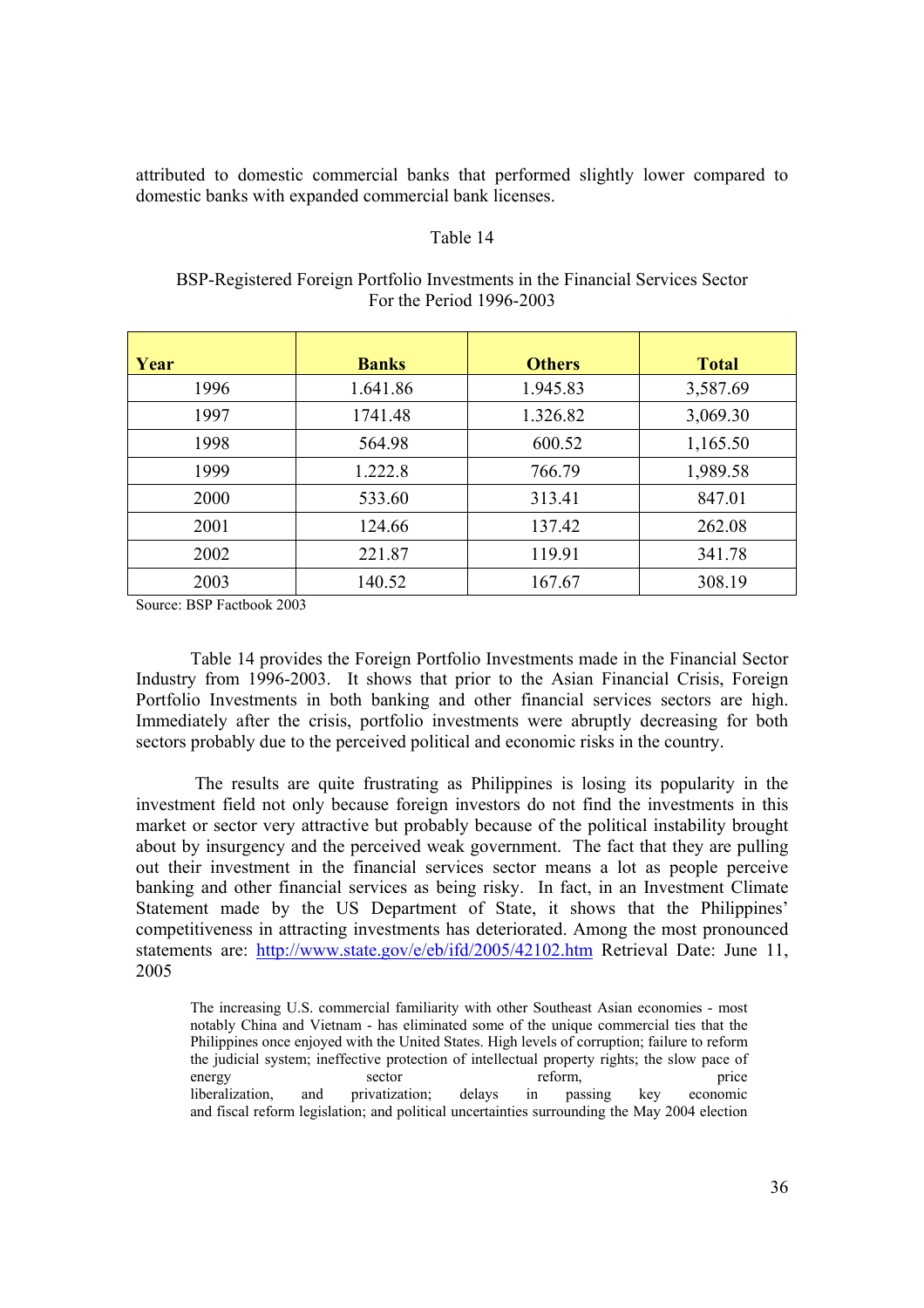combined to constrain the Government's ability to attract foreign direct investments over the past year.

A self-proclaimed fiscal crisis in August 2004 also gave rise to concerns over the country's economic stability.

 Unless the government has the political will to correct this problem, it will soon lose its competitiveness in the international arena, particularly among its neighboring countries.

# Table 15

|                      | <b>Branches</b> | <b>Agency</b> | Representative<br><b>Office</b> |
|----------------------|-----------------|---------------|---------------------------------|
| <b>United States</b> |                 |               |                                 |
| Middle East          |                 |               |                                 |
| Asia Pacific Region  |                 |               |                                 |
| Europe               |                 |               |                                 |
| Total                |                 |               |                                 |

Distribution of Overseas Offices of Commercial Banks by Type of Bank License and Geographical Location

Source: BSP Factbook

To date, there are a total of 17 branches of commercial banks, 1 agency office, 28 representative offices and 3 government offices of Philippine Banks that are strategically located abroad. Some are located in Europe like Madrid, Amsterdam, Rome, Paris, Athens, while others are located in the United States, Australia, Southeast Asia and Asia Pacific Rim.

BSP Factbook (2002) reveals that there are six domestic branches of local commercial banks that were allowed by the United States government to establish a branch. These branches are operated by three (3) universal banks, namely, Allied Banking Corporation with branch in Guam, Metropolitan Bank and Trust Co. with two branches located in New York and one branch in Guam, and Philippine National Bank with operations in Los Angeles and New York, respectively. What is notable in these offshore branches is that they have been operating for several decades already except for the one that was opened by Metropolitan Bank in New York in 1991, which served as the second branch.

On the other hand, majority of the foreign branches established abroad are located in the Asia Pacific Region such as China, Hongkong, Taiwan, Singapore and South Korea. Aside from this, PNB was also able to establish an agency office in Hawaii, USA. While the United States is the biggest trading partner of the Philippines, local banks do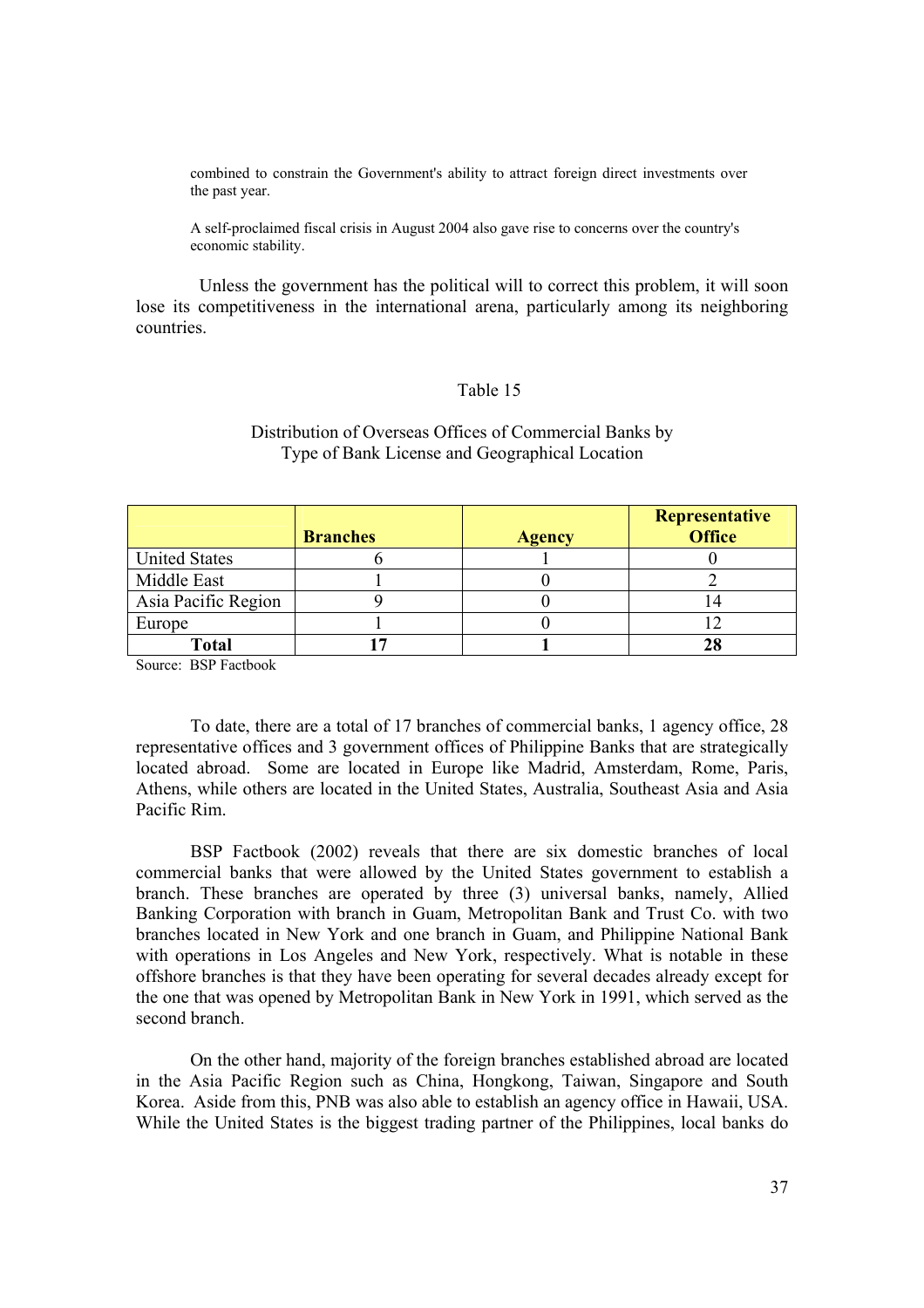not have representative offices located in the US. Most of these representative offices are located in the Europe and Asia Pacific Region. The data only reveals limited presence and access by the Philippine banks in the United States in tapping the local market or OFWs and Filipino migrants. Considering the less stringent requirements to establish a representative office compared to the establishment of a branch or agency, the question still remains unanswered why there is no single representative office of a commercial bank located in the United States.

An analysis of the data available from BSP reveals that of the 21 domestic banks operating as commercial banks, both with regular and expanded licenses, only 6 banks have expanded their operations abroad. Other banks either have not tried tapping the market abroad or were not granted the license to operate. This entail high cost on the part of the bank as people had to be deployed abroad and other operating costs had to be considered too.

## **3.3. Flows of Financial Services in the Stock Market Industry**

At present, there are one hundred eighty four (184) trading participants, of which, thirty-three (33) are of foreign origin. There are only two American foreign trading participants -- Citicorp Securities International (RP), Inc. and JP Morgan Securities Philippines, Inc. In the PSE Broker's Report as of December 2004, Citicorp Securities International (RP) is ranked 140 of the and JP Morgan Securities of the Philippines ranked 156. There are no transactions for both trading participants since they have a voluntary suspension status. (PSE, 2005).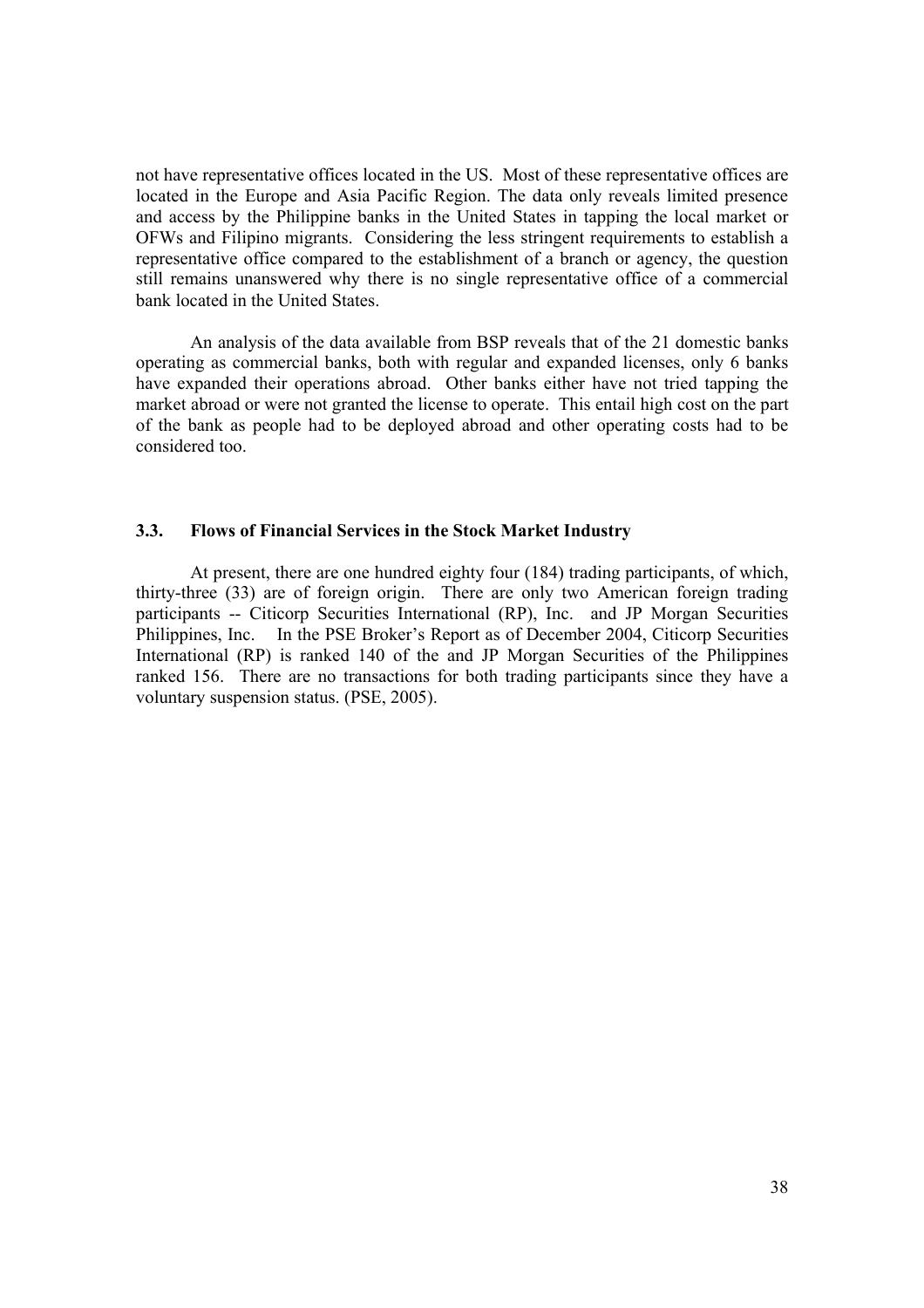# Table 16

# Foreign Buying/selling statistics

| <b>Notations</b> |                              |   |
|------------------|------------------------------|---|
| Used:            |                              |   |
| $B = billion$    |                              |   |
| $M =$ million    |                              |   |
|                  |                              |   |
| Date             | Net Foreign Buying (Selling) |   |
| Feb-00           | (4.590)                      | B |
| $Mar-00$         |                              |   |
| Apr- $00$        |                              |   |
| $May-00$         |                              |   |
| $Jun-00$         |                              |   |
| $Jul-00$         |                              |   |
| Aug- $00$        |                              |   |
| $Sep-00$         |                              |   |
| $Oct-00$         | 0.440                        | B |
| $Nov-00$         | 3.000                        | B |
| $Dec-00$         | 2.900                        | B |
| $Jan-01$         | 0.390                        | B |
| Feb-01           |                              |   |
| $Mar-01$         | (17.690)                     | B |
| Apr- $01$        | 346.970                      | B |
| $May-01$         | 258.970                      | B |
| $Jun-01$         | 2.990                        | B |
| $Jul-01$         | 181.530                      | B |
| Aug- $01$        | (446.130)                    | B |
| $Sep-01$         | 180.620                      | M |
| Oct-01           | (561.450)                    | M |
| $Nov-01$         | (990.340)                    | M |
| $Dec-01$         | 46.350                       | M |
| $Jan-02$         | 1.700                        | B |
| Feb-02           | 432.830                      | M |
| Mar-02           | 875.870                      | M |
| Apr-02           | (668.470)                    | М |
| May-02           | (727.230)                    | М |
| $Jun-02$         | (348.170)                    | М |
| Jul-02           | (443.970)                    | М |
| Aug- $02$        | (486.770)                    | M |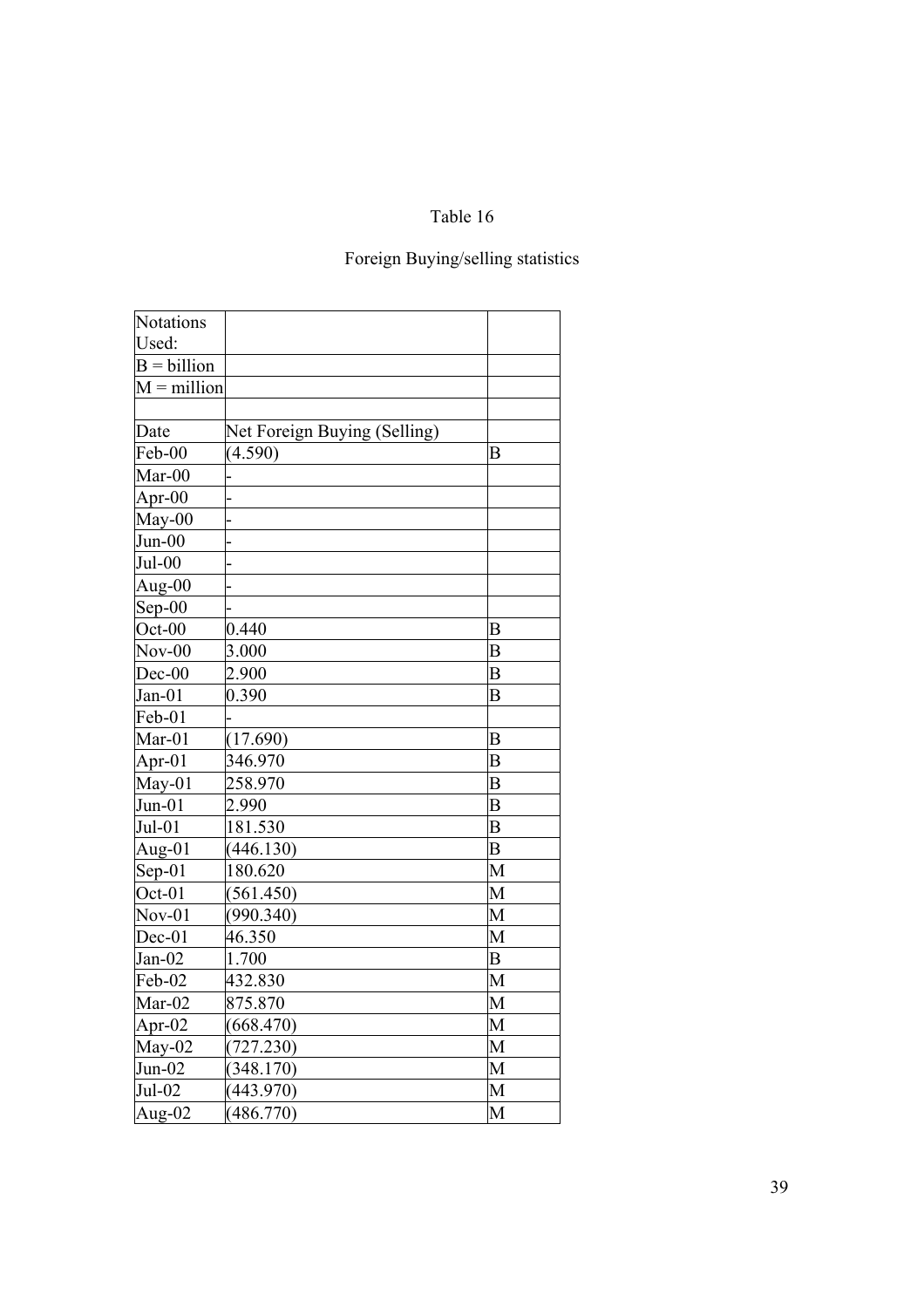| $Sep-02$  | (25.740)  | M              |
|-----------|-----------|----------------|
| $Oct-02$  | (1.110)   | B              |
| $Nov-02$  | (392.360) | M              |
| $Dec-02$  | (683.550) | M              |
| $Jan-03$  | 171.920   | M              |
| Feb-03    | (183.520) | M              |
| Mar-03    | (43.480)  | M              |
| Apr-03    | 15.420    | M              |
| May-03    | 126.760   | M              |
| $Jun-03$  | 2.060     | B              |
| $Jul-03$  | 1.510     | B              |
| Aug- $03$ | 916.480   | M              |
| $Sep-03$  | 956.000   | M              |
| $Oct-03$  |           |                |
| $Nov-03$  | 77.295    | M              |
| $Dec-03$  | 88.480    | M              |
| $Jan-04$  | 940.330   | M              |
| Feb-04    | 19.060    | M              |
| Mar-04    | 147.900   | M              |
| Apr-04    | 1.610     | B              |
| $May-04$  | 186.910   | M              |
| $Jun-04$  | 1.820     | $\overline{B}$ |
| Jul-04    | 447.020   | M              |
| Aug-04    | 542.560   | M              |
| $Sep-04$  | 2.390     | B              |
| Oct-04    | 4.220     | B              |
| $Nov-04$  | 4.900     | B              |
| Dec-04    | 836.580   | M              |
| $Jan-05$  | 10.670    | B              |
| Feb-05    | 3.070     | B              |

Source: Philippine Stock Exchange

The researchers compiled data from the Philippine Stock Exchange Monthly Review. Some months have too tiny trading (around hundred millions only) that the PSE Monthly Review that it didn't report the net foreign investment. There is also no breakdown how much foreign buying or selling is coming from American funds to the Philippine equities market.

 Of the thirty-three, only nine foreign trading participants are active. The rest have filed for voluntary suspension, ceased operations, inactive or involuntary suspension. The reason why they choose to become inactive is because of the lethargic bourse that we have. There is a need for fiscal reforms to control the bulging budget deficit, solution in the Mindanao conflict and economic growth. The moment there is political unrest in the country, foreign funds sell out.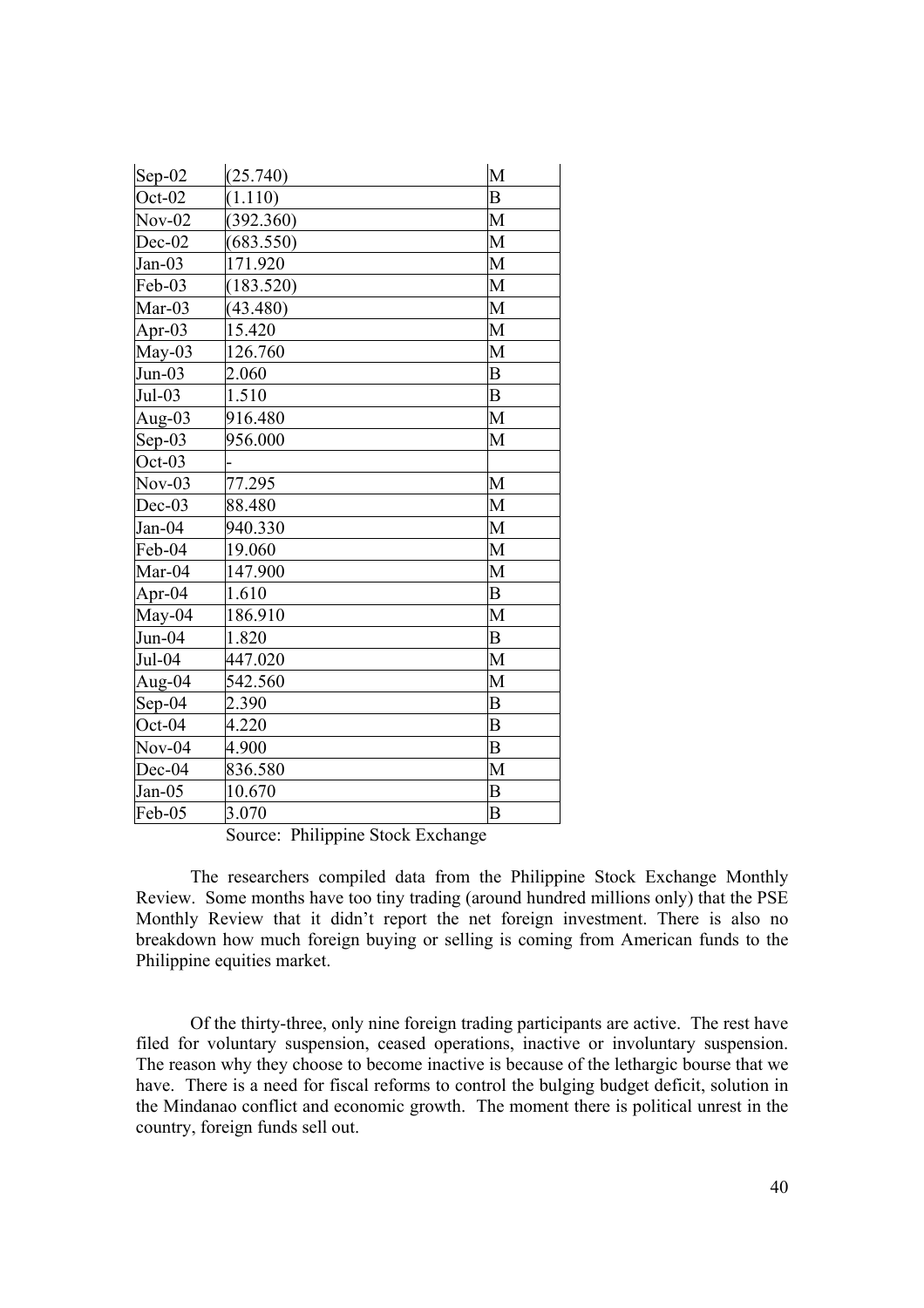It is of interest to discuss how the United States' largest pension fund California Public Employees' Retirement System (CALPERS) affected the Philippine Stock Market. First in 2002, when there were rumors of supposed withdrawal of about US\$400 million worth of investments in the Philippines, Malaysia, Thailand and Indonesia became a cause of concern among investors. (PSE Fact Book 2003).

In February 2005, there was another concern of a possible withdrawal of CALPERS from the Philippines. However, CALPERS the has retained the Philippines in its list of permissible emerging markets. CALPER's consulting firm Wilshire Associates gave the Philippine a passing score of 2.0 compared to 2.12 last year. CALPERS has a threshold score of 2.0 for permissible investment sites. It has an estimated \$85 million dollars worth of portfolio investment in the Philippines. (www.abs-cbnnews.com Retrieved date February 7, 200)

Talk of a possible removal of the Philippines from CALPERS' list of permissible investment sites arose after the country suffered a credit rating downgrade by Standard and Poor's early this month to BB- from BB, in view of lingering problems with the budget deficit and public debt. (www.abs-cbnnews.com, Retrieved date February 7, 2005)

The Philippine capital market lacks the depth and liquidity observed in the more developed capital markets in the world. In terms of depth, the array of products offered in limited in great part to bonds and equities. Hybrid securities are limited . The country has no options exchange. Liquidity is another aspect the country has to address. The Philippine Stock Exchange volume turnover is roughly US\$2.6 billion and the bond market US\$50million. (Santos, et al 2004).

The PSE has offered warrants as a form of derivatives but still the offerings of products remain wanting. There is a need for financial engineering where products are developed or innovated to answer the risk appetite of investors.

# **3.4. Flows of Financial Services in the Insurance Industry**

The largest life insurance companies in terms of assets are Philippine American Life and General Insurance (Philam, a locally incorporated but wholly owned subsidiary of the US-based American International Group); Sun Life of Canada; the Philippine firms, Insular Life and Ayala Life; and Manufacturers Life (Manulife of Canada). The three largest—Philam, Sun Life and Insular—alone control almost 75% of the life insurance market. Most insurance companies have come in and have left. thttp://eb.eiu.com/index.asp Retrieved Date: February 7, 2005.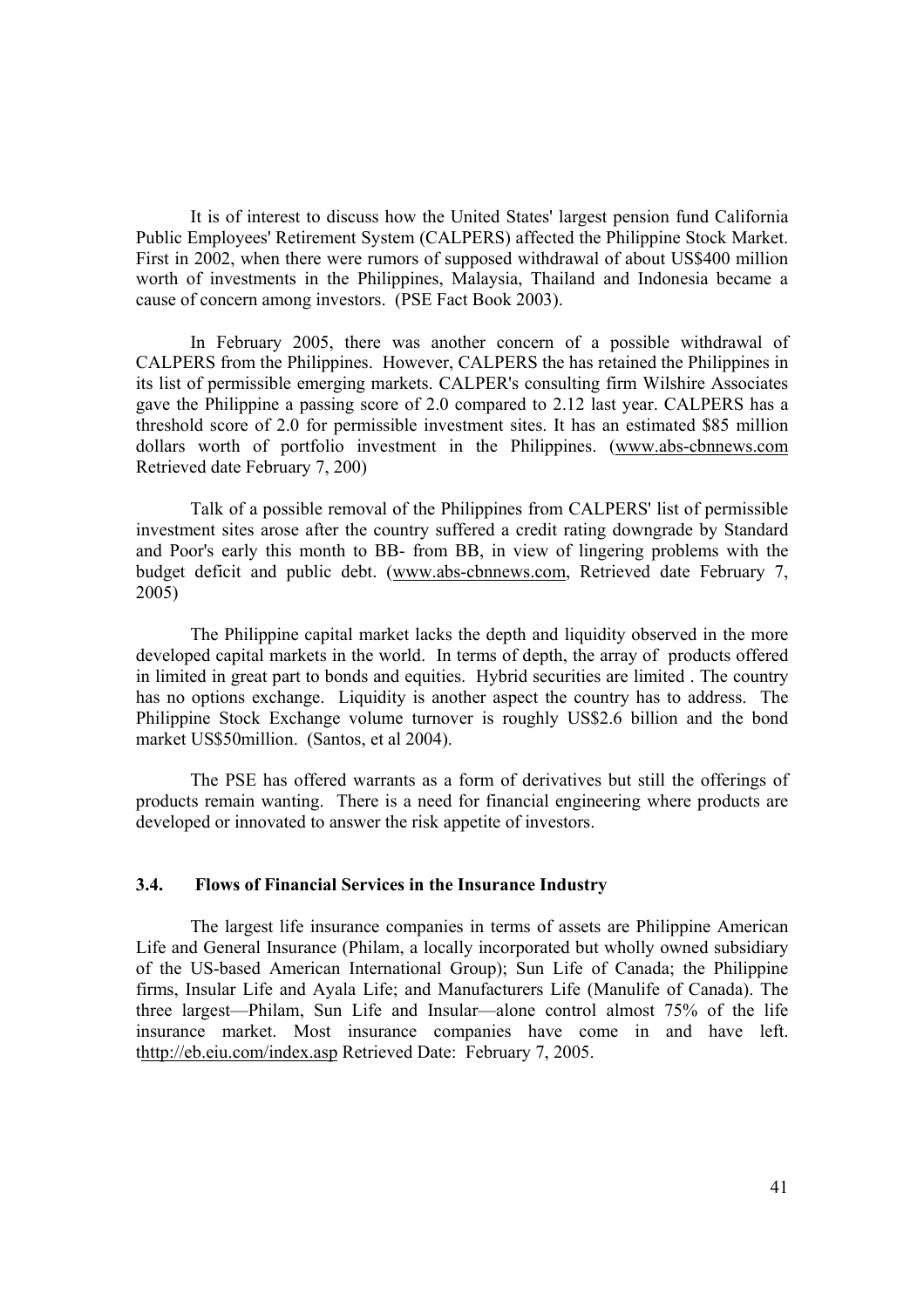# Table 17

# Company Assets bn) (P Market share)  $(%)$ Philippine American Life and General Insurance (AIG of the US)  $56.3$   $33.1$ Sun Life of Canada 35.5 20.8 Insular Life 30.2 17.7 Ayala Life 6.8 4.0 Manufacturers Life (Canada) 6.8 4.0 Philippine AXA Life  $4.6$  2.7 United Coconut Planters Life Assurance 3.3 1.9 CMG Life (Australia) 3.2 1.9 National Life Assurance 3.0 1.8 Great Pacific Life Assurance 3.0 1.7 Total market 170.3 100.0

# Top ten life insurance companies, end-2002

Source: Insurance Commission.

Figure 2 Companies Authorized to Transact Insurance Business



Source: (www.ic.gov.ph; Retrieved date: December 10, 2004; Abraham, Babanto, Jao, Kuon, Pabayos, 2004).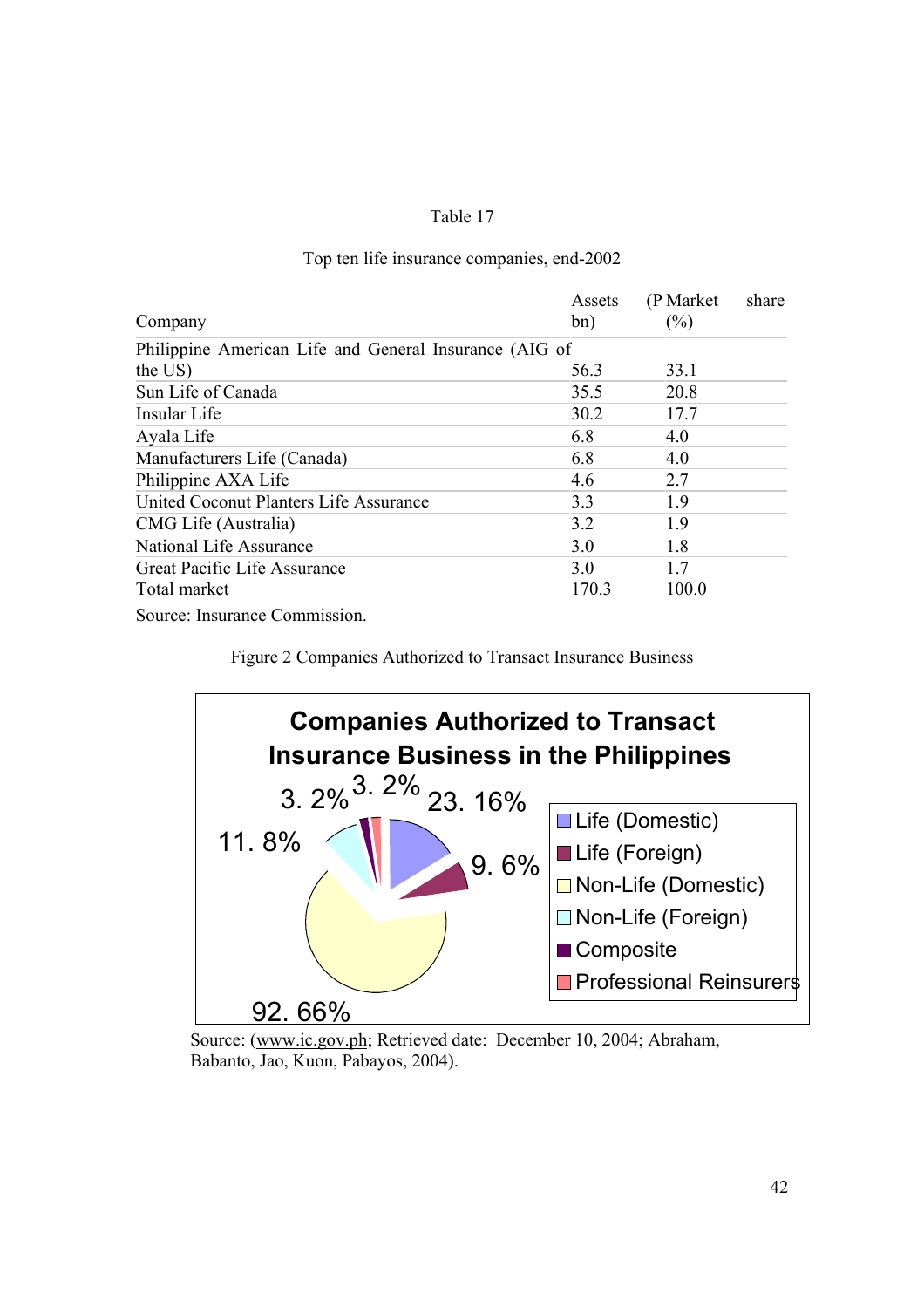# **INVESTMENTS**

The combined investment portfolio of the country's insurers showed an increase of P14.66 billion from P124.29 billion in 1999 to P138.95 billion in 2000,posting a growth rate of 11.79%.

Most of the additional funds came from the life sector, particularly that of the new foreign insurers that entered the market.

Among the different categories of investments in the market, the life and non-life sector invested more on bonds with P47.57 billion and P6.40 billion respectively.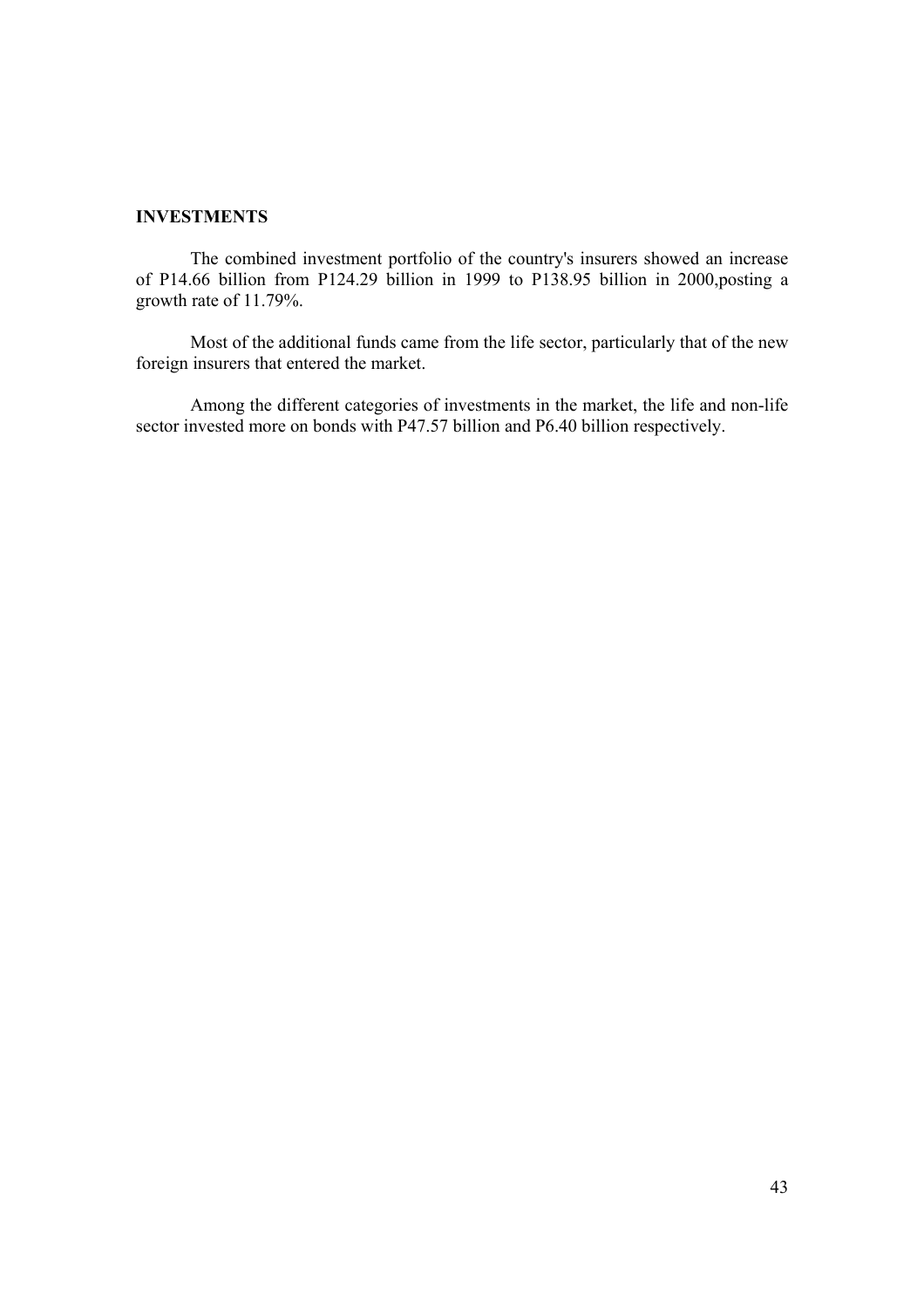| Table 18 Investments by<br>Category, 2000 |             |              |        |                     |      |       |                            |                  |       |                              |                     |
|-------------------------------------------|-------------|--------------|--------|---------------------|------|-------|----------------------------|------------------|-------|------------------------------|---------------------|
| Particulars                               | <b>LIFE</b> |              |        | NON-<br><b>LIFE</b> |      |       | PROF.<br><b>REINSURERS</b> |                  |       | <b>GRAND</b><br><b>TOTAL</b> |                     |
|                                           | D           | $\mathbf{F}$ | Total  | D                   | F    | Total | D                          | $\boldsymbol{F}$ | Total | Amount<br>(PB)               | Percentage<br>Share |
| <b>Bonds</b>                              | 5.49        | 42.08        | 47.57  | 3.02                | 2.01 | 5.03  | 1.11                       | 0.26             | 1.37  | 53.97                        | 38.84               |
| <b>Stocks</b>                             | 13.42       | 10.97        | 24.39  | 5.06                | 0.69 | 5.75  | 0.42                       |                  | 0.42  | 30.56                        | 21.99               |
| <b>Real Estate</b>                        | 10.05       | 2.9          | 12.95  | 3.09                | 0.04 | 3.13  | 0.2                        |                  | 0.2   | 16.28                        | 11.72               |
| Purchase Money                            | 0.34        |              | 0.34   |                     |      |       |                            |                  |       | 0.34                         | 0.24                |
| Mortgage Loans                            | 2.46        | 2.15         | 4.61   | 0.26                | 0.04 | 0.3   | 0.04                       |                  | 0.04  | 4.95                         | 3.56                |
| Collateral Loans                          | 0.3         |              | 0.3    | 0.01                |      | 0.01  |                            |                  |       | 0.31                         | 0.22                |
| <b>Guaranteed Loans</b>                   | 0.91        | 3.21         | 4.12   | 0.19                | 0.04 | 0.23  |                            |                  |       | 4.35                         | 3.13                |
| Policy Loans                              | 3.21        | 6.41         | 9.62   |                     |      |       |                            |                  |       | 9.62                         | 6.92                |
| Other Loans                               | 0.24        | 0.25         | 0.49   | 0.14                | 0.03 | 0.17  |                            |                  |       | 0.66                         | 0.48                |
| Short-term                                | 0.55        | 1.92         | 2.47   | 3.08                | 0.49 | 3.57  | 0.14                       | 0.01             | 0.15  | 6.19                         | 4.46                |
| Other Investments                         | 0.94        | 0.222        | 1.16   | 0.37                | 0.05 | 0.42  | 0.05                       |                  | 0.05  | 1.63                         | 1.17                |
| <b>Fixed Deposits</b>                     | 2.95        | 1.42         | 4.37   | 4.45                | 0.75 | 5.2   | 0.25                       |                  | 0.25  | 9.82                         | 7.07                |
| <b>Asset Backed Securities</b>            | 0.15        | 0.07         | 0.22   | 0.05                |      | 0.05  |                            |                  |       | 0.27                         | 0.2                 |
| <b>TOTAL</b>                              | 41.01       | 71.6         | 112.61 | 19.72               | 4.14 | 23.86 | 2.21                       | 0.27             | 2.48  | 138.95                       | 100                 |

Note: D-Domestic

F-Foreign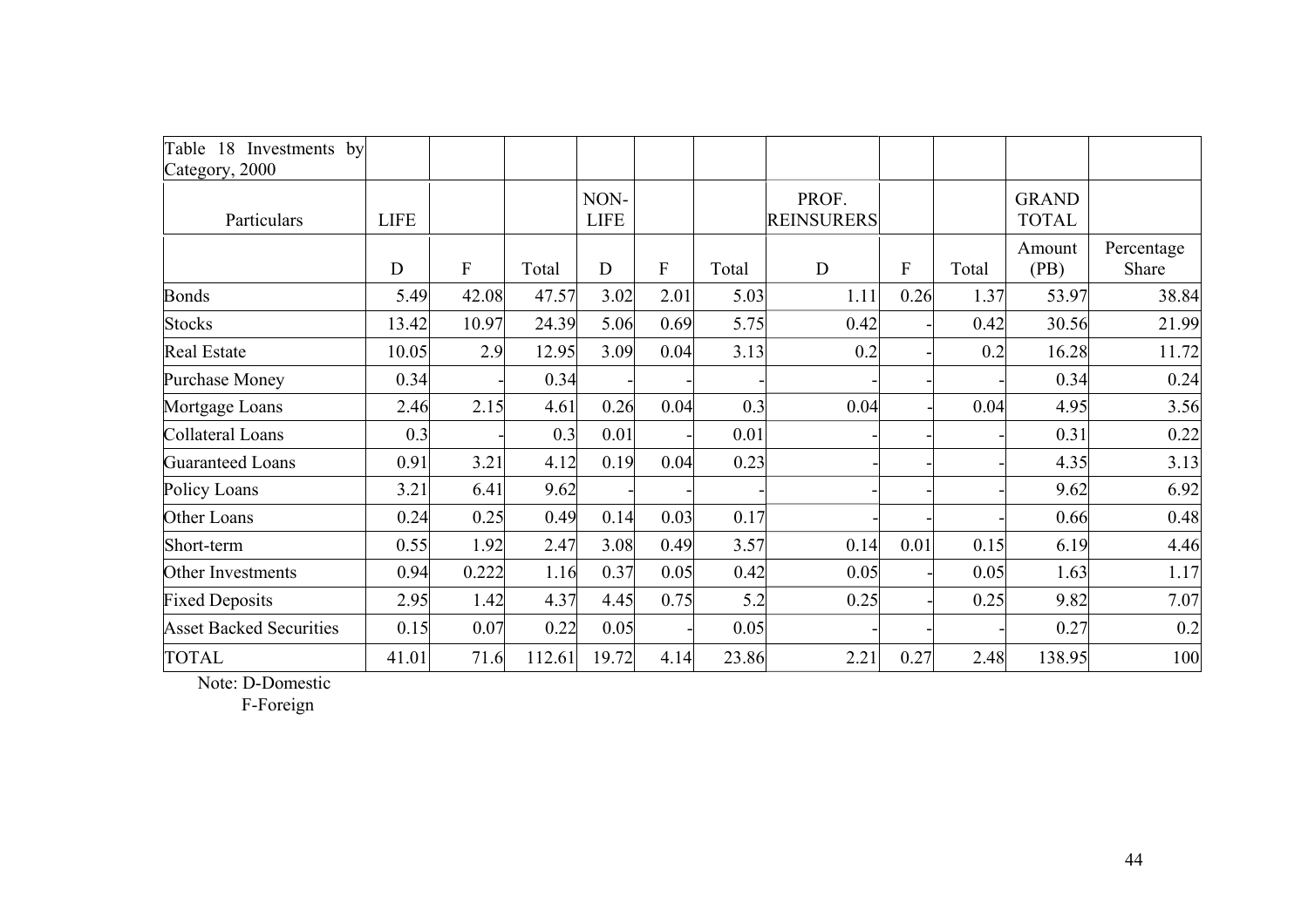# Table 19

# RP-US Economic Relations

|                                 | 1997      | 1998       | 1999       | 2000       |
|---------------------------------|-----------|------------|------------|------------|
| <b>TRADE</b>                    |           |            |            |            |
| Total Trade (In million US\$)   | 15,972.80 | 16,656.80  | 16,808.00  | 16,656.89  |
| Total Exports to the United     | 8,814     | 10,098     | 9,734      | 11,244.21  |
| States (In million US\$)        |           |            |            |            |
| Total imports from the United   | 7,158     | 6,559      | 5,824.19   | 5,014.96   |
| States (In million US\$)        |           |            |            |            |
| Trade Balance (In million       | 1,656     | 3,539      | 3,909.81   | 6,229.25   |
| $\overline{U}$ S\$)             |           |            |            |            |
| <b>FDI</b>                      |           |            |            |            |
| Total US FDI in RP (In          | 274,007   | 150,990    | 354,240    | 2,410a     |
| thousand US\$)                  |           |            |            |            |
| <b>US Share of Total FDI</b>    | 13.81%    | 16.27%     | 65.36%     | 13.84      |
| in RP                           |           |            |            |            |
| <b>ODA</b>                      |           |            |            |            |
| Total ODA (In million           | 15.00     | 27.33      | 72.69      | No data    |
| $\overline{U}$ S\$)             |           |            |            |            |
| RP Share of Total US            | 0.3%      | 0.5%       | 1.1%       | No data    |
| ODA Disbursements to<br>the     |           |            |            |            |
| Rest of the World               |           |            |            |            |
| PL $480 -$ Title I (In          | 5,000,000 | 10,000,000 | 30,000,000 | 40,000,000 |
| US\$)                           |           |            |            |            |
| Pipeline<br><b>USAID</b><br>(In | No data   | 126.6      | 98.6       | 59.8       |
| million US\$)                   |           |            |            |            |
| <b>USAID</b> Assistance (In     | 53        | 49         | 39         | 35         |
| million US\$)                   |           |            |            |            |
| <b>TOURISM</b>                  |           |            |            |            |
| Visitor Arrivals from           | 427,431   | No data    | 463,600    | 256,102b   |
| the US                          |           |            |            |            |

- a- BOI-Approved only. PEZA registered FDI for 2000 amounted to US\$ 6,055,900.
- b- b- January June only

Source: Backgrounder USA

A free trade existed between the Philippines and the United States until the 1930s. However, given the changing economies, there is a need to forge a new partnership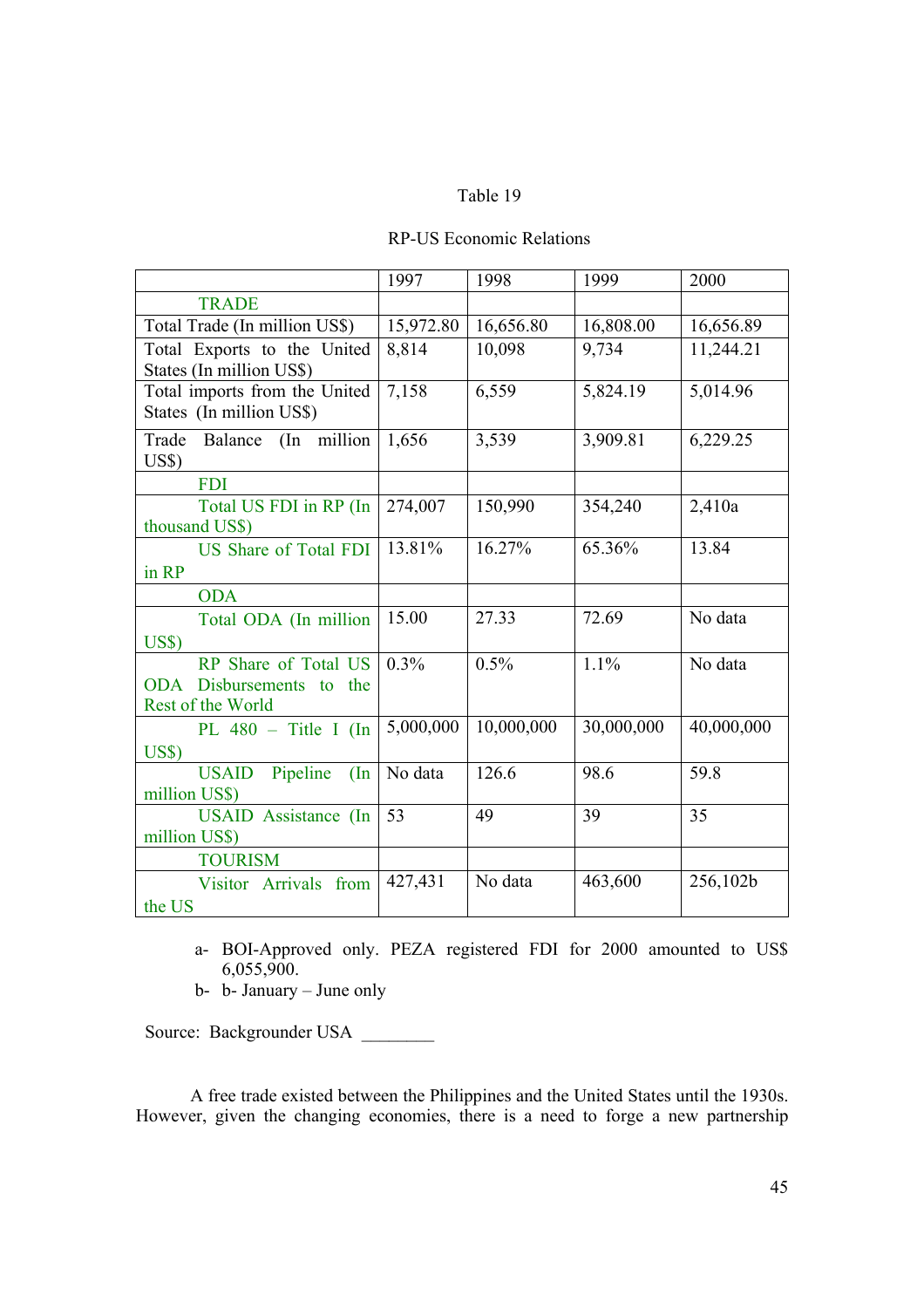anchored on the enhanced Philippine capacity to tap trade and investment opportunities in a freely competitive international environment. The Philippine and American governments have promoted bilateral economic relations. This gave business to trade, commerce, and industry in the Philippines.

Table 19 shows the Philippines-United States of America Economic Relations. The total trade has grown in the four year period by 4.28%. The US share of total foreign direct investment in the Philippines has increased tremendously from 1998-1999. However, the share for year 2000 increased only by 13.84%.

Table 20 presents data on foreign direct equity investment of the United States of America to the Philippines for the period 1996-2003. It is noticeable that for the years 1999 and 2002, the percentage contribution of USA to TFEI is around 4%. However, the United States of America remains one of our top trading partners as evidenced in the other years.

#### Table 20

| <b>YEAR</b>          | <b>USA</b>  | Total       | Percentage Contribution |
|----------------------|-------------|-------------|-------------------------|
|                      |             | Foreign     | of USA to TFEI          |
|                      |             | Direct      |                         |
|                      |             | Equity      |                         |
|                      |             | Investments |                         |
|                      |             | (TFEI)      |                         |
|                      |             |             |                         |
| 1996                 | 292.72      | 1281.00     | 22.85%                  |
| 1997                 | 116.75      | 1053.38     | 11.08%                  |
| 1998                 | 243.39      | 884.71      | 27.51%                  |
| 1999                 | 84.42       | 2106.73     | 4.01%                   |
| 2000                 | 245.32      | 1398.20     | 17.55%                  |
| 2001                 | 192.80      | 857.87      | 22.47%                  |
| 2002                 | 55.41       | 1431.42     | 3.87%                   |
| 2003                 | 225.41      | 1488.18     | 15.15%                  |
| Source: IOD-BSP      |             |             |                         |
| Date Last Modified : | 04 Jan 2005 |             |                         |

#### BSP-REGISTERED FOREIGN DIRECT EQUITY INVESTMENTS

Table 20 presents FDI by Industry, financial and real estate contributed 2.65% to total FDI for year 2003. Table 20 shows an aggregate data for services, there were more imports for both financial and insurance services than exports, thus resulting into deficits.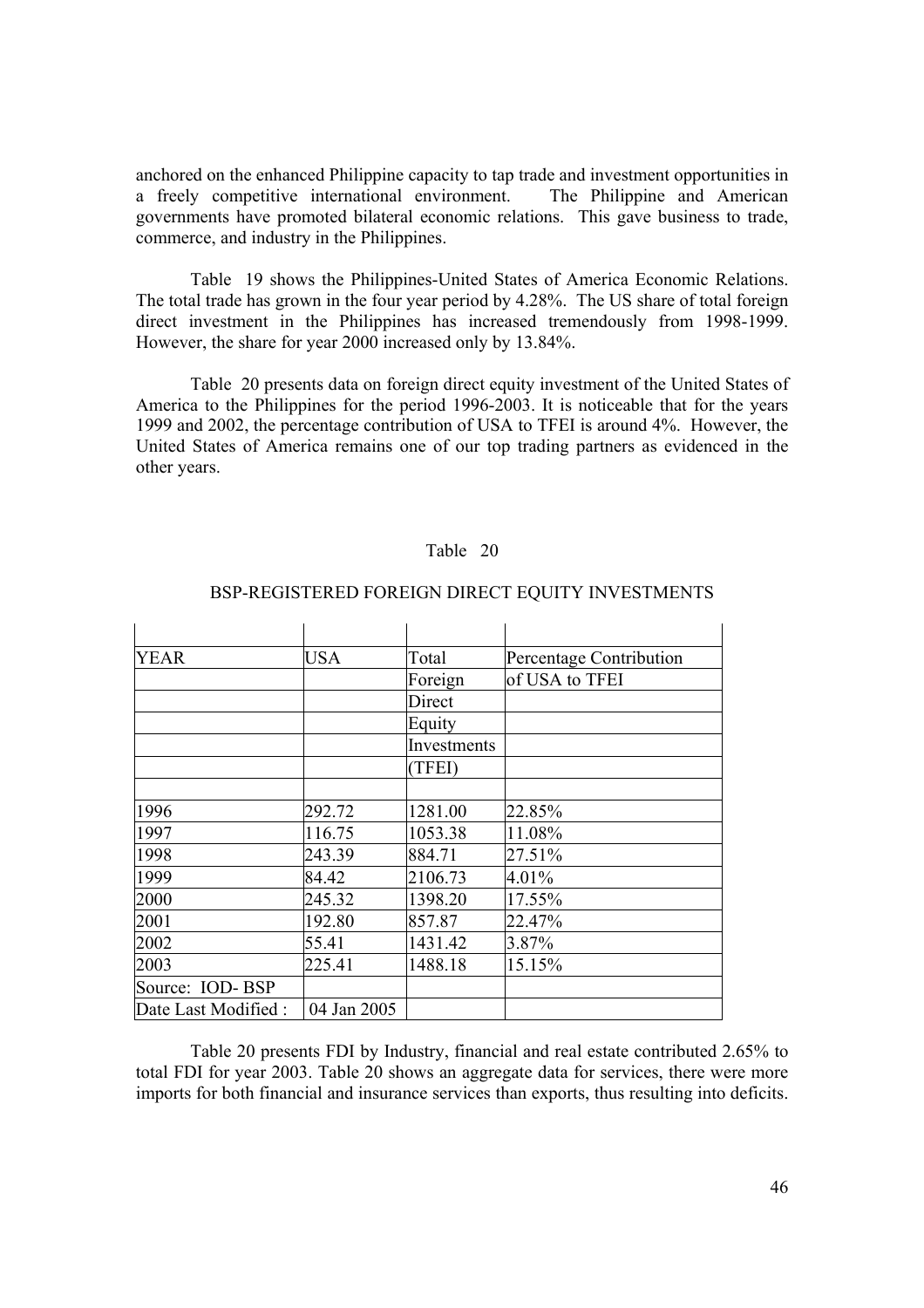However, in these tables, the total contribution of the US to FDI in the financial services sector has not be identified.

# **3.3.1. Free Trade Agreements of the United States of America with Chile and Singapore**

The United States of America entered into separate free trade agreements with Chile and Singapore. The first one that was entered into was the one with Chile in 2004, followed by FTA with Singapore in 2003.

It can be noted that the two successful bilateral trading arrangements undertaken by the United States of America were among the best as far as the rating of the financial system and the effectiveness of the regulatory body in the discharge of their own mandate is concerned.

Singapore has been regarded as Asia's number one service hub in the Southeast Asian Region, while known international ratings agency Moody's considered the Chilean banking system as Latin America's strongest financial system because of its prudent regulations and oversight systems. In fact, it had been compared to those of industrialized economies in the region. http://www.hannover99.corp.cl/ingles/capital.htm. Retrieved Date: January 4, 2005

# **A. US-Chile Free Trade Agreement**

 The same applies to Chile's banking system where the study conducted by Standard and Poor's considered the system as reliable, as having good asset quality and a proficient regulatory framework. It was noted that:

Duff & Phelps cites solvency and stability among Chilean strengths, and highlights the presence of highly-capitalized banks with a bad loan rate far below the regional average. Moody's regards the Chilean banking system as Latin America's strongest, noting prudent regulations and oversight systems comparable to those of industrialized economies.

The Chilean financial system is widely viewed as the continent's most competitive. A World Economic Forum (WEF) survey of 53 countries ranked it 20th overall. A study of 46 countries by the Institute for Management Development (IMD) gave it 24th place. http://www.hannover99.corp.cl/ingles/capital.htm

The following are the areas provided in the free trade agreement between Chile and the United States of America:

# **Banking and Related Transactions:**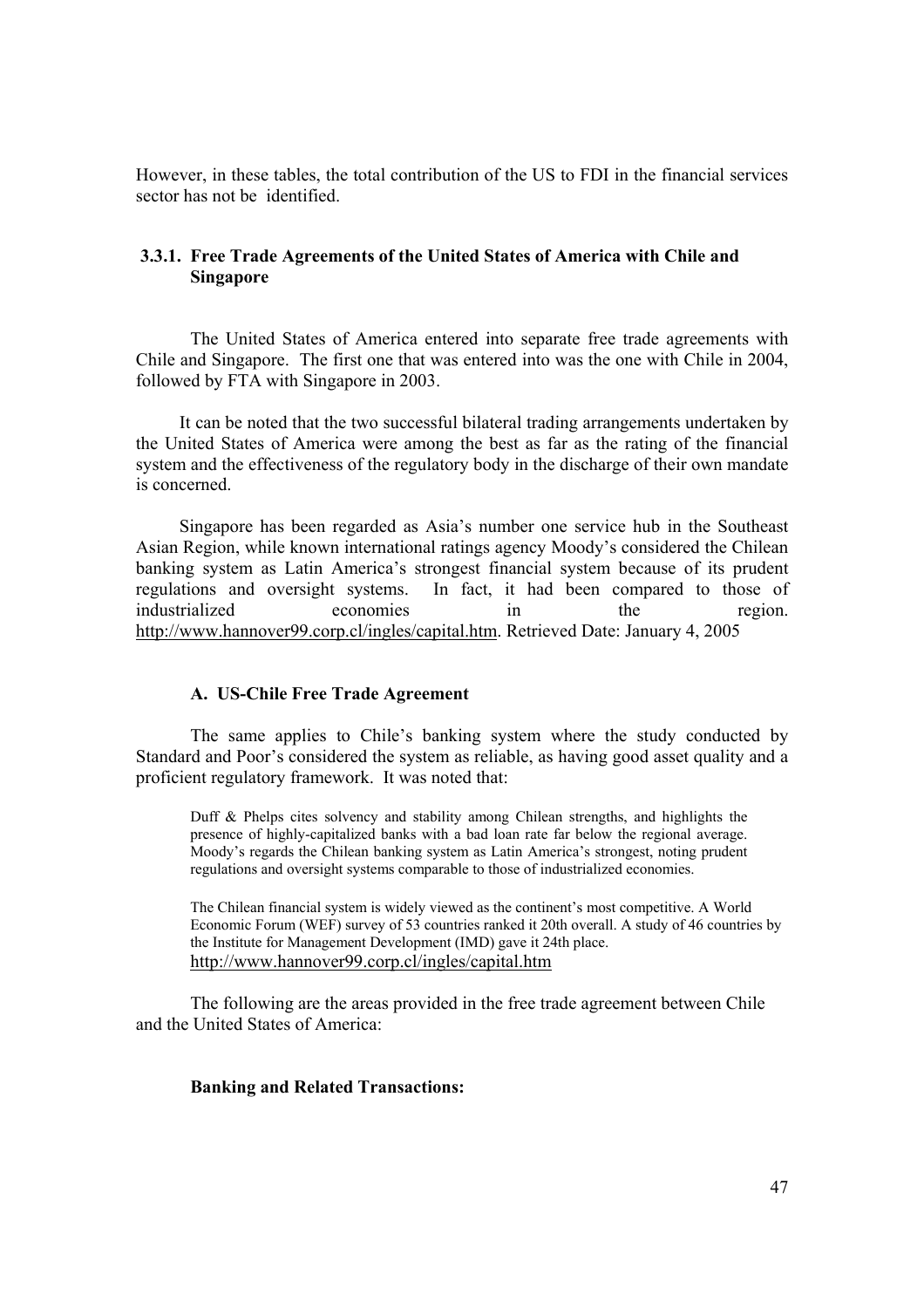Establishment by U.S. banks and securities firms of branches and subsidiaries and may invest in local firms without restriction

 U.S. financial institutions may tap privatized voluntary savings plans by offering services.

U.S. firms also gain some increased ability to offer such products through Chile's mandatory social security system.

 Cross-border services in financial information and data processing, and financial advisory services with a limited exception.

Chilean mutual funds may use foreign-based portfolio managers.

#### **Insurance:**

 Under the FTA, U.S. insurance firms will be able to establish subsidiaries, branches or joint ventures

 Singapore is expanding the cross-border insurance services it allows, and U.S. firms will be able to sell marine, aviation and transport (MAT) insurance, reinsurance, to provide insurance brokerage of reinsurance and MAT insurance, and to provide insurance auxiliary services.

 A new principle of expedited availability of insurance services in the FTA means that prior regulatory product approval will not be required for all insurance products other than life insurance, Central Provident Fund related products, and investmentlinked products sold to the business community. Expedited procedures will be available in other cases when prior product approval is necessary. The FTA specifies that U.S. financial institutions may offer financial services to citizens participating in Singapore's privatized social security system under more liberal requirements

### **Securities and Related Financial Services:**

The FTA specifies that U.S. firms may provide asset/portfolio management and securities services in Singapore through the establishment of a local office, or by acquisition of local firms.

In addition, U.S. firms may supply pension services under Singapore's privatized social security system, with liberalized requirements regarding the number of portfolio managers that must be located in Singapore. And U.S.-based firms may sell portfolio management services via a related institution in Singapore. Under the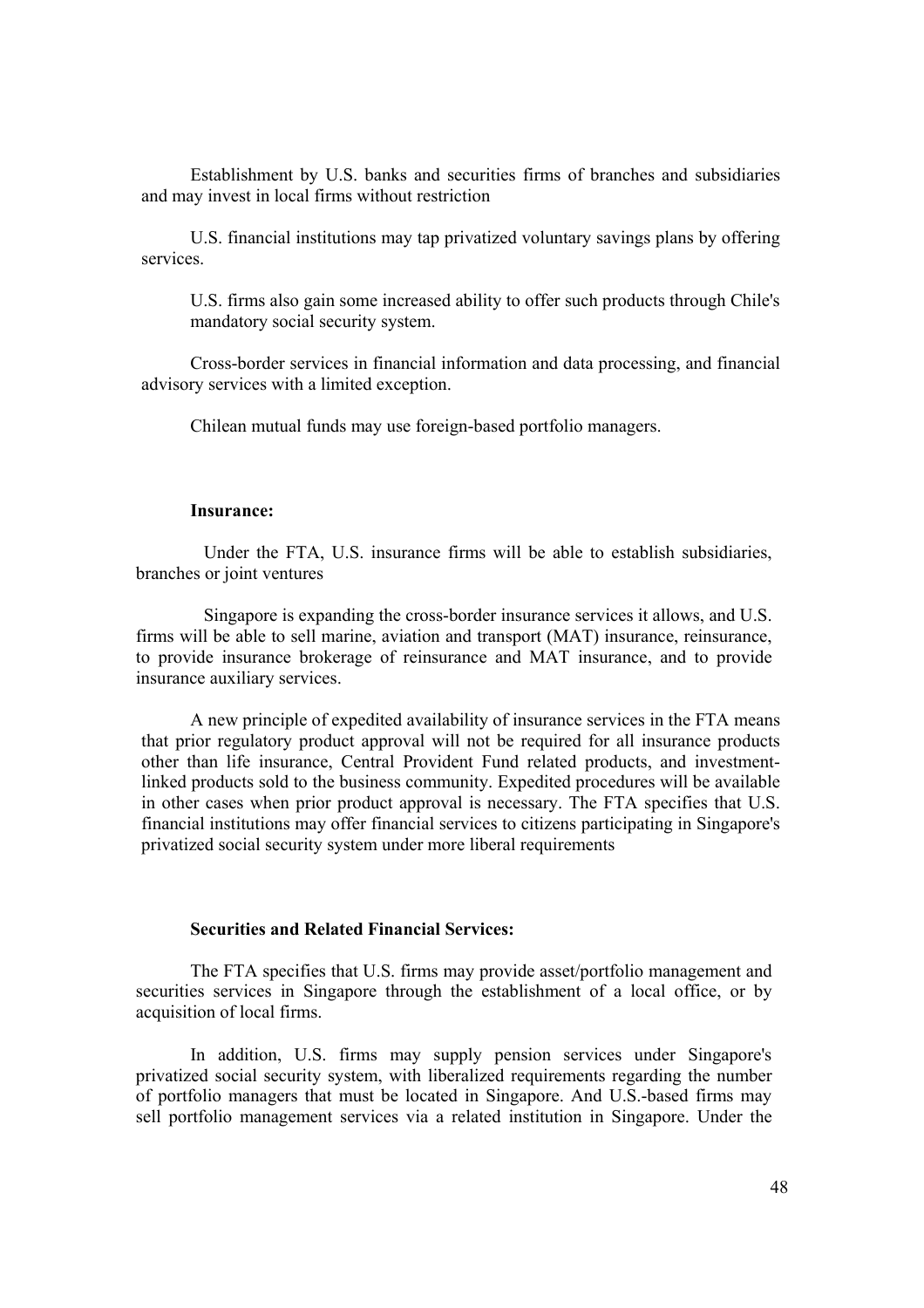FTA, Singapore will treat U.S. firms the same as local firms for the cross-border supply of financial information, advisory and data processing services.

## **B. US-Singapore Free Trade Agreement**

When the U.S. entered into an agreement with Singapore, some of the most flexible agreements were undertaken where Singapore fully liberalized the banking operations that allowed foreign banks to compete with domestic banks. The 18-month ban from the time of the FTA paved way to the U.S. banks to apply for full-service bank licenses and 3-year lifting of wholesale banking activities. Moreover, establishment of unlimited number of branches in various locations in Singapore were considered very favorable on the part of the United States government to tap Singapore Market.

In the case of the Singapore's banking industry, it was opined that more liberal rules allowing foreign entry also increases discipline among domestic banks. In October 1999, it allowed four (4) foreign banks to receive qualifying full banking privileges and several more received restricted bank licenses. This was made in line with other measures undertaken by the Monetary Authority of Singapore to increase competition, boost lending efficiencies and raise corporate governance scrutiny. It encouraged the merger among the 5 top banks into 3 banks in preparation for the foreign bank entry while segregating the financial and non-financial holdings of these banks. Moreover, it has also dropped restrictions on foreign bank branching and the establishments of ATM Centers.

http://www.dfat.gov.au/publications/changing\_corp\_asia/chap16.pdf#search='Singapore's %20regulatory%20framework'

# **Banking**

The following were provided in the FTA in the Banking Services Sector:

Lifting of ban on new licenses for full-service banks or for "wholesale" banks that serve only large transactions.

Ability by licensed full-service banks to offer all their services in Singapore at up to 30 locations in the first year that the agreement is in effect, and at an unlimited number of locations within two years.

Application for access to the local Automated Teller Machine (ATM) network within two-and-a half years, and branches of U.S. banks get access to the ATM network in four years

#### **Insurance:**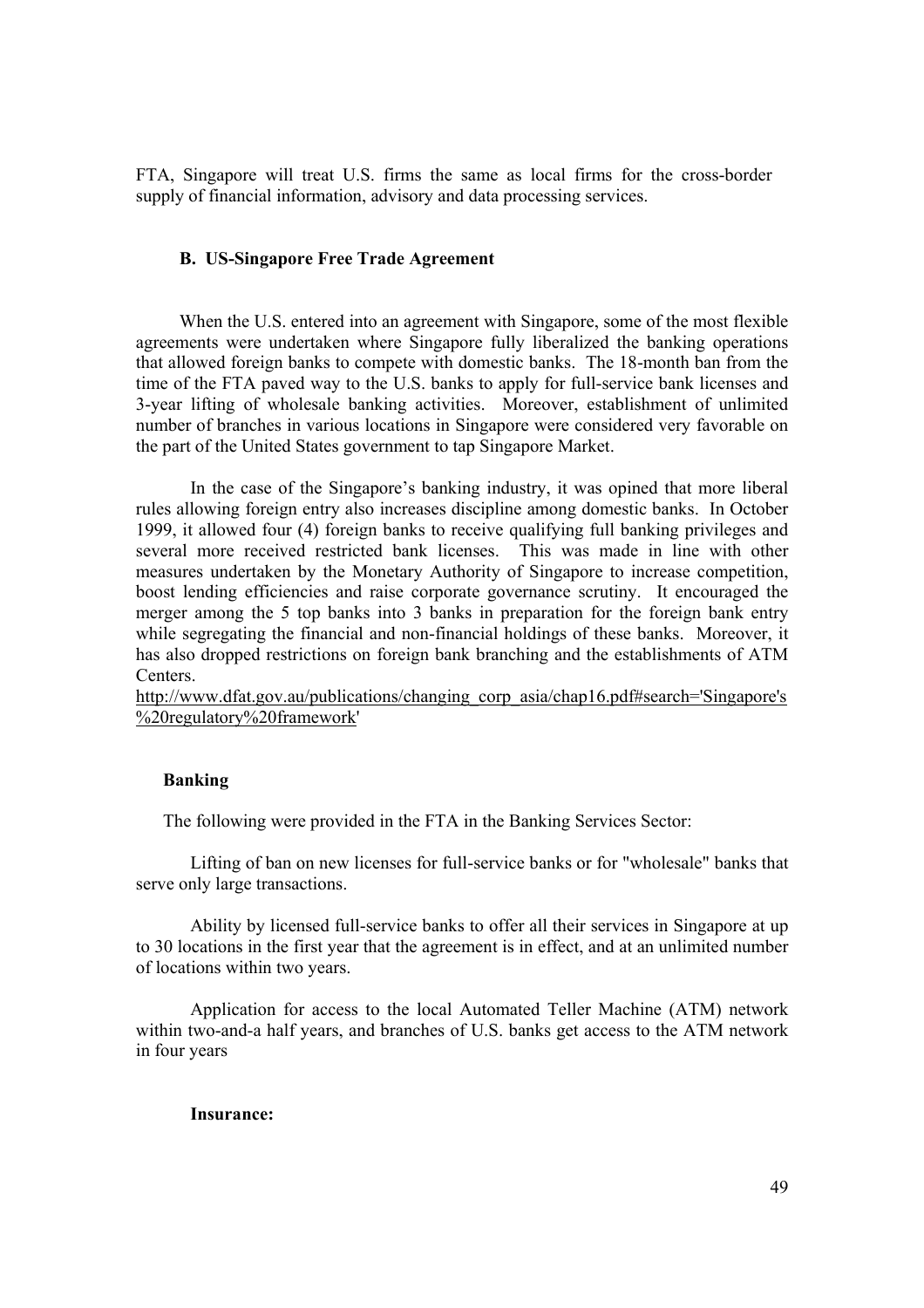Under the FTA, U.S. insurance firms will be able to establish subsidiaries, branches or joint ventures

 Singapore is expanding the cross-border insurance services it allows, and U.S. firms will be able to sell marine, aviation and transport (MAT) insurance, reinsurance, to provide insurance brokerage of reinsurance and MAT insurance, and to provide insurance auxiliary services.

A new principle of expedited availability of insurance services in the FTA means that prior regulatory product approval will not be required for all insurance products other than life insurance, Central Provident Fund related products, and investment-linked products sold to the business community. Expedited procedures will be available in other cases when prior product approval is necessary. The FTA specifies that U.S. financial institutions may offer financial services to citizens participating in Singapore's privatized social security system under more liberal requirements

### **Securities and Related Financial Services:**

The FTA specifies that U.S. firms may provide asset/portfolio management and securities services in Singapore through the establishment of a local office, or by acquisition of local firms.

In addition, U.S. firms may supply pension services under Singapore's privatized social security system, with liberalized requirements regarding the number of portfolio managers that must be located in Singapore. And U.S.-based firms may sell portfolio management services via a related institution in Singapore. Under the FTA, Singapore will treat U.S. firms the same as local firms for the cross-border supply of financial information, advisory and data processing services.

The FTA entered into by the United States of America with these two countries paved way in strengthening the position of the United States in the international market and provided incentives to both parties in developing and strengthening the economic and political ties aimed at deepening trade and investment relationships.

What can the Philippines offer as far as the banking business in concerned? More appropriately, what benefits can be derived by the Philippines in entering into free trade agreement with US?

# **4. Modes of Supply and Market Access in Financial services**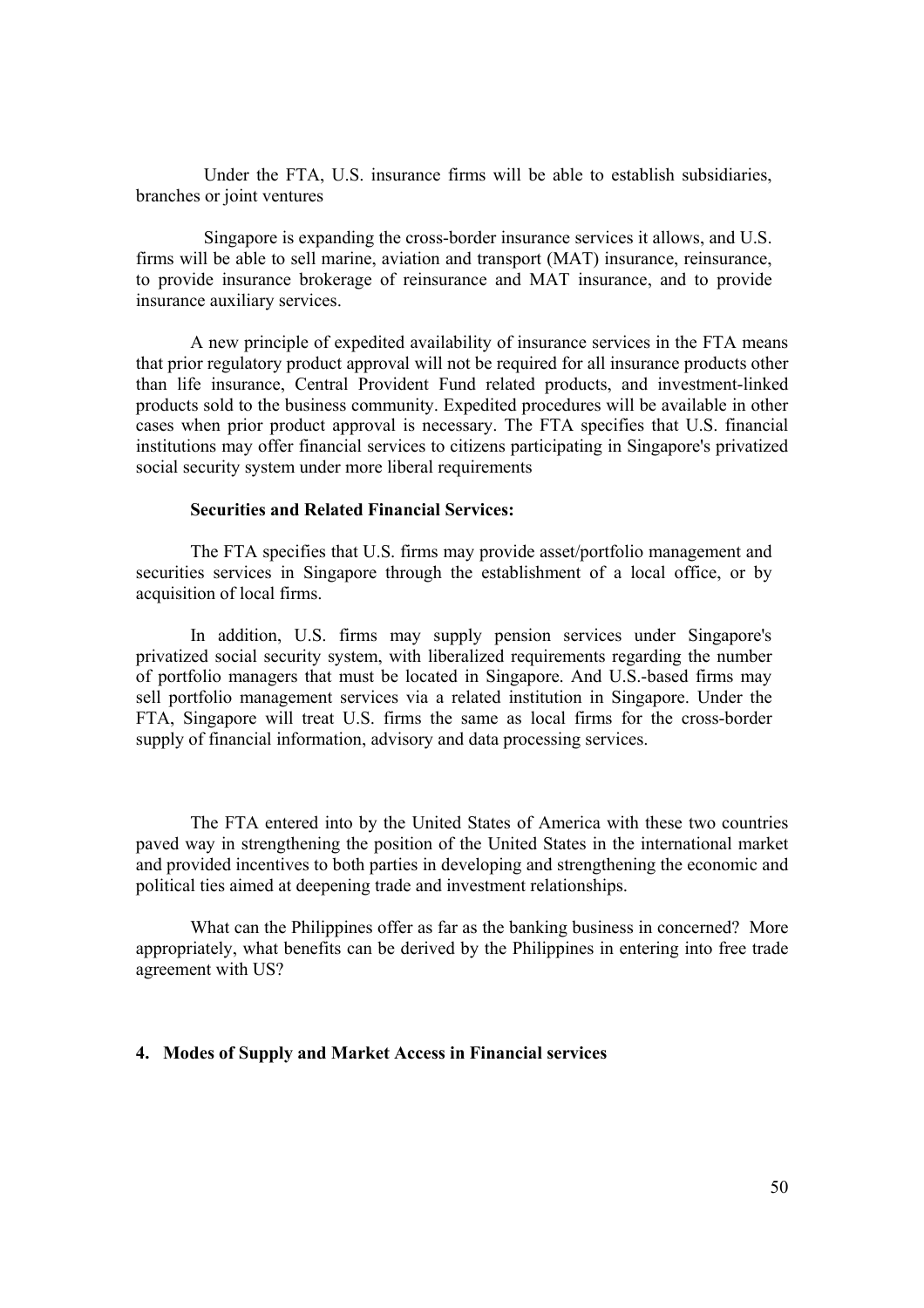#### **4.1. Modes of Supply in the Banking Industry**

The increasing transactions in the international commerce have created a demand for greater financial services. A financial service provider can use several channels to deliver services to the clients in a foreign country. These are embodied in the General Agreement on Trade in Services (GATS) that came into effect in January 1995. It set forth legally enforceable rules covering international trade in services, which calls for progressive liberalization that will be undertaken by a country through successive round of services trade negotiations. Shown below are 4 Modes of Supply that the Philippines and the United States of America's banking industry can consider.

#### **4.1.1. Cross Border Supply**

 It means a provision of financial service offered by a bank where the service crosses the border of the country of said provider. It does not necessarily require the movement of the clients to avail of the service. This requires the liberalization of inflows and outflows of capital that are essential part of the financial services provided by the bank. It is the most common mode of supply in trade in services, particularly in the field of financial services.

#### **4.1.2. Consumption Abroad**

 It refers to the provision of the banking service that involves or requires the movement of the consumer to the country of the supplier. While this mode of supply can be availed of by foreign investors or customers both in the Philippines and in the United States, will the Philippines be an attractive financial hub for foreign investments? The country can do so by expanding the financial services provided and the investment alternatives that can be made available for the consumers to choose from.

#### **4.1.3. Commercial Presence**

 The banking institution or financial service provider establishes an office or has presence of commercial facilities in the host country in order to render service related to its activities. This requires the liberalization of capital inflows that are related to the supply of the financial services provided by the foreign bank in another country that includes capital that will be required to establish branches, subsidiaries or to facilitate their operations.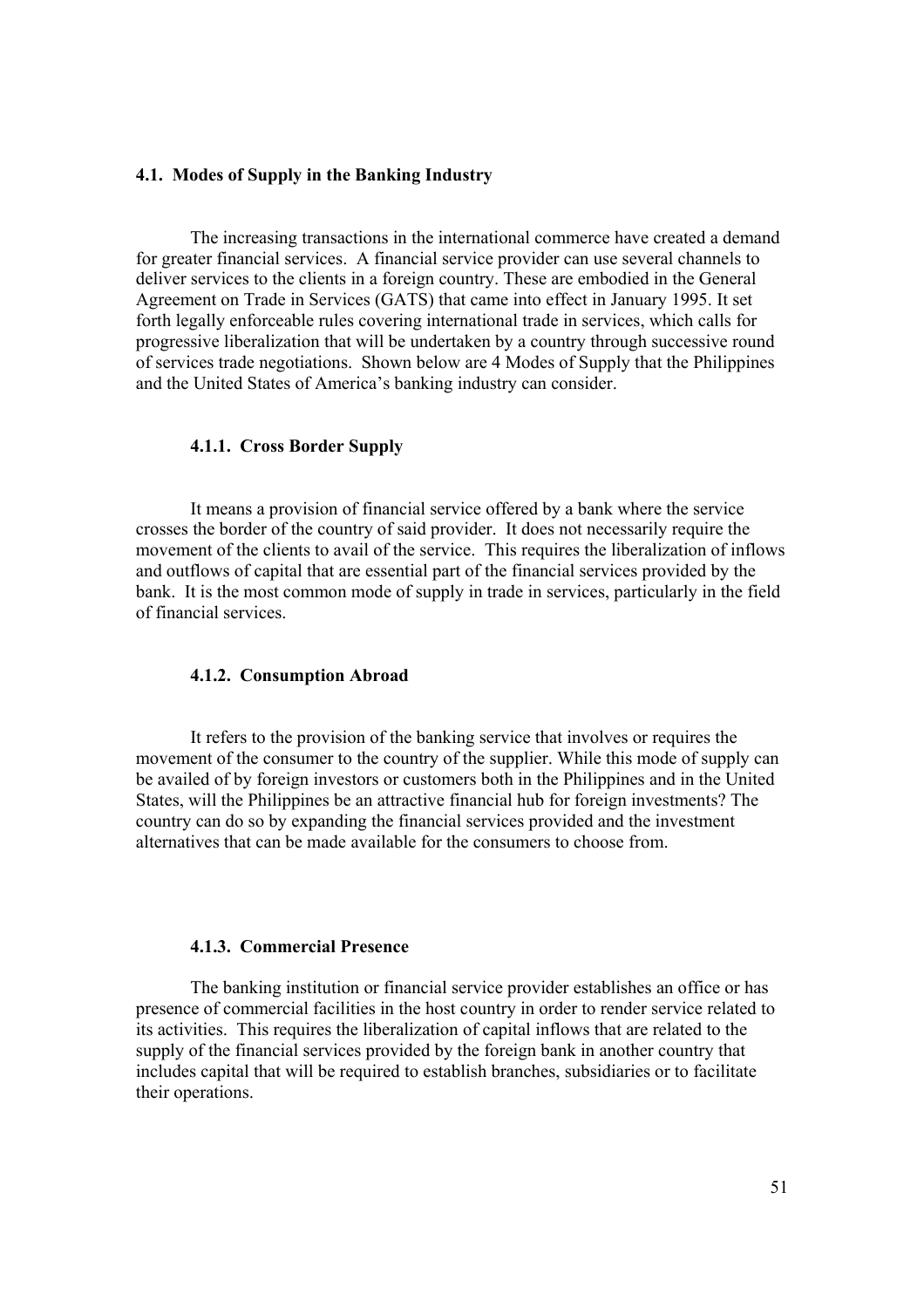# **4.1.4. Movement of Natural Persons**

 It refers to the persons that travel to the host country to provide service on a temporary basis. Officers or employees of foreign bank who wishes to render service in the host country are allowed subject to the laws of the host country. Aside from this, services provided by experts in the field of financial markets such as financial derivatives, securities and other investments can be availed to transfer technical knowledge to the people in the banking industry.

# **4.2. Market Access to Banking Services between the United States and the Philippines**

### **4.2.1. Guidelines on Foreign Bank Operations in the United States**

A review of the U.S. laws on foreign bank operations reveals that there were improvements undertaken by the U.S. government in providing favorable business and financial environment to investors, whether individual or institutional investments or investments made by financial institutions in the U.S. territories. Shown below are some of its laws that are part of its commitment towards liberalization.

The United States of America allows foreign banks to enter in various modes. These modes of access and the banking activities that they can engage in are shown and discussed below:

- (1) Representative Office
- (2) Agencies
- (3) Branches
- (4) Bank Subsidiary
- (5) Edge Act and Agreement international Banking Corporations; and
- (6) Commercial lending companies

It must be noted that for the Philippine banks that intend to consider modes of entry  $2 - 6$ , as shown above, they are subject to the nonbanking prohibitions of the BHC Act on their U.S. operations. http://www.ffiec.gov/ffiecinfobase/resources/info\_sec/frb12\_cfr\_211.24\_uninsured\_state\_foreign\_bank.pdf #search='Foreign%20Bank's%20Representative%20Office%20in%20the%20United%20States' Retrival Date: January 5, 2005

## **Representative Office**

For a Philippine bank that wishes to establish a representative office or offices in the United States, it is not subject to any restriction in the U.S. non-bank activities. This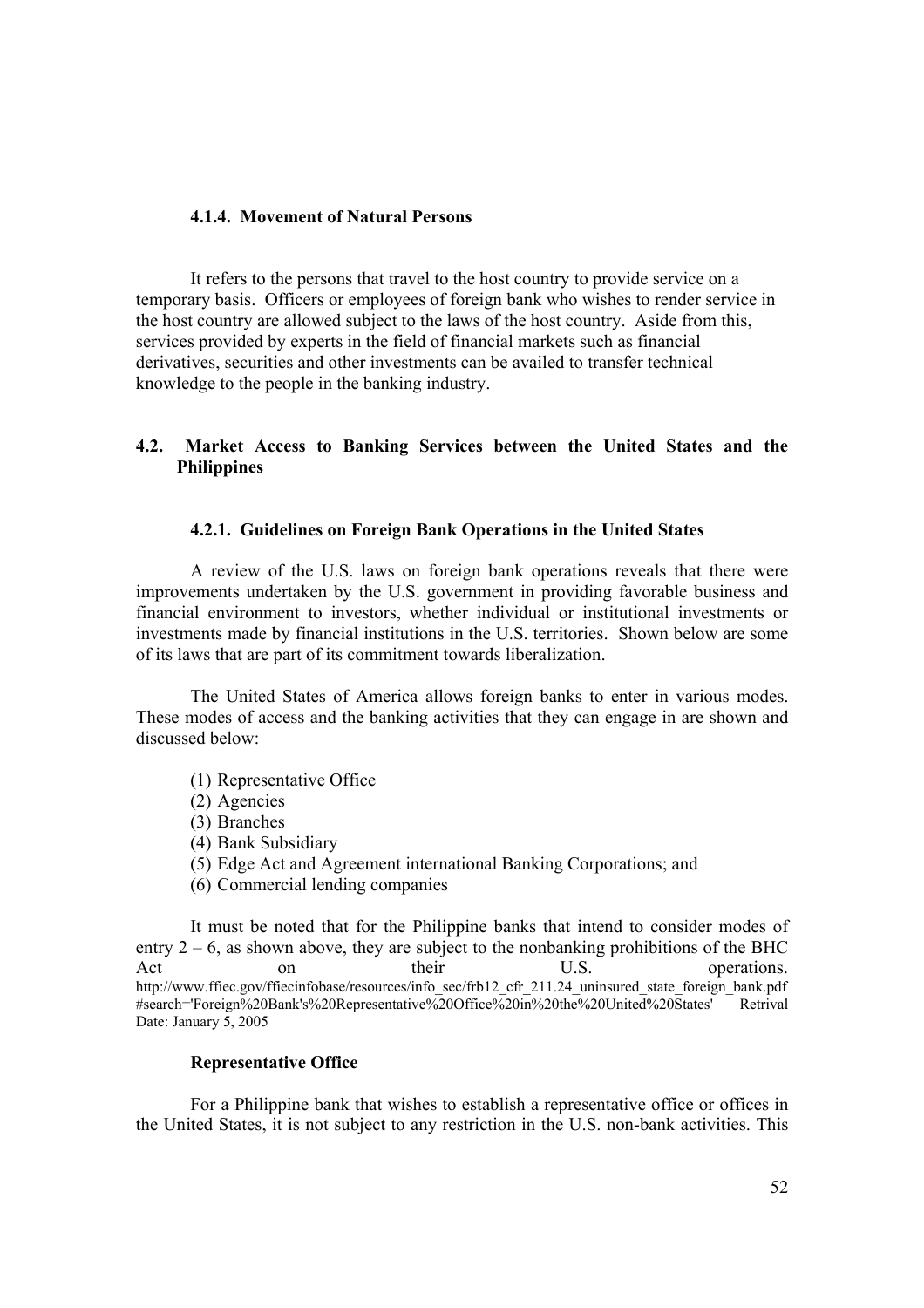is the easiest mode of entry as it is not allowed to engage in other banking activities. Among the permissible activities allowed by the U.S. government are representational and administrative functions in connection with the banking activities of the foreign bank, credit approvals under certain conditions, and perform other functions for or in behalf of the foreign bank or its affiliates. http://www.shearman.com/documents/CF\_1001a.pdf#search='Regulation%20K%20for% 20Representative%20Offices%20in%20the%20United%20States' Retrieval Date: June 13, 2005

#### **Agency**

It is a legal operational extension of its parent foreign bank and not a separately capitalized U.S. Corporation. A foreign bank may establish a branch only under either a Federal or State license only in a State whose laws do not prohibit such branches. They should be established with prior OCC or State approval or FED approval. For the two modes of entry, both are not subject to State reciprocity requirements.

#### **Branches**

 Except for branches that were established prior to 1991 and for retail deposits with initial amounts of \$100,000.00, deposits received by foreign bank branches are not insured with FDIC and are not subject to interstate branching restrictions.

# **Subsidiary**

It can only be established by obtaining a new charter or by acquiring the shares of an existing bank (25% or greater investment in a class of a bank's voting shares). The foreign parent company must seek the approval from the FED under the BHC Act. If the foreign bank seeks to charter a "de novo" bank, it must obtain additional approval from the OCC for a national bank charter or from a State authority for a State charter.

Those that do not qualify in the preceding provisions, may only acquire less than 25% of any class of the voting shares of a bank or U.S. bank holding company; however, it may not exercise control over the U.S. bank or bank holding company in making any such investments. If the investment that will be made exceeds 10%, it must file a prior Change-in-Bank-Control Act Notice with the bank's primary federal regulator.

# **Edge Act Agreement on International Banking Corporations**

 Foreign banks and their affiliates may establish Edge Act Corporations in any State, regardless of where its parent bank's home State is located only with prior approval from the FED. Its operations are almost the same as those of wholesale banks, however, said activities must be incidental to foreign or international business.

## **Commercial lending companies**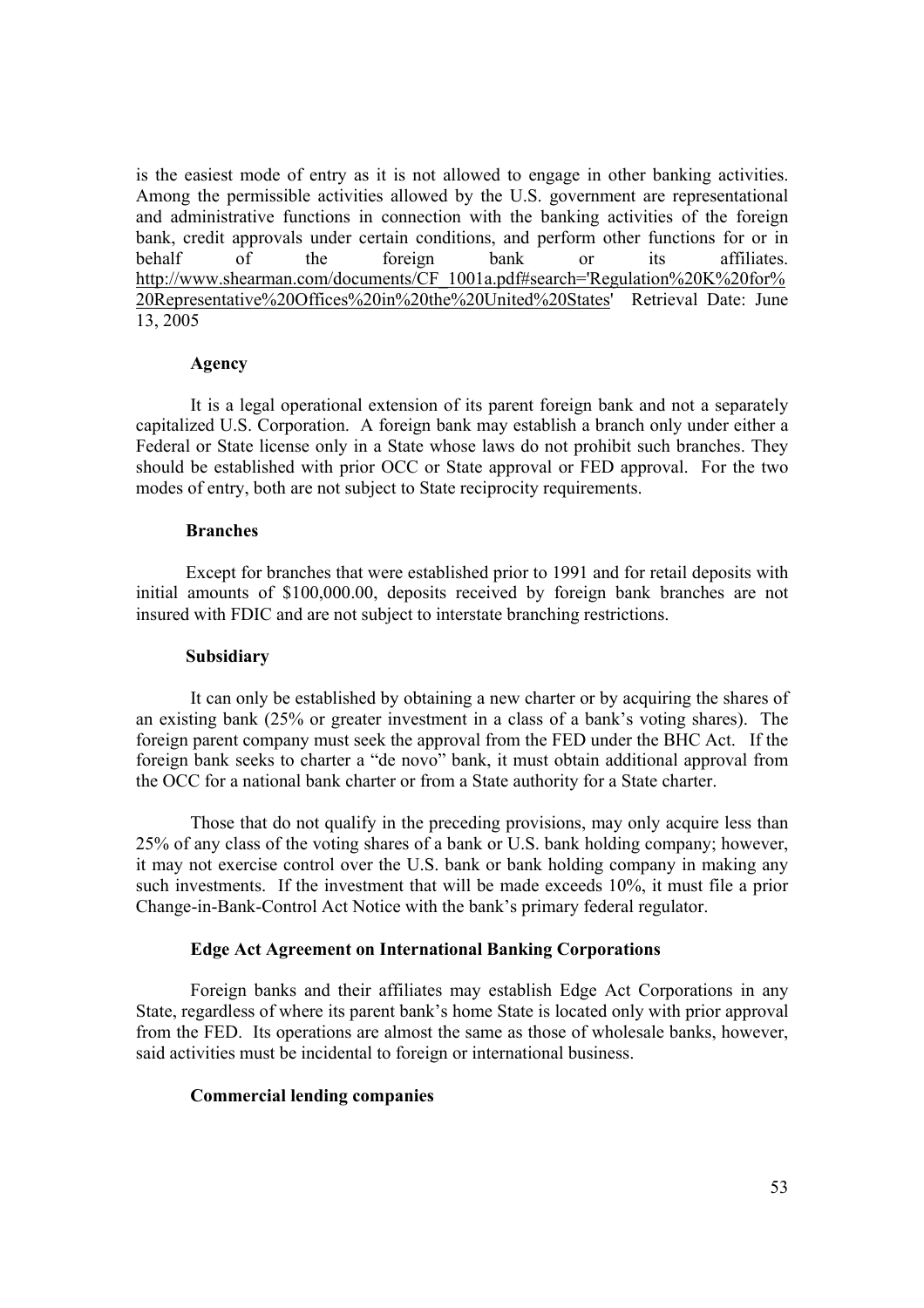Foreign banks may establish commercial lending companies with prior approval from the Superintendent of the New York State banking Department and the Fed. However, foreign banks may only be allowed to enter into this venture only if there were no other practicable means of entering the New York market. This clause is quite vague as the definition of practicable means was not disclosed.

It must be noted that each government agency or its instrumentalities has specific regulatory requirements that a foreign bank must comply. For a number of foreign banks, one of the critical issues that must be satisfied in obtaining Federal approval of a branch or agency application is the comprehensive supervision or regulation of their foreign activities on a consolidated basis in their home country. While there are geographic restrictions, depending upon the mode of entry, attempts to eliminate various disparities on national treatment among States were made by authorizing the OCC to license Federal branches and agencies of foreign banks.

With the issue regarding uninsured deposits, while gaining access to the deposit insurance system for initial deposits received amounting to \$100,000, a foreign bank, such as the Philippine banks, already lost competitive advantages over domestic banks in the U.S/ through branches or agencies. One of the advantages that foreign banks enjoyed prior to the establishment of the IBA in 1991 is their ability to retain their existing deposit taking offices in more than one State under the grandfather clause.

 Aside from these, a specific requirement for capital equivalency of foreign banks was established which is equivalent but not identical to that of the U.S. banks. These are in line with the Basel Accord, hence, a higher minimum capital requirement may be imposed to support any perceived higher risk in an applicant's proposed activities.

Despite these limitations on mode of access and national treatment, the following are the laws that provided a more liberalized financial environment for the foreign banks with business presence in the United States of America:

**1. Riegle-Neil Interstate Banking and Branching Efficiency of 1994**  http://www.federalreserve.gov/BOARDDOCS/PRESS/boardacts/1997/19970905/R-0962.pdf Retrieval Date: January 11, 2005

- A. The law provides foreign banks with national treatment in interstate banking and branching. It allows foreign banks to acquire U.S. bank subsidiaries in more than one state on the same basis as U.S. Bank holding companies.
- B. It gives foreign banks and their U.S. bank subsidiaries the same rights as the U.S. banks to establish "de novo" branches outside their home State and to establish interstate branches through mergers with banks in other States (no preferential treatment shall be given).

**2. Economic Growth and Regulatory Paperwork Reduction Act of 1996**  http://www.egrpra.gov/Statute.pdf#search='Economic%20Growth%20and%20Regulatory%20Paperwo rk%20Reduction%20Act%20of%201996' Retrieval Date: January 11, 2005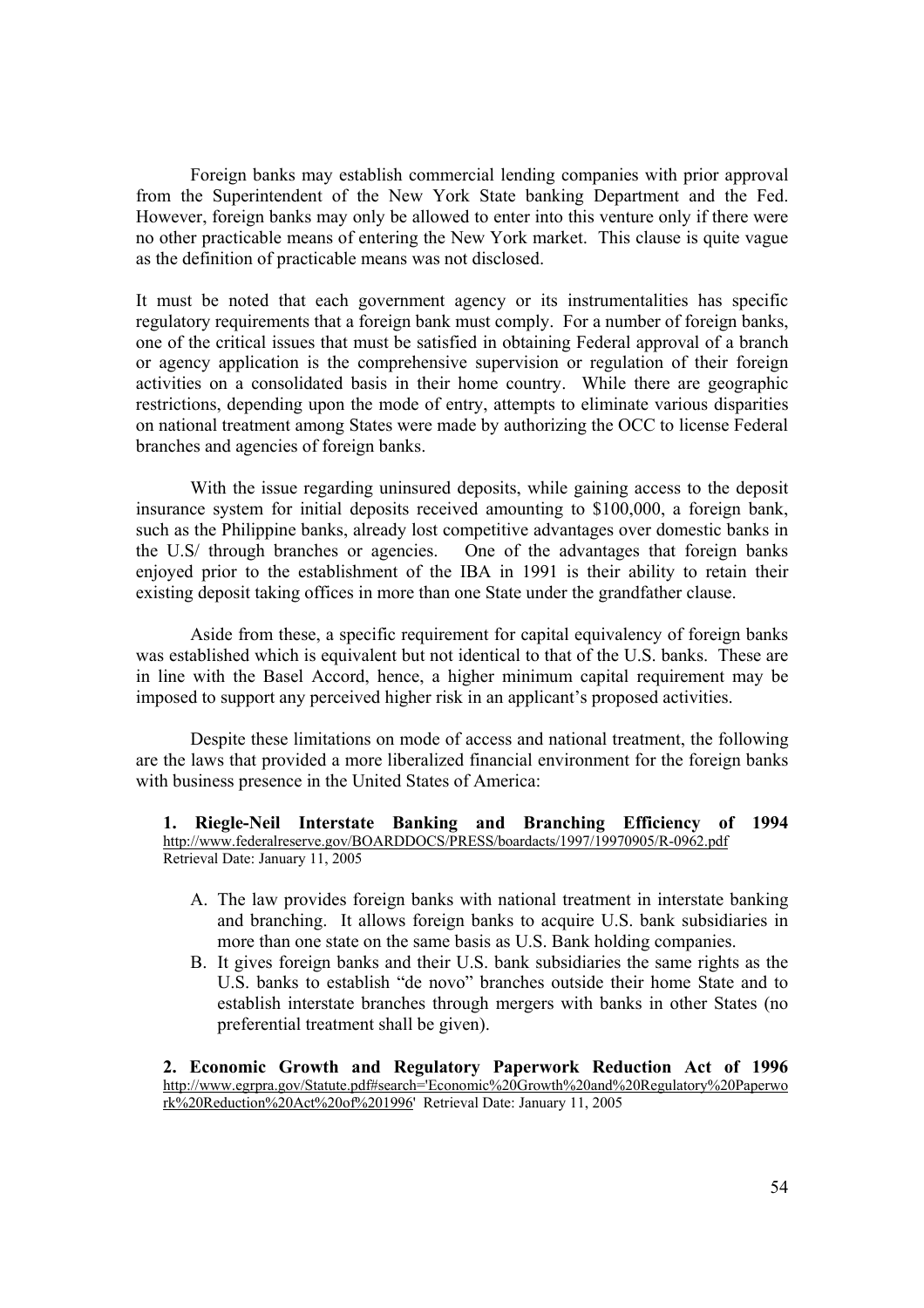- A. This Act establishes a more streamlined and less intrusive regulatory framework for geographic and product expansion for well-capitalized banking organizations.
- B. Foreign banks' branches and agencies would not be subject to examination fees by the Fed, unless it charges fees for State-owned banks.

### **3. Comprehensive Revision on Fed's International Banking Regulation**

It focuses on the streamlining of the application process for foreign banks by implementing certain provisions in the Interstate Act and the 1996 Act and changing how qualifying foreign Banking Organization status is calculated to determine eligibility for certain overseas-based exemptions from the U.S. nonbanking restrictions cited earlier.

**4. Gramm-Leach Bliley Act of 1999** http://en.wikipedia.org/wiki/Gramm-Leach-Bliley\_Act Retrieval Date: January 11, 2005

It expands and rationalizes the various barriers to access for financial markets between the banking, securities, mutual fund and insurance industries that had already occurred through the years.

It allows financial holding companies to engage in full-range of financial activities where a company must elect a financial holding company status and ensure that its U.S. depository institution subsidiaries are and remain "well-capitalized and compliant to the Community Reinvestment Act (CRA) requirements. For the foreign banks, the laws may be quite different from the local banks in the U.S. depending on the nature of their banking operations in the U.S. The Act effectively removed the restrictions in combining commercial banking, securities underwriting and insurance in consolidated organizations.

The GBL seeks to restrict or limits the National treatment issue which is contrasted to the application of interstate rules where foreign banks were treated the same as the local banks, branches or subsidiaries.

The specific commitment by the United States of America in the free trade agreement entered separately with these two countries were spelled out in the headnotes and list of non-conforming measures on Financial Services Annex. It focused on four (4) major obligations pertaining to national treatment, most-favored nation treatment, market access and Senior Management and Board of Directors. http://www.ustr.gov/assets/Trade\_Agreements/Bilateral/Singapore\_FTA/Final\_Texts/ass et upload file238 4048.pdf. Retrieved Date: November 14, 2004.

# **4.2.2. Guidelines on Foreign Bank Operations in the Philippines**

A review of the existing laws in the Philippines would shed light in dealing with the proposed free trade agreement in financial services, particularly in the field of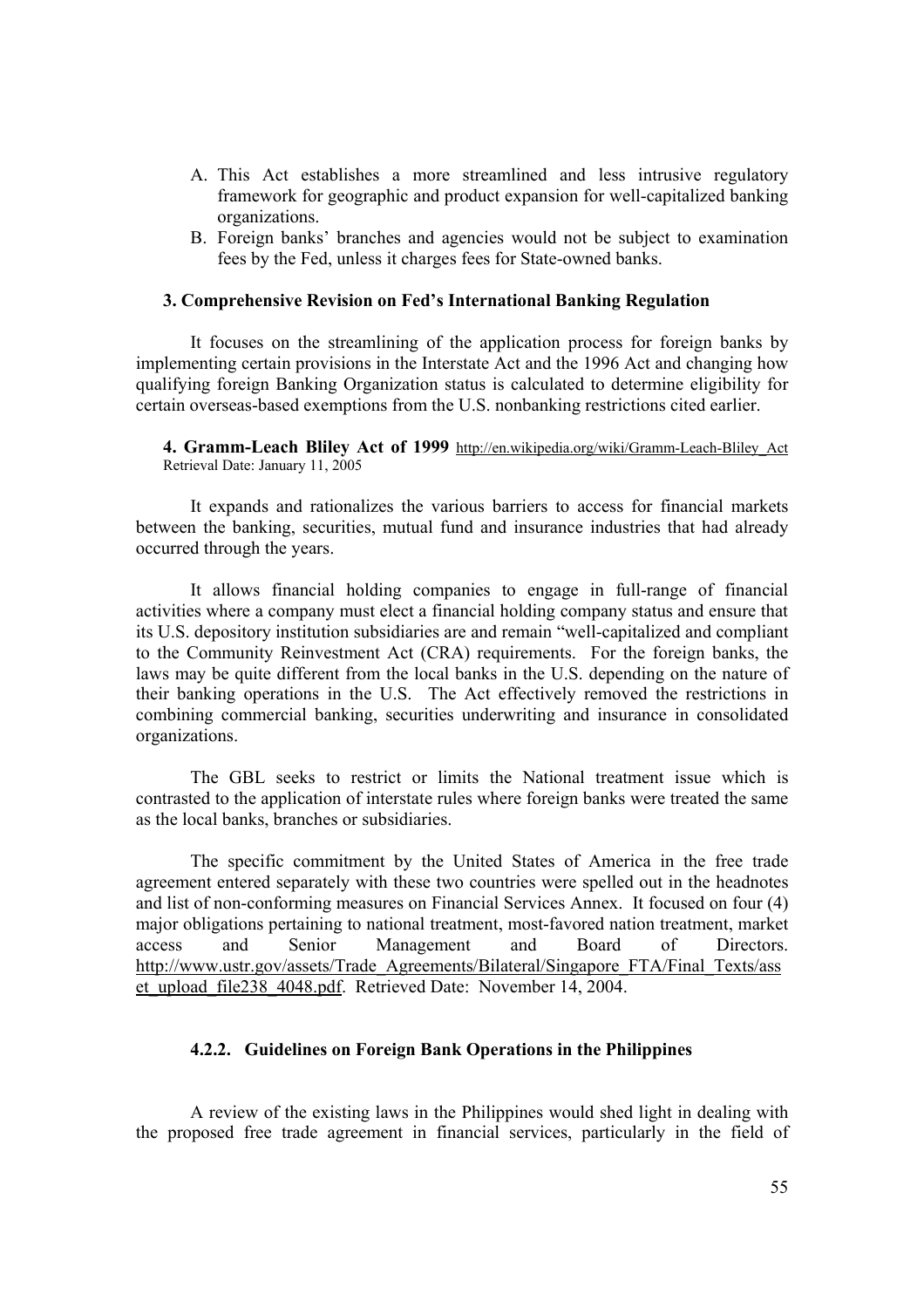banking. As can be recalled, Philippines had liberalized the entry of foreign banks and this was embodied in the General Banking Act and Republic Act 7721.

It shows that the move towards liberalization allowed the entry of foreign banks in three modes of namely, (1) acquisition of allowed, purchase or ownership of the voting stock of the existing banks, (2) investment up to 60 per cent of the voting stock of the new banking subsidiary incorporated under the laws of the Philippines, and (3) establishment of branches with full banking authority.

To date, there are a total of 18 foreign banks in the country, representing 46 per cent of the entire commercial banking industry (http://www.pdic.gov.ph/database/memberbanks/current/foreigncom.asp.Retrieval Date: October 17, 2004). While there is a limit on the ownership of these foreign banks, it still shows that there is an increasing participation or presence of foreign banks in the country.

The proposed free-trade agreement with the United States only suggest that the country must not limit the entry of foreign banks in the banking system and will definitely require it to open market access for the United States banks or bank holding companies and other countries for this matter. If the country will allow entry of additional banks, it will already pose a threat to the domestic commercial banks as they will become bigger in number compared to their local counterparts. As cited in the previous discussions, there are 21 local banks with regular and expanded licenses, while there are 18 foreign banks that either operate as a foreign bank branches or as a foreign bank subsidiaries. If the free trade agreement will pave way to the opening up of additional foreign banks for US banks or holding companies under the most-favored nation clause, foreign banks proliferate compared to local banks.

 As cited in the preceding chapter, foreign banks and local banks benefited from the entry of foreign banks; however, the former reaped more of the advantages compared to the local commercial banks. Hence, the small gap in the ratios that were generated from the operating results of the banks can be attributed to domestic commercial banks that performed slightly lower compared to domestic banks with expanded banking licenses.

However, while RA 7721 has liberalized foreign bank entry, foreign bank participation in the domestic banking market is still limited. If an increase in the number of US foreign banks cannot be guaranteed by the Philippine government, can the Philippines allow the expansion in the number of branches that can operated in the country from the maximum 6 branches that were originally outlined in the General banking Act of 2000?

Under current laws, foreign ownership of banks is generally limited to 60 percent. With the results of various studies and surveys showing that foreign participation is beneficial in terms of increased efficiency of domestic banks, a policy of further opening up the domestic commercial banking market to foreign presence through an RP-US FTA could be worth pursuing.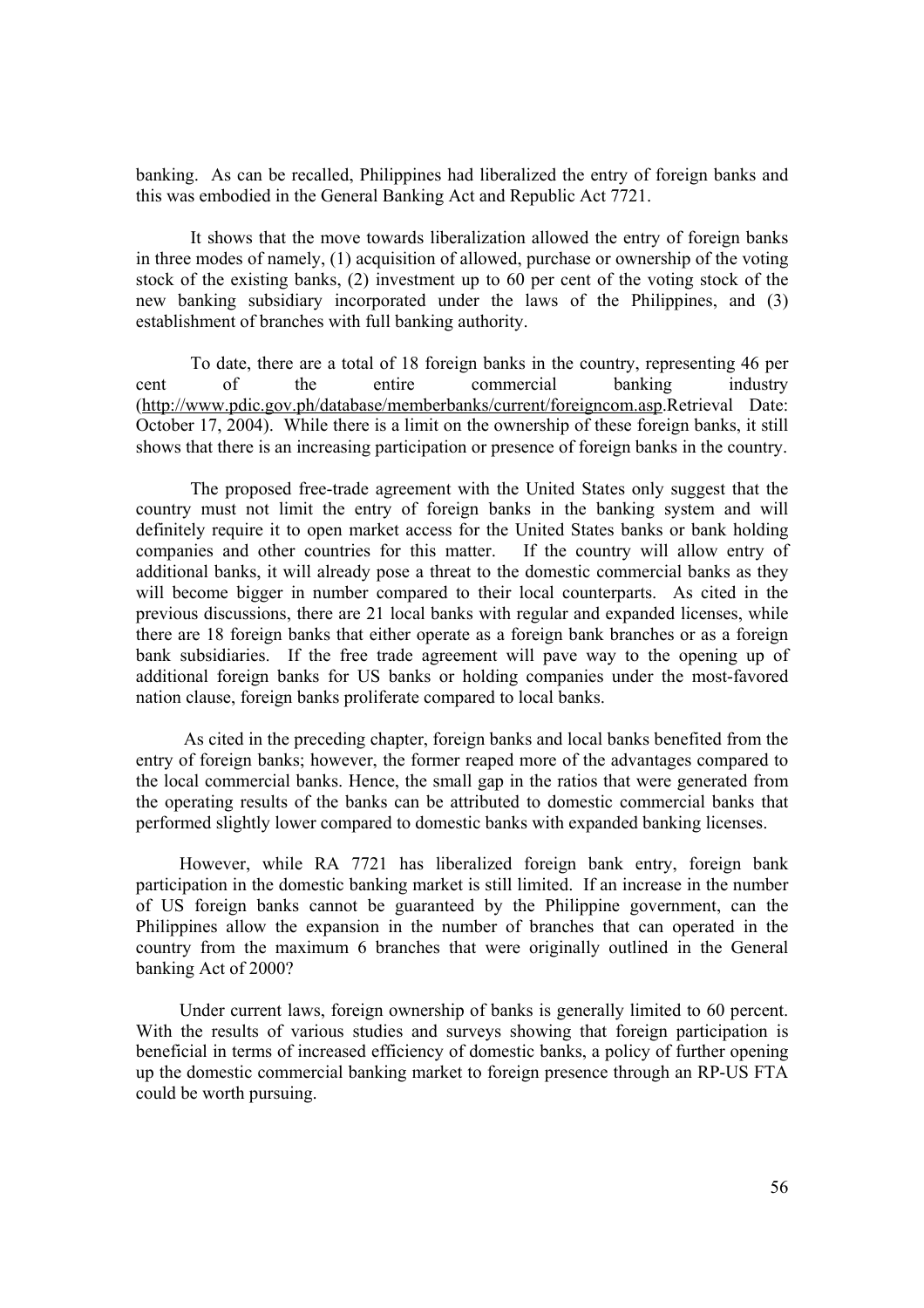Existing or new bank licenses were only given for the acquisition of one (1) bank 100% voting stock. This also applies to the domestic commercial banks as part of their benefits or powers. The maximum allowable six (6) branches given to foreign banks is also a limiting factor as foreign banks have limited access to the financial market. Moreover, restrictions as to the control in the banking system by the foreign banks is concerned were also stressed in Section 73 of the General Banking Law of 2000:

In the exercise of the authority, the Monetary Board shall adopt measures as may be necessary to ensure that at all times the control of seventy percent (70%) of the resources or assets of the entire banking system is held by banks which are at least majority-owned by Filipinos.

Even when the regulatory requirements require non-discriminatory application of host-country prudential standards, foreign banks still face many national requirements. Hence, for both countries, there is restriction on national treatment. Market access and national treatment for Mode of supply 1, 2 and 4 are not a problem.

# **4.3. Modes of Supply in the Stock Market Industry**

The definition of services trade under the GATS is four-pronged, depending on the territorial presence of the supplier and the consumer at the time of the transaction. Pursuant to Article I:2, the GATS covers services supplied. http://www.wto.org/wto/english/tratop\_e/serv\_e/cbt\_course\_e/c1s3p1\_e.htm Retrieved date: June 14, 2005

# **4.3.1. Cross Border Supply**

Mode 1 — Cross border trade- from the territory of one Member into the territory of any other Member

Cross-border transactions can be facilitated and enhanced in the field of investments and provision of other financial and other related services in the host country. This can also provide various access to both equities market of the participating countries in the FTA, in this case, RP and US.

# **4.3.2. Consumption Abroad**

 Mode 2 — Consumption abroad--- in the territory of one Member to the service consumer of any other Member

A cross border transaction, may be made possible using 2 modes of supply,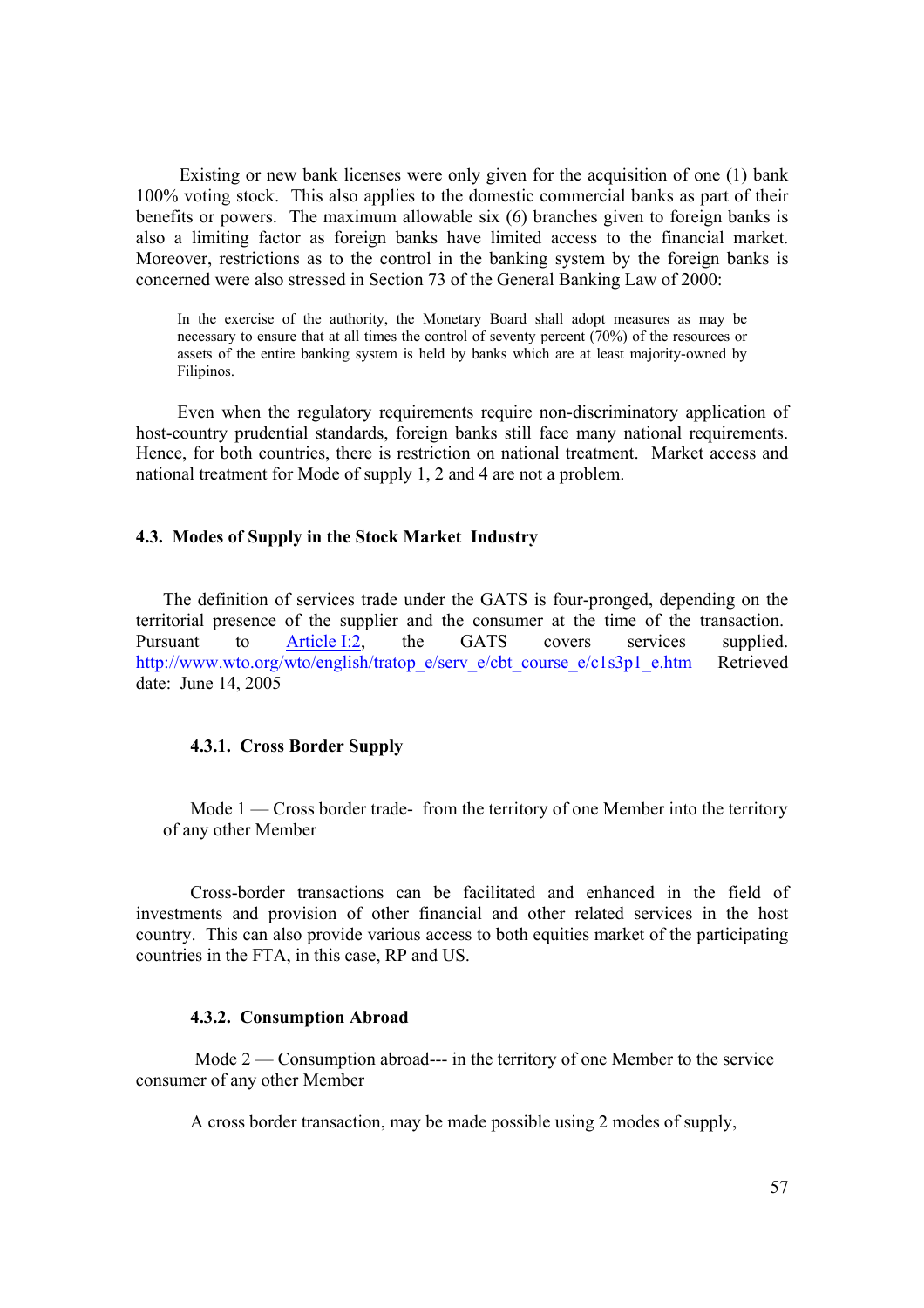namely, those services or transactions that are provided to non-residents from the country of the service supplier (cross border supply) and the services provided in the country of the service supplier.

# **4.3.3. Commercial Presence**

Mode 3 — Commercial presence-- by a service supplier of one Member, through commercial presence, in the territory of any other Member

The trading participant establishes an office or has presence of commercial facilities in the host country in order to render service related to its activities. With the RP-US FTA, more capital outflows maybe expected since it will open opportunities for more sophisticated financial products like derivatives. However, if we can have a transfer of technology, then we can develop a derivatives market.

Also, facilities are made for investors in both countries to give them access to material information on listed companies they would want to invest in.

# **4.3.4. Movement of Natural Persons**

Mode 4 — Presence of natural persons --by a service supplier of one Member, through the presence of natural persons of a Member in the territory of any other Member

There could be exchanges of personnel through training and employment.

# **4.4. Market Access to Stock Market between the United States and the Philippines**

# **4.4.1. Guidelines of operations of stock market in Philippines**

# **WHERE CAN I BUY OR SELL SHARES OF STOCKS AND/OR BONDS?**

In the Philippines, the only operating stock exchange is the Philippine Stock Exchange (PSE). Its main function is to facilitate the buying and selling of stocks and other securities through its accredited trading participants.

The PSE has two trading floors - PSE Centre in Ortigas, Pasig City and PSE Plaza in Ayala, Makati City - where trading participants trade daily - from 9:30 a.m. to 12:10 p.m. except Saturdays, Sundays, legal holidays and days when the Central Bank Clearing Office is closed.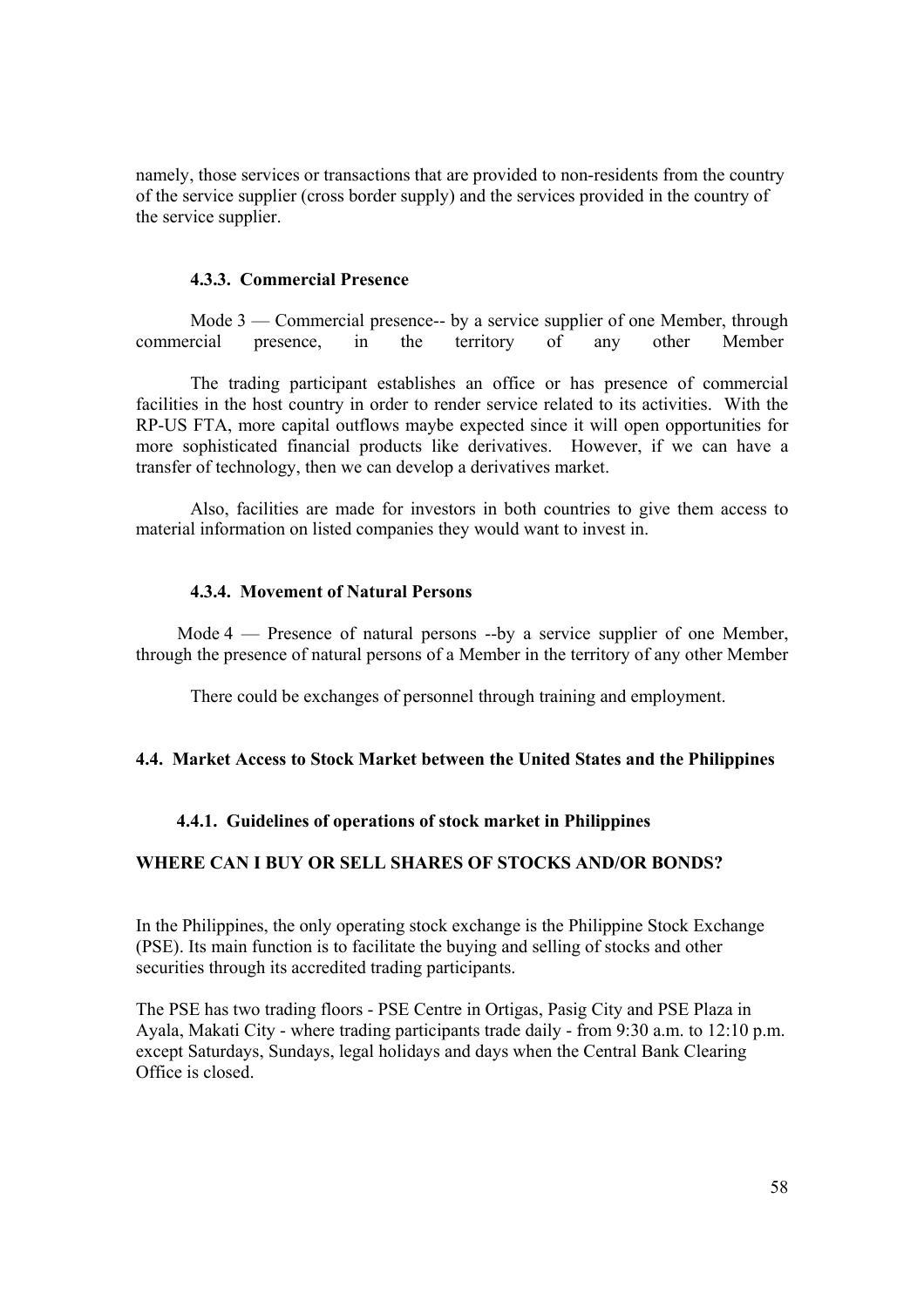# **HOW ARE SHARES AND SDT-BONDS BOUGHT OR SOLD?**

If you wish to buy shares of stocks or SDT-Bonds, you must have a stockbroker who will do this for you. A stockbroker is a person or a corporation authorized and licensed by the Securities and Exchange Commission (SEC) and PSE to trade securities.

# **Investing Procedures:**

- 1. Choose a stockbroker. The PSE has a complete list and information about all its trading participants who are authorized and qualified to trade either equity or debt securities for you. This list is also available on the Exchange's website and the PLDT directory's Government and Business listings yellow pages under the category of stock and bond brokers.
- 2. You shall be required to open an account and fill-out a Reference Card and to submit identification papers for verification. The stockbroker will then assign a trader or agent to assist you in either buying or selling any listed security. Discuss with the trader what stocks to buy or sell.
- 3. Give the order to your broker/trader, and then get the acknowledgement receipt.
- 4. For equity transactions: Deliver the Stock Certificate if you are selling or pay within the settlement date (3 days from date of transaction) if you are buying. Some brokers may require you to pay with post-dated checks upon ordering.

For SDT-Bonds transactions: Selling investors must open a RoSS account under his broker's sub-account and instruct his bank-underwriter to transfer the share to this account. Buying investors must also open an account with a BTr accredited bank and pay the appropriate amount of transaction to the settlement bank on the trade date.

5. You shall receive from your broker either the proceeds of sale your stocks (after 3 days for equities and on the date of trade for SDT-Bonds) or proof of ownership of stocks you bought (confirmation receipt and invoice). If you wish to have a physical certificate of the equities you bought, just give instructions to your broker and pay the required upliftment fee. Buyers of SDT-Bonds will only be given a confirmation slip in lieu of the bond certificates.

You can purchase shares of stock either through IPO (Initial Public Offering) or through the open market. Shares sold through IPOs are offered for the first time to the public by the company (primary market) whereby proceeds of the sale go directly to the company. Shares of listed or publicly traded companies are bought during trading (open market). These shares have since been transferred from one owner to another (secondary market) and proceeds of the sales do not go directly to the company but to the owners of the shares.

All equity transactions, whether buying or selling has a settlement period of  $T+3$  (trading  $day + 3$  working days). This means that a seller should be able to deliver the stock certificate, if any, to his broker and the buyer must have paid the cost of transaction to his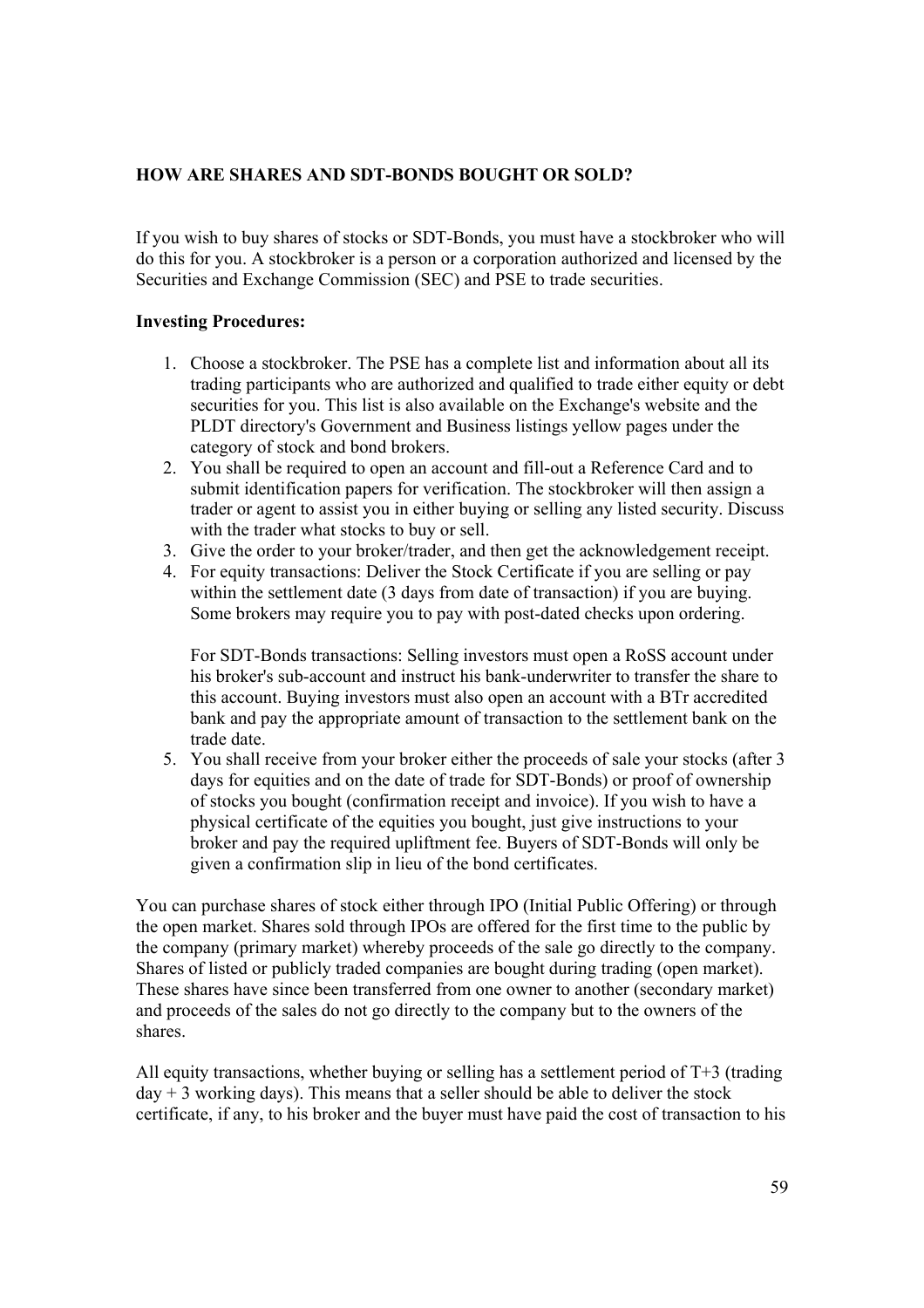broker within 3 working days after the trade was done. Historically, settlement was done manually (27-day cycle). With the advent of scripless trading wherein settlement is done via the book-entry-system (thru Philippine Central Depository or PCD), transactions are settled on the third day after trade date. Under this system, the investor has the option to hold on to his certificate (uplift) or deposit (lodge) this certificate in PCD through his broker-participant account.

SDT-Bonds transactions, however, are settled on the same day when the trade is transacted (T+0). There shall be no physical transfer of bond certificates. The transfer of securities shall be conducted electronically by the BTr's Registry of Scripless Securities (RoSS). On the other hand, cash settlement will be coursed through the PSE's two settlement banks namely, Equitable-PCI Bank and Rizal Commercial Banking Corporation.

# **WHAT IS THE MINIMUM AMOUNT NEEDED TO INVEST IN THE STOCK MARKET?**

Equity trading is done by board lot or round lot system. The Board Lot Table determines the minimum number of shares one can purchase or sell at a specific price range. Therefore, the minimum amount needed to invest in the stock market varies and will depend on the market price of the security as well as its corresponding board lot. Prices of stocks move through a scale of minimum price fluctuations.

On the other hand, the minimum amount of SDT-Bonds that an investor can buy if PhP 5,000.00.

http://www.pse.org.ph. Retrieved date: June 12, 2005.

# **4.4.2. Guidelines of operations of stock market in US**

What the trade-through rule is, why it matters to investors and why it's good public policy.

# **NYSE Policy Perspective**

Intermarket competition based upon best prices has benefited U.S. investors and contributed to making the market for NYSE-listed stocks the most liquid and efficient in the world. The trade-through rule, at the heart of the National Market System, is now under threat. Weakening or eliminating the rule could cost investors as much as \$3.5 billion annually in increased execution costs. It would increase the volatility of markets, lessen transparency, and damage or destroy the intermarket system, which is central to maintaining competition across the markets and dealers in the United States.

*What is the trade-through rule?*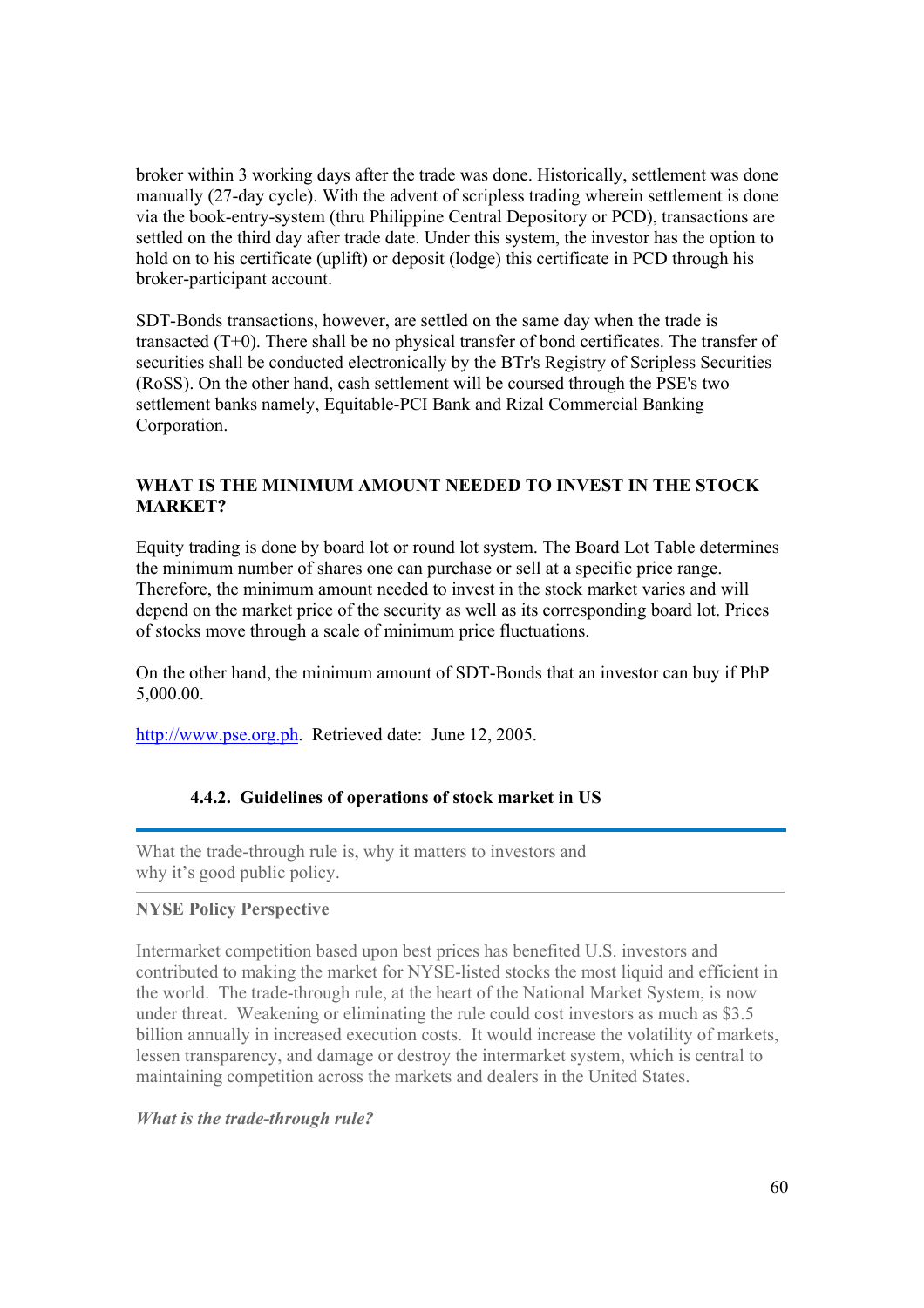Bids and offers for NYSE-listed shares offered on the NYSE, as well as on Nasdaq, the regional exchanges, and ECNs, are linked together and visible to all market makers. The trade-through rule is intended to foster competition and transparency among all markets, while guaranteeing investors receive the best prices and the lowest execution costs when they buy or sell shares. The rule, while protecting investor interests, does not prevent broker/dealers or buy-side firms from sending customer orders in NYSE securities to other venues willing to compete on best price. In fact, 20% of the volume in NYSE stocks is currently executed in other markets.

# *Why does the trade-through rule matter to investors?*

The trade-through rule protects investors from receiving something other than the best price when they trade their shares. Weakening of the trade-through rule would take away investors' assurances that their representatives are working to execute their trades at the best price. The difference between the best price and the second best price can be significant –more than 4 cents per share for the S&P100 stocks listed on NYSE. These additional expenses would affect all investors, large and small. But the brunt of them would be borne by small investors who are less able to monitor closely execution costs and to question their brokers or agents about prices received. Investors deserve and demand the highest quality order executions and the best price on their transactions.

# **Table 21**

# **Cost to Shareholders of Trading Through NYSE Listed S&P100 Stocks (93 companies)**  Average National Best and Second-best Bid and Offer Prices

| <b>S&amp;P100</b><br><b>Stock</b> | NYSE NationalNationalNationalNationalNationalNational Cost to<br>Listed Best Bid<br>$\left( \mathbb{S}\right)$ | <b>Best</b><br><b>Offer</b><br>$\left( \mathbb{S}\right)$ | <b>Best</b><br>(cents) | <b>Spread Best Bid</b><br>$\left( \mathbb{S}\right)$ | <b>Best</b><br><b>Offer</b><br>(S) | <b>Best</b><br><b>Spread</b><br>(cents) | <b>Second Second Second Investors</b><br>without<br><b>Trade</b><br><b>Through</b><br>Rule<br>(cents) |
|-----------------------------------|----------------------------------------------------------------------------------------------------------------|-----------------------------------------------------------|------------------------|------------------------------------------------------|------------------------------------|-----------------------------------------|-------------------------------------------------------------------------------------------------------|
| Average                           | 39.88                                                                                                          | 39.89                                                     | 1.83                   | 39.83                                                | 39.93                              | 10.25                                   | 4.21                                                                                                  |
|                                   |                                                                                                                |                                                           | (cents)                |                                                      |                                    | (cents)                                 | (cents)                                                                                               |

*Note: Based on intra-day price quotes for week of December 8-12, 2003.*

# *Why does the trade-through rule matter to companies?*

NYSE-listed companies currently enjoy the advantages of head-to-head price competition — where all buyers and sellers bid against one another in real time for shares, rather than in a fragmented system where different clusters of traders transact at different prices in the same security. Companies benefit since their share prices are less volatile and more reflective of fundamentals. Owners find that their holdings are more liquid. Retail investors are not pushed aside by buyers and sellers of very large positions,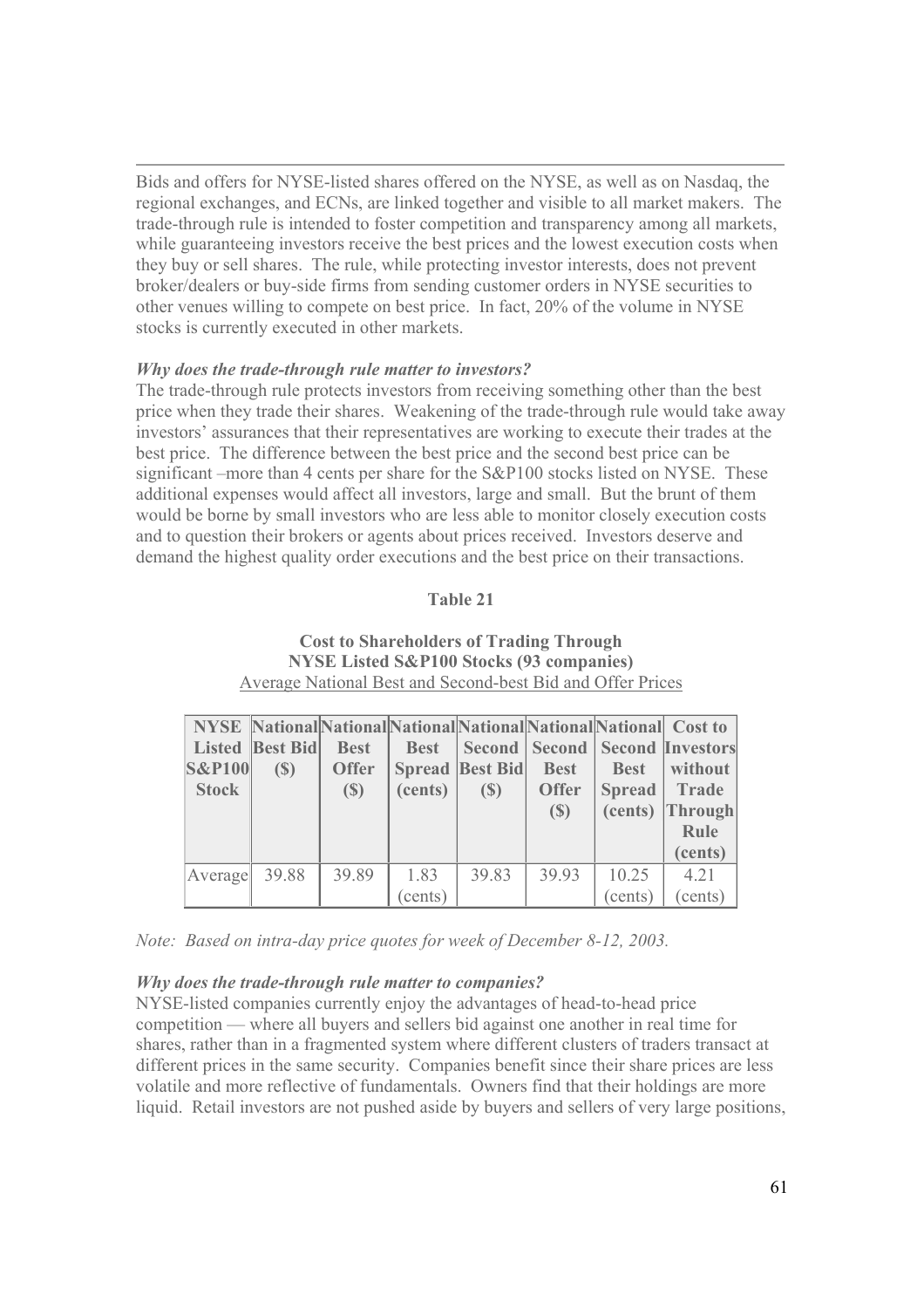and the same prices apply to all. Quoted bid-ask spreads are narrower in the marketplace for NYSE stocks, lowering execution costs and particularly benefiting medium and smaller companies. Companies with more liquid securities are thus able to raise new capital in IPOs or in secondary offerings in a market place that brings together the largest number of buyers and sellers within a unified pricing mechanism.

# *Why is the trade-through rule good public policy***?**

The trade-through rule promotes both best price and competition among markets. Eliminating or diluting the trade-through rule would mean a return to the uncoupled markets of 30 years ago. It would weaken competition and transparency by licensing each market to ignore better prices elsewhere. It would increase the likelihood that intermediaries charged with managing households' wealth would put their own convenience or interests above that of their clients; more freely engaging in practices such as internalization and payment for order flow, which increase their own profitability at the expense of investors. It would seriously impair the fair and accurate price discovery and stock valuation. And at the end of the day, the trade through rule is about preserving a principle at the core of our markets: the ultimate investor must always get the best price.

# *What is the NYSE Committed to Doing for Customers?*

- We will continue to compete with other markets for trading of NYSE-listed shares, striving to provide the narrowest spreads and best price for investors. At present, the NYSE posts the best price 93% of the time. But where we do not offer the best price, we are committed to sending orders to the market which does.
- We will provide customers with the widest choice of order execution services. Thanks to our blend of advanced technology and the agency auction process, we can offer everything from automatic executions to a floor auction, which produces an improvement in price on nearly one-third of all transactions.
- We will provide the benefits associated with the specialists' role in bringing together buyers and sellers, ensuring liquidity and accountability, and dampening volatility, in addition to the agency floor brokers' role of representing large orders over time to reduce market impact.
- We will provide a regulatory infrastructure that promotes fairness for all investors, large and small, and puts the interests of investors as our first priority.

http://www.nyse.com/about/nyseviewpoint/1094784439385.html. Retrieved date: June 11, 2005.

# **4.4.3. Guidelines on listing in the Philippine Stock Exchange**

# **BASIC GUIDELINES**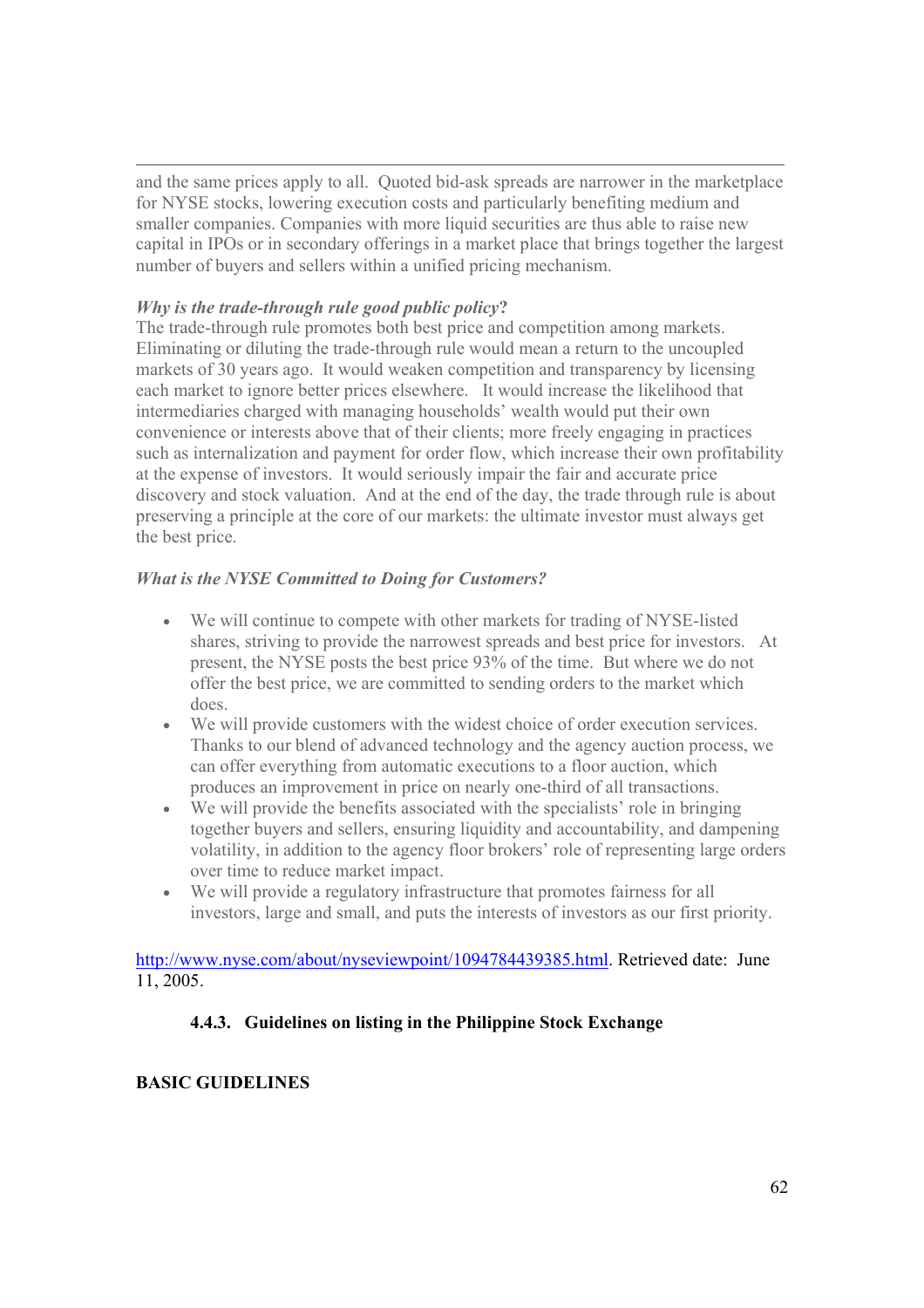| <b>FIRST BOARD</b>                                                                                                                                                                                                                                                                                                                      | <b>SECOND BOARD</b>                                                                                                                                                                                                                                                                                                                              | <b>SME BOARD</b>                                                                                                                                                                                                                                                                                                                                                                                                                                         |
|-----------------------------------------------------------------------------------------------------------------------------------------------------------------------------------------------------------------------------------------------------------------------------------------------------------------------------------------|--------------------------------------------------------------------------------------------------------------------------------------------------------------------------------------------------------------------------------------------------------------------------------------------------------------------------------------------------|----------------------------------------------------------------------------------------------------------------------------------------------------------------------------------------------------------------------------------------------------------------------------------------------------------------------------------------------------------------------------------------------------------------------------------------------------------|
| A track record of<br>$a_{-}$<br>profitable<br>operations for three<br>(3) full fiscal years;<br>or<br>$\mathbf{b}$ .<br>A market<br>capitalization of<br>P500 m, provided<br>that it has a five-<br>year operating<br>history; or<br>c. Net tangible assets<br>of P500 m, provided<br>that it has a five-<br>year operating<br>history. | The applicant<br>a.<br>company must<br>demonstrate its<br>potential for<br>superior growth to<br>the Exchange;<br>It must have an<br>$\mathbf{b}$<br>operating history of<br>at least one $(1)$ year<br>prior to its listing;<br>and<br>At listing, the<br>$c_{\cdot}$<br>market<br>capitalization of the<br>company must be at<br>least P250 m. | The applicant company<br>shall be evaluated based on<br>the following:<br>The integrity and<br>a.<br>capability of the<br>company's<br>management and its<br>controlling<br>stockholders;<br>b. The company's<br>prospects of further<br>growth and<br>profitability;<br>c. The viability of the<br>business and<br>sustainability of the<br>projected earning<br>stream; and<br>d. The company's lack<br>of existing material<br>conflicts of interest. |

# **TRACK RECORD REQUIREMENT**

| <b>FIRST BOARD</b>                                                                                                                                                                                                                                                                                                                                                                                                                                    | <b>SECOND BOARD</b>                                                                                                                                                                | <b>SME BOARD</b>                                                                                                                                                                                                                                 |
|-------------------------------------------------------------------------------------------------------------------------------------------------------------------------------------------------------------------------------------------------------------------------------------------------------------------------------------------------------------------------------------------------------------------------------------------------------|------------------------------------------------------------------------------------------------------------------------------------------------------------------------------------|--------------------------------------------------------------------------------------------------------------------------------------------------------------------------------------------------------------------------------------------------|
| A company must have a<br>cumulative consolidated<br>pre-tax profit of at least at<br>least P50 Million and a<br>minimum pre-tax profit of<br>P10 Million for each of the<br>three $(3)$ full fiscal years<br>immediately preceding the<br>application for listing. For<br>purposes of this rule, pre-<br>tax profit shall not include<br>non-recurring and<br>extraordinary income, nor<br>shall it be reduced by non-<br>recurring and extraordinary | None, but must<br>demonstrate <i>a potential for</i><br>superior growth, through<br>the submission of<br><b>Statement of Active</b><br><b>Business Pursuits and</b><br>Objectives. | The applicant company<br>should have been<br>operational for at least one<br>(1) year with positive net<br>operating income (income<br>before interest, taxes,<br>depreciation and<br>amortization-EBITDA)<br>during the last financial<br>year. |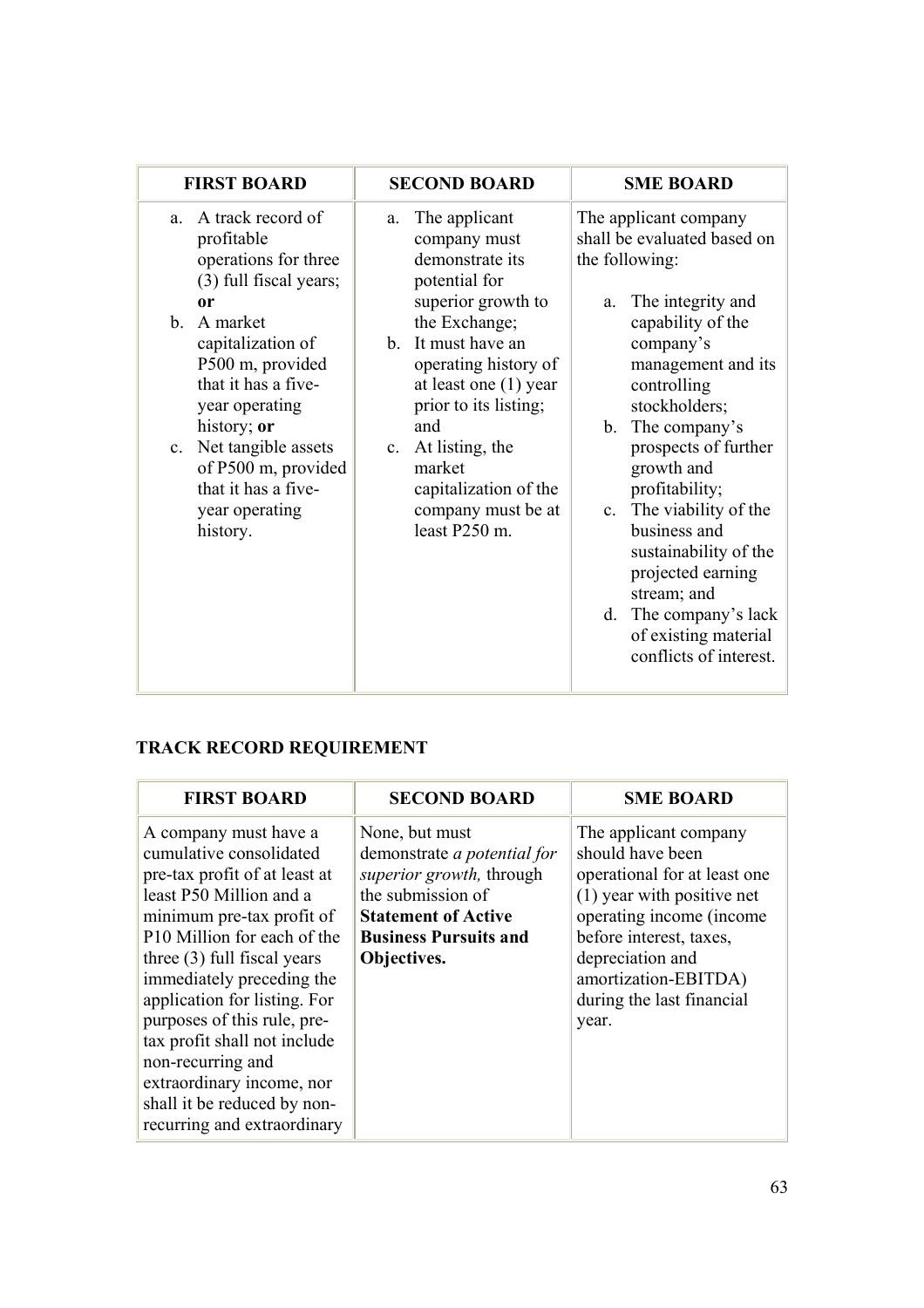| loss. The applicant must        |  |
|---------------------------------|--|
| further be engaged in           |  |
| materially the same             |  |
| businesses and must have a      |  |
| proven track record of          |  |
| management throughout the       |  |
| last three $(3)$ years prior to |  |
| the filing of the application.  |  |
|                                 |  |
| Exceptions to the 3 year        |  |
| track record rule:              |  |
|                                 |  |
| The applicant<br>a.             |  |
| company has been                |  |
| operating for at least          |  |
| Ten $(10)$ years prior          |  |
| to the filing of the            |  |
| application. The                |  |
| applicant company               |  |
| shall have a                    |  |
| cumulative pre-tax              |  |
|                                 |  |
| profit of at least P50          |  |
| Million, excluding              |  |
| non-recurring and               |  |
| extraordinary                   |  |
| income and/or loss,             |  |
| for the last Three $(3)$        |  |
| fiscal years                    |  |
| immediately                     |  |
| preceding the                   |  |
| application for                 |  |
| listing. No net                 |  |
| operating loss must             |  |
| have been registered            |  |
| in the fiscal year              |  |
| immediately                     |  |
| preceding the filing            |  |
| of the application;             |  |
| The applicant<br>$b_{-}$        |  |
| company is a newly              |  |
| formed holding                  |  |
| company which                   |  |
| uses the operational            |  |
| track record of its             |  |
| subsidiary (ies). The           |  |
| company, however,               |  |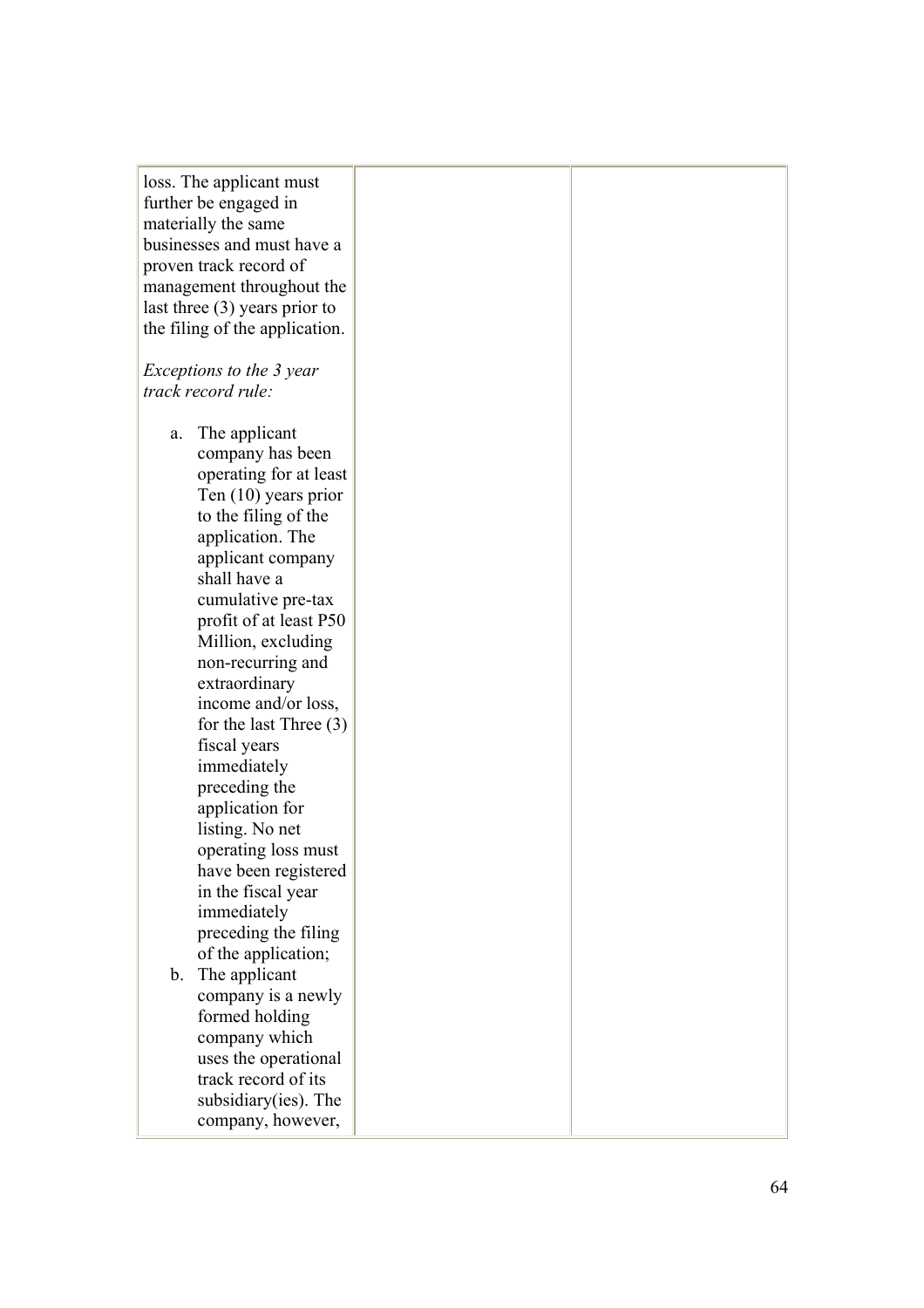# **NUMERICAL CRITERIA**

| <b>FIRST BOARD</b>                                              | <b>SECOND BOARD</b>                                              | <b>SME BOARD</b>                                                |
|-----------------------------------------------------------------|------------------------------------------------------------------|-----------------------------------------------------------------|
| <b>Authorized Capital Stock-</b><br>Minimum-<br>P400,000,000.00 | <b>Authorized Capital Stock-</b><br>Minimum-<br>P 100,000,000.00 | <b>Authorized Capital Stock-</b><br>Minimum-<br>P 20,000,000.00 |
|                                                                 |                                                                  | Maximum-                                                        |
| Subscription & Paid-up-<br>Minimum-                             | Subscription & Paid-up-<br>Minimum-                              | P 100,000,000.00                                                |
| P100,000,000.00                                                 | P 25,000,000.00                                                  | Subscription & Paid-up-<br>Minimum-                             |
| Minimum Par Value-<br>P 1.00                                    | Condition on Paid-up: at<br>least 75% of the paid-up             | 25% of the ACS                                                  |
|                                                                 | must have already been                                           | * The applicant company<br>should have net tangible             |
|                                                                 | disbursed to the project,<br>venture or business                 | assets of at least Five                                         |
|                                                                 | referred to in the business<br>plan                              | Million Pesos (P<br>5,000,000.00). The net                      |
|                                                                 | Minimum Par Value-                                               | tangible assets requirement<br>is not applicable to             |
|                                                                 | P 1.00                                                           | information technology<br>companies.                            |
|                                                                 |                                                                  | Minimum Par Value-<br>P 1.00                                    |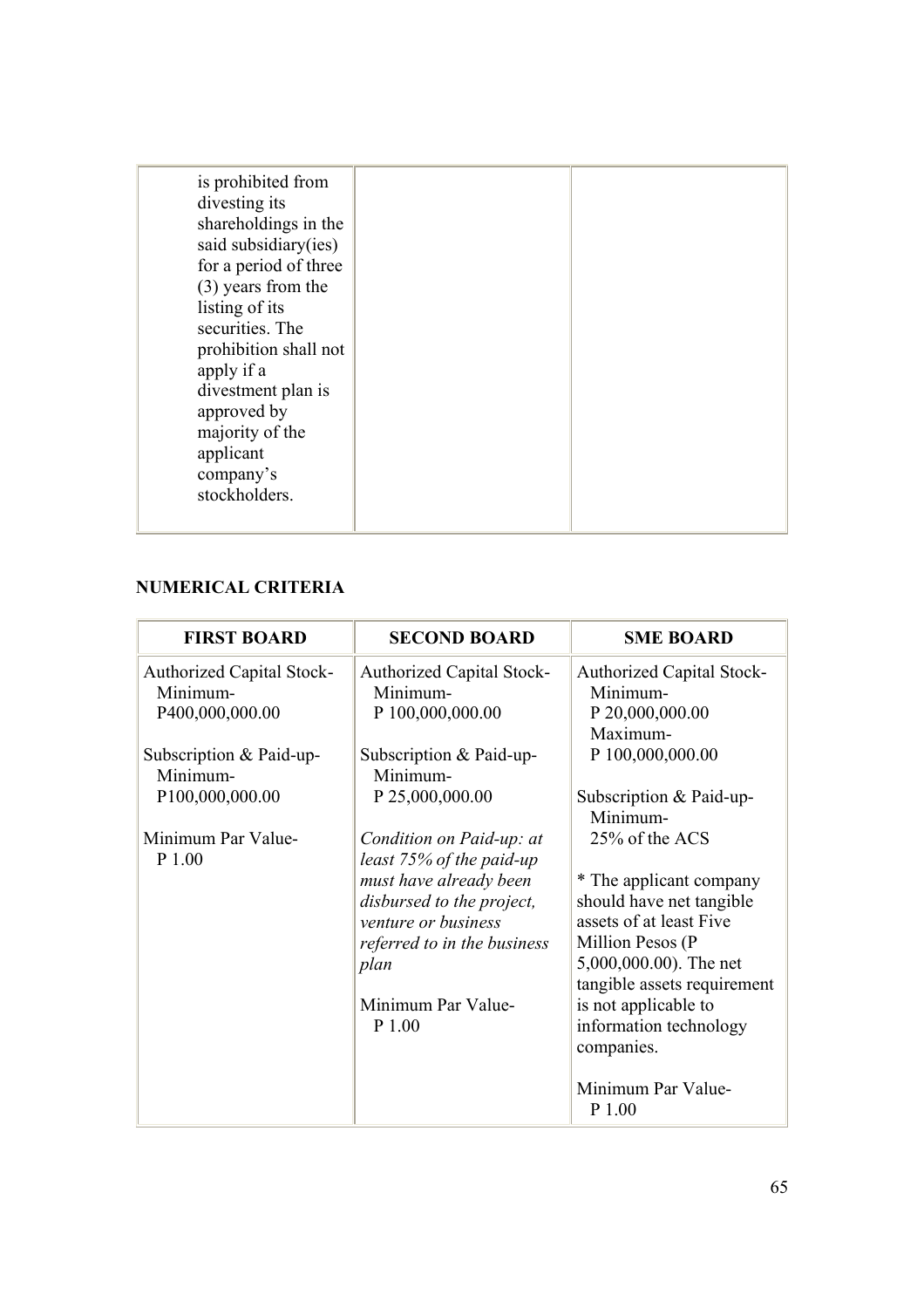# **OPERATING HISTORY**

| <b>FIRST BOARD</b>                                                                                                                                                                                                                                                          | <b>SECOND BOARD</b>                          | <b>SME BOARD</b>                       |
|-----------------------------------------------------------------------------------------------------------------------------------------------------------------------------------------------------------------------------------------------------------------------------|----------------------------------------------|----------------------------------------|
| For a track record of<br>profitable operations- At<br>least three (3) full fiscal<br>years prior to the filing of<br>the listing application if<br>with track record<br>For a market capitalization<br>or net tangible assets of<br>$P500M$ - at least five $(5)$<br>years. | At least one $(1)$ year prior<br>to listing. | At least one $(1)$ year from<br>filing |

www.pse.com.ph Retrieved date: June 12, 2005

# **4.4.4. Guidelines on listing in the New York Stock Exchange**

#### U.S. STANDARDS

Domestic listing requirements call for minimum distribution of a company's shares within the United States. Distribution of shares can be attained through U.S. public offerings, acquisitions made in the U.S., or by other similar means. Note that there are alternatives to the round lot-holders and pre-tax earnings standards. For a more complete discussion of the minimum numerical standards applicable to U.S. companies, **see Section 102.00 of the Listed Company Manual**.

#### **Minimum Quantitative Standards: Distribution and Size Criteria**

...together with:

| Round-lot Holders (A)<br>(number of holders of a unit)<br>of trading - - generally 100 shares) | 2,000 U.S.     |
|------------------------------------------------------------------------------------------------|----------------|
| or:                                                                                            |                |
| Total Shareholders (A)                                                                         | 2,200          |
| together with:                                                                                 |                |
| Average Monthly Trading Volume<br>(for the most recent six months)                             | 100,000 shares |
| or:                                                                                            |                |
| Total Shareholders (A)                                                                         | 500            |
|                                                                                                |                |

66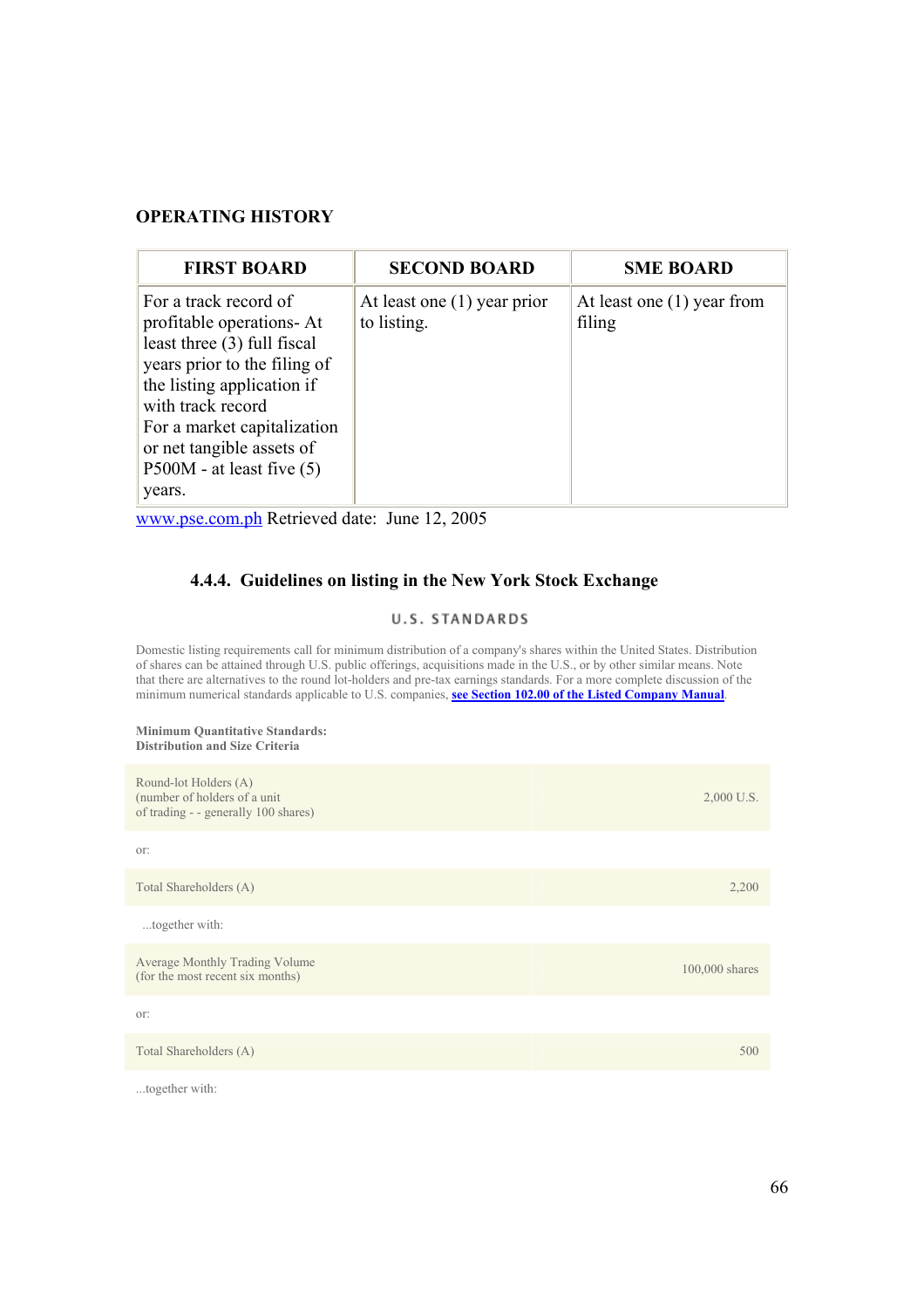| Average Monthly Trading Volume<br>(for the most recent 12 months)                                                                                 | 1,000,000 shares        |  |
|---------------------------------------------------------------------------------------------------------------------------------------------------|-------------------------|--|
| Public Shares (B)                                                                                                                                 | $1,100,000$ outstanding |  |
| Market Value of<br>Public Shares (B,C):                                                                                                           |                         |  |
| Public Companies                                                                                                                                  | \$100 million           |  |
| IPOs, Spin-offs, Carve-outs and Affiliated<br>Companies                                                                                           | \$60 million            |  |
| Minimum Quantitative Standards: Financial Criteria                                                                                                |                         |  |
| <b>Earnings</b>                                                                                                                                   |                         |  |
| Aggregate pretax earnings $(D)$ over the last three years                                                                                         | \$10 million            |  |
| Minimum in each of the 2 most recent years                                                                                                        | \$2 million             |  |
| (must be positive amount in the third year)                                                                                                       |                         |  |
| or:                                                                                                                                               |                         |  |
| <b>Valuation with Cash Flow</b>                                                                                                                   |                         |  |
| For Companies with not less than \$500 million in Global market capitalization and \$100 million in revenues during the<br>most recent 12 months: |                         |  |
| Aggregate Operating Cash Flow(E) over the last three years<br>(each year must report a positive amount)                                           | \$25 million            |  |
| or:                                                                                                                                               |                         |  |
| <b>Pure Valuation</b>                                                                                                                             |                         |  |
| Revenues for the Most Recent Fiscal Year                                                                                                          | \$75 million            |  |
| Global Market Capitalization (F)                                                                                                                  | \$750 million           |  |
| or:                                                                                                                                               |                         |  |

**Affiliated Company** Original distribution requirements as noted; market capitalization of \$500 million or greater; entity must have 12 months of operations (although it is not required to have been a separate entity for that long); parent or affiliated company is a listed company in good standing; and parent or affiliated company retains control of the entity or is under common control with the entity.

or:

**REITs** (less than 3 years operating history) (B)  $$60$  million Stockholders' equity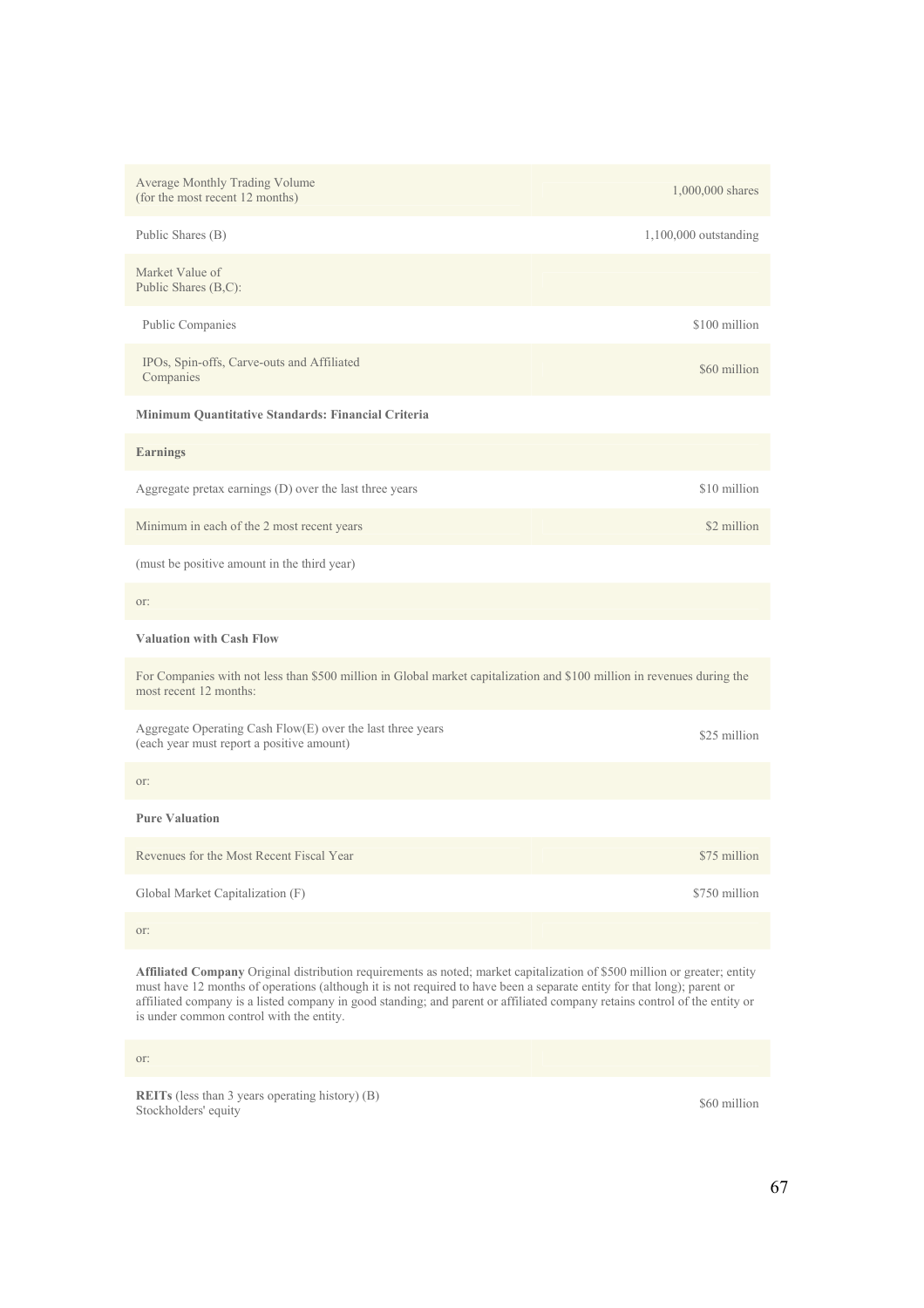**Funds** (less than 3 years operating history) (B)  $\qquad$  \$60 million \$60 million

(A) The number of beneficial holders of stock held in "street name" will be considered in addition to the holders of record. The Exchange will make any necessary check of such holdings that are in the name of Exchange member organizations.

(B) In connection with initial public offerings, spin-offs and carve-outs the NYSE will accept an undertaking from the company's underwriter to ensure that the offering will meet or exceed the NYSE's standards.

(C) If a company either has a significant concentration of stock or changing market forces have adversely impacted the public market value of a company that otherwise would qualify for an Exchange listing, such that its public market value is no more than 10 percent below the minimum, the Exchange will consider stockholders' equity of \$60 million or \$100 million, as applicable, as an alternate measure of size.

(D) Pre-tax income is adjusted for various items as defined in Section **102.01C** of the NYSE Listed Company Manual. (E) Represents net cash provided by operating activities excluding the changes in working capital or in operating assets and liabilities, as adjusted for various items as defined in Section **102.01C** of the NYSE Listed Company Manual. (F) Average global market capitalization for already existing public companies is represented by the most recent six months of trading history. For IPOs, spin-offs and carve-outs, it is represented by the valuation of the company as represented by, in the case of a spin-off, the distribution ratio as priced, or, in the case of an IPO/carve-out, the as-priced offering in relation to the total company's capitalization.

#### **Additional Considerations**

In addition to meeting the minimum numerical standards listed above, there are other factors which must necessarily be considered. The company must be a going concern or be the successor to a going concern.

The Exchange has broad discretion regarding the listing of a company. The Exchange is committed to list only those companies that are suited for auction market trading and that have attained the status of being eligible for trading on the Exchange. Thus, the Exchange may deny listing or apply additional or more stringent criteria based on any event, condition, or circumstance that makes the listing of the company inadvisable or unwarranted in the opinion of the Exchange. Such determination can be made even if the company meets the standards set forth above.

# http://www.nyse.com/about/nyseviewpoint/1094784439385.html. Retrieved date: June 11, 2005.

#### **4.5 Mode of Supply in the Insurance Industry**

 Following the modes of supply presented in the banking and stock market industries, we apply them to the insurance industry.

#### **4.5.1. Cross Border Supply**

Cross-border transactions can be facilitated and enhanced in the insurance industry.

# **4.5.2. Consumption Abroad**

Since the Philippine insurance industry is fully liberalized, what will make it attractive to American insurance companies to do business here in the Philippines or attract again those who have left. Is the market for life insurance not yet saturated? Also,

#### or: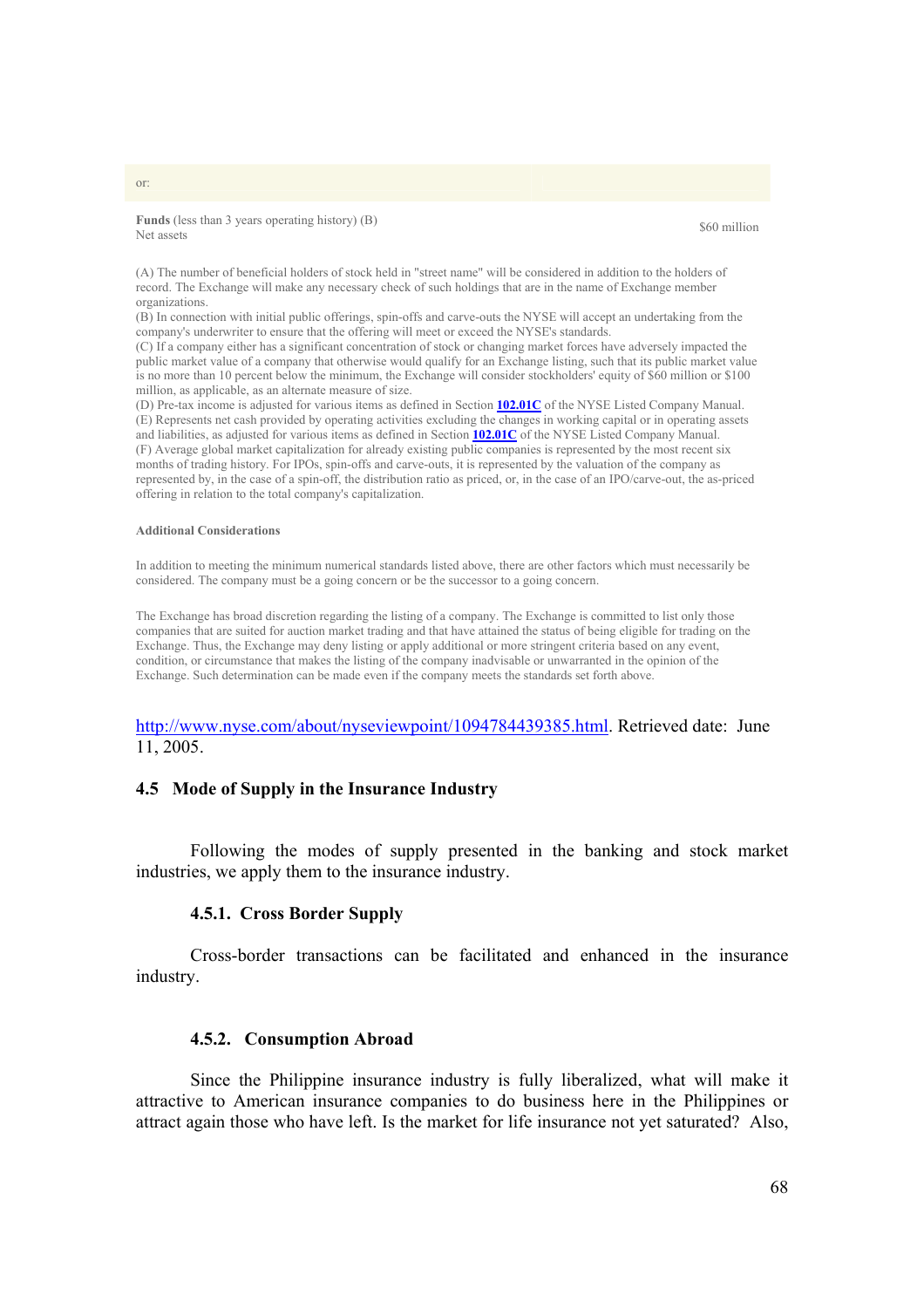can Philippine insurance companies compete in the United States and provide service to our OFWs and permanent residents. For the non-life, how much will the American insurers affect the market share of the dominant domestic players.

#### **4.5.3. Commercial Presence**

At present, some investors would rather invest their money in dollar denominated financial products which maybe found outside the Philippines. The growth of the Philippine economy can be attributed to remittances made by Overseas Filipino Workers (OFWs). The insurance companies can tap the remittances made by the OFWs. Both American and Philippine insurers can offer alternative products to savings.

### **4.5.4. Movement of Natural Persons**

Like the banking and stock market, there could be exchanges of personnel in the insurance industry.

#### **4.6 Market access to insurance Service**

### **4.6.1 Laws on Insurance**

http://www.pinoylaw.com/library/laws/insurance\_law.htm Retrieved date: June 12 2005 discusses the laws on insurance.

The laws on insurance in the Philippines can now be found in the Insurance Code of 1978 (Presidential Decree No. 1460 which superseded Presidential Decree No. 612), special laws, and partly in the provisions of the Civil Code, namely Articles 749 and 2012 on void donations, Article 2011 on the applicability of the Civil Code, Articles 22021-2027 on life annuities, and Article 2186 on compulsory motor vehicle liability insurance.

In addition, there is the Property Insurance Law (Republic Act No. 656 as amended by Pres. Decree No. 245) which deals with government property.

## *Applicability of the law*

Article 2011 of the Civil Code states that if the Insurance Code does not specifically provide for a particular matter in question, the provisions of the Civil Code regarding contracts shall govern. As to the hierarchy of laws, therefore, insurance contracts are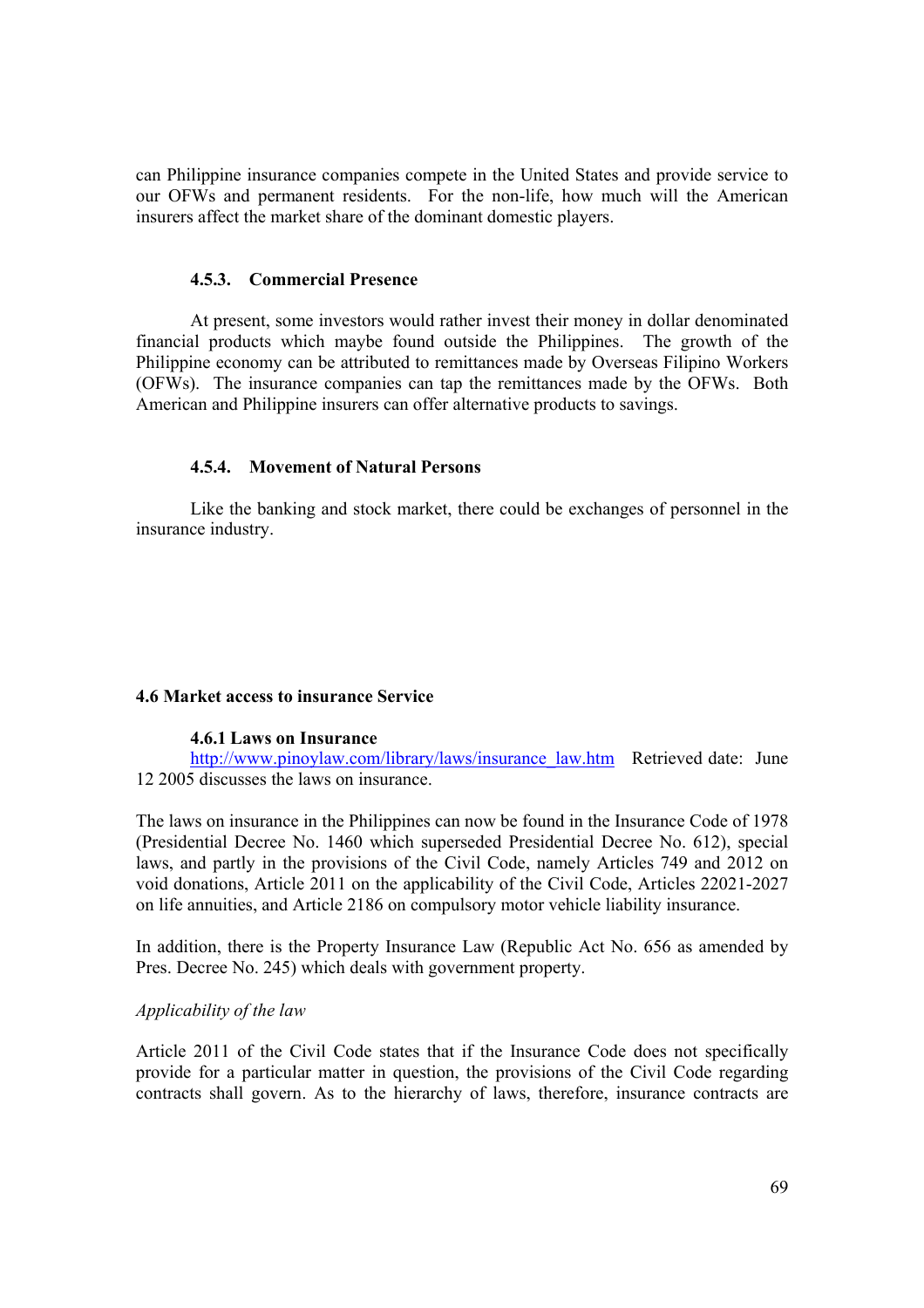governed primarily by the Insurance Code and subsidiarily by the Civil Code. In case of conflict, the Insurance Code will apply.

# **Outline of the Insurance Code of the Philippines**

The Insurance Code of the Philippines is American in origin, having been principally patterned on the Civil Code of California. Even up to this time, the general principles prevailing on Insurance in the United States, particularly the state of California, may find application in this jurisdiction.

# **4. 6.1 California INSURANCE CODE SECTION 1-48**

1. This act shall be known as the Insurance Code.

2. The provisions of this code in so far as they are substantially the same as existing statutory provisions relating to the same subject matter shall be construed as restatements and continuations thereof, and not as new enactments.

3. All persons who, at the time this code goes into effect, hold office under any of the acts repealed by this code, which offices are continued by this code, continue to hold the same according to the former tenure thereof.

4. No action or proceeding commenced before this code takes effect, and no right accrued, is affected by the provisions of this code, but all procedure thereafter taken therein shall conform to the provisions of this code so far as possible.

5. Unless the context otherwise requires, the general provisions hereinafter set forth shall govern the construction of this code. http://www.leginfo.ca.gov/cgi-bin/calawquery?codesection=ins&codebody=&hits=20 California Insurance Code. Retrieved date: June 12 2005

# **5. Impact of these flows and Mode of Supply to the Philippine Financial Services**

# **5.1. Banking Industry**

# **5.1.1. On Cross Border Transactions**

While market access for the foreign banks may be improved by reducing the impediments it may face abroad in servicing the home market, it would not also be easy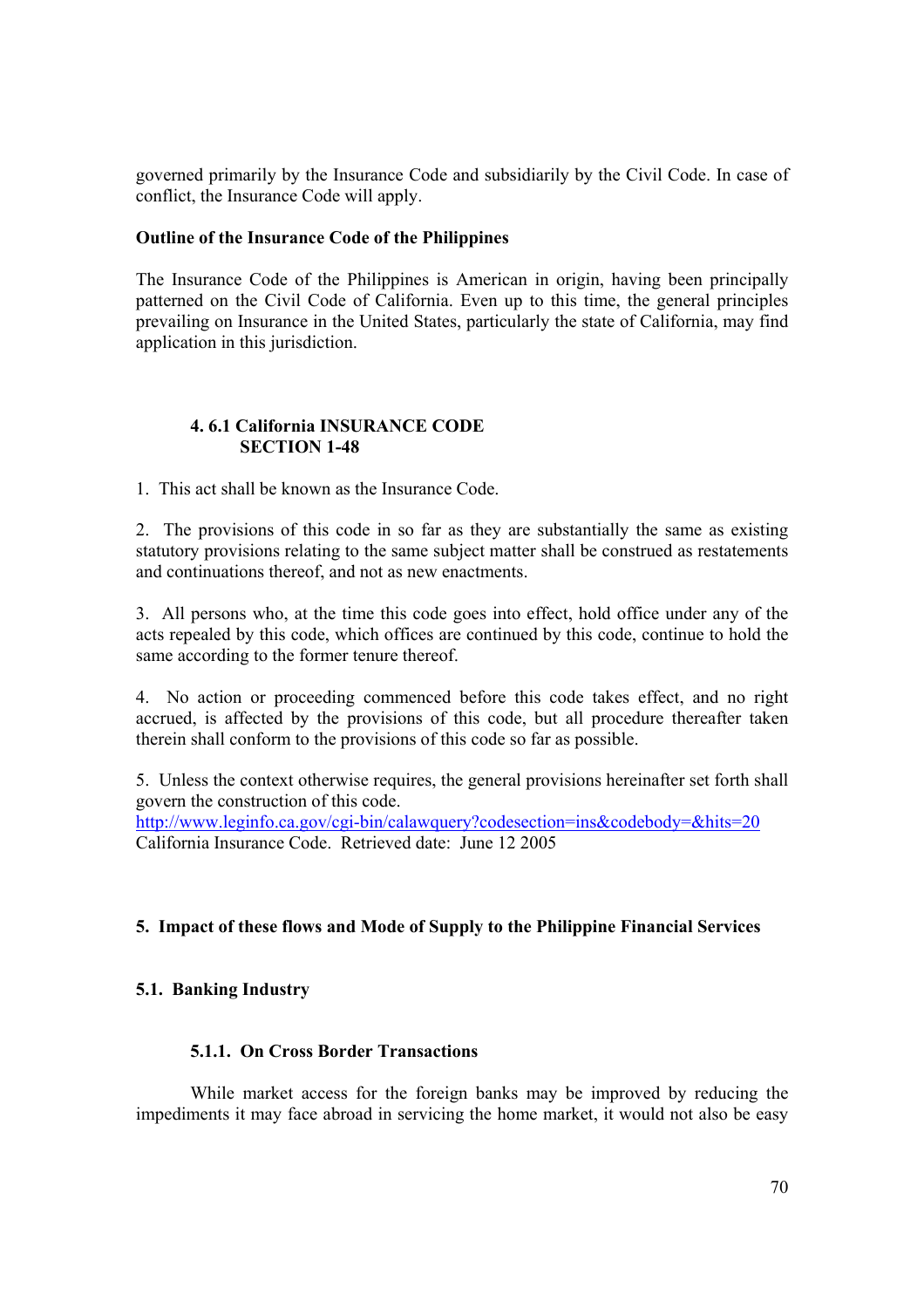for the Philippines to tap the US market. Even if a local bank in the Philippines will be accorded national treatment just like its domestic counterparts, they will compete the hard way as it will compete with other foreign financial institutions abroad, unless it will tap the Filipino community or OFWs. With the advent of internet commerce and online foreign exchange trading, provision of this services won't be very difficult but attracting the market would be tough.

In this mode of supply, the Philippines would not be very competitive or would not be an attractive market for the United States customers. This is because of the very limited investment alternatives that can be offered to them. What will only attract them to bring in funds is to attract very competitive rates that far outweigh those that are provided by the home country.

Hence, it is believed that cross-border operations can increase the ownership share of the foreign banks in the emerging markets. Like other authors, they claimed that ownership of banks in the emerging markets by the foreign counterparts improves overall bank soundness, especially when the foreign parent banks belong to well-regulated financial systems and are themselves healthy.

# **5.1.2. On Consumption Abroad**

On the other hand, for local residents who wish to bring their money abroad may likewise encounter problems regarding deposits. If they intend to deposit it to a foreign branch of a local bank, they will encounter problems regarding insured deposits. However, if they intend to deposit in any of the biggest local banks in the United States, problems by local residents who would like to avail of the services may not encounter problems on their deposits. Hence, any investment or deposit made by the local resident in the United States is still subject to anti-money laundering act.

In the case of the US residents who wish to avail of the services of local banks, the same would not be a problem to the country. Moreover, they can with any other banks operating in the country.

## **5.1.3. On Commercial Presence**

Republic Act 7721 that liberalized foreign bank entry provides for foreign bank participation in the domestic banking market on a limited basis. Under current laws, foreign ownership of banks is generally limited to 60 percent. This is already very modest for the banks compared to the maximum of 50% share that can be owned by banks. Hence, the same is not as modest as the one provided under the USSFTA where the Singapore government provided less stringent policies on this aspect.

As can be recalled, the 1994 Foreign Bank Liberalization Act of 1994 provided 10 new foreign banks to operate full service branches in the Philippines, aside from the four existing banks that operated prior to 1948, which were also allowed to open up six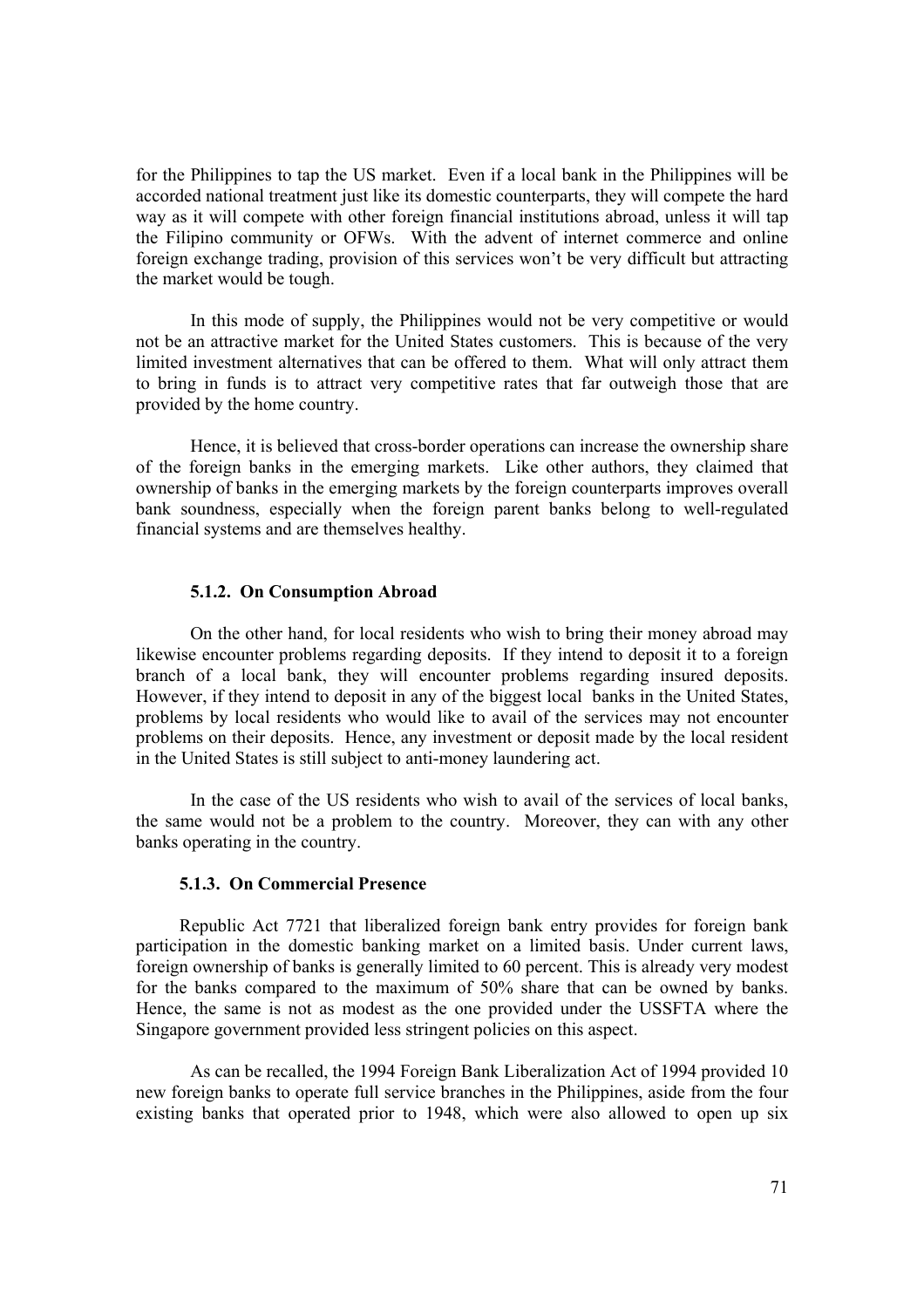additional branches. Foreign ownership was limited up to 60% of the while that did not meet the criteria provided for in the Act were given up to a maximum of 40% ownership. Moreover, with the creation of the General Banking Act of 2000, that amended the 1948 GBA, banks were given a seven-year window to own up to 100 percent of one locallyincorporated commercial or thrift bank. This actually provides a relaxation of the 60 percent ceiling on the provided for in the Foreign Bank Liberalization Act of 1994. Hence, no foreign bank is allowed to establish a rural bank. The same can be beneficial to the 14 foreign bank branches as they are given 100% ownership of the bank's voting rights.

With the results of various studies and surveys showing that foreign participation is beneficial in terms of increased efficiency of domestic banks, a policy of further opening up the domestic commercial banking market to foreign presence through an RP-US FTA could be worth pursuing. The issue lies on whether the government will still allow additional banks to be opened up aside from the existing 19 foreign banks that are currently allowed to operate in the country. The government can consider entry in the thrift banking industry where foreign banks will deal more on retail banking than wholesale banking. But as sounded of by foreign banks, they cannot compete with the local banks as far as retail deposits are concerned. That is the reason why they tap the wholesale banking business.

It must be noted that the biggest share of foreign banks located in Asia can be attributed to the country's commitment in the APEC and other regional trading arrangements in ASIA. If the country will again liberalize foreign bank operations, will this be on an MFN basis/part of its specific commitment to the free trade agreement or will this be offered to all foreign banks. As can be revealed in the study, only JP Morgan is the new U.S. bank entrant. Standard Chartered Bank, Bank of America and Citibank, N.A. had been operating in the country prior to the foreign bank liberalization. Are we becoming less attractive to U.S. banks or are we still perceived as very restrictive in the granting of foreign bank licenses?

#### **5.1.4. On Movement of Natural Persons**

 The establishment or presence of natural persons of foreign bank branches, foreign bank subsidiaries, offshore banking units or representative offices will pave way to the movement of American personnel in the Philippine territories. Aside from this, the development of new products and services that will be offered in the financial market, particularly derivatives and other fixed securities instruments, and the issue pertaining to the implementation of Basel II Accord on Capital Standards require the expertise of these financial guru or expatriates that can either be tapped by the Philippine government in introducing these instruments to the service providers or by the foreign and local banks and other financial affiliations. In fact, BSP had continuously invited people from Federal Reserve Bank and other financial experts in providing trainings or seminars to examiners and top bank officials in these aspects.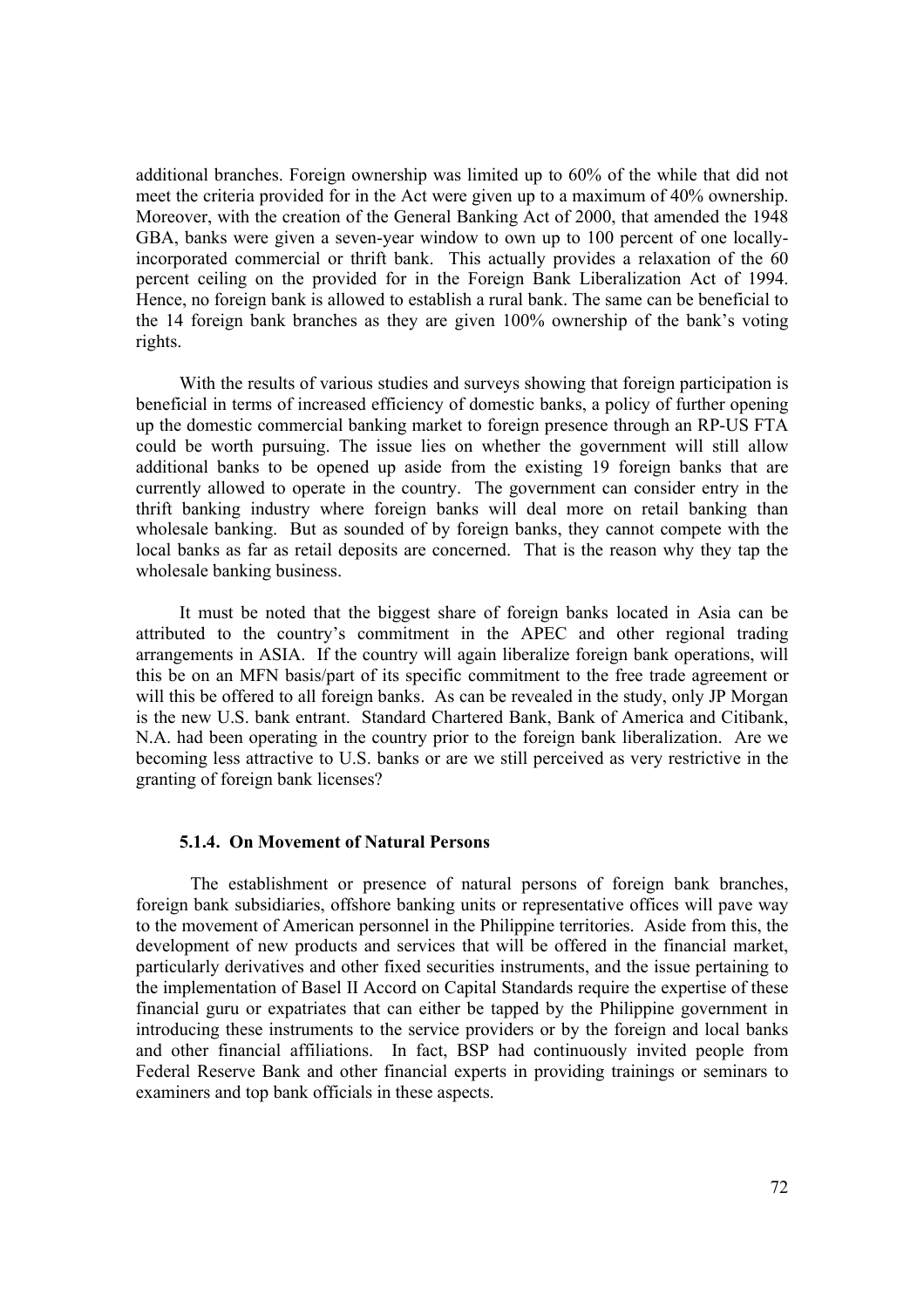As regards the entry of foreign bank expatriates, the specific guidelines are provided for in Rule XVII Section D of Republic Act No. 8756, otherwise known as the Omnibus Investment Code, as amended. The foreign personnel of regional or area headquarters and regional operating headquarters and their respective spouses and unmarried children under twenty-one (21) years of age, if accompanying them or if following to join them after their admission into the Philippines as nonimmigrant shall be given a maximum term of three years, subject to an extension of another 3 years upon submission to the Bureau of Immigration sworn statement by its authorized regional headquarters of said extension. http://www.disini.ph/res\_irr\_ira8756.html. Retireval Date: June 10, 2005

It can be seen that the limitations regarding their entry is unbounded.

# **5.2. Stock MARKET**

#### **5.2.1. Cross Border**

At present, cross border trading is evident already in the Philippine stock market through on-line trading is already being done by some trading participants. However, the Philippines, as a whole, is still not widely connected through the Internet, which is now widely being used as a medium for trade in developed countries. (Stock market interviewee, 2004; Banker interviewee, 2004).

 The Philippine Stock Exchange raised the need to discuss the applicable law for cross border transactions and where will be the jurisdiction for Dispute Settlement involving cross border transactions. A question that may arise is the enforcement of penalties for cross border violations. (PSE, 2004).

The RP-US FTA can explore the possibility of simplifying cross-border listing for top US and RP companies. (Stock market interviewee, 2004). It could also provide the avenue for developing new products/ services, hybrid products. (BSP interviewee, 2004).

 The difference in tax rates (dividends, and capital gains) will have to be addressed. Types of products offered will be expanded in the Philippines as Real Estate Investment Trust (REIT), unit trusts, mortgage backed securities among others will be considered. (Stock market interviewee, 2004).

The RP-US FTA may study if U.S. firms can provide asset/portfolio management securities services, securities settlement systems, financial asset management and credit rating in Philippines through the establishment of a local office, or by acquisition of local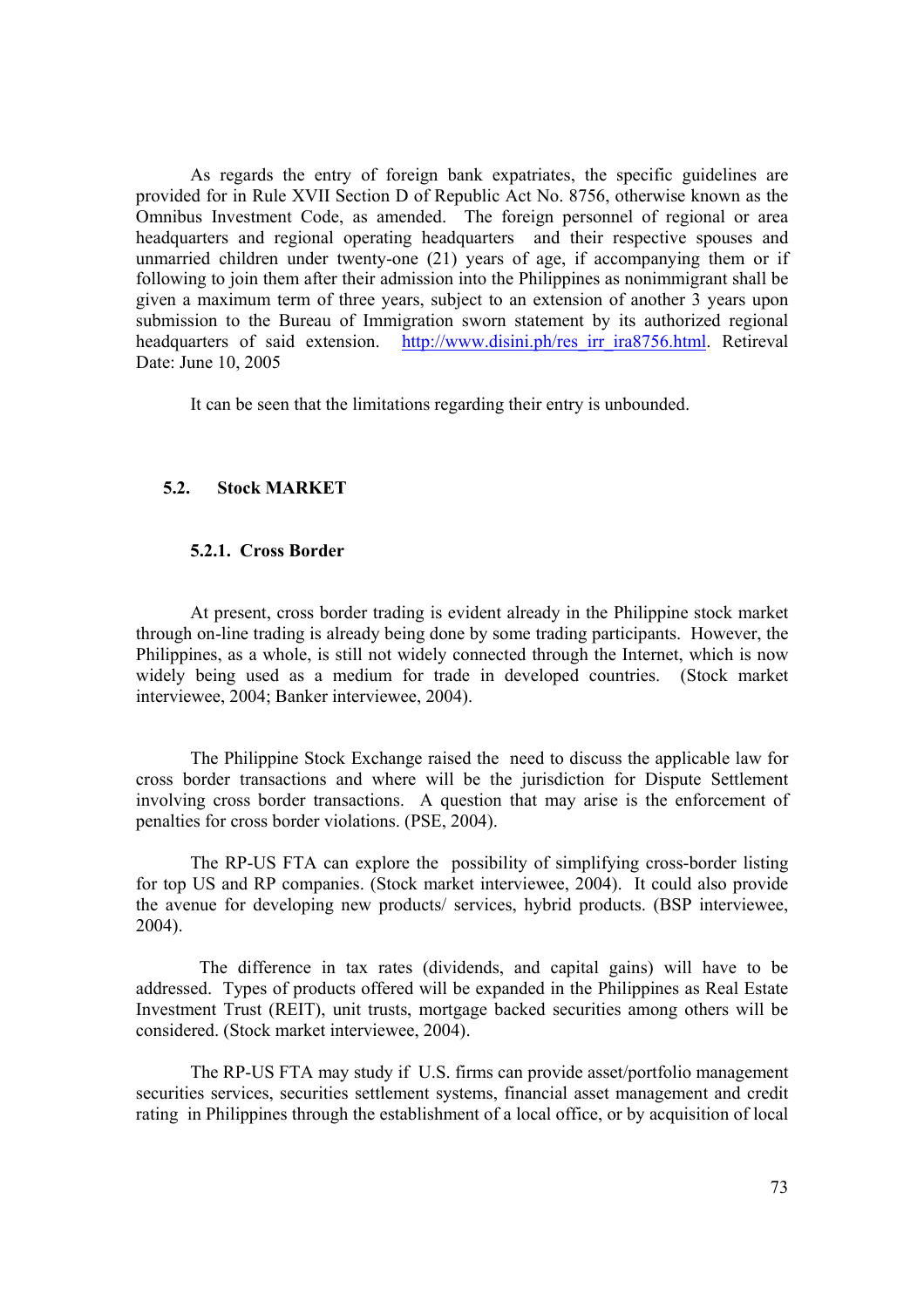firms by American companies. (BSP 2004; Stock market interviewee, 2004). Hopefully, this will improve the Philippine stock market

## **5.2.2. Consumption Abroad**

 There is a need to be able to list more stocks in the United States and also in the Philippines. At present, the Philippine Long Distance Company with stock symbol (TEL) traded in the Philippine Stock Exchange is also traded in the New York Stock Exchange (NYSE) as an American Depository Receipts (ADR) with stock symbol (PHI). An ADR is a certificate issued by a US bank containing a statement that a specific number of shares in a foreign company has been deposited with them. The certificates are denominated in US\$ and can be traded as a security in US market. (Oxford Dictionary of Finance, 1996 Oxford University Press).

## **5.2.3. Commercial Presence**

Some countries require commercial presence to provide financial services. With regard to mode of access, the most common limitations imposed are in the areas of establishing commercial presence and presence of natural persons.

 The first mode of supply may be considered as restrictive as it involves foreign direct investments and it requires foreign service providers to enter through joint ventures whose ownership must still be retained by domestic nationals that can serve as members of the board of directors of the company. This encompasses benefits such financial asset management.

 In the case of the Philippine equities market, it adheres to the provision of the Philippine Constitution on foreign ownership and the Foreign Investment Policy.

## **5.2.4. Movement of Natural Persons**

Synergy of personnel through training and employment. However, there is a limit on the number of Filipinos entering the US. Diaz, Ong, Perlado, Pineda, Yu (2004)

## **5.3. INSURANCE INDUSTRY**

**5.3.1. Cross Border**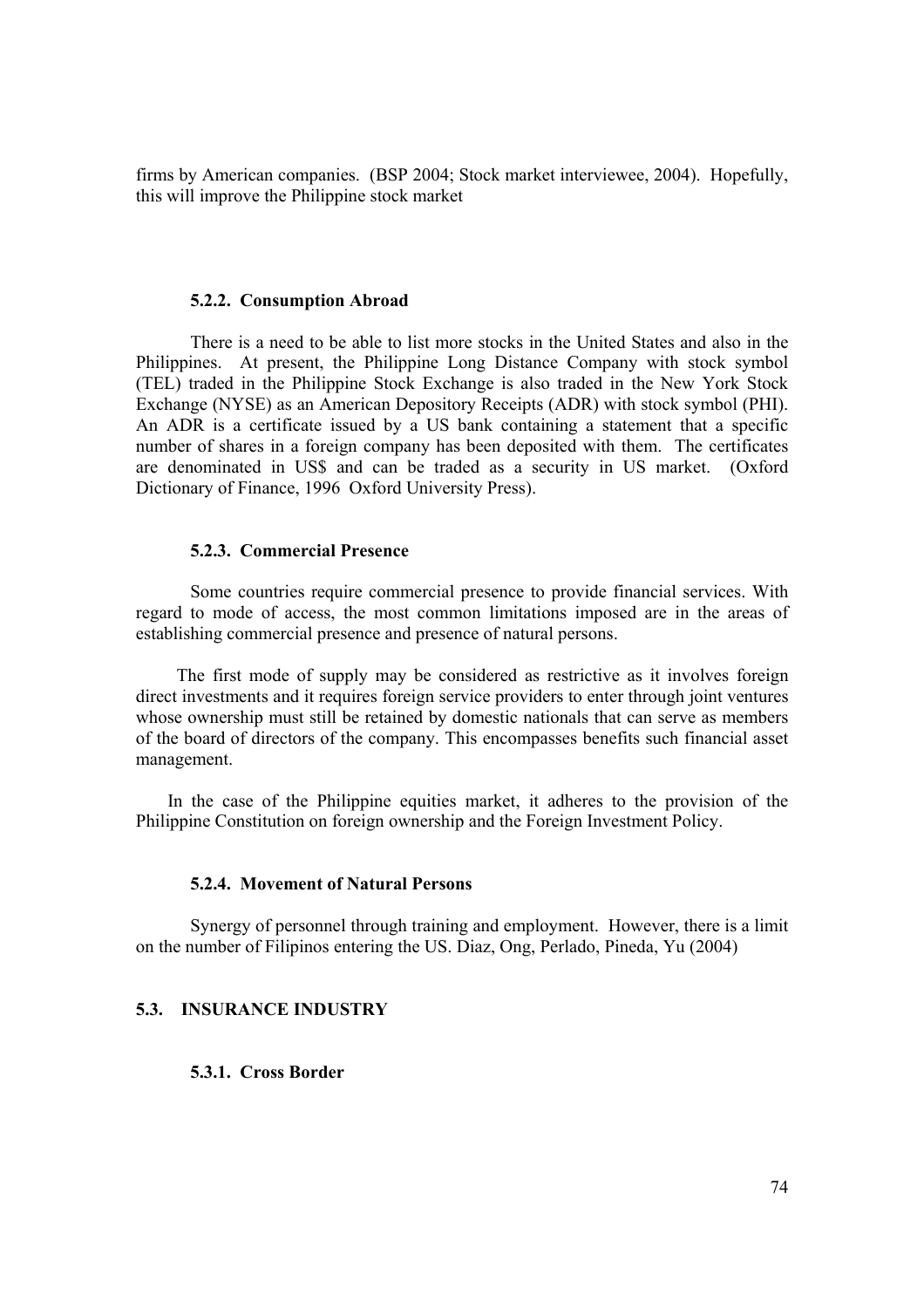The RP-US FTA may study if U.S. firms can provide actuarial services, investment advice for the insurance companies to keep the safety of the premiums paid by the insured.

## **5.3.2. Consumption Abroad**

 The non-life insurance companies can further explore the reinsurance business. For the life insurance companies, introduction of new products that will meet the investment requirements of the insured.

#### **5.3.3. Commercial Presence**

In the case of the Philippine insurance industry, it adheres to the provision of the Insurance Code and the Guidelines on the Liberalization of Insurance Industry. As discussed earlier, there were foreign insurers who left the country after the 9/11 incident and the slowdown in economic growth that the Philippines faced after the Asian crisis.

For insurance, can US firms open offices here and sell dollar denominated policies (as a hedge against the ever-dwindling value of the peso)? (Insurance interviewee, 2004)

Opening up the Philippines' mutual fund business is one big market the US may be interested. Retirement and insurance services are another area that will look very exciting. Offering RP debt and securities products in the US as country designated mutual funds is good for asset diversification. (Stock Market interviewee, 2004).

# **5.3.4. Movement of Natural Persons**

Allow technology transfers and talent exchange by providing extended stay to banking professionals for training purposes. (Banker interviewee, 2004)

In the financial services, the movement of natural persons can be realized by the Philippines as a location for backroom operations of US firms without new products being sold or introduced here, which is not necessarily bad and can be a good development, in line with the Philippines positioning itself as a "service economy or outsourcing." (BSP interviewee, 2004; Stock market interviewee, 2004. The export of consultancy services is one area where the Philippines is considered to have a competitive advantage. Specific areas are (a) information technology (IT); (b) computer software services (customized software consultancy, contract programming, training and documentation services, systems integration and data entry/data processing services); (c) consultancy engineering (infrastructure and industrial development projects in the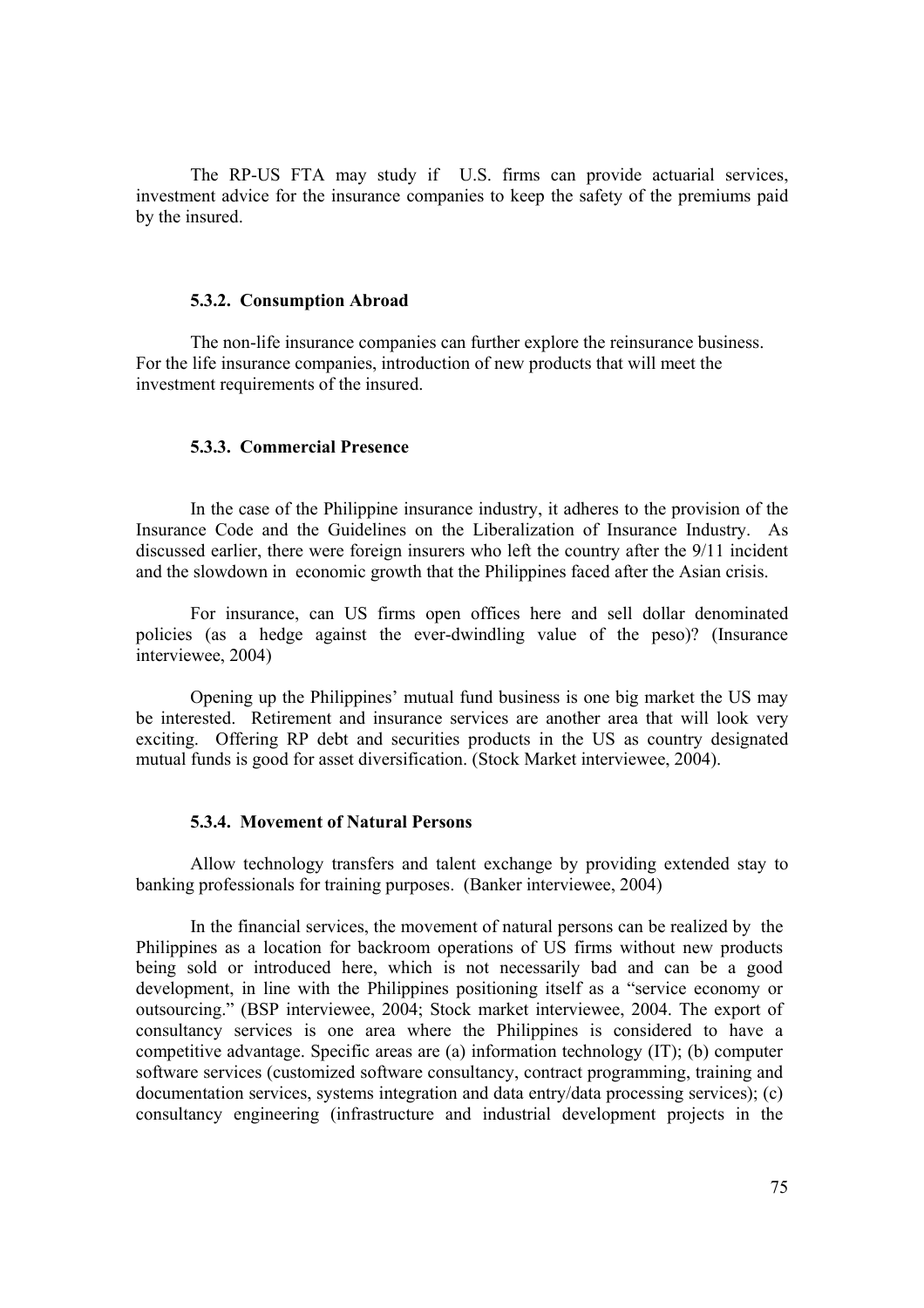following sectors: power, transportation, telecommunications, water supply, oil, gas, and petrochemicals, industrial estates and processing plants); and (d) contracting services (call centers, business processes, outsourcing, process data and they are up-to-date with accounts receivable and inventory (while they are sleeping); plenty of overtime; communication costs reduced because of technology; makes it feasible. (Diaz,F., Ong,C., Perlado J., Pineda, L, and Yu, D.;BAP interviewee, 2004; Stock market interviewee).

There is an array of things to negotiate. What we want is foreign direct investment (FDI). Also, the existing tax treaty does not cover the deduction in the other side. It is suggested to create certain taxes that are not regular taxes in international field and not recognized as income tax. (BAP interviewee, 2004)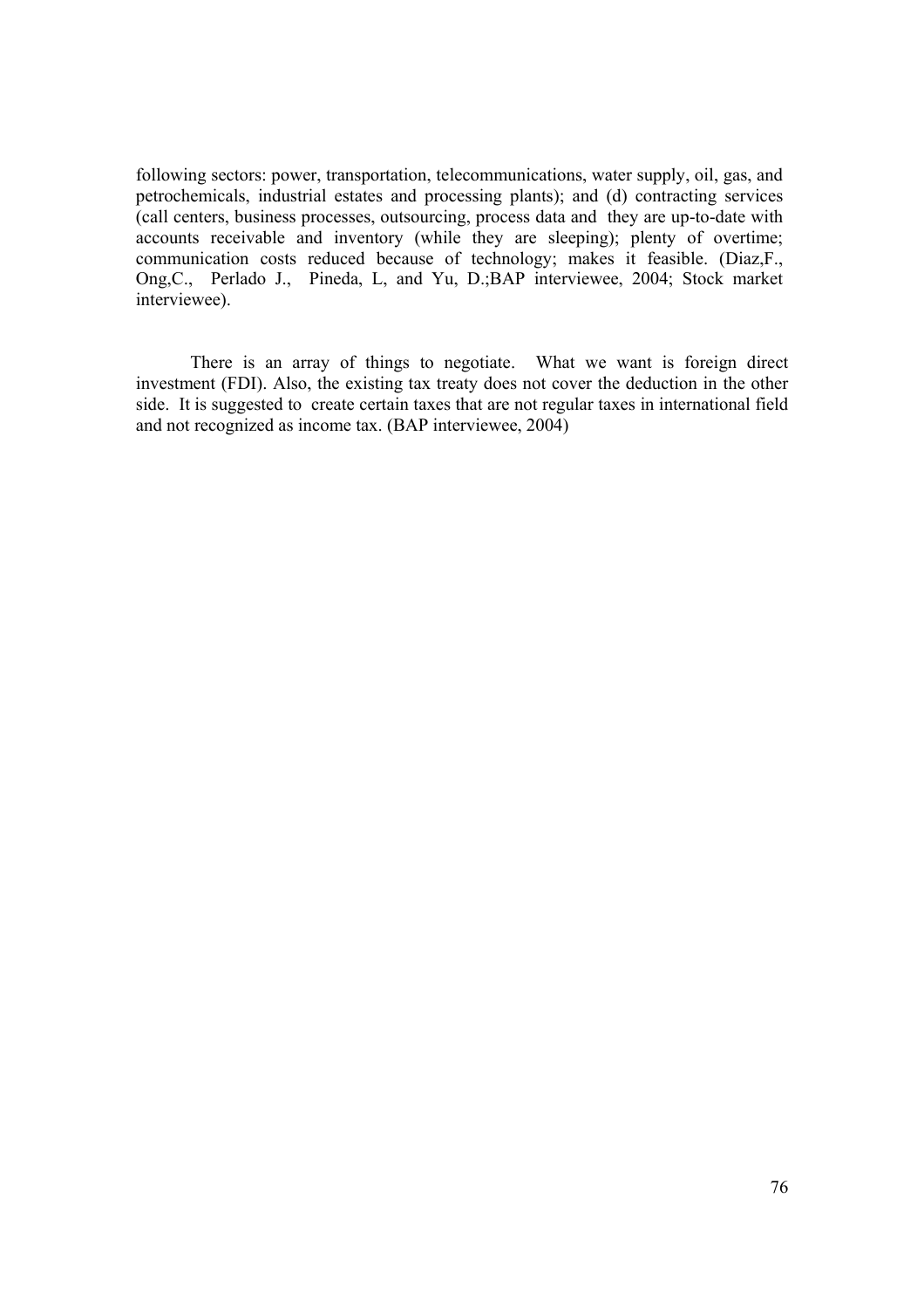## **6 The Free Trade Agreement in the Philippine Financial Services Industry**

Warner and Gerbasi (2004) cited the United States Trade Representative (USTR) definition on free trade as an opportunity to gain market access worldwide for US goods and services and to generate more quality and choice for the consumers. In this article, two issues were raised: 1) Free trade goals focus on removing perceived barriers to the flows of money, services and goods; 2) Trade agreements don't regulate industry. However, they regulate government activity.

 In general, in a free trade agreement (FTA) trade barriers in goods and services are removed between participating countries, but each retains own barriers with nonparticipating countries. FTA gives a positive signal to foreign investors because it assures them the groundwork has been laid down to make the country globally competitive.

 In recent years, preferential trade agreements, both bilateral and plurilateral ones, have characterized the world's economy. Indeed, this trend, especially the proliferation of bilateral trade agreements in Asia, has raised several issues and challenges to the Philippine society. (Abraham, Babanto, Jao, Kuon, Pabayos, 2004). While "majority of these preferential agreements are aimed at promoting intra-regional trade among neighboring states, more ambitious initiatives seek to expand inter-regional and crosscontinental economic relations" (Avila & Manzano, 2002). A country entering a preferential agreement grants its partner country or countries lower duty or even duty free treatment of imports as compared to the tariffs it imposes on other countries (Avila & Manzano, 2002). Although each of the partners is free to set its own rates on the imports coming from other countries not involved in the agreement. (Abraham, Babanto, Jao, Kuon, Pabayos, 2004).

Negotiators have to consider whether to liberalize all services under all modes of supply and across all sectors. Krugman (1997) focused on the economics and politics of free trade to serve as framework for what trade negotiators negotiate about. The essential element is the harmonization of standards.

FTA is expected to provide an impetus in the economic growth of the countries involved. Two implications of an FTA are trade creation and trade diversion. In trade creation, cost efficiencies are established thus creating affordable goods or services for consumers. (Co, et al 2004). Trade is diverted when inefficient firms inside the FTA gain market access at the expense of efficient firms from non-members. (Co, et al 2004).

Apart from cross-border supply, talks should consider trade through commercial presence and movement of natural persons. The key question here is to what extent should regulatory regimes be harmonized between two prospective partners (Abraham, Babanto, Jao, Kuon, Pabayos, 2004; Avila & Manzano, 2002 p.21).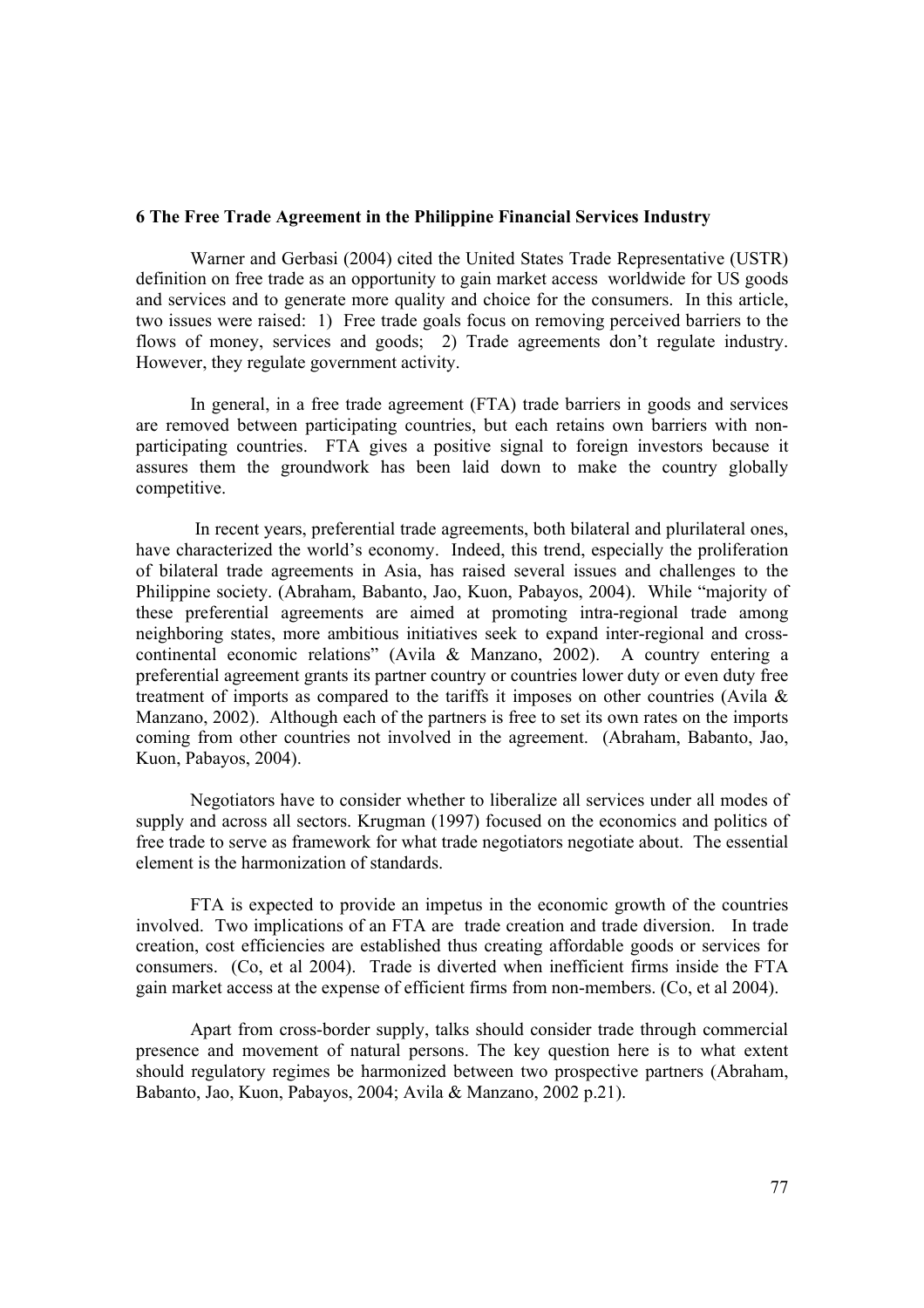A Free Trade Agreement in the Financial Services Industry between the Philippines and the United Sates of America will open a lot of investment opportunities for both the Philippines and the United States of America. Vital (2004) stated that the Philippines and US have natural mutual diversification opportunities. Unite (2002) showed that there is weak cointegration (using the Johanssen cointegration test) between the US and Philippine capital markets which means that the two countries are natural diversification outlets for each other.

The openness in financial markets provides opportunities for investors to choose between domestic and foreign financial assets. (Diaz, F., Ong,C., Perlado,J.,Pineda, L., Yu, D., 2004). By opening up the financial markets and leveling the playing field, the Philippine financial services industry have to become more efficient, offer new and exciting products to investors particularly in the capital markets to be competitive with its American counterparts.

The FTA provides facilities for the free movement of goods and services which can spur the economic growth of the Philippines. It will serve as an impetus in the economic reforms and deflect protectionist pressures of the country. It is expected to boost the image of the developing economy, in this case, the Philippines, as a dynamic one, thereby enhancing its standing in the international market.

The US is expected to benefit from this FTA by being able to enter market niches in the financial services industry. At present, there is a strong hold in the wholesale banking for foreign banks (Hapitan, 2000) and American companies in the life insurance industry (www.ic.gov.ph). Since the FTA assumes that goods and services can move freely, the same agreement should be non-discriminatory.

There will be reciprocity for both countries in establishing commercial presence in the host country. The RP-US FTA agreement can open doors for product/ services innovations, new standards for new or existing products and services through knowledge and technology transfer in the financial services industry. One product/ services that the US may find a niche is in the mutual fund industry and the undeveloped fixed income / debt market of the Philippines.

With the FTA, it is expected to have infusion of new investment, improvement of trading and settlement infrastructures and information system. Such developments will challenge the Philippine financial services industry to institute further reforms to shape up and compete.

 The further entry of American companies in the financial services industry may dent the market share of local players. The onset competition will force local players to update technologies and have robust capitalization to be able to be at par with those services offered by the foreign competitors.

 Based on the interviews conducted, some key informants believe that the RP-US FTA will bring in benefits for the two countries involved. Key informants see the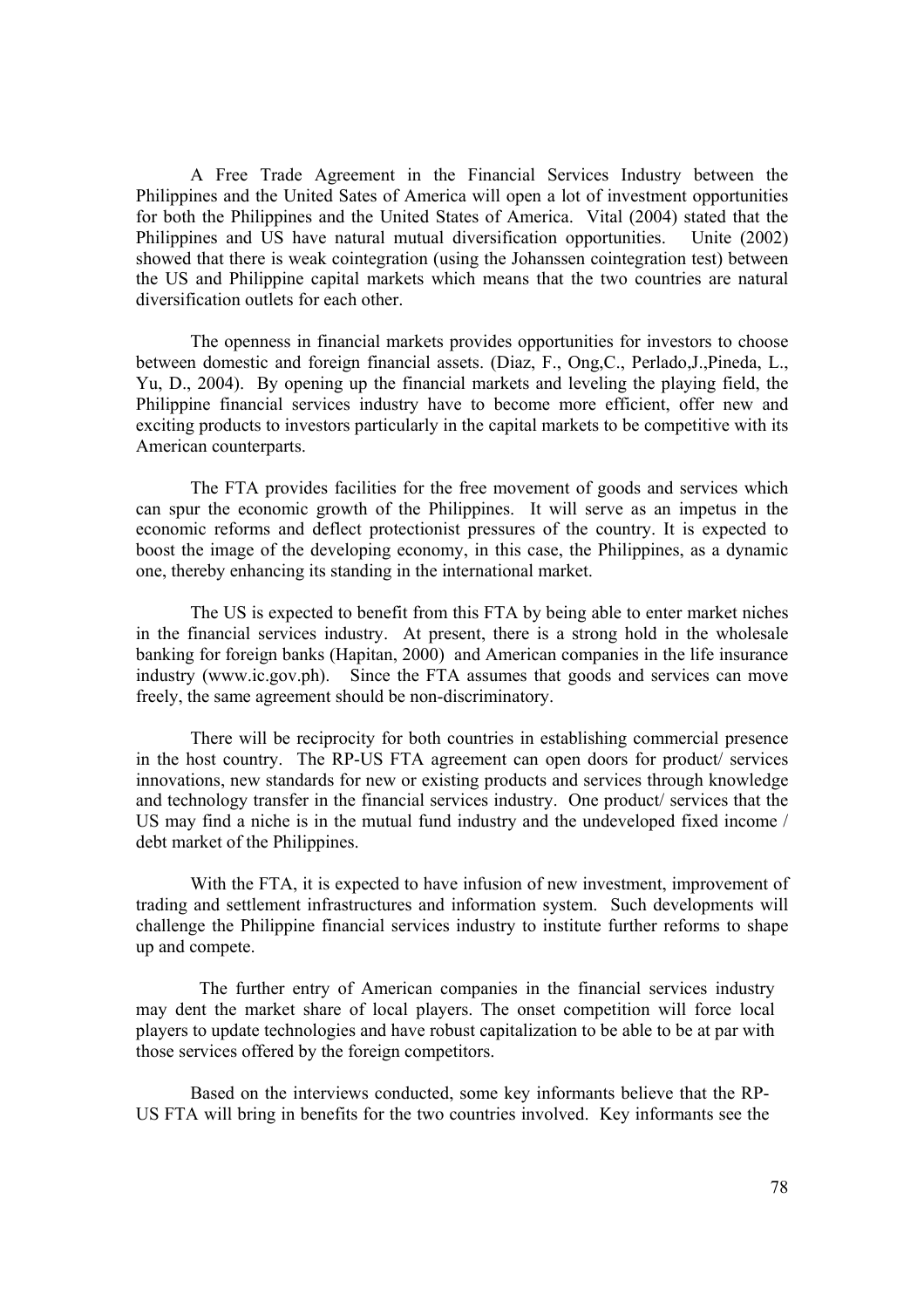following benefits of the proposed FTA (Annex A). However, some informants are skeptic on these benefits.

In the banking industry, the removal of barriers will make local banks more competitive and efficient with their US banking counter parties through services that should be able to penetrate markets abroad. With this FTA, the major banks of the Philippines would be encouraged to put up branches in the US, which would increase the efficiency of the country in facilitating the yearly inflow of remittances. (Banker interviewee, 2004; Anglo, J., Rodil,D., Tungol, N., Vichuaco, L, 2004). Our biggest inflow is the remittances from the Overseas Filipino Workers (OFWs). It has a great impact and is really a saving grace for us because it helps stabilize the foreign exchange rate. If these remittances pass through the proper channels, the banking system would definitely benefit, and its facilities would definitely be improved to accommodate the sum of money being sent back to the country. The remittances should pass through the appropriate channels and not the black market. (Banker interviewee, 2004; Anglo, J., Rodil,D., Tungol, N., Vichuaco, L, 2004; Diaz,F., Ong,C., Perlado J., Pineda, L, and Yu, D., 2004). There are remittances that are course through other persons which becomes the problem. If possible, that all remittances can go through the proper channels, example Western Union. There are people who resort to other means than the banks since the banks have bigger interests. Therefore, there should be a plan to make additional incentives to urge these people to go through legal channels so that whatever tax they can get will go to the counter of the national government and not to the black market. (Banker interviewee, October 2004).

Remittances by overseas Filipino workers (OFWs) post double-digit growth for the second straight month, expanding year-on-year by 14.5 percent in July 2004 to reach US\$734 million. This brought the cumulative remittances for the first seven-months to US\$4.7 billion, up by 5.0 percent compared to the comparable level last year. OFW remittances are expected to expand by 6 percent in 2004. Countries such as Hong Kong, Japan, Singapore, Italy, U.S., U.K., Saudi Arabia, and United Arab Emirates (UAE) continued to be the major sources of these remittances. (www.bsp.gov.ph, Retrieved date: October 20, 2004). Table 21 below shows the OFW remittances from January 2000-July 2004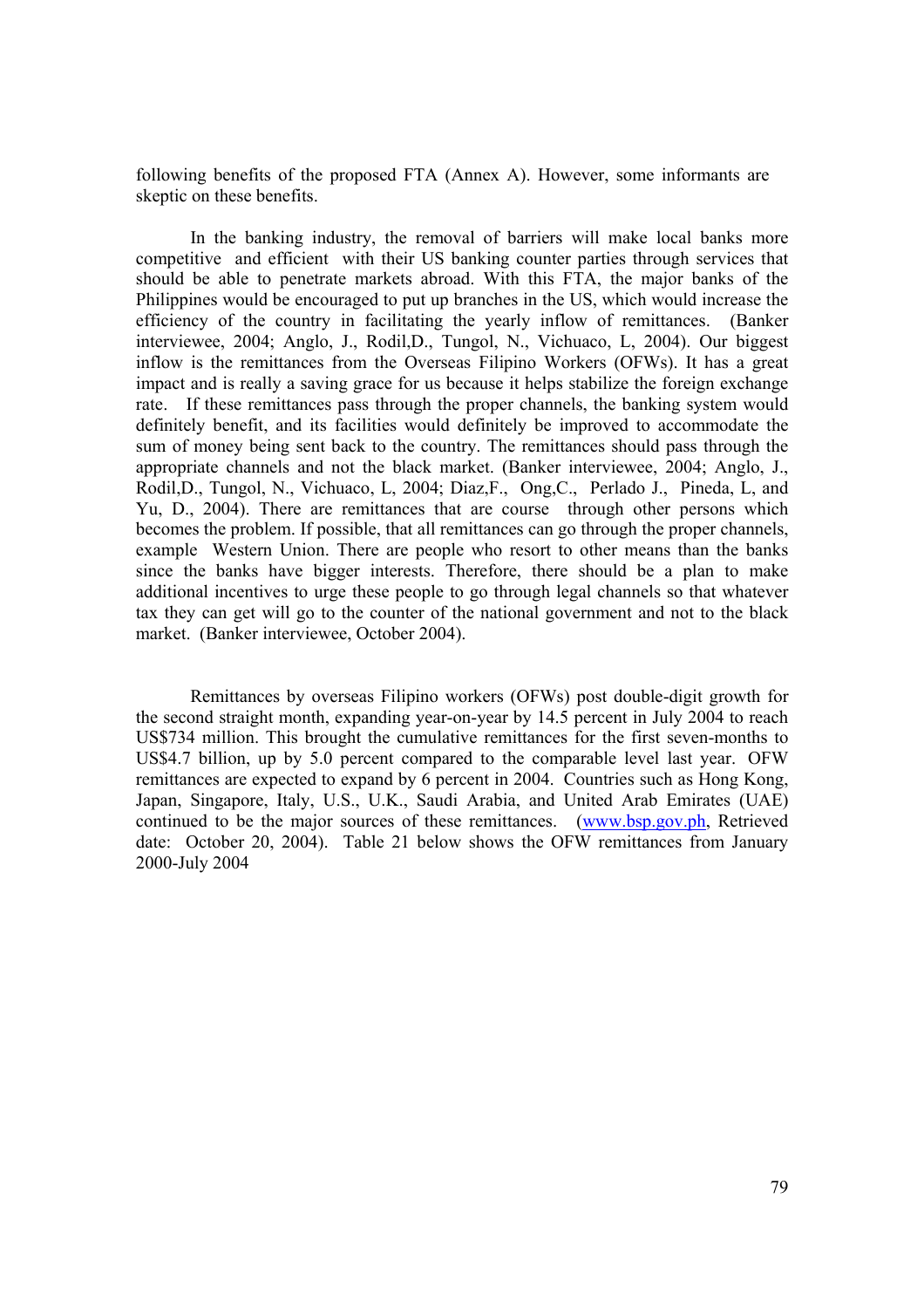|                   | FOR THE PERIODS INDICATED |                                     |              |             |            |
|-------------------|---------------------------|-------------------------------------|--------------|-------------|------------|
|                   | IN THOUSAND US DOLLARS    |                                     |              |             |            |
|                   |                           |                                     |              | Growth rate |            |
|                   |                           |                                     | year-on-year |             |            |
| <b>YEAR</b>       | Monthly                   | Cumulative                          |              | monthly     | Cumulative |
| $2000$ Dec        |                           |                                     | 6,050,450    |             | $-10.95$   |
| 2001              | Dec                       |                                     | 6,031,271    |             | $-0.32$    |
| 2002              | Dec                       |                                     | 7,189,243    |             | 19.2       |
| $2003$ Dec        |                           | 724,675                             | 7,639,955    |             | 6.27       |
| $2004^{p/2}$      | Jan                       | 624,022                             |              | $-4.96$     |            |
|                   | Feb                       | 607,499                             | 1,231,521    | 12.25       | 2.82       |
|                   | Mar                       | 722,207                             | 1,953,728    | 12.71       | 6.26       |
|                   | Apr                       | 659,790                             | 2,613,518    | $-5.62$     | 2.99       |
|                   | May                       | 695,598                             | 3,309,116    | $-7.34$     | 0.63       |
|                   | Jun                       | 706,096                             | 4,015,212    | 19.41       | 3.49       |
|                   | Jul                       | 734,267                             | 4,749,479    | 14.47       | 5.05       |
|                   |                           |                                     |              |             |            |
| p/<br>preliminary |                           |                                     |              |             |            |
|                   |                           | Source: Bangko Sentral ng Pilipinas |              |             |            |

# Table 21 OFW REMITTANCES

With the RP-US FTA. the entry of US Banks in the country will enhance the capital market by introducing competition in the environment and expanding the variability of services offered in the financial services sector.

An RP-US FTA would improve the financial services offered by the country. Since all of the transactions would be going through banks, this would definitely lead to an increase in the flow of finances in the system, which would later on increase the amount that is loaned to local companies, which would in turn lead to expansion. (Banker interviewee, 2004; Anglo, J., Rodil,D., Tungol, N., Vichuaco, L, 2004). The scope of the trade agreement may cover the import/export of consumer products, all import/export transactions are negotiated in a commercial banks, thus, banks play an important role in this kind of trade activities." (Banker interviewee, 2004; Ablaña, L.A., Conde, G., Garcia, R., Magsaysay, Ma. E., Sanchez, A.A., 2004).

In the insurance industry, FTA would increase competitiveness within the industry, and the Philippines even has the advantage. An individual would want to avail insurance from someone he knows and trusts already and not from a complete stranger. Clients would prefer to buy to local insurance companies, as they already have an idea of the credibility of such company, rather than to some foreign company that just came in.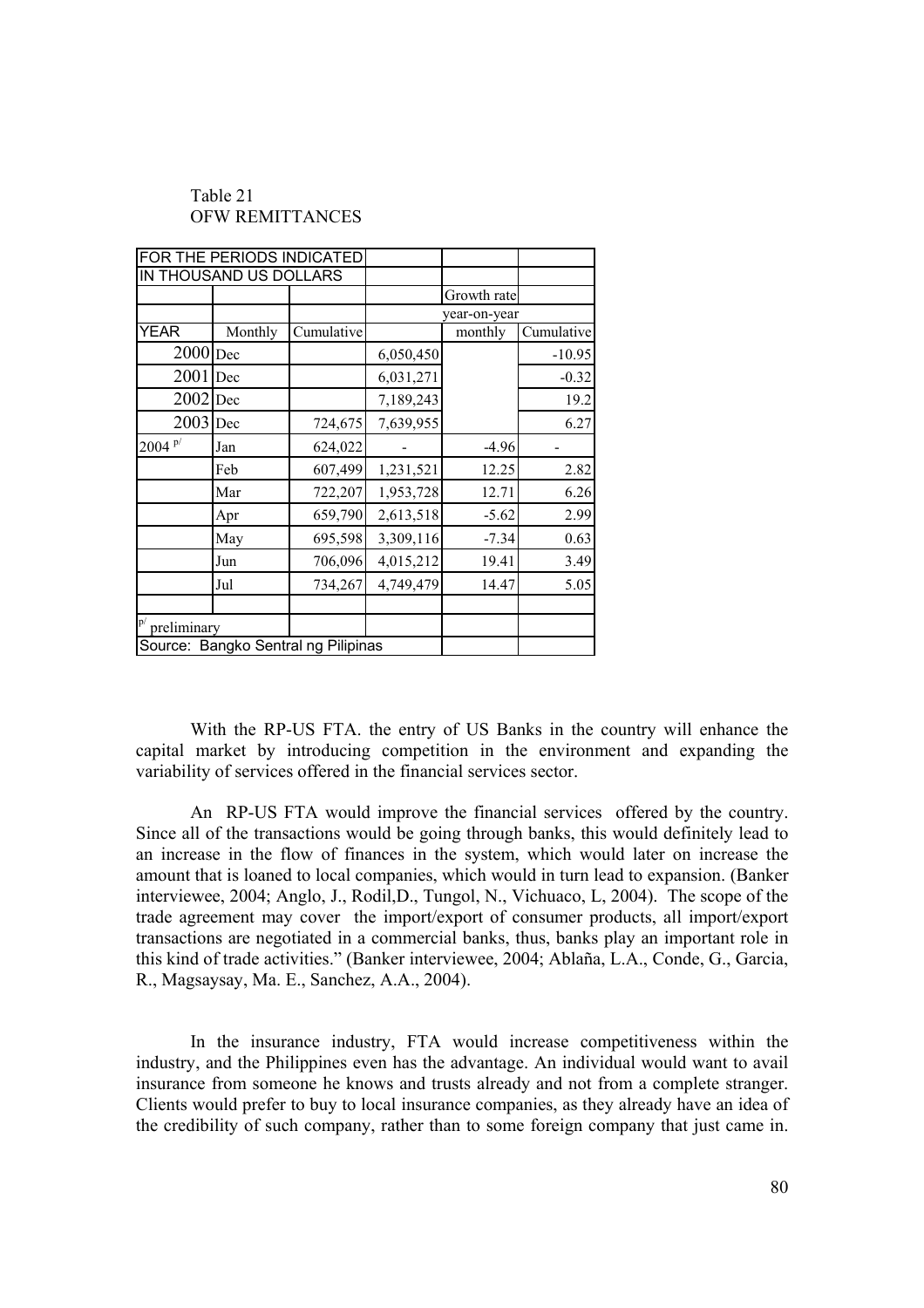(Abraham, Babanto, Jao, Kuon, Pabayos, 2004). Milo (2003) said in her study that the insurance industry can further be developed. Thus, providing a groundwork for the entry and cooperation of American insurance companies with their local counterparts.

In the stock market, an RP-US FTA will encourage infusion of new investment into the capital market scene. (PSE,2004). It will definitely improve the following: a) freer flow of capital that will boost liquidity not only in the equities but likewise debt markets, b) strategic alliances with US based companies will enhance research and risk management capability of local houses, c) bench-marking with global best practices will be the order of the day among others. (Stock market interviewee, 2004). Another wave of mergers and acquisition might be the order of the day for the local banking sector. The brokerage houses will be forced to likewise merge, increase their capital base, or simply have strategic tie-ups with international houses in order to compete." (Stock market interviewee, 2004). Closer trading ties with the US would result to the improvement of trading and settlement infrastructures and information system through knowledge and technology transfer. (PSE 2004). The agreement may even help encourage Multinational Corporations to list in the PSE. (PSE 2004).

 The drive to increase the competitiveness of the products/services offered by the country would increase the skills of our workforce. (Banker interviewee, 2004). With the entry of foreign financial institutions, it could lead to the adoption of the best practices which the domestic financial services industry can follow. The capabilities and skills of the employees of domestic financial services industry are enhanced in order for them to meet the risks and opportunities offered by the securities and bond markets by deepening the domestic financial system. They will be able to use various hedging instruments necessary to manage different risks involved in a more liberalized and internationally integrated financial system. (Co, Cristobal, Imperial, Princesa, Tayag, 2004). However, an FTA might lead to the Philippines merely being a location for backroom operations of US firms without new products being sold or introduced here, which is not necessarily bad and can be a good development, in line with the Philippines positioning itself as a "service economy." (Stock market interviewee, 2004). There will be a need for wider connection to the Internet, which is used as medium of trade for in developed countries.

However, some respondents are not keen on the RP-US FTA and are concerned with the negative effects of the agreement.

For all the sectors, banking, insurance, and stock market, a concern is that the FTA may probably create a non-proportionate number of foreign and domestic players. One of the implications of the RP-US FTA is the market share of the domestic players might be eaten up by the foreign players as evidenced already in the life insurance industry and the stock market. Foreign countries may freely enter the country since they can afford the capitalization needed in order to expand their services.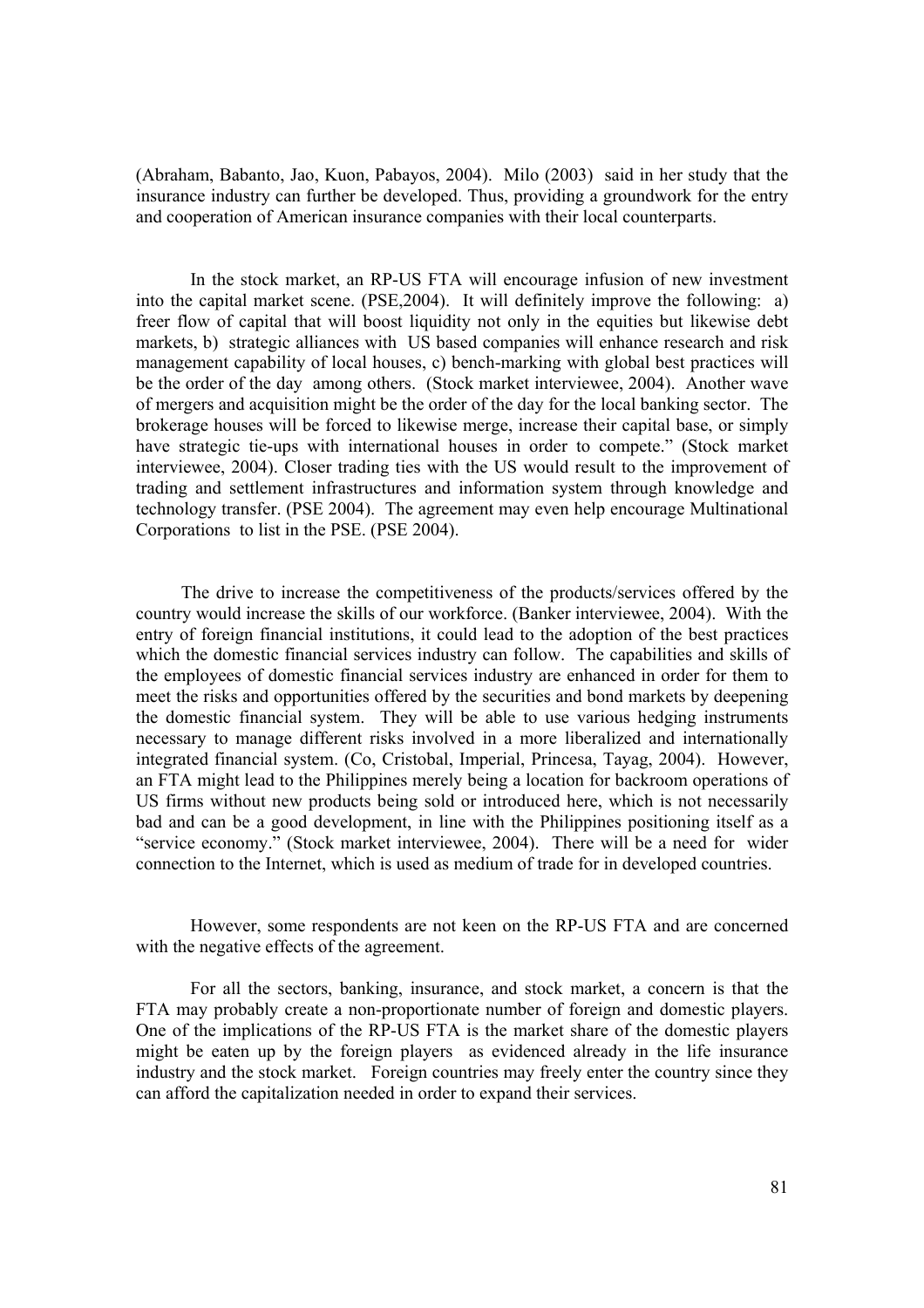Our domestic banks, at the rate they are performing right now, and with all the crises and so, it will be close to impossible to afford bringing their services to other countries. The present Philippine Banking Sector does not earn a consistent remarkable rating in comparison with the industry in other regions. Foreign banks will benefit in their Philippine branches without a corresponding benefit to our own banks. Domestic banks would need to raise more capital to be able to address its soundness as well to provide updated technology and equipment to be competitive with the multinational finance investors. It is expected that there will be ore reports to be submitted and more work for banks to comply with the international standards and transparency in financial reporting. (Banker interviewees, Anglo, J., Rodil, D., Tungol, N., Vichuaco, A., 2004)

The insurance industry for one still needs to address its own problems before it can enter into a free trade agreement with the U.S. Right now, it is having trouble in the policing the industry and the remittance of taxes. (Abraham, Babanto, Jao, Kuon, Pabayos, 2004).

 Like the domestic banks, the local insurance companies like us might be eliminated in the process, for our share in the local market will be taken by the investors. (Aquino,B., Castillo,A., Leobrera, R., Mago, D., Ponce, C., Retuya, A., 2004).

American insurance companies are already doing business in the Philippines. However, because of the economic difficulties here, some of them folded up or merged with other insurance companies as discussed earlier. Also, the effect of the 9/11 event is that the cost of reinsurance is higher. There would be more difficulty for small capitalized local players to compete with the largely capitalized foreign players. What the local players are doing now is to do business among its Asian counterparts since it is easier and more profitable. (Insurance interviewee, 2004). Another key informant from the insurance industry stated that no foreign insurance company who wants to dominate the industry can be successful, for the market now is saturated and cannot be penetrated by new players. People still trust the established names in the industry. (Aquino,B., Castillo, A., Leobrera, R., Mago, D., Ponce, C., Retuya, A., 2004).

However, some Philippine insurers find liberalization counter-productive to the industry if the differences in the taxation of local life insurance companies vis-à-vis foreign-based companies is not addressed. The trend towards eliminating trade barriers, such as taxes, among nations and promoting global competitiveness posed increased concerns for the Philippine life insurance industry. The implications for the life insurance sector of the repeal of the uniform currency act further emphasize the dire need for urgent action on the tax treatment of the life insurance industry. (Philippine Life Insurance Association.htm, 2004, Retrieved Date July 14, 2004).

Starting March 2004, a BIR memo rationalized the imposition of Documentary Stamp Tax (DST) on all financial institutions. In summary, the basis of DST computation on life insurance companies in now on the premium no longer on the amount of insurance. The effect is lower insurance premium. There was no change in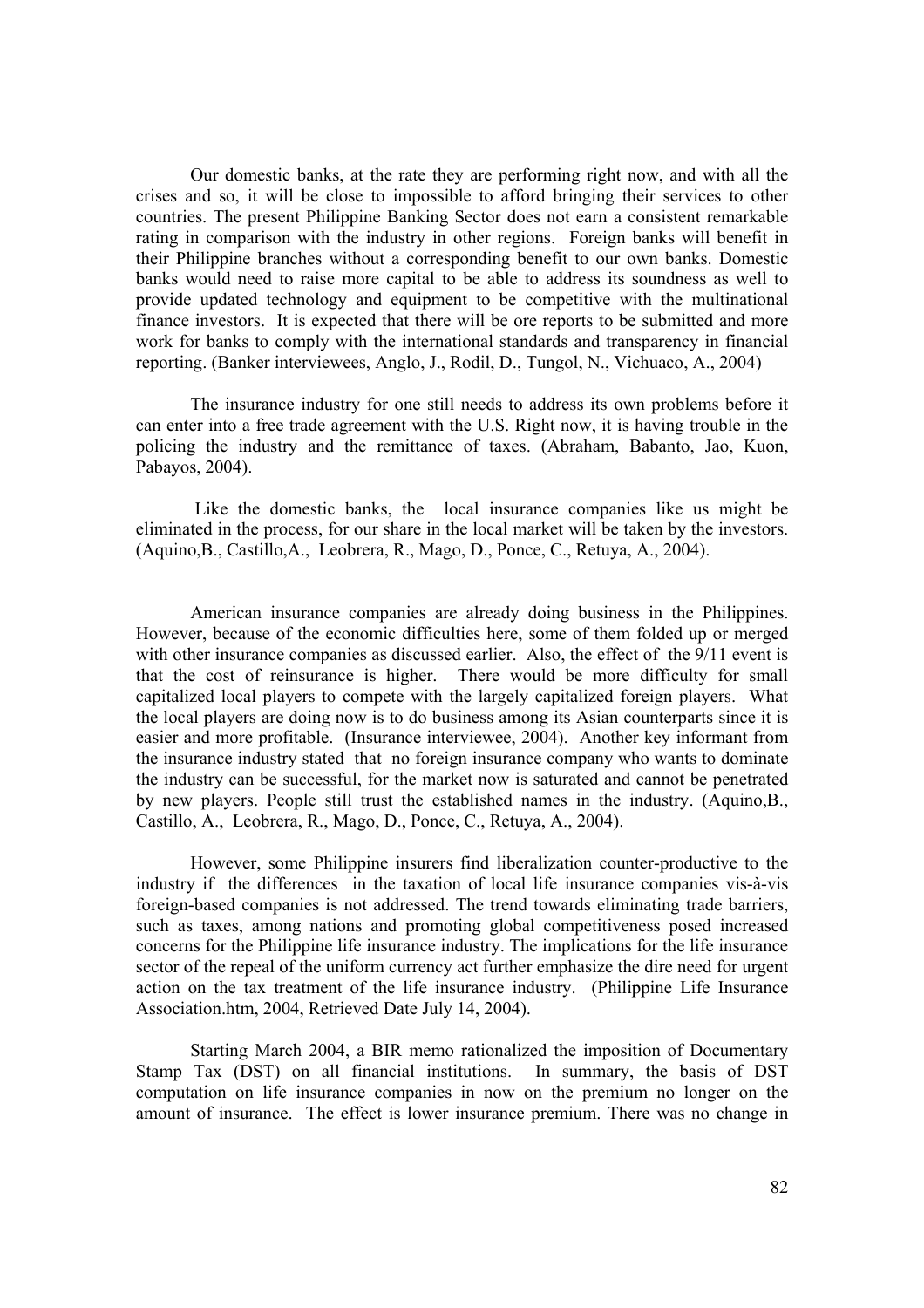non-life insurance premium. PLIA is pushing further to amend this law and make it a one-time tax.

As for the stock market, the concern of the trading participants and investors is the liquidity and depth of the market. The entry of more American funds can help provide more liquidity in the market. A concern of investors is the political news, bulging deficit that continues to hound the market. Any negative news would send the foreign investors out of the market. Daniel Yu, editor-in-chief of Hong Kong-based The Asset Magazine, said "continuity and stability are factors astute foreign investors look for when investing in a country." (www.bsp.gov.ph, Retrieved date: October 23, 2004). Likewise, since there is a low demand for securities, the entry of American trading participants can dent the market share of the local counterparts.

Globalization remains a debatable issue confronting Philippine financial services industry. There is a need for government to install effective safety nets and protective measures that will enhance the capacity of domestic players to compete globally. Insufficient financial muscle and technological capability, a high tax burden and inefficient bureaucracy continue to hamper efforts by locals to match global players headon.

The United States has successfully completed negotiations for free trade agreements (FTAs) with its two leading trading partners, Chile and Singapore. The House approved free-trade accords with Singapore and Chile under new fast track rules. These agreements would promote US commitment to trade liberalization and open opportunities through openness, respect for the rule of law and private property and should result in increased access to markets outside of the US. In addition, they will play a huge role in ensuring that the US maintains its leadership role in world trade.

However, since the US has initiated the Enterprise Asean Inititative (EAI) where the US and individual Asean countries can explore the possibilities of launching FTA negotiations, then such agreement should be beneficial to both parties and not placing at a disadvantaged one country.

The following is a matrix of the Free trade Agreements (FTAs) of the United States with Singapore and Chile, respectively. Also, existing regulations on liberalization for the Philippine Financial Services are presented. It is intended to find out what exists already and how this can be used/enhanced in the proposed RP-US FTA.

 For the two separately concluded free trade agreements by the United States of America, the financial services chapter applied to measures adopted or maintained by the two countries that relate to the financial services, financial institutions, investors and investments of such investors in financial institutions in the Party's territory; and crossborder trade in financial services. It specifically encompassed issues on core obligations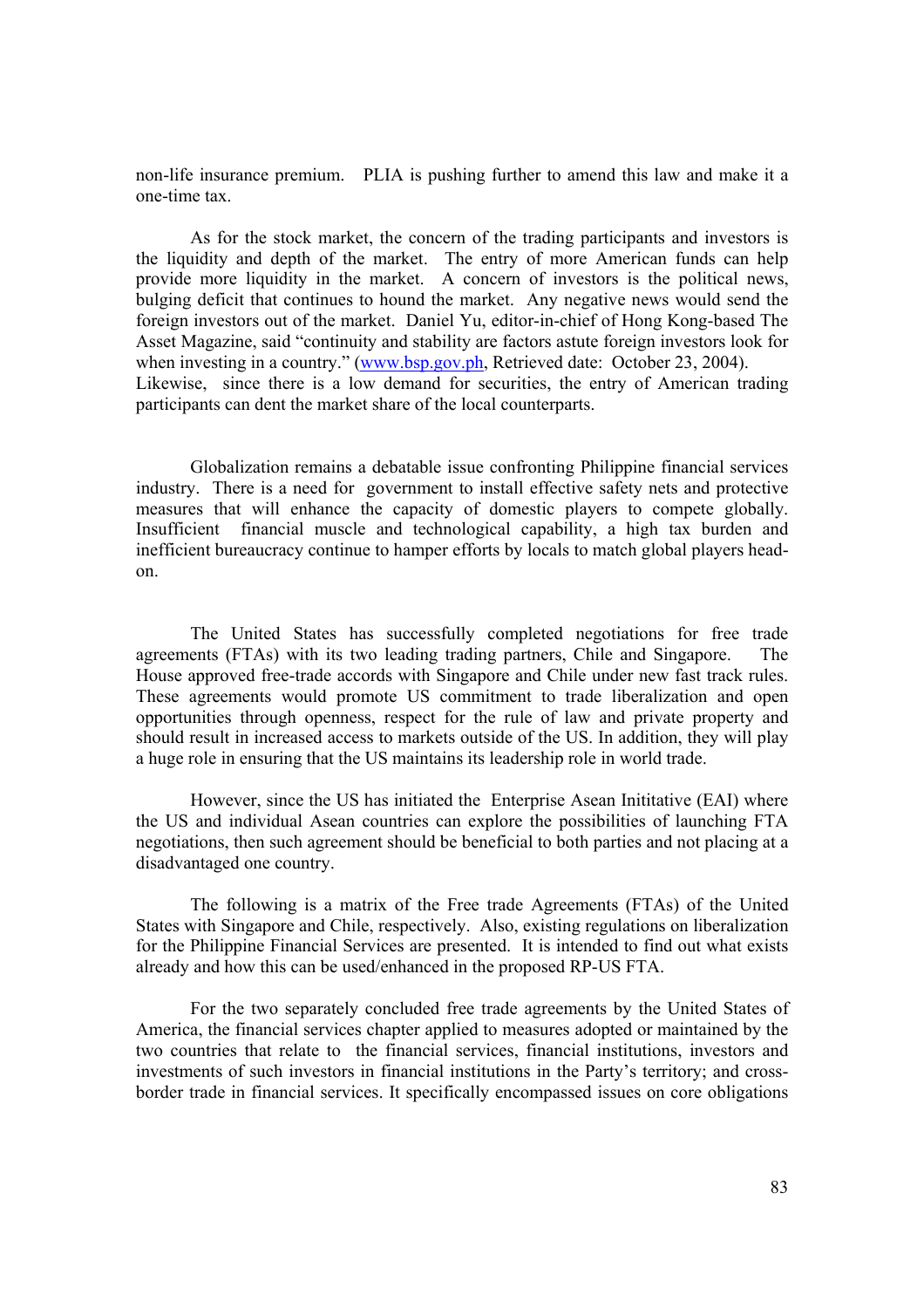of non-discrimination, most-favored nation treatment, and additional market access obligations.

**Table 22 Free Trade Agreements and Philippine Financial Services Liberalization, Regulations, and Developments** 

| $\mathbf{S}$ and $\mathbf{S}$ and $\mathbf{S}$ of $\mathbf{S}$ .<br><b>US-Singapore FTA</b> | <b>US-Chile FTA</b>                       | <b>Existing Regulations on</b><br><b>RP Financial Services</b> |  |
|---------------------------------------------------------------------------------------------|-------------------------------------------|----------------------------------------------------------------|--|
| (Singapore's<br><b>Banking</b>                                                              | Banking and<br><b>Securities</b>          | Foreign<br>banks                                               |  |
| Perspective):                                                                               | (Chile's Perspective):                    | liberalization                                                 |  |
| ❖ Lifting of ban on new                                                                     |                                           | Philippines has allowed                                        |  |
| licenses for full-service                                                                   | ❖<br>Establishment by U.S.                | only 10 foreign banks to                                       |  |
| banks or for "wholesale"                                                                    | <b>banks</b><br>and<br>securities         | join the banking industry                                      |  |
| banks that serve only large                                                                 | firms of branches and                     |                                                                |  |
| transactions.                                                                               | subsidiaries and may                      | On-going review of the                                         |  |
| Ability by licensed full-                                                                   | invest in local firms                     | respective charters of the                                     |  |
| service banks to offer all                                                                  | without restriction                       | Bangko<br>Sentral<br>n g                                       |  |
| their services in Singapore                                                                 | $\div$ U.S.<br>financial                  | Pilipinas (BSP) and of the                                     |  |
| at up to 30 locations in the                                                                | institutions<br>may<br>tap                | Philippine Deposit                                             |  |
| first year that<br>the                                                                      | privatized voluntary                      | <i>Insurance Corporation</i>                                   |  |
| agreement is in effect, and                                                                 | savings plans<br>by                       | (PDIC) where we are                                            |  |
| at an unlimited number of                                                                   | offering services.                        | pushing for more reforms                                       |  |
| locations within two years.                                                                 | U.S. firms also gain<br>❖                 | to strengthen our bank                                         |  |
| ❖ Application for access to                                                                 | some increased ability                    | regulatory powers and                                          |  |
| the local Automated Teller                                                                  | to offer such products                    | improve legal protection of                                    |  |
| Machine (ATM) network                                                                       | through<br>Chile's                        | bank supervisors as well                                       |  |
| half<br>within<br>two-and-a                                                                 | mandatory social                          | as to expedite problem                                         |  |
| years, and branches of                                                                      | security system.                          | bank resolution.                                               |  |
| U.S. banks get access to                                                                    | Cross-border services in<br>$\cdot \cdot$ |                                                                |  |
| the ATM network in four                                                                     | financial<br>information                  | Amendments<br>the<br>to                                        |  |
| years                                                                                       | and data processing, and                  | Bangko Sentral<br>ng                                           |  |
|                                                                                             | financial advisory                        | Pilipinas charter:                                             |  |
|                                                                                             | services with a limited                   |                                                                |  |
|                                                                                             | exception.                                | of<br>1. Strengthening                                         |  |
|                                                                                             | ❖ Chilean mutual funds                    | supervisory powers                                             |  |
|                                                                                             | may use foreign-based                     | 2. Immunity<br>to<br>examiners                                 |  |
|                                                                                             | portfolio managers.                       |                                                                |  |
|                                                                                             |                                           | 3. Liquidity,<br>insolvency-                                   |  |
|                                                                                             |                                           | wanted                                                         |  |
|                                                                                             |                                           | more                                                           |  |
|                                                                                             |                                           | require<br>powers;<br>Stockholders                             |  |
|                                                                                             |                                           | additional capital;                                            |  |
|                                                                                             |                                           | failure to do so---                                            |  |
|                                                                                             |                                           | ability to merge or                                            |  |
|                                                                                             |                                           | be bought out                                                  |  |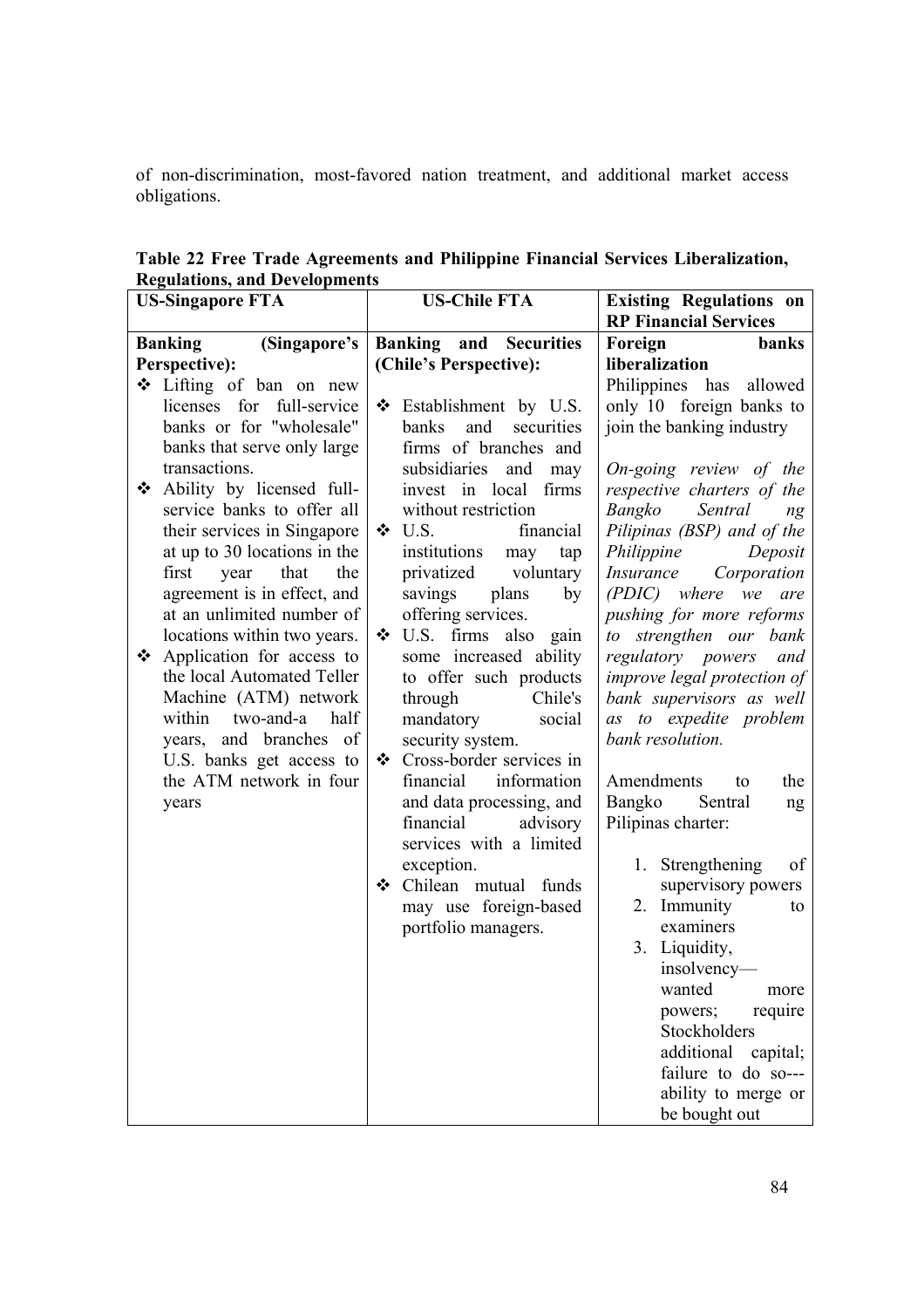|                                                                                                                                                                                                                                                                                                                                                   |                                                                                                                                                                                                                                                                                                                               | 4. Increase scale of<br>penalties                                                                                                                                                                                                                                                                                                    |
|---------------------------------------------------------------------------------------------------------------------------------------------------------------------------------------------------------------------------------------------------------------------------------------------------------------------------------------------------|-------------------------------------------------------------------------------------------------------------------------------------------------------------------------------------------------------------------------------------------------------------------------------------------------------------------------------|--------------------------------------------------------------------------------------------------------------------------------------------------------------------------------------------------------------------------------------------------------------------------------------------------------------------------------------|
|                                                                                                                                                                                                                                                                                                                                                   |                                                                                                                                                                                                                                                                                                                               | General Banking Law<br>There is no need to have<br>amendment in<br>the<br>an<br>General Banking<br>Law<br>(GBL). The amendment in<br>BSP charter in line with<br>GBL.                                                                                                                                                                |
|                                                                                                                                                                                                                                                                                                                                                   |                                                                                                                                                                                                                                                                                                                               | International<br>Capital<br>Standards (Basel<br>1 and<br>Basel 2 Accord)<br>International Accounting<br><b>Standards</b><br>and<br>Transparency                                                                                                                                                                                      |
|                                                                                                                                                                                                                                                                                                                                                   |                                                                                                                                                                                                                                                                                                                               | Anti-Money Laundering<br>Act                                                                                                                                                                                                                                                                                                         |
| Insurance:                                                                                                                                                                                                                                                                                                                                        | <b>Insurance</b>                                                                                                                                                                                                                                                                                                              | <b>Insurance</b>                                                                                                                                                                                                                                                                                                                     |
| Under the<br>FTA, U.S.<br>insurance firms will be able<br>establish subsidiaries,<br>to                                                                                                                                                                                                                                                           | $\div$ U.S.<br>firms<br>insurance<br>would gain full rights to<br>establish subsidiaries or<br>joint ventures for<br>all                                                                                                                                                                                                      | Liberalization<br>Insurance<br>is<br>fully<br>liberalized.                                                                                                                                                                                                                                                                           |
| branches or joint ventures<br>Singapore is expanding the<br>cross-border<br>insurance<br>services it allows, and U.S.<br>firms will be able to sell<br>marine,<br>aviation<br>and<br>transport (MAT) insurance,<br>to<br>provide<br>reinsurance,<br>brokerage<br>of<br>insurance<br>and<br><b>MAT</b><br>reinsurance<br>insurance, and to provide | insurance sectors<br>(life,<br>reinsurance,<br>non-life,<br>brokerage) with limited<br>exceptions.<br>❖ Chile has committed to<br>insurance<br>phase<br>in<br>branching rights. Chile<br>further has committed to<br>modify its legislation to<br>allow<br>cross-border<br>supply of key insurance<br>sectors such as marine, | A foreign insurance<br>or<br>reinsurance company<br>or<br>intermediary was allowed<br>entry under one of the<br>following<br>modes:<br>ownership of the voting<br>stock<br>of<br>existing<br>an<br>domestic<br>insurance<br>or<br>reinsurance incorporated in<br>the Philippines; investment<br>in<br>new insurance<br><sub>or</sub> |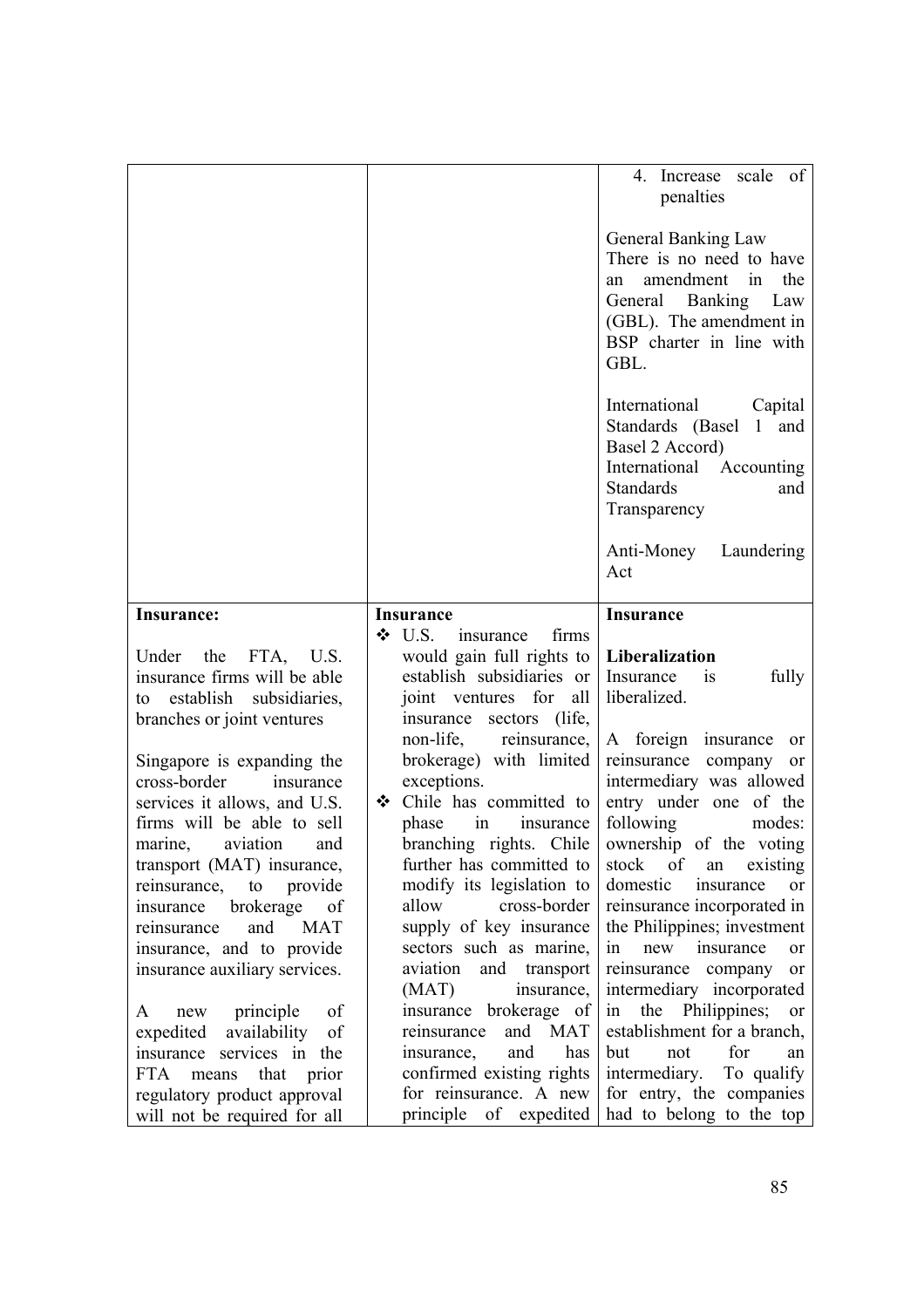| insurance products other<br>than life insurance, Central<br>Provident<br>Fund related<br>products, and investment-<br>linked products sold to the<br>business<br>community.<br>Expedited procedures will<br>be available in other cases<br>product<br>when<br>prior<br>approval is necessary. The<br>FTA specifies that U.S.<br>financial institutions may<br>offer financial services to<br>citizens participating in<br>Singapore's privatized<br>social security system under<br>more liberal requirements. | availability of insurance<br>services means that the<br>parties recognize<br>the<br>importance of developing<br>and<br>maintaining<br>regulatory procedures to<br>expedite the offering of<br>services<br>insurance<br>by<br>licensed suppliers.                                                                                                                                                                                                                                                 | 200 foreign insurance or<br>reinsurance<br>0r<br>intermediaries in the world<br>or among the top 10 in<br>their country of origin, and<br>had been in the business<br>for at least 10 years. The<br>regulatory<br>framework<br>governing the insurance<br>industry was marked by<br>conservatism<br>and<br>risk<br>Although this<br>aversion.<br>resulted<br>in<br>overall<br>financial soundness, it was<br>also seen<br>overly<br>as<br>cautious<br>therefore<br>constrained the growth and<br>development of the sector |
|----------------------------------------------------------------------------------------------------------------------------------------------------------------------------------------------------------------------------------------------------------------------------------------------------------------------------------------------------------------------------------------------------------------------------------------------------------------------------------------------------------------|--------------------------------------------------------------------------------------------------------------------------------------------------------------------------------------------------------------------------------------------------------------------------------------------------------------------------------------------------------------------------------------------------------------------------------------------------------------------------------------------------|----------------------------------------------------------------------------------------------------------------------------------------------------------------------------------------------------------------------------------------------------------------------------------------------------------------------------------------------------------------------------------------------------------------------------------------------------------------------------------------------------------------------------|
| Securities and<br>Related<br><b>Financial Services:</b><br>The FTA specifies that U.S.<br>may provide<br>firms<br>asset/portfolio management<br>and securities services in<br>Singapore through<br>the<br>establishment of a local<br>office, or by acquisition of<br>local firms.<br>In addition, U.S. firms may<br>supply pension<br>services<br>under Singapore's privatized<br>social security system, with                                                                                                | <b>Securities and Related</b><br><b>Financial Services</b><br>❖<br>U.S.<br>banks<br>and securities firms may<br>establish<br>branches<br>and<br>subsidiaries<br>and<br>may<br>firms<br>invest in<br>local<br>without restriction, except<br>limited<br>very<br>1n<br>circumstances.<br>$\div$ U.S. financial institutions<br>financial<br>offer<br>may<br>citizens<br>services<br>to<br>participating in Chile's<br>highly<br>successful<br>privatized<br>voluntary<br>savings plans. U.S. firms | Securities and Related<br><b>Financial Services</b><br>❖ Securities Regulation<br>2000<br>Code<br>Of<br>provided<br>stringent<br>1) more<br>requirements<br>on<br>full disclosure;<br>appointment<br>of<br>2)<br>independent<br>directors;<br>3) put a code<br>of<br>corporate<br>governance<br>1n<br>This is<br>place.<br>intended to better<br>minority<br>protect<br>shareholders.                                                                                                                                      |
| liberalized<br>requirements<br>regarding the number of<br>portfolio<br>managers<br>that<br>located<br>be<br>must<br>in<br>Singapore. And U.S.-based<br>firms may sell portfolio<br>management services via a<br>related<br>institution<br>in<br>Singapore. Under the FTA,                                                                                                                                                                                                                                      | also gain some increased<br>ability to<br>offer<br>such<br>products through Chile's<br>mandatory social security<br>system<br>- Chile will allow U.S.-based<br>firms to offer services cross-<br>border to Chileans in areas                                                                                                                                                                                                                                                                     | -SEC<br>reorganized<br>was<br>with salaries upgraded and<br>its mandate focused more<br>its role as market<br>on<br>regulator with additional<br>enforcement powers.<br>Demutualization of the<br>$\sim$                                                                                                                                                                                                                                                                                                                   |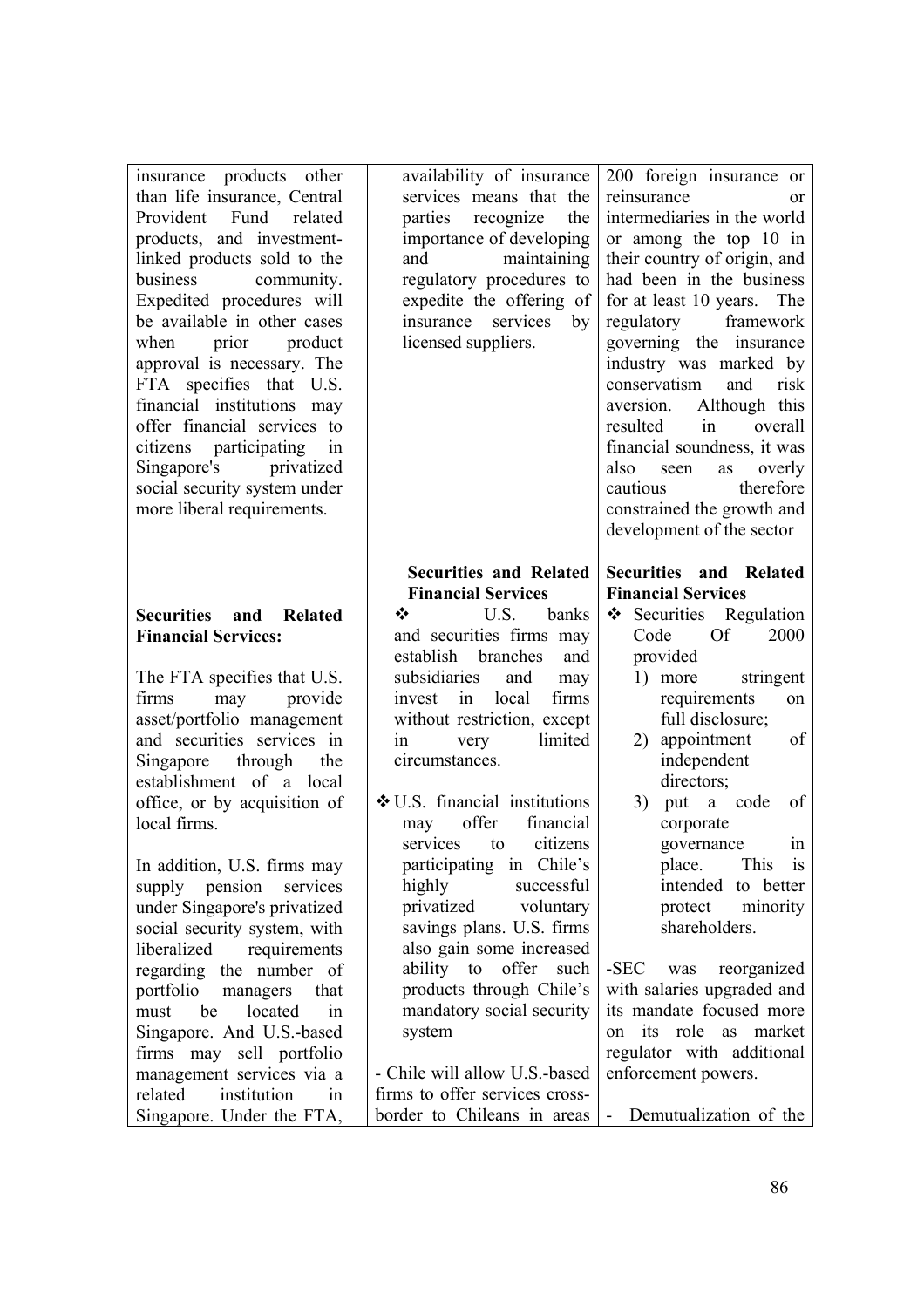| Singapore will treat U.S.<br>firms the same as local<br>firms for the cross-border<br>supply of financial<br>information, advisory and<br>data processing services. | such as financial information<br>and data processing, and<br>financial advisory services<br>with a limited exception.<br>Chilean mutual funds may<br>use foreign-based portfolio<br>managers. | PSE provided Independent<br>and<br>professional<br>management group<br>in<br>majority in place.<br><b>DST</b><br>has<br>been<br>abolished/reduced at the<br>trading floor of the PSE to<br>perk up volume of trade.                                                                          |
|---------------------------------------------------------------------------------------------------------------------------------------------------------------------|-----------------------------------------------------------------------------------------------------------------------------------------------------------------------------------------------|----------------------------------------------------------------------------------------------------------------------------------------------------------------------------------------------------------------------------------------------------------------------------------------------|
|                                                                                                                                                                     |                                                                                                                                                                                               | The BSP and<br><b>SEC</b><br>introduced capital market<br>reforms/governance to<br>ensure transparency in the<br>market governing body.<br>Three broad areas for<br>reform: the legal and<br>regulatory framework,<br>market infrastructure and<br>the quality of financial<br>institutions. |

Sources: www.ustr.gov . Free Trade With Chile Summary of the U.S.-Chile Free Trade Agreement. Retrieved date July 30,2004.

Scoop FT Agreements US, Chile, Singapore Comprehensive.htm. Retrieved date July 30, 2004.

www.bsp.gov.ph Retrieved date July 30, 2004. www.sec.com.ph Retrieved date July 30, 2004.

## **The US-Chile FTA**

## **The reasons for signing the FTA**

From the US point of view, the agreement is expected to improve opportunities for US exports, growth and investment. The agreement will ensure duty-free treatment of both US and Chile goods traded by the countries' respective industries. Most tariffs will be eliminated within the first 4 years of the agreement and the remaining tariffs and quotas will be eliminated over a 12-year period. Other issues targeted include market access in the services sector and certain groundbreaking customs procedures and transparency requirements that will promote efficiency and fairness. (The US-Chile, US-Singapore and US-SACU FTAs.htm. Retrieved date: June 12, 2005).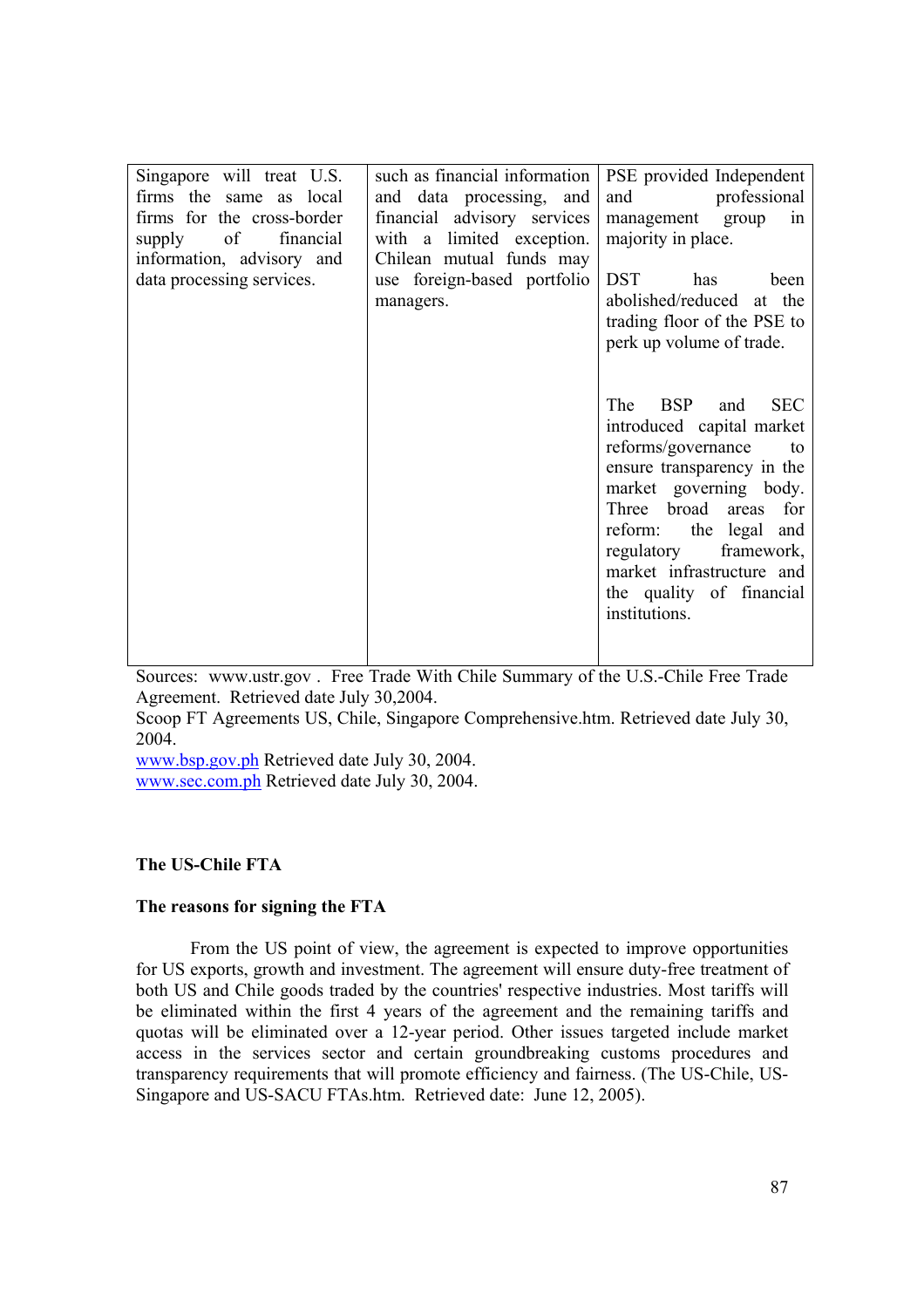From the Chilean perspective the agreement will consolidate and expand access for the country's products to principal international economies, facilitate diversifying exports and clarify the ground rules for participating in trade. This will lead to a reduction in the external vulnerability of the Chilean economy in times of enormous financial turbulence. The Chilean government believes that the agreement will potentially increase the productivity of the country's enterprises. FTAs are also an integral part of the country's economic development projects and will thus prove pivotal to the successful implementation of the country's Pro-Growth agenda. The terms of the agreement should also indirectly benefit its principal beneficiaries in the manufacturing sector that utilize the most labor and technology in their products. (The US-Chile, US-Singapore and US-SACU FTAs.htm. Retrieved date: June 12, 2005).

#### **US-Singapore FTA**

The highlights of the US-Singapore FTA on financial services included the market access for financial institutions and national treatment. It also included securities and insurance and most favored nation treatment.

The agreement is aimed at achieving great economic benefits for US companies in financial services, intellectual property and copyright and manufacturing in the electronics sector. (The US-Chile, US-Singapore and US-SACU FTAs.htm. Retrieved date: June 12, 2005).

Firstly, in the services sector, Singapore will be required to lower restrictions on the use of ATM services preventing US banks operating in Singapore from offering ATM services connected to the home-based banks. This is currently a severe competitive disadvantage for the US banks. (The US-Chile, US-Singapore and US-SACU FTAs.htm. Retrieved date: June 12, 2005).

Secondly, the agreement guarantees that the procurement policies of the "government-linked corporations" will not discriminate against US companies, as these corporations will be expected to act as commercial entities and not to engage in "anticompetitive behavior". If a dispute arises it will be referred to the dispute settling body established by the FTA. As a result of the agreement it may be necessary to strengthen competitions policy in Singapore, in order to protect businesses from anti-competitive behavior. (The US-Chile, US-Singapore and US-SACU FTAs.htm. Retrieved date: June 12, 2005).

The most significant economic aspect of the agreement is likely to be the provision allowing products assembled outside Singapore in two Indonesian out-islands to be counted as Singaporean in origin for the purposes of the FTA. This would allow US electronics manufacturers to take advantage of low wage rates on those islands and incorporate components manufactured there into electronic products that can enter the US duty-free. (The US-Chile, US-Singapore and US-SACU FTAs.htm. Retrieved date: June 12, 2005).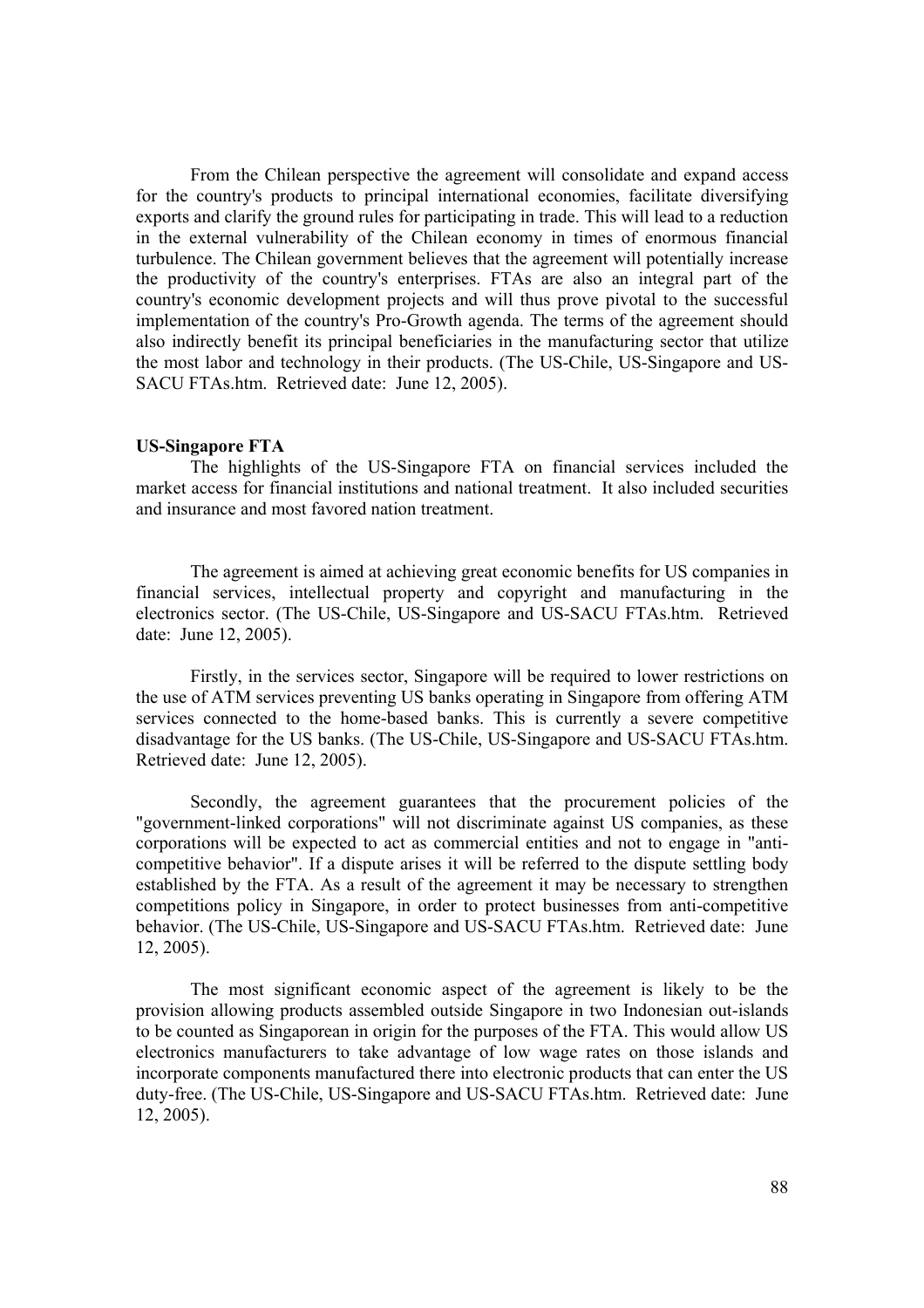From the point of view of Singapore one of the most significant benefits will be increased US investment due to the phasing out of duties on 90 US tariff lines. Currently, 52% of Singaporean exports are from US multinational corporations. (The US-Chile, US-Singapore and US-SACU FTAs.htm. Retrieved date: June 12, 2005).

In summary, the FTA covers a wide range of topical issues from market access, telecommunications and services to product-specific rules of origin. And as a result of the US commitment to increase trade relations through FTAs, it is expected that this agreement may lead other Southeast Asian countries to pursue trade agreements with the US, thereby promoting the interests of global trade throughout the region. (The US-Chile, US-Singapore and US-SACU FTAs.htm. Retrieved date: June 12, 2005).

The FTAs that the US has with Chile and Singapore covers a wide range of issues from modes of supply, market access, telecommunications, financial services, agricultural, intellectual property rights. Both the US-Chile and US-Singapore FTAs are in keeping with the US trade policy to promote global free trade.

These FTAs have product specific rules of origins. The US in pursuing FTAs under the EAI commits to increase trade relations thus promoting interests of global trade.

It is apparent that Chile and Singapore have opened their financial markets for the United States. Particularly with Chile, they signed the FTA and eventually, had capital market reforms to anchor the success of the FTA. With the Philippines, financial liberalization concentrated on both the insurance and banking industries. Initially, only 10 from each industry were allowed following the modes of entry. However, as mentioned earlier, foreign banks have contributed little to the banking industry, while foreign insurers dominate the life insurance market.

The RP-US FTA can be leveraged to promote bilateral initiatives to liberalize trade and investments. It can bring tangible commercial benefits to US and Philippine corporation. We can have an agreement that is comprehensive in scope and fully consistent with the World Trade Organization (WTO) and General Agreement in Trade and Services (GATS) frameworks for liberalized trade. The FTA should not only economically benefit the US. The Philippines should be able to also have economic gains particularly in the exports market.

An issue is on market access of Philippine financial services providers in the US and also of American financial services providers in the Philippines. Since the Philippines has liberalized banking and insurance industries, market access for American firms should not be much of a problem. The entry of these firms should bring more investment opportunities to the Philippine financial services industry. A question remains is if these American companies are willing to invest in the Philippines given our political and economic problems.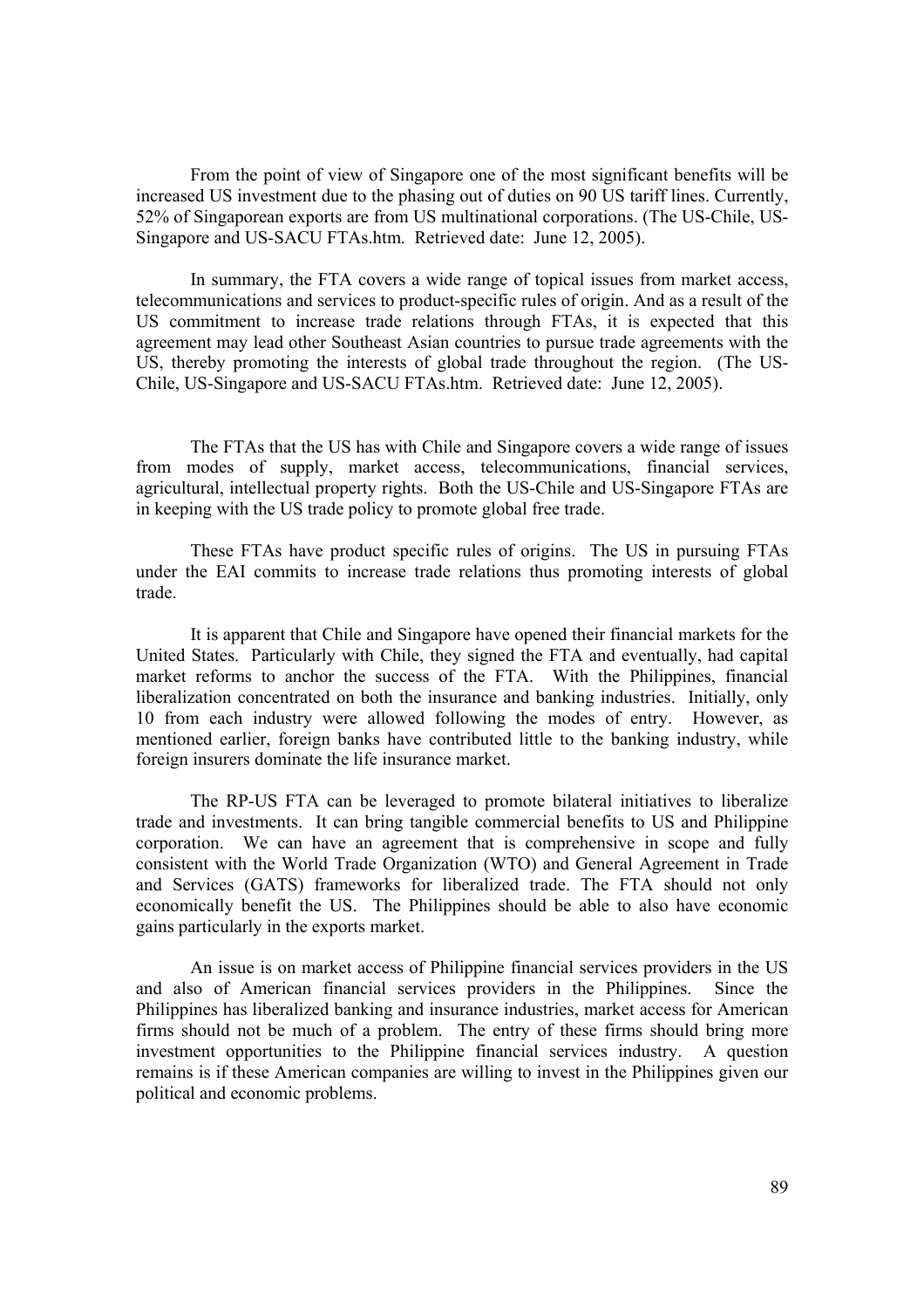# **6.1 Specific Provisions of RP-US FTA in Financial Services Industry 6.1.1 Negotiating Points for the RP-US FTA**

In negotiating for the FTA, the Philippines must be globally competitive first. The reforms further needed to make the Philippines globally competitive in the financial services industry include the  $5<sup>th</sup>$  protocol in WTO which have not yet been ratified but we are compliant specially in insurance and banking in terms of ownership. (Go, 2004; DOF interviewee, 2004).

 Second, regulatory agencies must be in proper agencies and be efficient in initiating changes that would try to bring back sectors that are left out (Go, 2004; DOF interviewee, 2004). For the agreement to work effectively, the Bangko Sentral ng Pilipinas (BSP), the country's regulatory and supervising bank must work autonomously from the government. The exercise of its functions and duties of the BSP as well as other government supervising agencies, like Insurance Commission and the Security and Exchange Commission must be free from the influence of politics and must ensure free competition among the players. The government must stick to its laws and business policies and must be free from corruption to assure the foreign investors of a reliable governing body. (Banker interviewee, 2004; Anglo, Rodil, Tungol, Vichuaco, 2004).

Third, we need to strengthen SME's within the ASEAN region because this sector shows potential growth. (Go, 2004; DOF interviewee, 2004).

.

Any FTA negotiation between the two countries should have in mind the enhancement of key services between them, the assurance of fair and non-discriminatory treatment of trade, cost and time savings through streamlined procedures, mutual recognition of each countries' constraints, and to the best extent practicable, the reduction or elimination of tariffs. (Banker interviewee, 2004).

With a possible FTA with the US, the Philippines can review the FTAs of the US with Chile and Singapore, respectively. These FTAs can be used as the framework for our purposes, policies and objectives. "The TPA Act or the Bipartisan Trade Promotion Authority ACT sets out a range of :overall trade negotiating objectives." This is what the US used to defined their objectives in conducting their free trade agreements. The Philippines would most likely adopt the same Act. The Act calls for future US trade agreements to : (1) open markets by eliminating or reducing barriers to and distortions of trade and creating market opportunities; (2) further strengthening international trading disciplines, (3) foster economic growth in the United States and globally, and (4) promote environmental and worker rights policies in the context of trade." (Co,S., Cristobal,Ma. T., Imperial, E., Princesa,M., Tayag,L. 2004).

The strategies for negotiation for the RP-US FTA in financial services industry would include specific proposals that the Philippine negotiators can discuss with their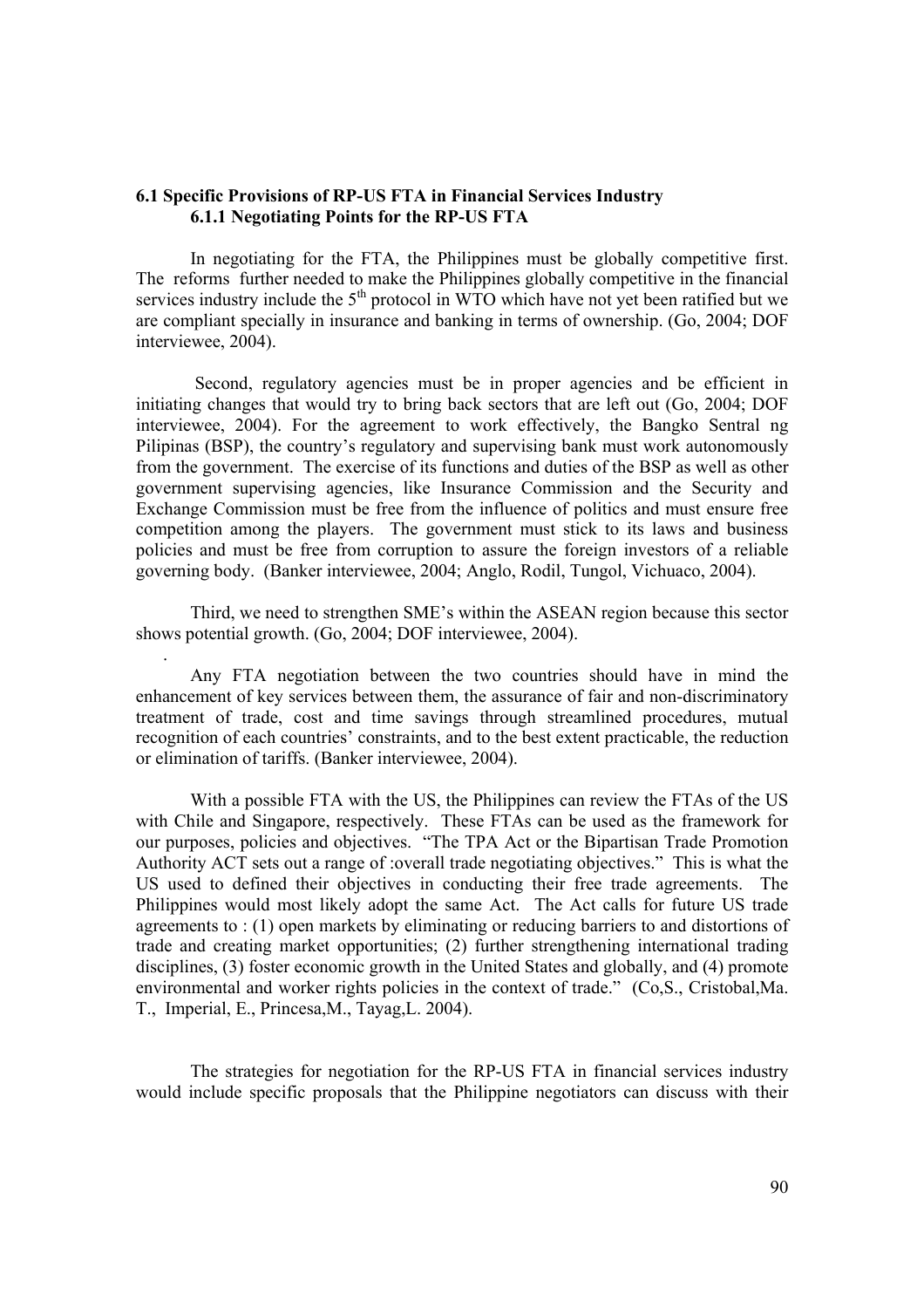American counterparts. Both negotiating teams may use the modes of supply for the specific financial services, namely banking, securities market and insurance.

Cross border transactions should give positive effects on investments and trades since it will eliminate barriers. Both countries should be able to increase their markets since they will be able to reach investors, in this case through the internet.

Consumption abroad refers to requires the movement of the consumer to the country of the supplier. How can this mode of supply be availed of by foreign investors or customers both in the Philippines and in the United States, As discussed earlier, both countries can do so by expanding the financial services provided and the investment alternatives that can be made available for the consumers to choose from. However, what are the legal implications that have to be considered to be able to avail of such services. Are both countries willing to have the same agreements given to Chile and Singapore?

Commercial presence- is defined as a service supplier of one Member, through commercial presence, in the territory of any other Member.

The financial services company establishes an office or has presence of commercial facilities in the host country in order to render service related to its activities. Both negotiating team should review the laws on liberalization. In the case of the Philippines, since the banking and insurance sectors are deemed fully liberalized, what will they have to offer to their American counterparts. In the same manner, what laws are to be applied for the Philippine financial services. Will there be exceptions to the rules, laws but will not detriment the position of current players in the specific industries?

The Movement of Natural Persons It refers to the persons that travel to the host country to provide service on a temporary basis. How will this affect the current workforce of the Philippine financial services industry? Aside from employment and training, in what other areas can the workforce in the financial services of both countries benefit?

As mentioned earlier, a probable constraint that may exist in the proposed FTA is the constitutional restriction on the ownership of a foreign company which allows up to 40% direct ownership. This restriction hinders the foreign investors to gain control in the management and operation of the business in the country. (Banker interviewee, Anglo, J., Rodil, D., Tungol, N., Vichuaco, A., 2004). Is the Philippines ready to rescind this restriction in order to be able to accommodate what its US counterparts will ask for. The strategies for negotiation of the proposed RP-US FTA for financial services should promote the welfare of Philippine investments and trade, development of new products, upgrade technology.

In the proposed RP-US FTA, the US would like to embed political accommodations on this FTA. There are no specific accommodations because we don't have the capacity to state this since the US is the number one trading partner . The US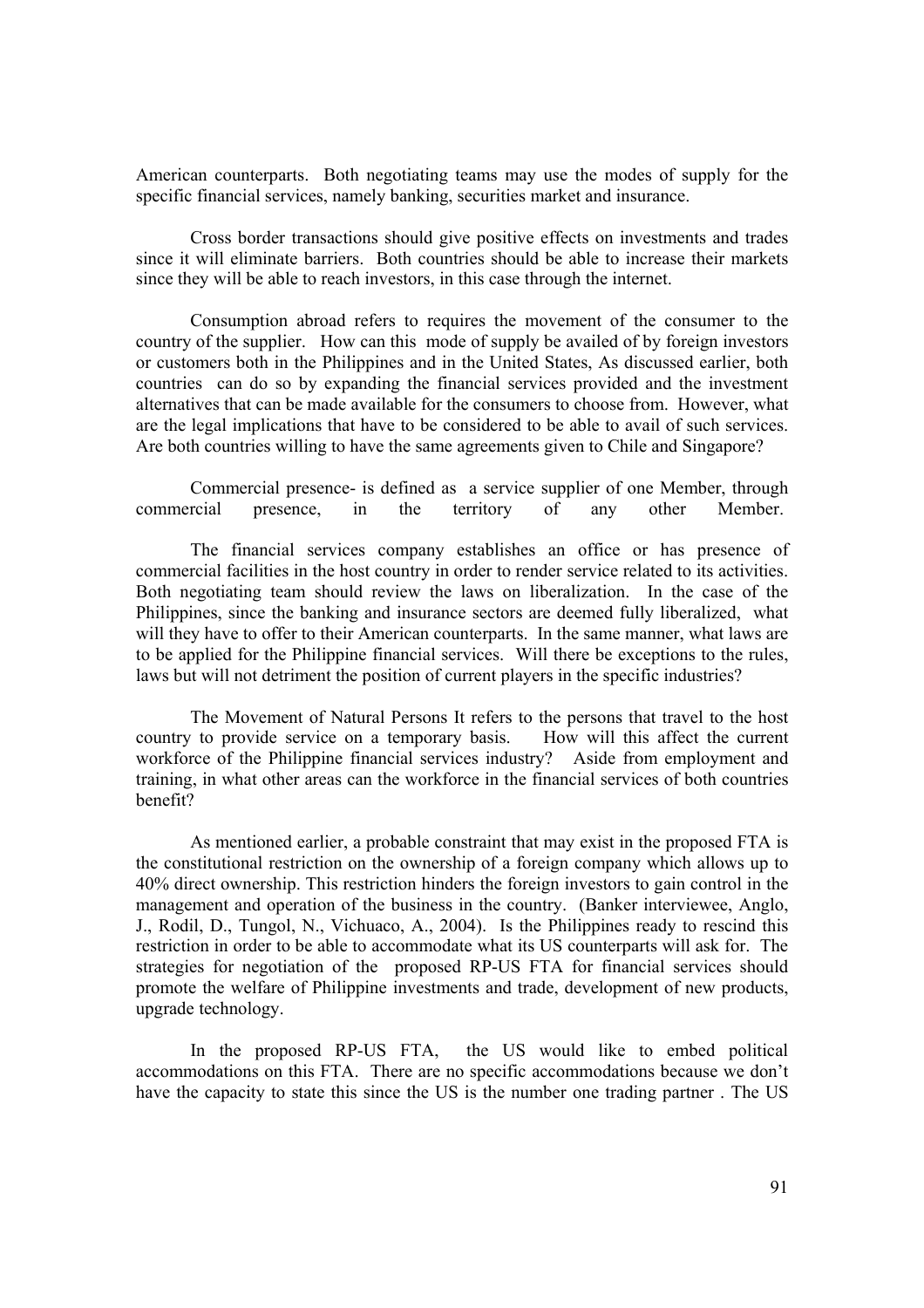will try to sweeten the offers but still have political strategies inside it. (DOF interviewee, 2004).

Another constraint is that the Philippines does not have enough market in banking and insurance compared with Singapore and Hong Kong. They are established already and we are not that strong because they don't have agricultural industry so almost all resources or focus are into financial. (DOF interviewee, 2004).

 To summarize, our key informants opined that there are a lot of advantages for the RP-US FTA for our Philippine Financial services. These includes: 1) upgrading technological capabilities; 2) Infusion of new investment into capital market ;3) Improvement in trade and settlement infrastructure Improvement in information system through knowledge and technological transfer. The disadvantages would be deterioration of market share of local players; need to increase capitalization.

Issues that need to be addressed are: 1) autonomy among key government offices; 2) harmonize taxes; 3)l ift limits to ownership; 4) Deepen local and international capabilities.

The proposed FTA may initially disadvantaged local firms and that they cannot compete with the foreign firms. However, if they increase their capital through new infusion or mergers and acquisitions, they maybe able to compete directly with these foreign firms. However, since the United States of America is our number one trading partner, that leaves us with lesser bargaining power in the negotiation.

# **7. Economic Benefits that the Philippines can Derive from a Financial services FTA with the US**

The Republic of the Philippines and United States of America negotiations for the proposed FTA on financial services include three broad categories, namely, banking services, securities and insurance. Banking includes all types of traditional services provided by banks such as acceptances of deposits, lending of all types, payments and money transmission services.

The word economic benefit can provide various meanings and is subject to various interpretations. From the standpoint of the Philippine Government, economic benefits accruing to the RP-USFTA can be described in the following context:

# **1. The relative importance of each country as a trading partner based on current trade patterns**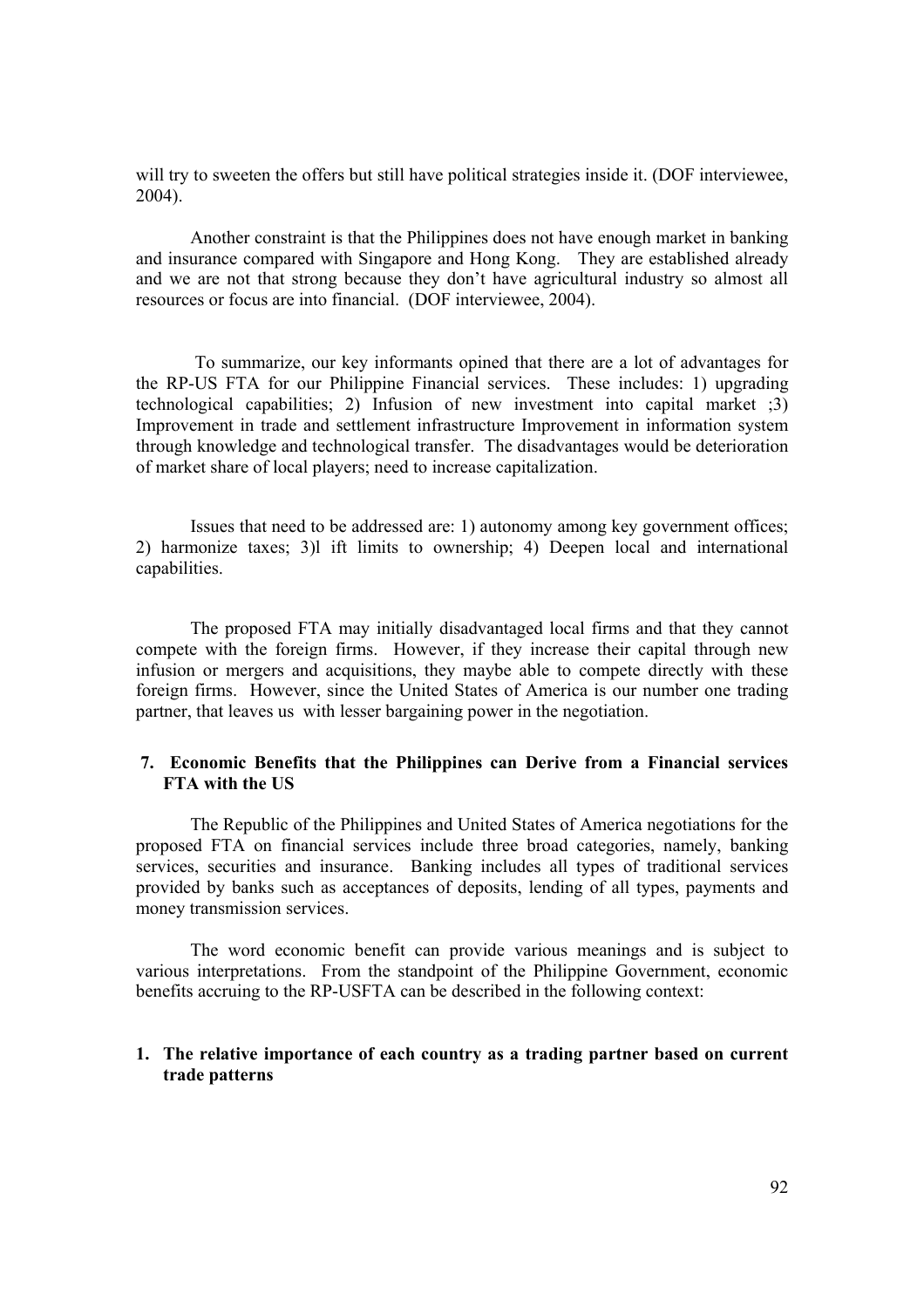Like trade in goods, trade in services can boost and provide positive effect on income and wealth of the two countries into the bilateral arrangement. While these transactions are coursed through proper channel of distribution, liberalization of trade will make the financial services sector more efficient in the delivery of service through competition and provision of more and varied financial related services. Increases in trade and investments that flow between the two countries will lead to financial service providers' giving quality services to its existing and prospective clients.

This enhances transfer of technical know-how or financial expertise among its constituents. The United States of America can provide the lead or help the Philippines in develop various financial products from derivatives trading to provision and transfer of financial information, and provision of advisory and other auxiliary services.

#### Table 23

# Cumulative Foreign Equity Investments by Investor Country for the Period 2001-2003

| <b>Country</b>       | 2001  | 2002  | 2003  |
|----------------------|-------|-------|-------|
| <b>United States</b> | 3,245 | 3,300 | 3,525 |
| Japan                | 2,753 | 3,508 | 3,672 |
| Netherlands          | 1,617 | 1,743 | 1,919 |
| Switzerland          | 901   | 901   | 912   |
| Singapore            | 858   | 902   | 1,002 |
| United Kingdom       | 836   | 849   | 856   |
| Hongkong             | 768   | 829   | 830   |
| Virgin Islands       | 402   | 534   | 535   |
| Bermuda              | 273   | 273   | 276   |
| Germany              | 256   | 260   | 657   |
| France               | 108   | 137   | 489   |

Aside from the trade balances shown in Table 12 between U.S and Philippines, U.S and Chile and U.S. and Singapore. Table above reveals the Equity Investments in the Philippines by Investor Country for three (3) years.

As can be gleaned from the table, the United States is still the number one investor in the Philippines as far equity investment is concerned. While its transactions increased from 2001 to 2003, it was even surpassed by Japan from 2002 to 2003, hence higher than the equity investments made by companies in Netherlands. The reduction in the equity investments by the United States can be attributed to the declining comparative advantages over its neighboring countries and the increasing trade activities by American firms in China and Vietnam.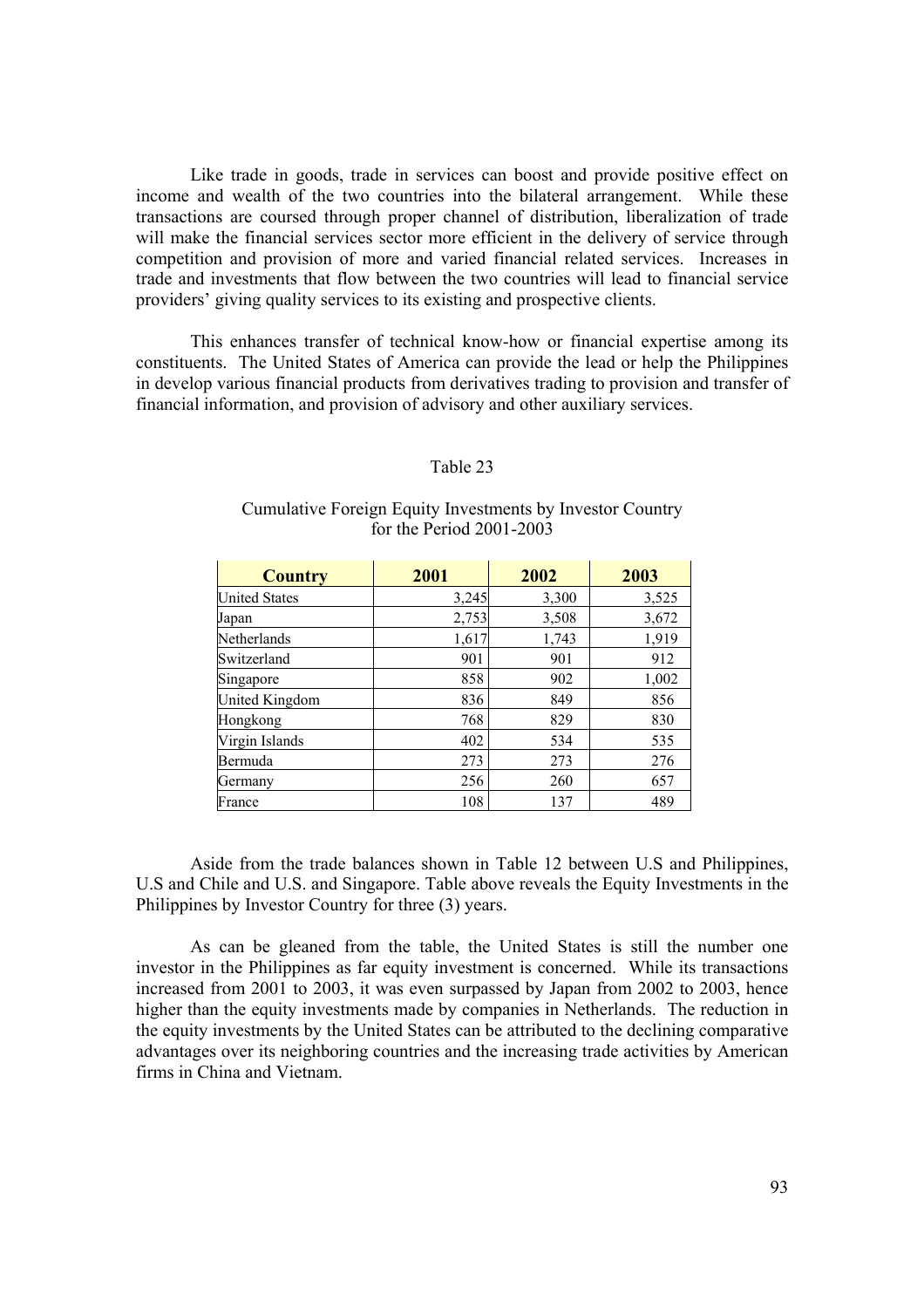Hence, it must be noted that the Philippines is already losing its popularity in the United States market due to political uncertainties, insurgencies, corruption, slow fiscal policies compared to its neighboring countries. Today, China and Vietnam are considered as alternative trading partner for the Philippines in certain products, especially that the United States had already entered into bilateral arrangements with these two countries. Unless the Philippines will act promptly to address this problems, it will completely suffer from losing the battle in the international arena.

# **2. Both Countries may Benefit from Greater Transparency in the Regulatory System**

The Philippines and the United States of America may derive economic benefits in the free trade agreement as both countries will strive to have more transparent Regulatory System. To date, the Philippines had already prepared itself in having a strong and sound regulatory body that keeps abreast to meet international standards. Like the United States of America, it continuously improves its laws to provide safe and sound banking practices. Its move towards mergers and consolidation among banks can be seen as disincentive towards FTA as no additional bank branch, whether local or foreign shall be established in the near future. Thus, the MFN clause that may be used by the United States in its negotiations with the Philippines might be disregarded; unless it will give in to the U.S. request for horizontal commitments under the MFN clause.

In the previous discussion, the profile of the banking industry was introduced and the impact of foreign bank entry. While foreign banks represent 46 percent of the commercial banking industry, their share in the total assets of the commercial banking industry only represent a measly of 15% while 13.5% in the total banking industry's total resources. Hence, their presence still do not undermine the concern of the country in safeguarding the safety and soundness of the banking industry as embodied in the Foreign Bank Deregulations Act.

The Bangko Sentral ng Pilipinas, together with the Department of Finance and Securities and Exchange Commission always establish policies and guidelines that serve to protect the local banking industry, particularly the small weak banks. If the Free Trade Agreement results to providing special treatment under the proposed bilateral arrangement, then the same must be made in the interest of the general public.

Furthermore, The deliberate move by BSP can be seen as a positive response in its commitment to liberalized the financial environment that meets best international practices and standards. With this, the country can keep its position at pace with other countries within the region and worldwide by considering the risks of financial instruments that are existing in the portfolios of the banks, coupled by the government's goal of ensuring soundness in the bank's management practices to mitigate risks. This is obviously in line with the risk management activities and the move towards Corporate Governance after the Asian Financial Crisis.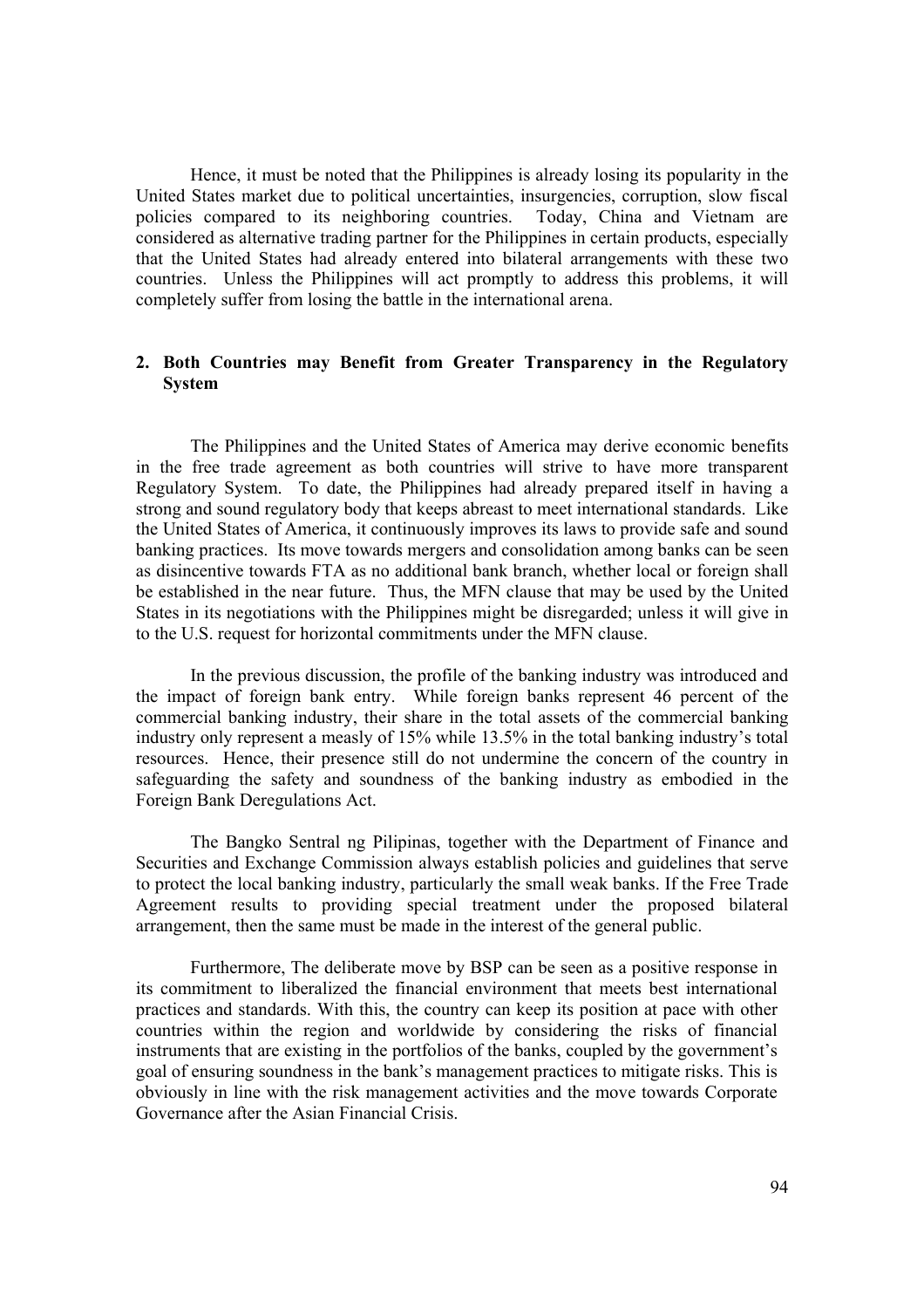#### **3. Market Access by Binding Liberalization**

National Treatment is defined as treatment no less favorable than that accorded to the domestic homologues. As can be seen in the Free Trade Agreements entered into by the United States of America, it had inscribed certain limitations on National treatment in its schedule of Specific Commitments to the counterparty with respect to the four (4) modes of supply as in the case of market access provisions.

As discussed in the implications of the modes of supply, particularly where commercial presence is becomes top of the line issue, the Philippine banks that establish their branches abroad faces problems regarding the insurability of the deposits that they solicit. This poses a threat for the foreign bank branch as it reduces its market share that is enjoyed by the local banks. Moreover, its subjectivity to differing interstate policies on the establishment of a foreign bank puts the Philippine bank to a disadvantage.

Most of the modes of access in opening up a foreign bank in the US are considered as very restrictive compared to those that provided in the General Banking Act of 2000 and Foreign Bank Liberalization Act of 1994, where national treatment and market access are accorded with utmost diligence that clearly defines and spells out liberalization.

It is hope that the FTA will bring about favorable negotiations to market access for both countries.

# **4. Provision for Systematic Process in Negotiating Further Liberalization Within the FTA**

It must be noted that the degree of liberalization in the financial services sector will depend on the nature and the extent of the specific commitments that will be made by the two countries to the FTA. The presence of request-offer negotiations cannot be eliminated which sometimes allows compromise in one area to be negotiated against liberalization in another area in the counterparty's market. In fact, one of the most sensitive aspects in the FTA is the financial services sector as it serves as a catalyst towards development of one country.

 Unlike trade in other services, any wrong decisions that will be made by either party can eventually undermine the benefits that can be derived thereto. The Philippines' experience in bilateral and multilateral arrangements, it shows that it had not entered into bilateral arrangement that considered commitments on financial services. One of the biggest move that it had entered into that considered was its commitment to ASEAN Framework Agreement on Services where it signed in the Protocol to the Second Package of Commitment on Financial Services in 1995. http://www.aseansec.org/pdf/fin1.pdf#search='GATS%20MODES%20OF%20SUPPLY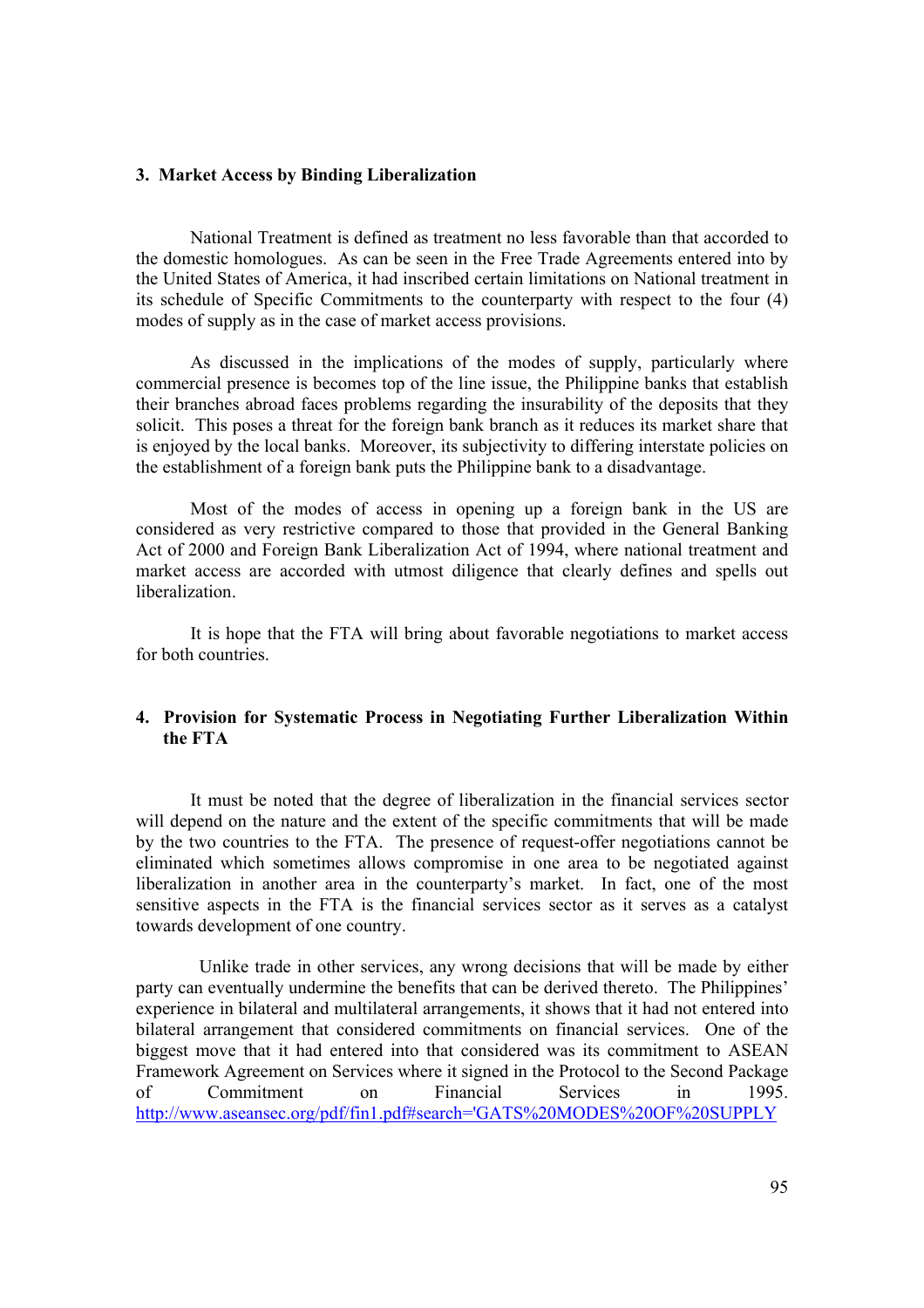# %20ON%20FINANCIAL%20SERVICES%20IN%20THE%20PHILIPPINES Retrieval Date: June 11, 2005

Of course, the costs and benefits thereto were already weighed and considered by the Philippine government. In the case of banking, the opening up of the system to foreign bank entry had been viewed positively and negatively by the industry. Thus, losses as a result of adverse effect on bank efficiency and competitiveness may impose a higher cost on the part of the government as a result of the liberalization.

In fact, the adoption of economic reforms and the implementation of new laws that will serve to protect the interests of the banks and the banking public may just exacerbate the situation. This only means that there is no guarantee that free trade agreement will favor the welfare of the local banking industry that is highly considered in spurring economic growth and development.

In this context, will the Philippine government increase the scope of liberalization in due time as it starts its negotiation with the US government for a possible free trade agreement? As can be learned from the lessons of emerging economies, they started with free trade agreement with other countries. The FTAs undertaken by Singapore, Chile and China are good examples of liberalization that the country can embark or follow.

## **5. Access to Capital and Market Liquidity**

Investment uncertainties, brought about by the perceived country risks, political instability, slow fiscal and economic reforms by the Philippine government can act as deterrent for foreign investments, either direct or portfolio. This serves as a tax in the eyes of the prospective investors, thereby affecting its required rate of return on investments. This will then affect the cost of capital for the publicly listed companies which will in turn affect liquidity not only in the equities market but also in the debt market.

In terms of its financial services sector, the Philippines cannot do much about by allowing more bank braches to be established in the near future. The only way that a more relaxed benefit to the Untied States can be acquired by newly established bank branches by way of increasing the number of branches that they can operate. In fact, when they are compared by foreign bank subsidiaries, they can operate a bank as many as 73 branches and 55 branches for Maybank and United Overseas Bank, respectively. This is because they are not covered under the foreign bank liberalization act. The other alternative open to the American Banks is to establish any form of thrift bank.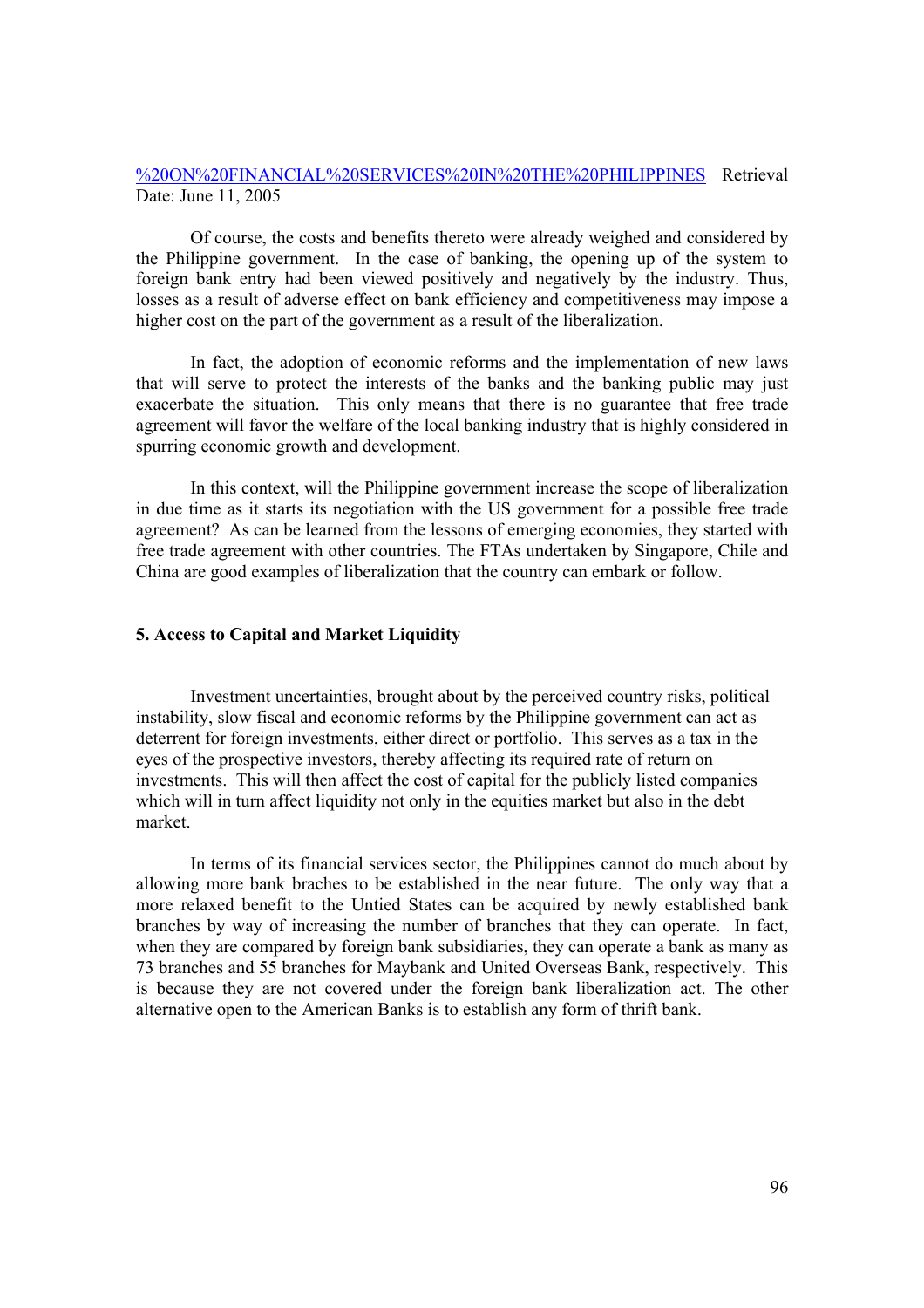#### **6. Sectoral Issues**

For financial services sector in particular, the FTA should recognize the need to have clear procedures, transparency, governance and harmonization of standards. The Philippines still has to meet all the requirements of BASLE I and II and comply to the new international accounting standards. The Philippines should be able to provide the groundwork for the introduction of innovative products, and allow participation by financial services sector in asset management in the international arena.

# **8 POLICY RECOMMENDATIONS IN THE PROPOSED RP-US FTA IN FINANCIAL SERVICES**

Based on the earlier discussions, the RP-US FTA can bring in economic benefits but at the same have negative consequences to the financial services industry. The negotiating panel can adopt the following policy recommendations:

**GATS framework for the RP-US FTA.** The RP-US panels has to establish specific provisions in the financial services industry under the proposed RP-US FTA. As discussed earlier, it can use the GATS framework in negotiating specific provisions for the financial services industry. In the modes of supply under the GATS, it is expected that the investments of both countries will increase. Although, there should be safety nets provided by the Philippine government when further liberalization is allowed in the Philippine financial services industry.

For all the sectors, banking, insurance, and stock market, a concern is that the FTA may probably create a non-proportionate number of foreign and domestic players. Foreign countries may freely enter the country since they can afford the capitalization needed in order to expand their services. Local financial services providers may need to merge to be able to compete, increase capitalization. How can the Philippine financial services providers safeguard its businesses? The Philippines can look at the lessons in the safety nets provided by Chile when it introduced capital market reforms.

**Reforms in the Capital Market and Governance**. The BSP and SEC should continue with its capital market reforms/governance to ensure transparency in the market governing body. Our key informant from the DOF said that we can deepen the capital markets by harmonizing accounting, practices and taxes and develop regional bond market with ASEAN. We need to develop bond within the ASEAN first specifically with China, Japan and Korea. Also, we can look at the capital market reforms made by Chile and use this a framework for furthering our capital market reforms. The same issue has been raised in the insurance industry. What the local players in the life insurance industry is suggesting is that for them to have closer relationships with their Asian counterparts to be able to match the capitalization of the bigger American insurance companies.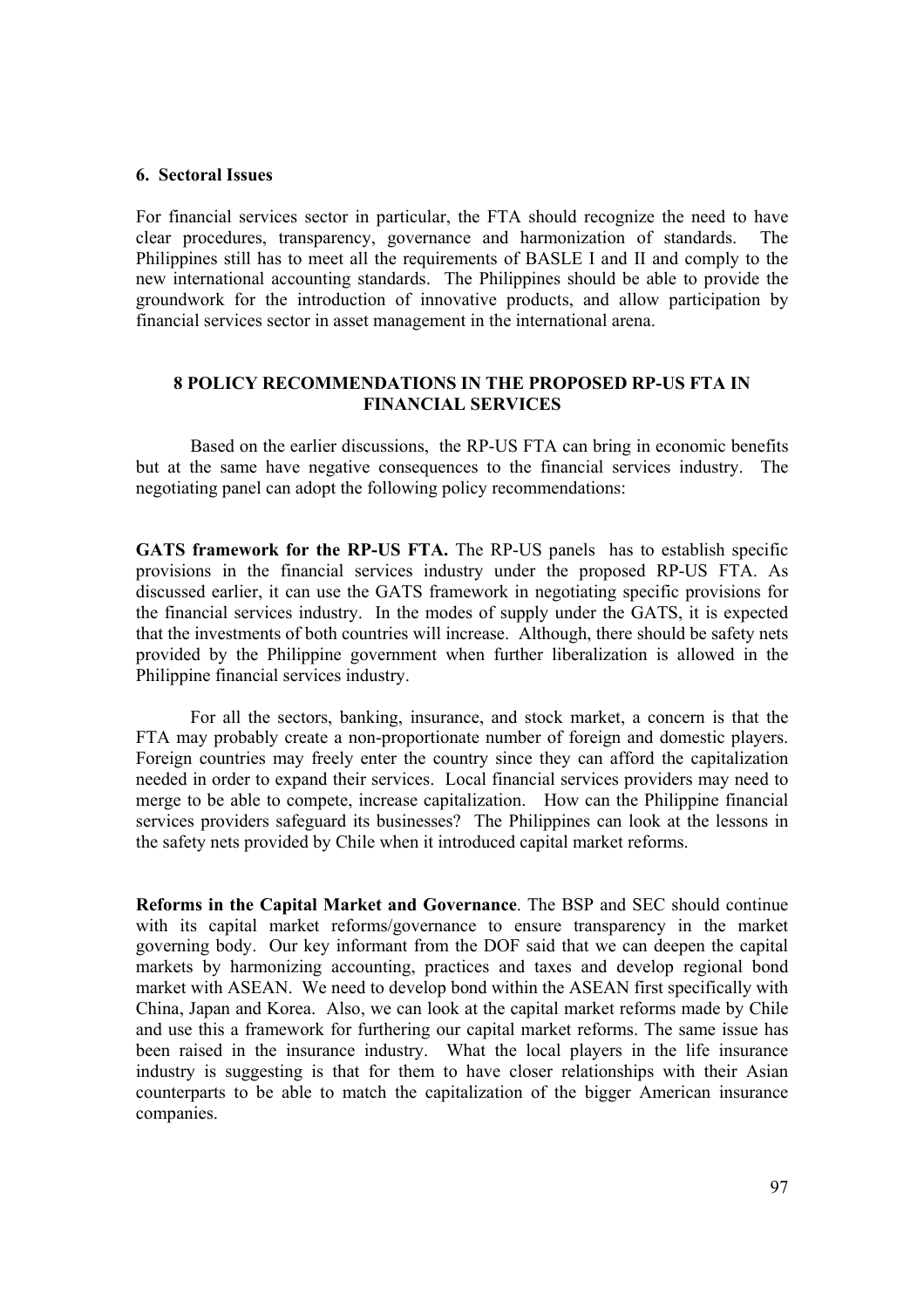For financial services sector in particular, the FTA should recognize the need to have clear procedures, transparency, governance and harmonization of standards. The Philippines should be able to provide the groundwork for the introduction of innovative products, and allow participation by financial services sector in asset management in the international arena.

In 2001, the Chilean Congress approved a new set of economic reforms to increase liquidity of capital markets and to foster the growth and diversification of the financial sector. The Capital Market Reform seeks to increase the effectiveness and accessibility of Chile's Capital Markets, provide more incentives and alternatives for personal savings, and generate greater financing for new products by introducing tax incentives and simpler regulations. The reform also encourages the creation of an emerging companies' stock market, addresses the taxation of cross-border bank lending and overseas institutional investors, and facilitates insurance industry, mutual fund and investment fund fund deregulation. (http://www/chileuseafta.com/bakcgrounders/bgs\_financial-framework.html. Retrieved date: June 28, 2004).

**Review of Philippine financial law and the Philippine Constitution**. The regulatory body must reduce the volume and complexity. There is much to be done for the success of the law. Hence, the government must review its laws on financial services which seek to serves as a mechanism to increase access to Philippine markets for the United States by reducing onerous regulations and burdensome government policies. To apply reciprocity and have a bargaining power during the FTA negotiations, the government must review possible opportunities which will open markets for both countries that will provide a long-term benefit in the future. The bilateral arrangement can offer liberalization of trade which will make the financial services sector more efficient in the delivery of service through competition and provision of more and varied financial related services. Increases in trade and investments that flow between the two countries will lead to financial service providers' giving quality services to its existing and prospective clients.

# **Legal and regulatory framework particularly laws on taxation and corporate rehabilitation/recovery**

The negotiating panels can discuss on possible tax treaties. At present, Philippine financial services providers find that they are heavily taxed and the tax rate for them and foreign providers are different. The foreign providers have more tax incentives.

 Also, what are the opportunities to given to American firms interested in corporate rehabilitation or recovery? What laws are to be amended? If they are able to rehabilitate ailing companies, how much economic benefits will they be bringing in the country?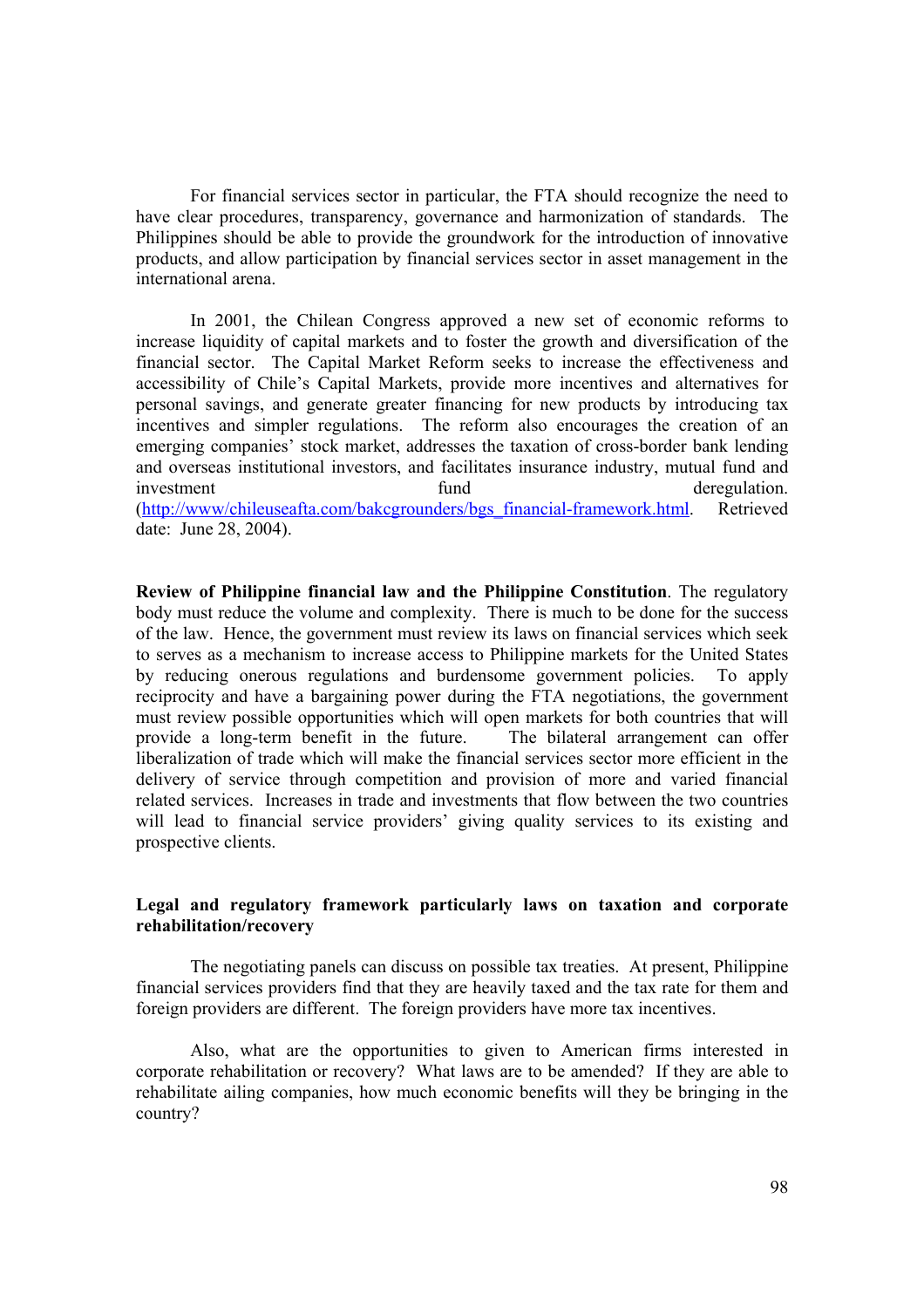In the case of the US, what laws are to be applied for the Philippine financial services providers under the modes of supply? How can the Philippines compete with their American counterparts in the US? The Philippine negotiators can also for ask for provisions that will ensure the viability of the Philippine financial services providers.

There should be a provision for systematic process in negotiating further liberalization within the FTA. It must be noted that the degree of liberalization in the financial services sector will depend on the nature and the extent of the specific commitments that will be made by the two countries to the FTA. The presence of request-offer negotiations cannot be eliminated which sometimes allows compromise in one area to be negotiated against liberalization in another area in the counterparty's market. In fact, one of the most sensitive aspects in the FTA is the financial services sector as it serves as a catalyst towards development of one country.

**Enhancement of Key services**. Any FTA negotiation between the two countries should have in mind the enhancement of key services between them, the assurance of fair and non-discriminatory treatment of trade, cost and time savings through streamlined procedures, mutual recognition of each countries' constraints, and to the best extent practicable, the reduction or elimination of tariffs. An issue is on what economic benefits will the FTA bring to both RP and US? When Chile and Singapore signed the FTAs with the US respectively, there were contextual issues primarily on projected exports and imports trade to show how each country will benefit.

With a possible FTA with the US, the Philippines can review the FTAs of the US with Chile and Singapore, respectively. These FTAs can be used as the framework for our purposes, policies and objectives. In these agreements, the purposes were to (1) open markets by eliminating or reducing barriers to and distortions of trade and creating market opportunities; (2) further strengthening international trading disciplines, (3) foster economic growth in the United States and globally, and (4) promote environmental and worker rights policies in the context of trade. However, a question that is to be raised is the foreign ownership constraint based on the Philippine Constitution. How do we reconcile the specific provisions of the FTA with regards to financial services without violating the Philippine Constitution.

To conclude, the proposed Free trade agreement is expected to bring in more investments to the Philippines, improved services, upgrade technology. However, even without the free trade, we already have the financial liberalization but foreign firms get out of the country as soon as there is a perceived political unrest. Thus, the contribution of foreign banks to the banking sector is only 12%. Although, the life insurers are dominated by foreign firms, led by Philam Life. For the stock market, there are only twoe American trading participant, Citicorp, N.A. and JP Morgan Securities, both in inactive status.

In negotiating the FTA, a question here is the extent of market access of for the United States. In the recent US Singapore FTA, the U.S. relationship with Singapore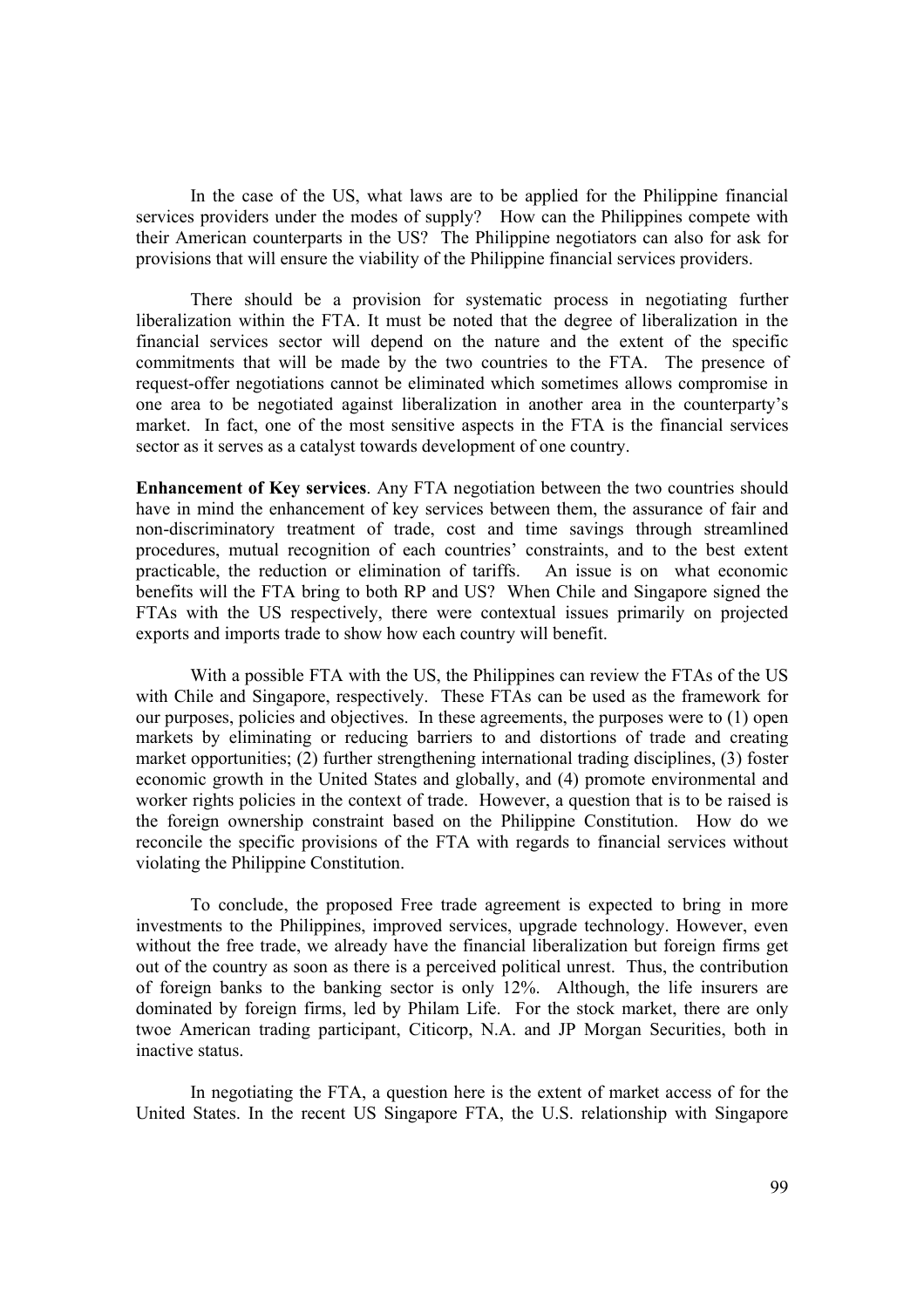extends beyond business into the arena of security. Singapore is among America's most reliable friends in Southeast Asia. The same can also be said for the Philippines. When we negotiate for financial services under the proposed FTA, there will be an underlying political and security issues that the United States would push for. We have to make sure that our Philippine Constitution, laws are followed and any amendments should be presented to the public.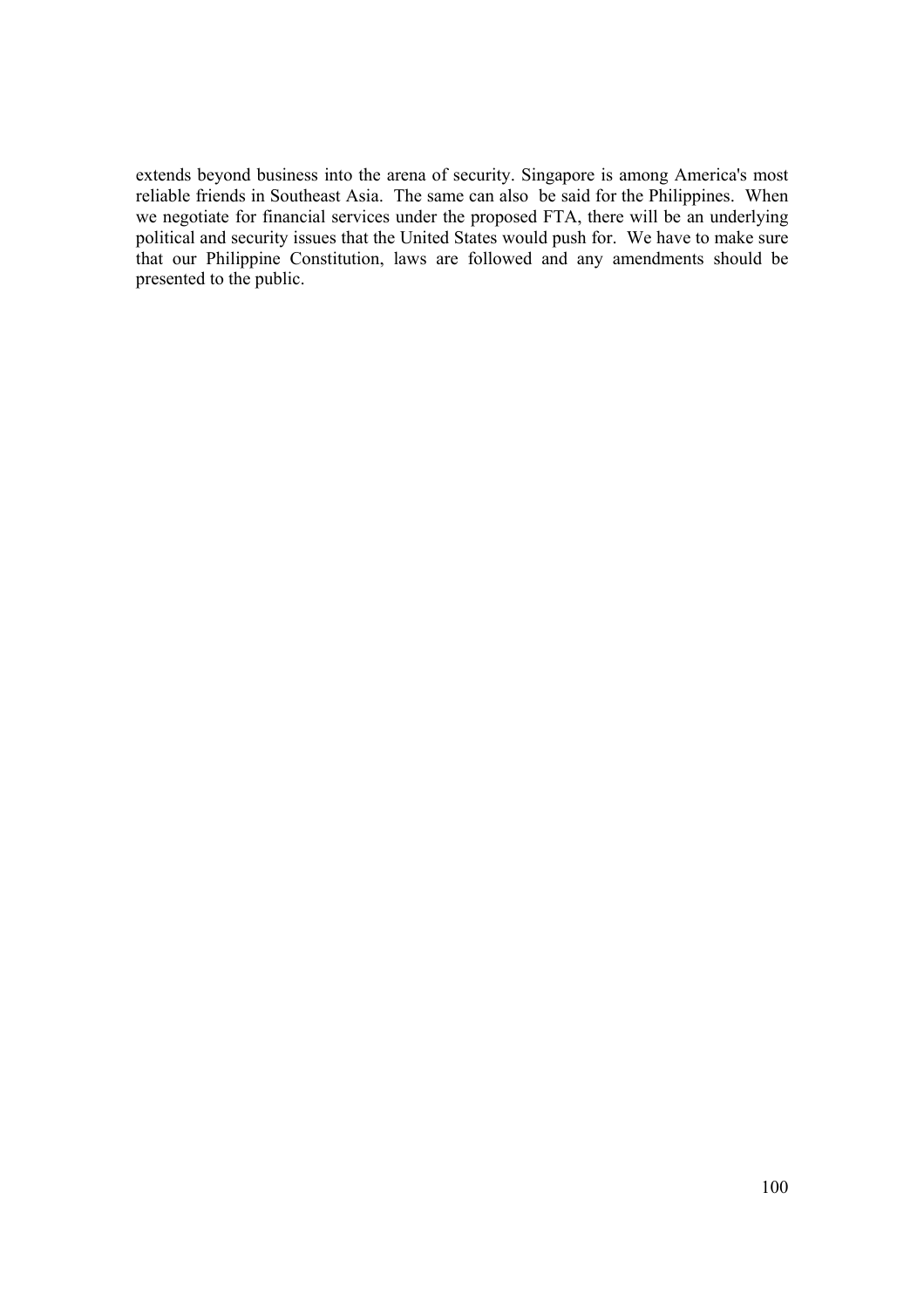# BIBLIOGRAPHY

# I. Websites

REPUBLIC ACT NO. 7721 AN ACT LIBERALIZING THE ENTRY AND SCOPE OF OPERATIONS OF FOREIGN BANKS IN THE PHILIPPINES AND FOR OTHER PURPOSES.http://www.boi.gov.ph/laws/Foreign%20Banking%20Act%20(RA%207721) .doc

Department Order No. 31-01. December 20, 2001. Guidelines on entry of foreign insurance or reinsurance companies or intermediaries. http://www.ic.gov.ph/main.asp?pages=circular&orderno=100-94. Retrieved date: October 1, 2004.

Department Order No. 100-94-A. November 18, 2004. Guidelines on entry of foreign insurance or reinsurance companies or intermediaries. Amendment to guidelines on entry of foreign insurance or reinsurance companies intermediaries capital. http://www.ic.gov.ph/main.asp?pages=circular&orderno=100-94-A

http://www.sec.gov.ph/index.htm?Explanatory\_note. Mutual Funds. Salceda. December 11, 2004

http://www.bsp.gov.ph/downloads/2004/Others/BIS\_092804.pdf. Foreign exchange and derivatives. December 8, 2004.

http://www.iro.bsp.gov.ph/speech-2001-08-24-Singapore-buenaventura.shtmlLuncheon meeting with the Singapore Financial Community Governor Rafael B. Buenaventura August 24, 2001. Retrieved: December 8, 2004

http://www.bsp.gov.ph/archive/Regulations\_2001/ra9160.htm. Anti-Money Laundering Act. Retrieved : December 11, 2004

http://www.bsp.gov.ph/regulations/circulars/circular447.htm. CIRCULAR NO. 447 Series of 2004 . Retrieved : December 9, 2004.

http://dirp4.pids.gov.ph/ris/taps/tapspp0201.pdf. Avila, J. L., & Manzano, G. (2002). Should the Philippines enter into a bilateral FTA?: A policy framework. Retrieved October 14, 2004

http://dirp4.pids.gov.ph/ris/dps/pidsdps0313.pdf Milo, M. S. (2003). State of Competition in the Insurance Industry: Selected Asian countries. Retrieved October 13, 2004,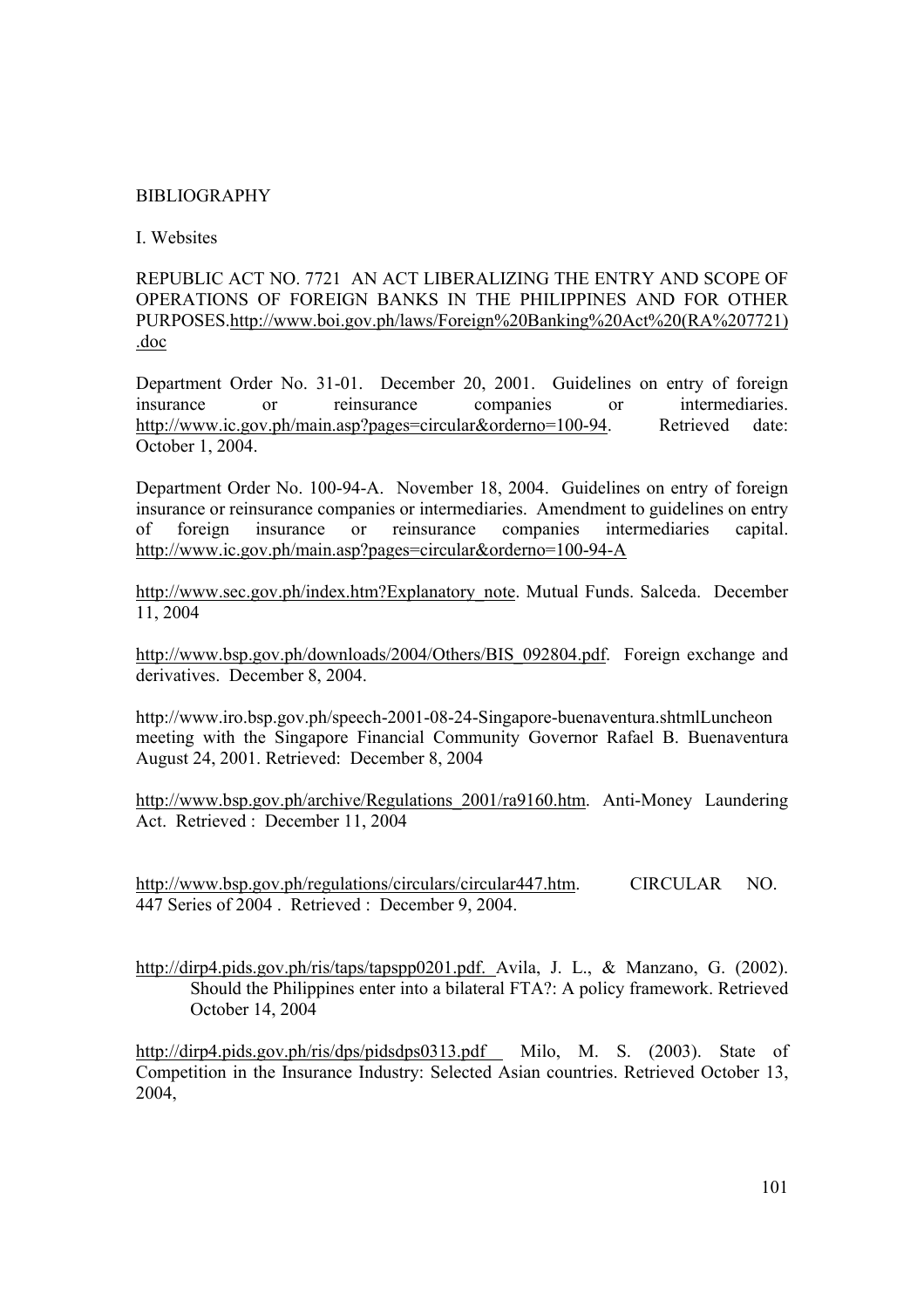from http://dirp4.pids.gov.ph/ris/pn/pidspn0317.pdf. Milo, M. S. (2003). The Insurance industry in the ASEAN5 Economies: Tapping its potential. Retrieved October 13, 2004

THE 1987 CONSTITUTION OF THE REPUBLIC OF THE PHILIPPINES http://www.supremecourt.gov.ph/Constitution/Constitution.html. Retrieved date: Sept 22, 2004.

http://www/ustr.gov (Trade Agreements) Retrieved date: September 27, 2004 US-Chile FTA US-Singapore FTA Retrieved date August 1, 2004.

http://www.ustr.gov/assets/Trade\_Agreements/Bilateral/Singapore\_FTA/Final\_Texts/ass et upload file238 4048.pdf. Retrieved Date: August 1, 2004.

http://www.iie.com/publications/pb/pb02-8.pdf. Further Financial Liberalization in the Doha Round

Banking, Insurance, Securities and Related Financial Services directly quoted from Scoop FT Agreements US, Chile, Singapore Comprehensive.htm, 2003 Retrieved Date July 15, 2004).

Philippine Life Insurance Association.htm, 2004, Retrieved Date July 14, 2004. http://www.minhda.cl/ingles/inicio.html Chile capital market reform. Retrieved June 2004.

Circular 418. Series of 2004. Reserve Requirement. http://www.bsp.gov.ph/regulations/circulars/circular418.htm. Retrieved date: October 10, 2004.

Buenaventura, R. Pushing for an Accelerated Development of the Capital Market . www.bsp.gov.ph. Retrieved date: October 23, 2004.

http://www.leginfo.ca.gov/cgi-in/calawquery?codesection=ins&codebody=&hits=20 California Insurance Code. Retrieved date: June 12 2005

www. Pse.com.ph. Investing and Listing in the PSE. Retrieved date: June 12, 2005.

www.nyse.com.ph Investing and Listing in NYSE. Retrieved date: June 12, 2005. www.boi.gov.ph. Foreign Direct Investments. Retrieved date: February 7, 2005.

http://www.pinoylaw.com/library/laws/insurance\_law.htm Laws on Insurance. Retrieved date: June 12 2005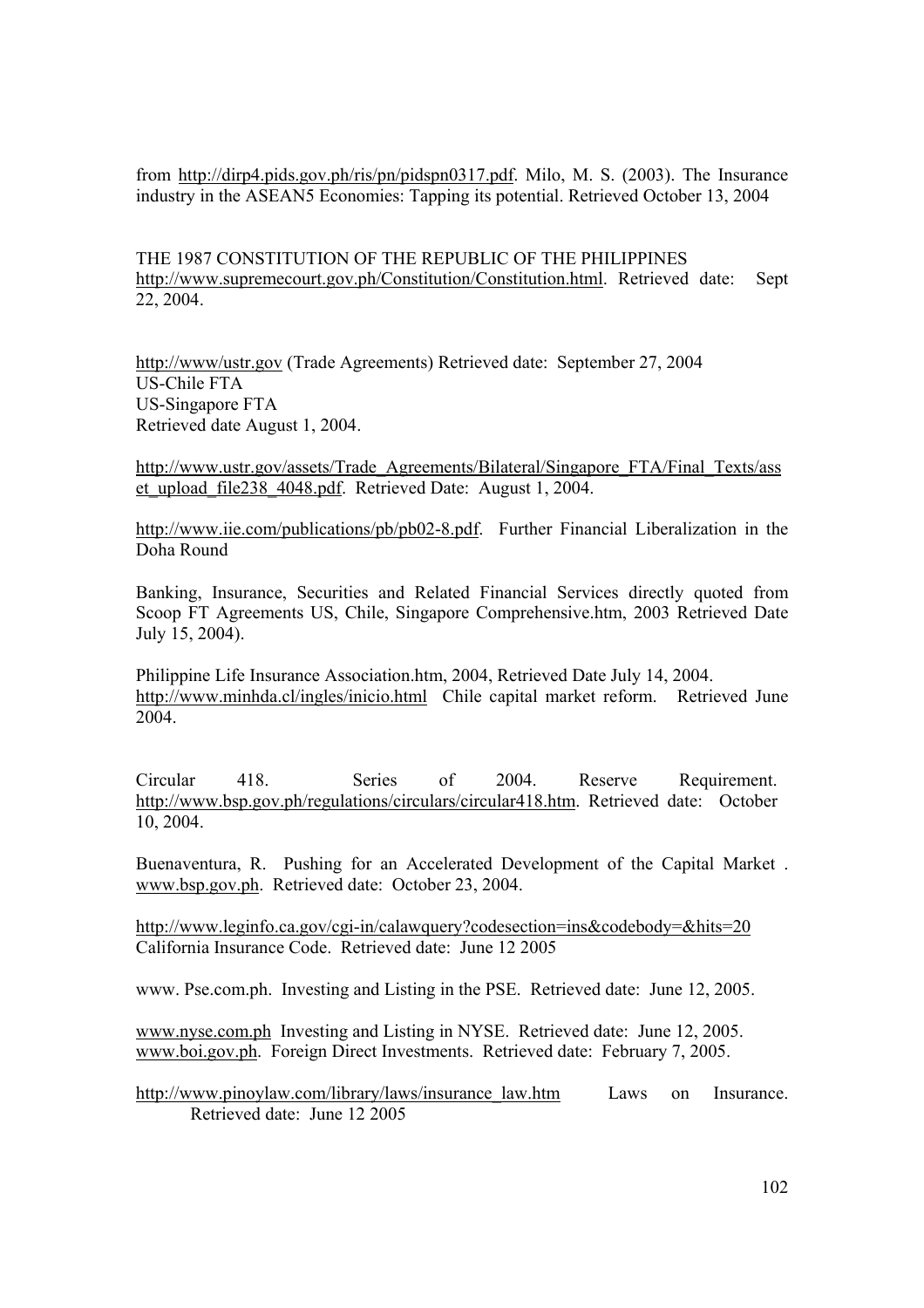## **II. Articles, Books, Journals, Term Papers/ Speeches**

General Banking Law of 2000 (R.A. No. 8791)

Securities Regulation Code (2000)

PSE Fact Book (2003)

PSE Monthly Reviews (2000-2004).

- Ablaña,L.A., Conde, G., Garcia, R., Magsaysay, Ma. E., Sanchez, A.A. (2004). RP-US Free Trade Agreement. Financial Services Institution: Banking. Term Paper. Unpublished.
- Abraham, S., Babanto, J., Jao, D., Kuon, M., Pabayos, G. (2004) Implications on the Insurance Industry of an RP-US FTA. Term Paper. Unpublished.

Anglo, J., Rodil, D., Tungol, N., Vichuaco, L. (2004). Effects of the RP-US FTA to the Financial Services Sector. Term Paper. Unpublsihed

- Aquino,B., Castillo,A., Leobrera, R., Mago, D., Ponce, C., Retuya, A. (2004). Research and Analysis on RP-US Free Trade Agreement and the Insurance Industry. Term Paper. Unpublished.
- Co, S., Cristobal, P., Imperial, E., Princesa, M., Tayag, L. (2004) Implications of an RP-US FTA on Philippine Financial Services (Stock brokerage/ Capital Markets). Term Paper. Unpublished.
- Cu, M., Ocampo-Tan, N., Tan-Leh, I. (2004). Implications of an RP-US Free Trade Agreement On Philippine Financial Services (Insurance). Term Paper. Unpublished.
- Diaz, F. , Ong, C., Perlado, J. , Pineda, J. , Yu, D. (2004) US Philippines Free Trade Agreement: Banking . Includes review on the US-Chile FTA and US-Singapore FTA. Term Paper. Unpublished.
- Go, Aileen (2004). Impact of the RP-US FTA: DOF Perspective. Thesis. Unpublished.
- Hapitan, R. (2003 February). Where are the benefits of foreign bank liberalization?, PIDS Policy Notes No. 2003-01.
- Hapitan, R. (2001 September). Where From the local banks' perspective: feeling the liberalization effects, PIDS Research News Vol. 19 No.5.